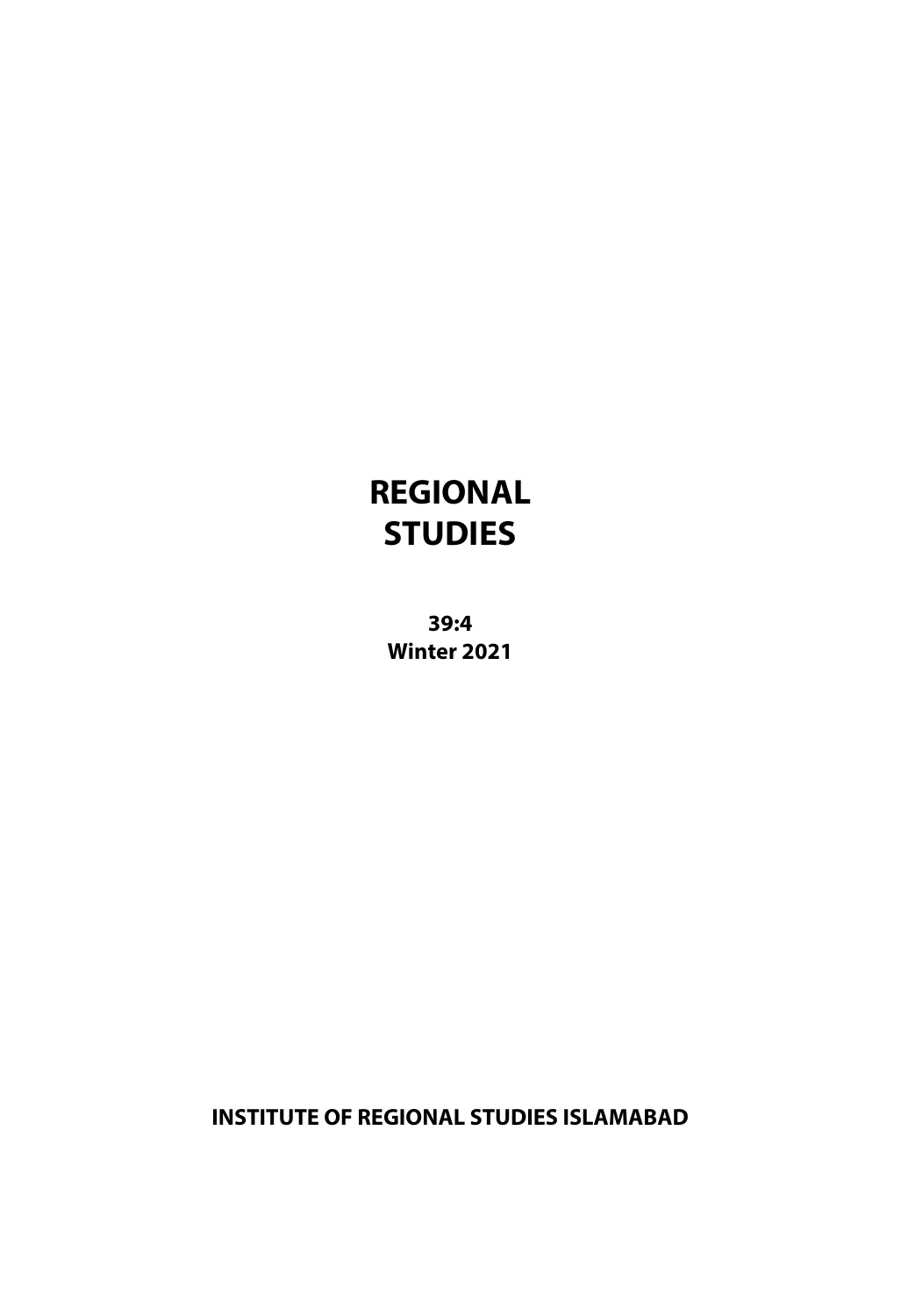#### **EDITORIAL BOARD**

Nadeem Riyaz – Editor-in-Chief Aarish U Khan – Editor

### **INTERNATIONAL ADVISORY BOARD**

Amb Riaz Mohammad Khan Former Foreign Secretary of Pakistan

Dr Michael Kugelman Director, South Asia Center, Stimson Center, Washington DC, USA

Dr Hu Shisheng Director and Research Professor, China Institutes of Contemporary International Relations (CICIR), China

D Suba Chandran Professor and Dean, International Strategic and Security Studies Programme, National Institute of Advanced Studies (NIAS), India

Dr Hassan Abbass Director at NESA, University of Washington, USA

Dr Khadga K.C. Associate Professor, Asian Institute of Diplomacy and International Affairs (AIDIA), Kathmandu, Nepal

Dr Maria Saiffudin Effendi Assistant Professor, Department of Peace and Conflict Studies, NDU, Islamabad, Pakistan

Mr Qasim Niaz Member BOG, IRS, Former Secretary Commerce Ministry, Islamabad, Pakistan

Dr Christophe Jaffrelot CERI-Sciences Po/CNRS and King's College, London

Dr Christopher Snedden Former Professor Asia-Pacific Centre for Security Studies Honolulu, Hawaii, USA

Dr Li Jing Feng Director, Regional Studies and Strategic Research Centre, Sichuan Academy of Social Sciences, China

Dr Salma Malik Assistant Professor Quaid-i-Azam University, Islamabad, Pakistan

Mr Asanga Abeyagoonasekera Geopolitics and Foreign Policy Analyst, Colombo, Sri Lanka

Mr Shahab Enam Khan Professor at Jahangirnagar University, Dhaka, Bangladesh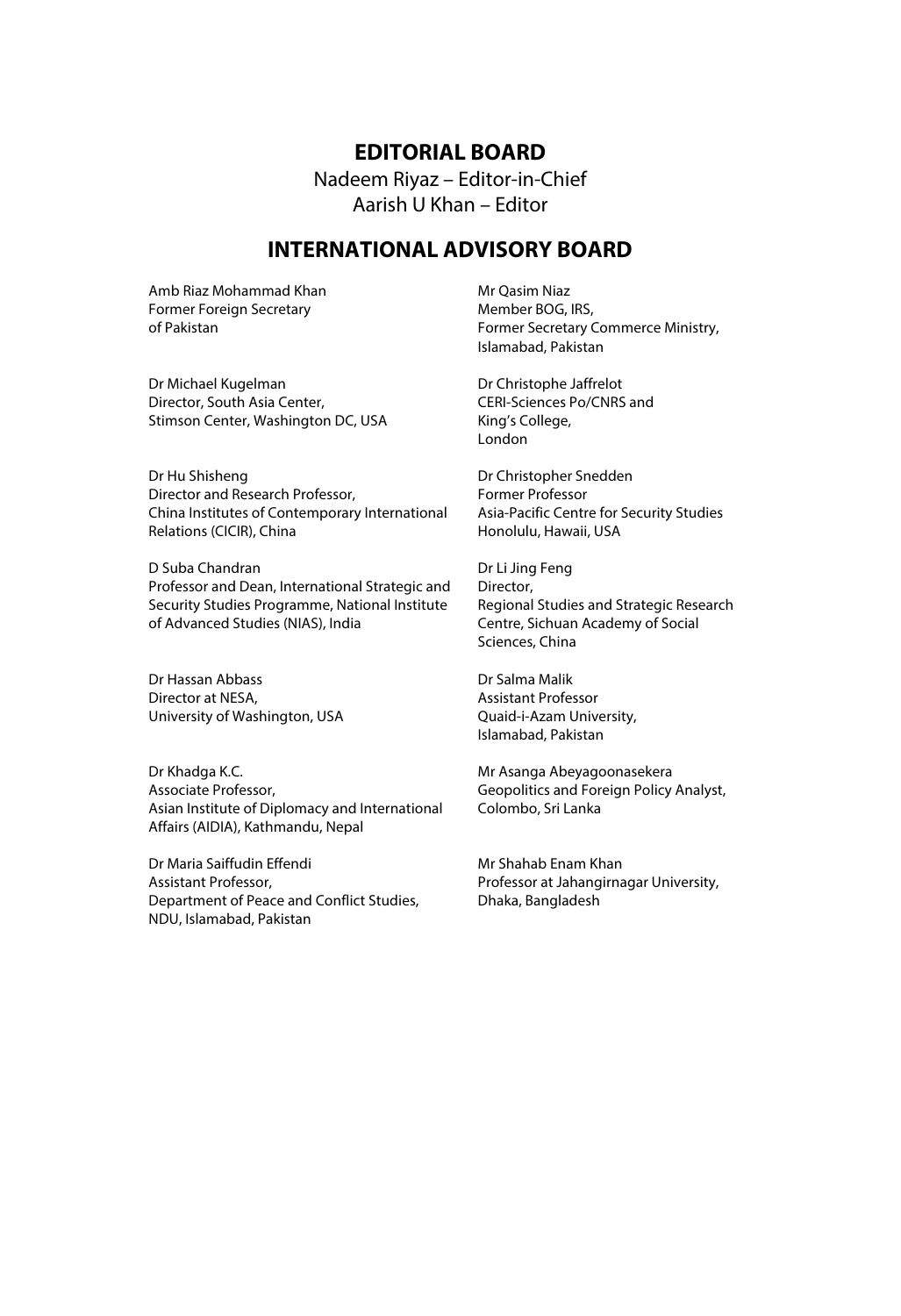# **REGIONAL STUDIES**

**Quarterly Journal of the Institute of Regional Studies, Islamabad**

## **39:4 Winter 2021**

## **CONTENTS**

| Role of Religion in Bolstering State Power:<br>Political Importance of Islam in Pakistan<br>and Bangladesh<br>— Zunaira Inam Khan | $3 - 13$ |
|-----------------------------------------------------------------------------------------------------------------------------------|----------|
| Military Rule in Myanmar: Through the Landscape<br>of Authoritarian Power Consolidation<br>— Al Amin and Rabeya Bosri Chandnl     | 14-46    |
| Prospects of Middle Eastern Quad and its<br><b>Implications for Pakistan</b><br>— Syed Fraz Hussain Naqvi                         | 47-61    |
| Rise of Hindutva as a Creed: Its Impact on<br>India's Politics and Society<br>— Amna Ejaz Rafi and<br>Ishtiag Ali Mehkri          | 62-82    |
| India's Inroads into the Middle East:<br>Implications for Pakistan<br>— Laraib Farhat                                             | 83-100   |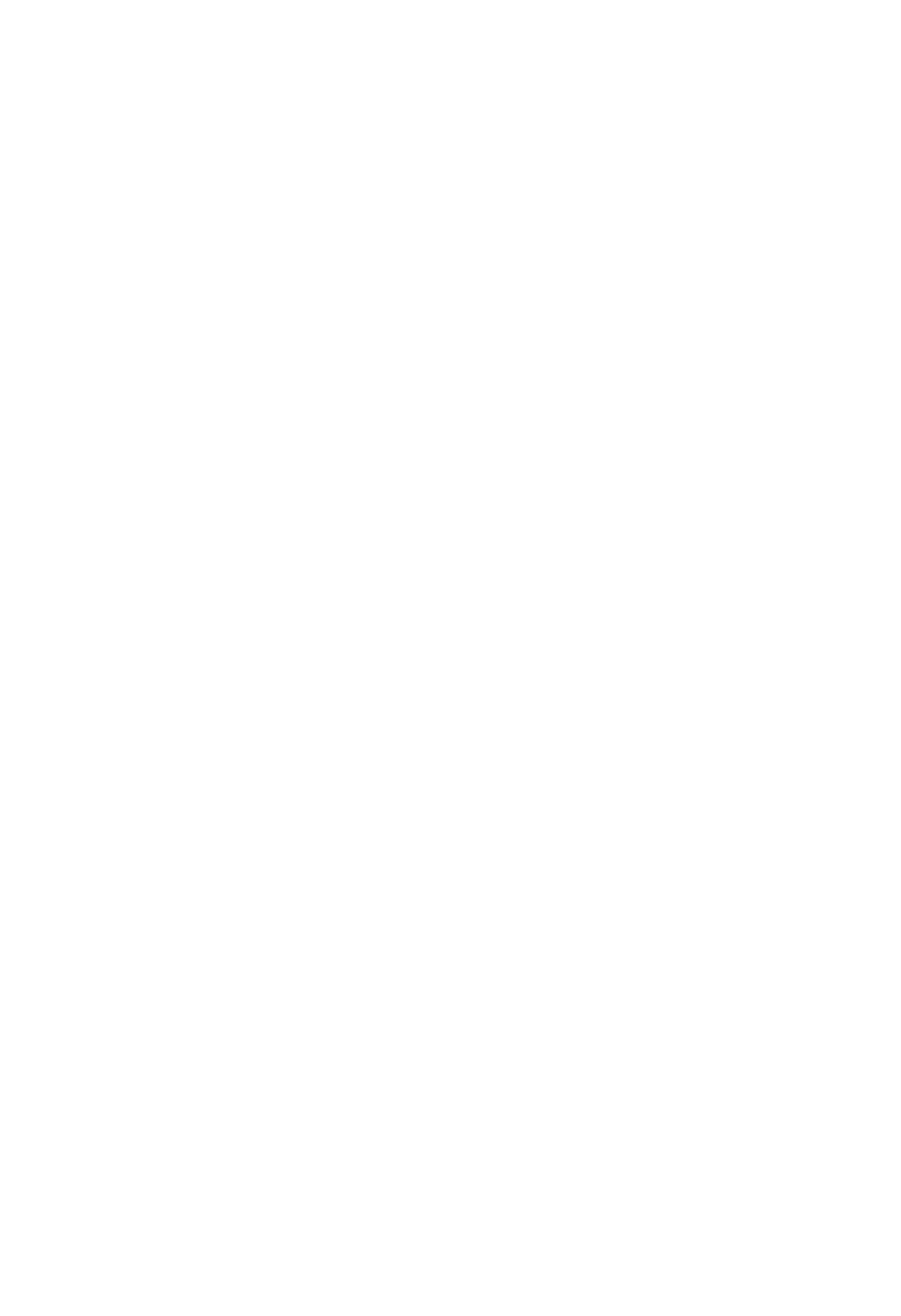## **ROLE OF RELIGION IN BOLSTERING STATE POWER: POLITICAL IMPORTANCE OF ISLAM IN PAKISTAN AND BANGLADESH**

#### **ZUNAIRA INAM KHAN**\*

#### **Abstract**

*The histories of Pakistan and Bangladesh are rife with the misuse of religion to bolster political power and gain legitimacy. Although it managed to confer temporary legitimacy that kept these regimes propped up, in the long run, the use of religion has only managed to weaken state power if defined in terms of the robustness of state institutions. While large scale Islamisation has been attempted in Pakistan, its history in Bangladesh has been largely tampered because of cultural constraints which give competing definitions of nationalism and state ideology. Even though religion has been used in myriad ways to confer legitimacy upon regimes and to prop them, it has not led to greater power of the state. The use of religion in this way, especially by dictatorial and authoritarian regimes, has only masked the tensions and problems that exist within the state apparatus and society while not doing much to strengthen democratic state institutions.*

**Keywords:** *Pakistan, Bangladesh, Islam, state power, Islamization, popular Islam, purist Islam, religious intolerance, extremism, political legitimacy, ideology, nationalism*

### **Introduction**

Religion in Pakistan and Bangladesh has certainly been used in attempts to bolster state power, especially as a means to gain

Ms Zunaira Inam Khan is a Research Analyst at the Institute of Regional Studies, Islamabad.

*Regional Studies, 39:4, Winter 2021, pp.3-13*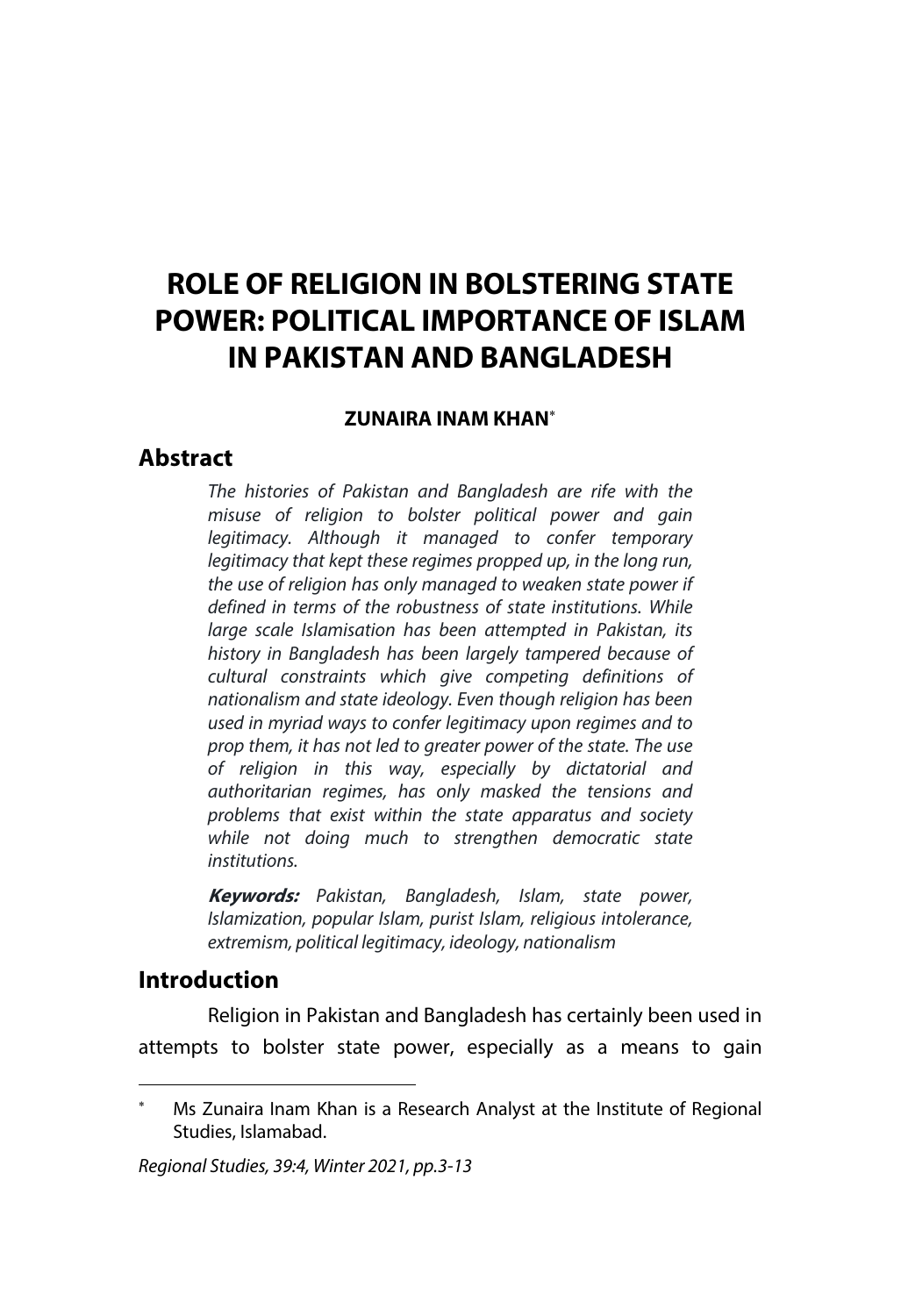legitimacy. Although it managed to confer temporary legitimacy that kept these regimes propped up, in the long run the use of religion has only managed to weaken state power if defined in terms of the robustness of state institutions. This is especially the case in Pakistan. The Islamization record in Bangladesh has remained checkered and more tempered than that attempted in Pakistan during various regimes. Understanding the contours of political importance of Islam in Pakistan and Bangladesh entails an insight into various dimensions, first being its pre-Independence historical roots. Recently, changing socioeconomic factors and demographics have also resulted in greater political importance for religion. Finally, and very importantly, the political significance of Islam is due to the confluence of international forces, geostrategic factors and regional conflict. While examining each of these dimensions, the article juxtaposes Pakistan's experience with that of Bangladesh and tries to highlight some similarities and differences.

### **Popular Versus Purist Islam**

To understand the political importance of Islam in Pakistan and Bangladesh, it is imperative to first understand the distinction between low vs. high Islam or popular vs. purist Islam. While Islam has had political importance as a manifestation of both these variants, their distinction is a big clue to understanding the growing tide of religious extremism and demands or attempts towards Islamization. Popular or Low Islam in its ideology is apolitical and is associated with khanqah/shrines of Sufi saints. In this sense, it is more of a cultural expression fused with local traditions, folklore, superstitions etc. practiced primarily in the rural areas. It is mainly associated with the Barelvi tradition, especially in Pakistan. On the other hand, what Riaz Hassan calls purist Islam, and which has been referred to as High Islam by others, is a religio-political ideology stemming mostly from Deobandi/Wahabbi movements and also the pre-Independence Faraizi Movement in Bengal. This Islam is the "strict, puritan,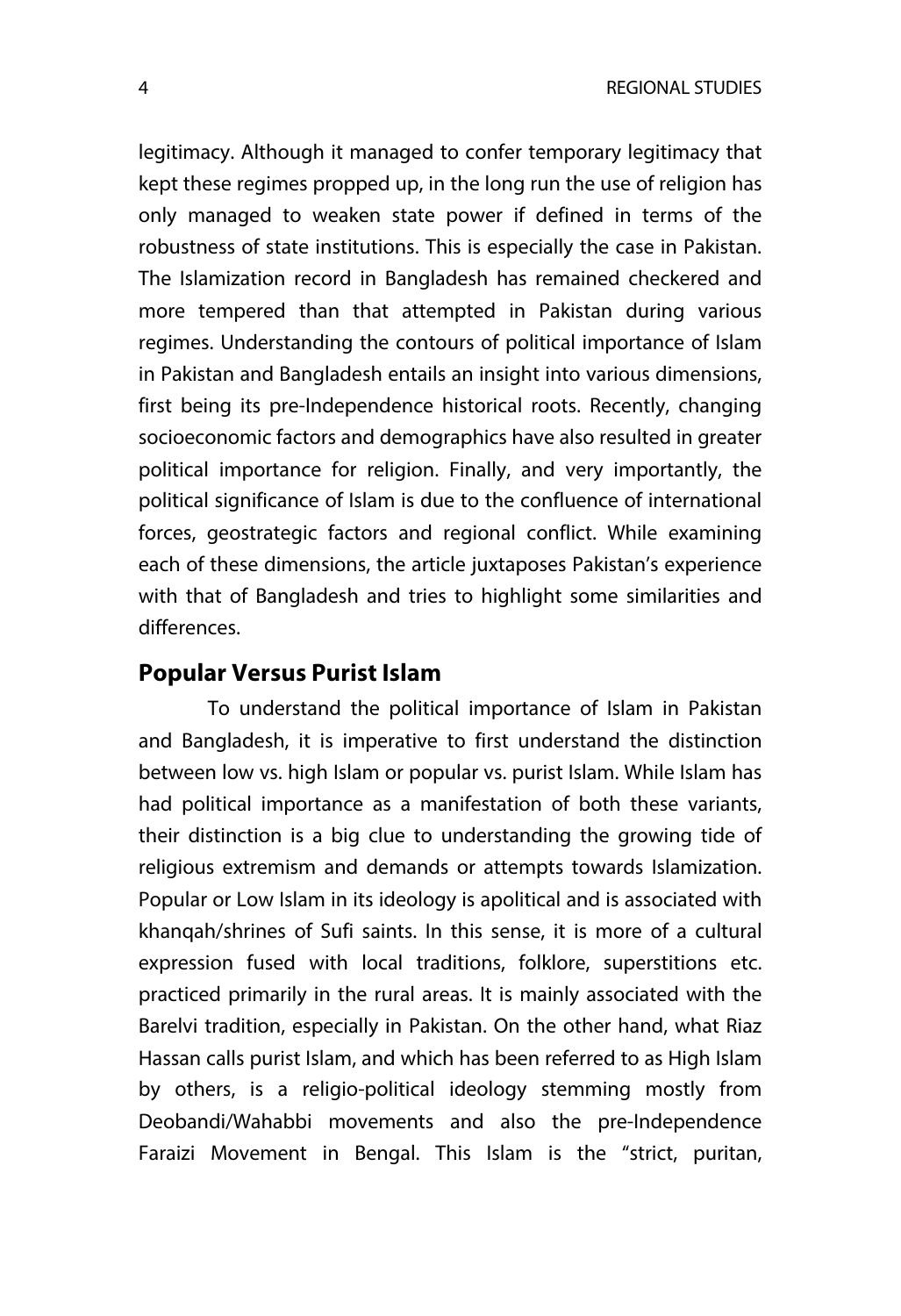scripturalist religion of scholars." <sup>1</sup>While the former conception of religion could sit well with a secular ideology, the latter explicitly calls for the establishment of a theocracy.

The conception of Islam followed by the Pakistan movement was of the popular type. However, over the last two decades there has been a marked shift towards the growing political importance of purist Islam. Riaz Hassan offers an explanation for this phenomenon in the Pakistani context by looking at the interaction of state-society dynamics. Even during colonial times, popular Islam was co-opted by the State. Since pirs (descendents of Sufi saints) had influence over millions of followers, the British felt it was in their interest to have their support. They were classified as 'landed gentry' and were bestowed with 'jagirs' (land grants) which "extended their influence to economic and political spheres" and consolidated their interests with other landed classes which led to a pir-zamindar alliance that gained great political significance. The support of this alliance was absolutely crucial for the success of the Pakistan Movement and actively sought to placate them later in post-Independence Pakistan where they became a dominant political class, as has also been arqued by Hamza Alavi.<sup>2</sup> In this sense, not just the leaders of the Pakistan Movement but also the first few governments, all made concessions to popular Islam. For example, even Ayub Khan, notwithstanding the fact that he was a moderniser and sought to reduce the role of Islam in state functioning, still pandered to the popular Islamic forces by measures such as introduction of the Waqf Properties Ordinances of 1959 which institutionalised the control and management of shrines.<sup>3</sup>Similarly, Zulfiqar Ali Bhutto also revived the idea of shrines as welfare centers. On the other hand, the proponents of purist Islam, i.e., the ulema tried to break the nexus between the state and popular Islam.

While popular Islam still remains politically significant in both Pakistan and Bangladesh and the landed pirs are still a force to be reckoned with in Pakistan, nonetheless there has been a shift towards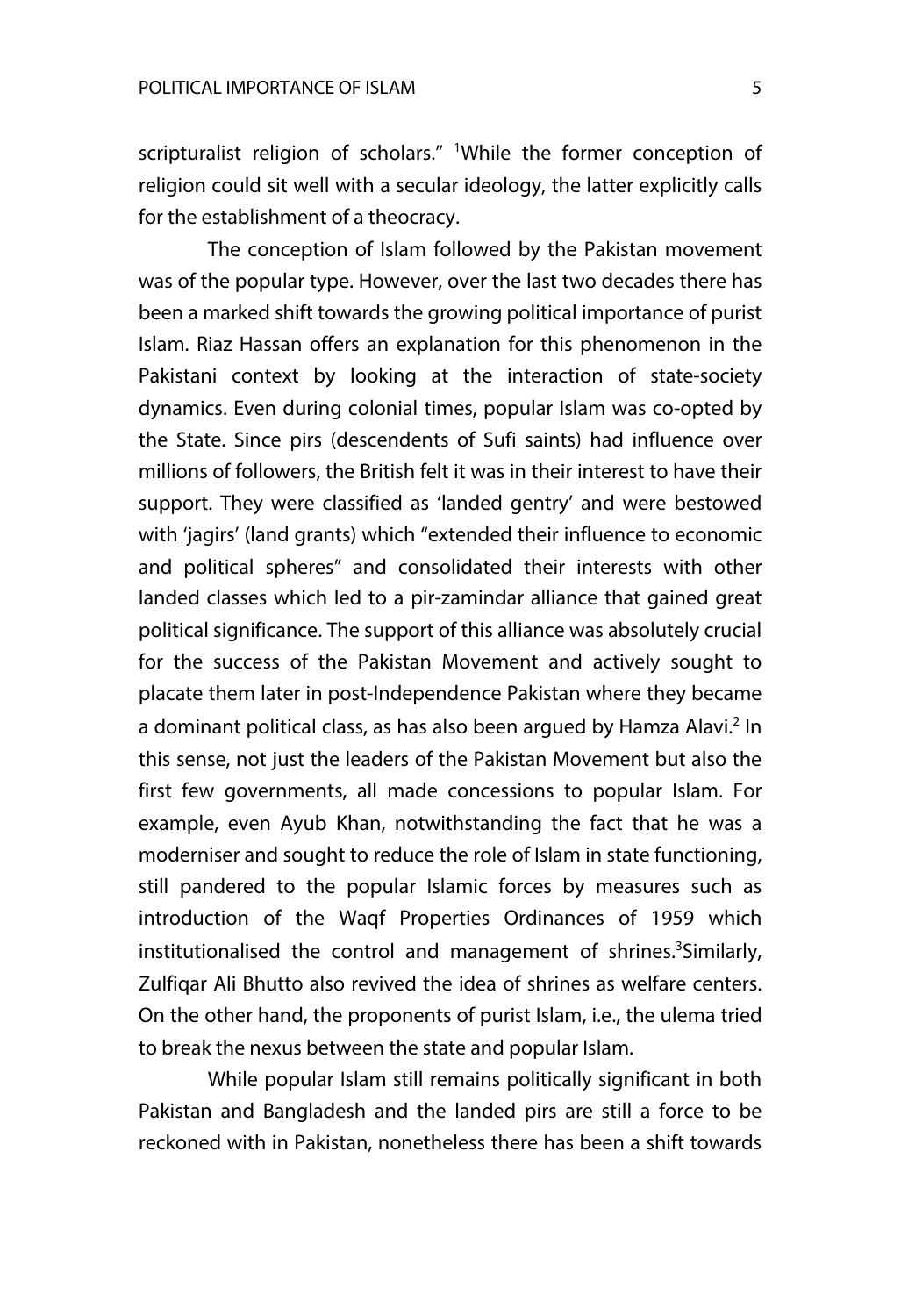purist interpretations and an increased importance of Islamic parties and religio-political groups. Writing in 1987, Riaz Hassan mentioned changing socio-economic circumstances such as urbanisation, increasing literacy and industrialisation which led to a shift towards the urban purist version of Islam and a greater role of Islamic political parties. Till about three decades ago, purist Islam had largely remained concentrated in urban areas whereas popular Islam was more of a rural phenomenon, though still having widespread salience in the lives of the older urban generations, especially women. In recent years purist interpretations have made inroads into the rural areas. One of the most important reasons for this in both Pakistan and Bangladesh has been the return of Gulf migrants who have imported Wahabi political ideology back to their villages. Also, the Saudi government has also been directly funding Sunni religio-political groups and madrassas in these countries.

### **Use of Religion to Bolster State Power**

The use of religion to bolster state power has been attempted in two ways. First, as the basis of nationalism and state ideology. It has been argued that religion was the very basis for the creation of these states. Granted that the leaders of the Pakistan Movement were not adhering to the idea of the creation of an 'Islamic State' and rather a 'State for Muslims' as authors such as Hamza Alavi<sup>4</sup> have argued, it also remains a fact that their rallying cry was 'Islam in danger' and the basis of the two nation theory was in fact religious difference. This inevitably politicised religion, consequently creating conditions for its later manipulation by various opportunistic regimes, both civil or military. Especially in the Pakistani context, the entire idea of nationalism was linked to religion since there was really not much else in common to the areas that were grouped together as Pakistan. Since there was no such thing as a common 'Pakistani culture', though one could speak of Punjabi culture or Pathan culture etc, the political leaders had to espouse religion as sate ideology and as the basis of nationalism. In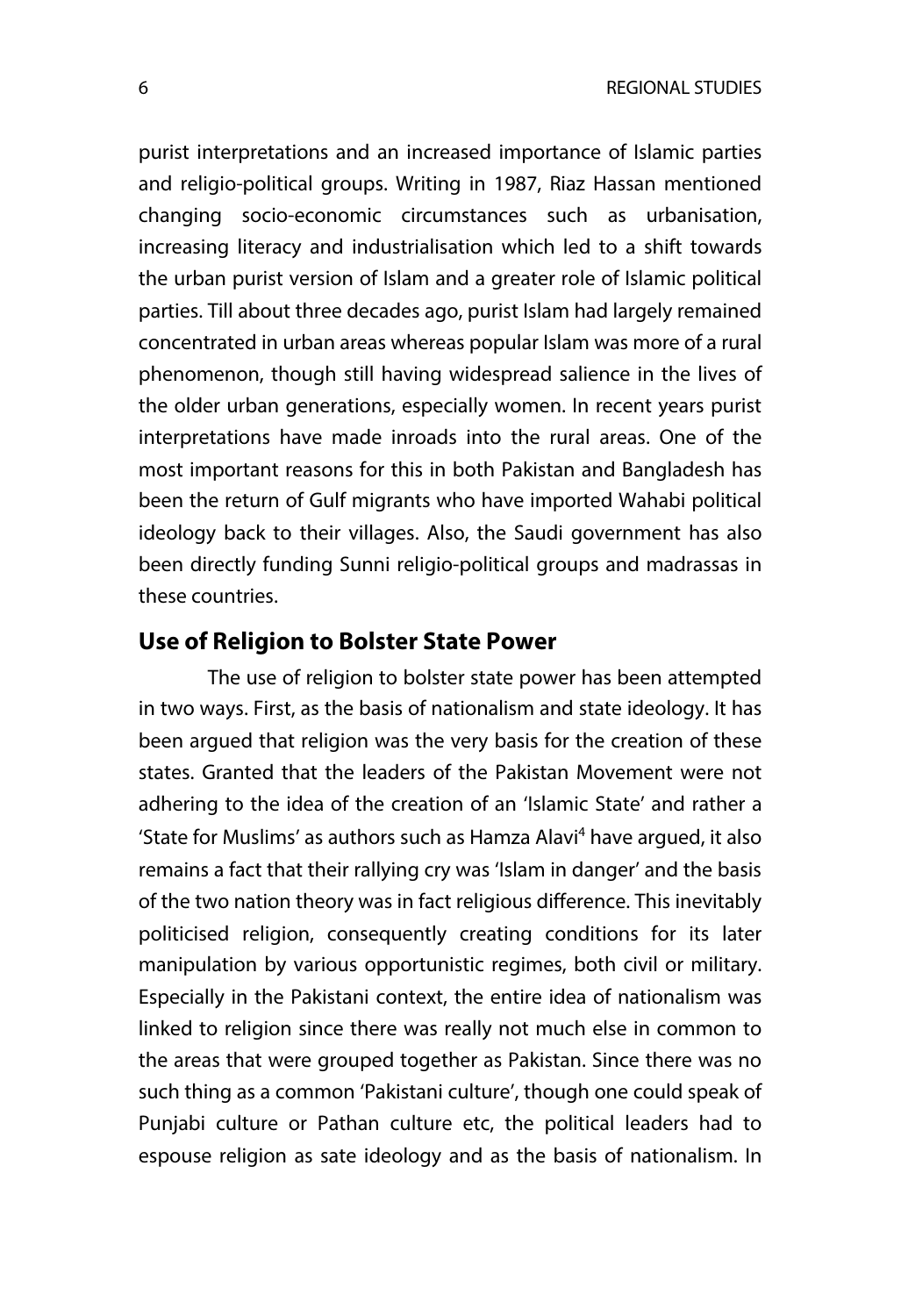this regard, the secession of East Pakistan to become Bangladesh was a defining moment in Pakistan's history. As Lawrence Ziring has argued, "the notion of an Islamic community and polity was significantly shaken by the creation of an independent Bangladesh."<sup>5</sup> Thus, Zia believed that just the concept of a modern nation state was not enough to unite Pakistanis, they rather required a unifying ideology which in the Pakistani context could best be provided only by Islam. No doubt the recourse to Islam was also to grant legitimacy to his government which had gained power through unconstitutional means and later as the best way of ensuring the continuity of his rule, the author holds that Zia genuinely believed that Islamic ideology was the best course of action for Pakistan in terms of developing a sense of nationhood. Above in view, the fact that instead of unifying the nation, the seeds of sectarianism were also sown during Zia's era which later festered and erupted in some of the worst types of violence that the country has seen, becomes and ironic undeniable reality.

On the other hand, in the case of Bangladesh, the sources of national identity were derived not just from religion but mainly from Bengali culture. Especially the independence struggle was "effectively a cultural resistance to the Pakistani regime." Thus, at the time of its creation in 1971, religion was not used as a basis for nationalism in Bangladesh. The Mujib ur-Rahman government espoused the principles of socialism, secularism and democracy and tried in very overt ways to secularise the State. Later, the failures, incompetence and corruption of the Mujib ur Rehman's regime led to a rejection of all that it espoused by the people, including secularism. In that sense, the rise of political Islam can be understood as a reactionary ideology, at least in the years Mujib ur Rehman's rule and led to a re-definition of nationalism in terms of Islam. The emphasis shifted from Bengali to Bangladeshi nationalism which was more overtly Islamic. However, the contradictory claims between Din-ul-Islam and Bangla Samaj (religion and culture) have not been resolved.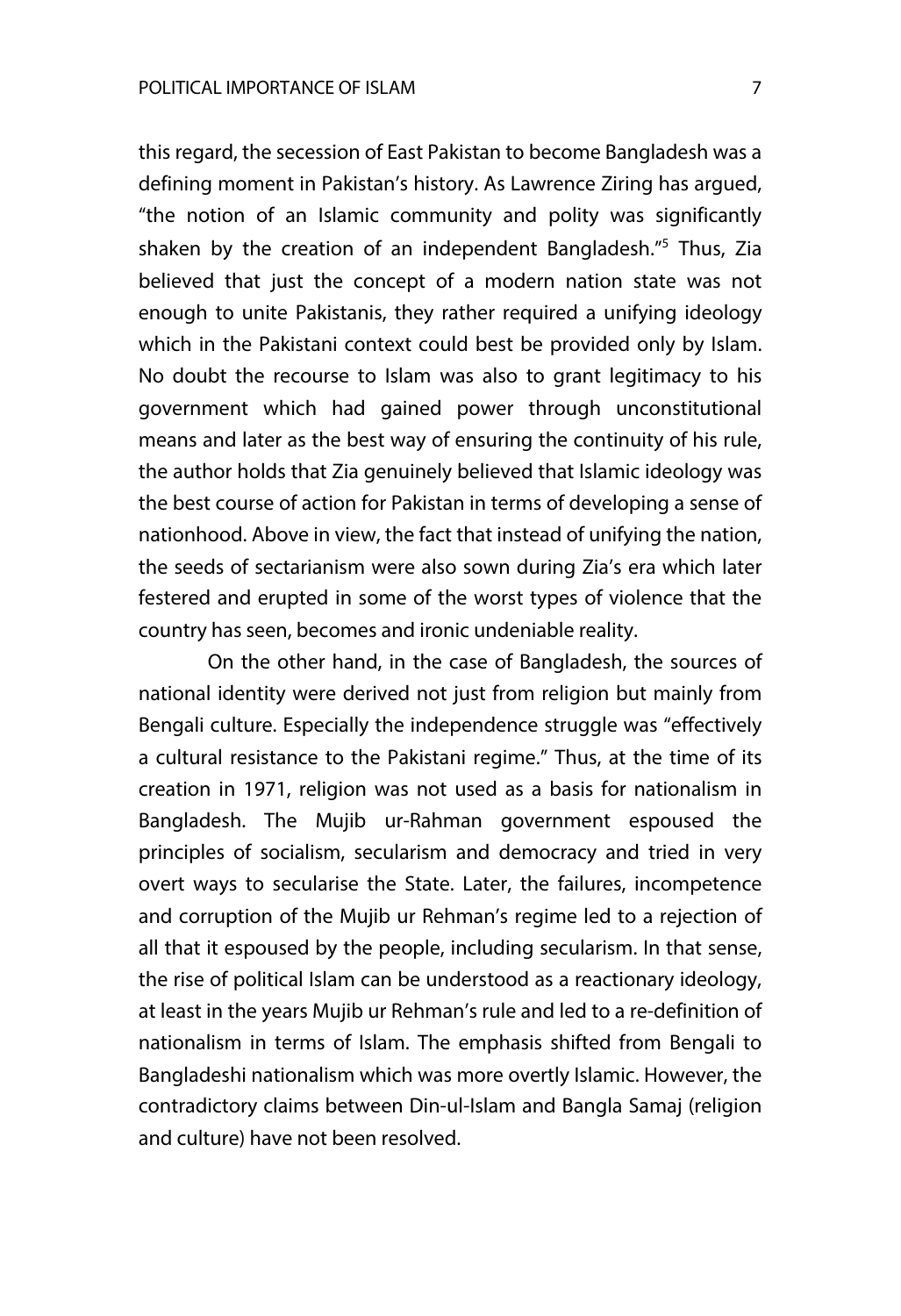The second way in which religion bolstered state power is by conferring legitimacy to the State during times of economic, political or military crises and to prop up failing regimes, both civil and military. This has been especially true for military regimes that confiscated power in an unconstitutional manner and thus lacked legitimacy, as has been mentioned for the case of Ayub Khan and Zia ul Haq in Pakistan. While Ayub was pandering to popular Islam, Zia, for the first time gave great leeway to Islamic religious parties espousing a purist version of Islam. The most important party amongst these is of course the Jamaat-e-Islami (JI) which gained 'ideological hegemony' in the state during Zia's regime at the expense of popular Islamic tradition and its leaders. Similarly, both military rulers in Bangladesh also made recourse to religion to bolster their regimes. In 1976, Zia ur Rahman, like his namesake in Pakistan, deleted secularism from Bangladesh's Constitution and began a process of state-sponsored Islamisation. Zia "required an ideology to counter the official secularism of the Awami League and to undermine its still-considerable support. Islam offered an obvious and powerful alternative to win over right-wing Islamic elements who had been discredited by their Pakistan policies in 1971", especially the Jamaat-e-Islami which had supported Pakistan State and whose leader Ghulam Azam was later convicted in a 'people's court' on charges of war crimes in 1971 war and was awarded death penalty.<sup>6</sup>

However, it was not just military regimes that took recourse to religion to bolster their failing governments; this was also the case for almost all civilian regimes. For example, in the Pakistani context both Nawaz Sharif and Benazir Bhutto tried to appease religious lobbies and built alliances with religious parties to gain political support. Nawaz Sharif, who is considered as a protégé of Zia ul Haq, carried on the Islamisation process initiated by his mentor, albeit in a muted manner. He introduced a Shariat Bill to deflect the attention away from the economic crisis that the country was in. Similarly, Benazir Bhutto, who "was viewed as a secular and lacked legitimacy" cinched an alliance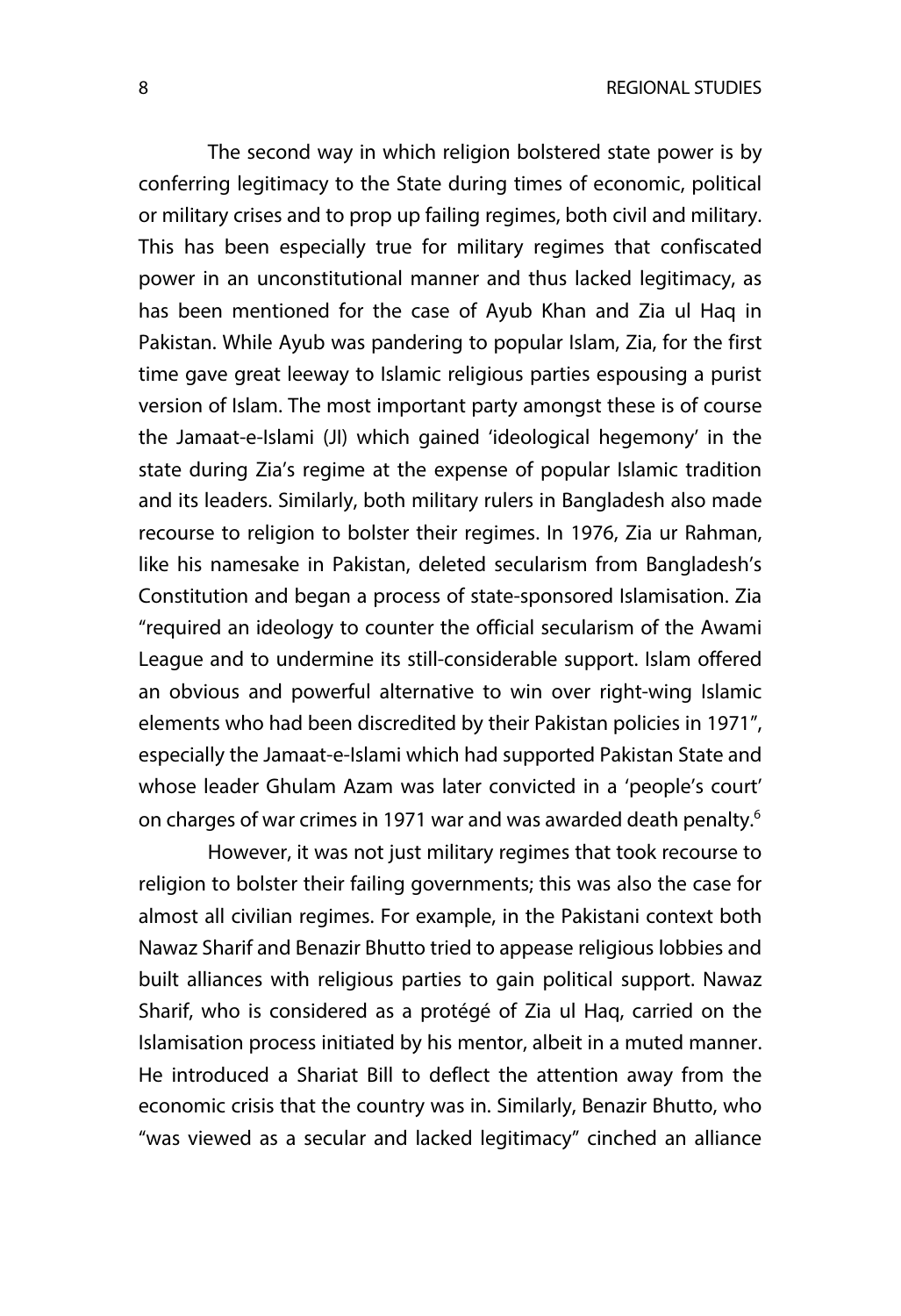with the Jamiat-i-Ulama-e-Islam or JUI, especially as a means of making inroads into the Sunni vote bank. In Bangladesh, the Awami League and BNP have had to use Islamic rhetoric and symbolism, especially during election time, in order to appease the religious sentiments of a large section of society, despite their secular leanings. Outside of KPK in 2014, PTI joined forces with right-wing Islamist preacher Dr. Tahir-ul-Qadri for orchestrating a mass sit-in in Islamabad. This prolonged sit-in demonstration, called the Azadi March (Freedom March) targeted the 'corrupt elite' and symbolically displayed PTI's willingness to from coalitions with Islamist right-wing groups.

It is noteworthy that while religion has been used in these myriad ways to confer legitimacy upon regimes and to prop them, it has not led to greater power of the state. The use of religion in this way, especially by dictatorial and authoritarian regimes such as that of Zia ul Haq, has only masked the tensions and the problems that exist within the state apparatus and in the society while not doing much to strengthen democratic state institutions. Such use of religion and suppression of popular political processes lets things fester under the surface which later erupt in hideous ways when given the opportunity. For example, the state links established with sectarian groups during Zia's time and later fostered during Benazir Bhutto's government (like the tacit alliance with Sipah-e-Muhammad) in later years resulted as a driving force behind the worst sectarian violence in the history of Pakistan.

## **Ascendancy of Political Islam due to International Factors**

So far the explanation has largely focused on an analysis of state-society interaction. To understand the various dynamics at play in the ascendancy of political Islam in these two countries, it is absolutely crucial to look at international factors. Firstly the fact that the rise of political Islam is not an isolated phenomenon in Pakistan and Bangladesh needs to emphasised. Worldwide, there has been a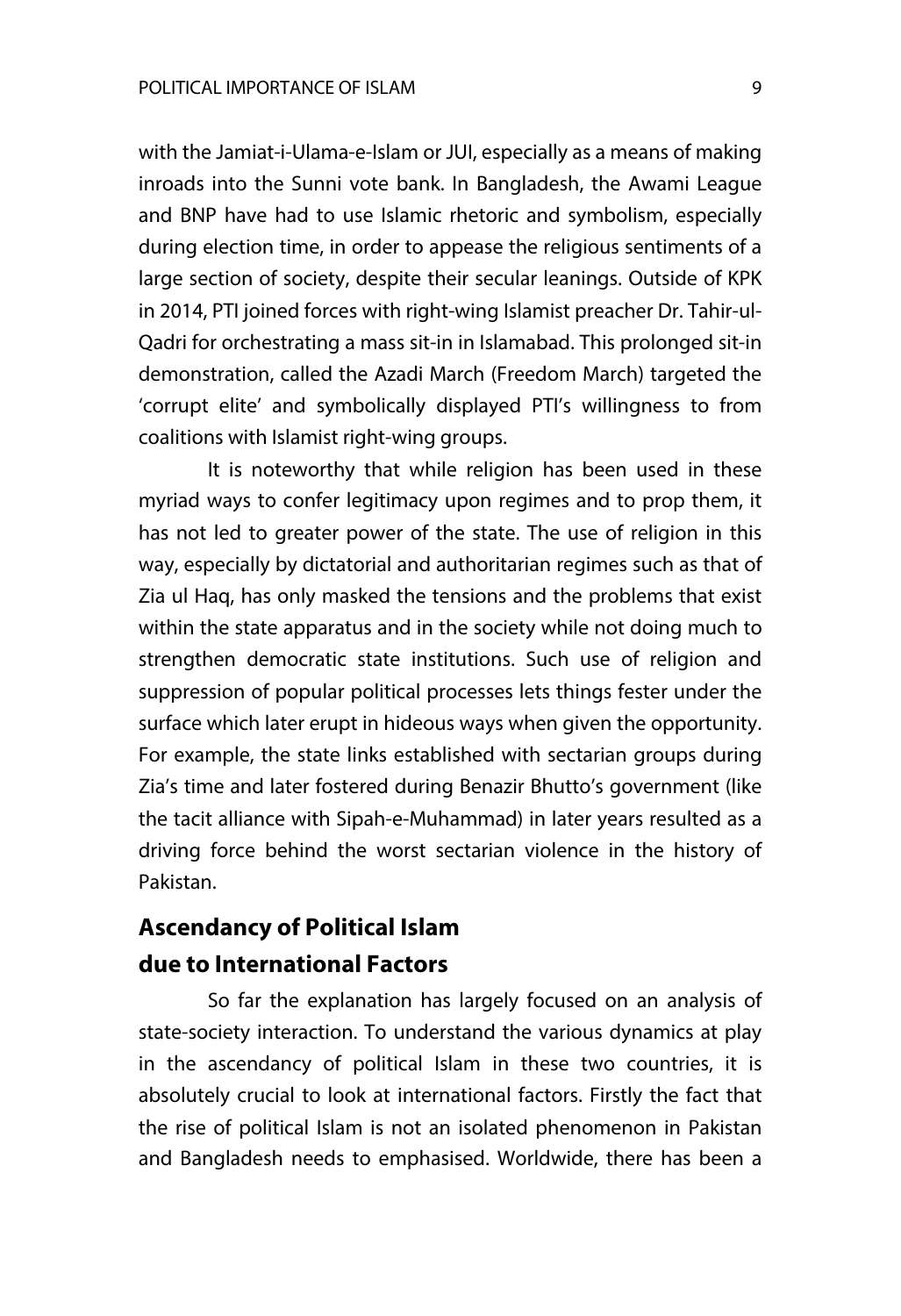growing trend of Islamism premised as a set of political ideologies that view Islam not just as a religion but as a political system whose teachings should be eminent in all facets of society. The history of Islamism can be traced back to the  $13<sup>th</sup>$  century, but its modern version can be attributed to developments such as the end of Caliphate in 1924 and the consequent rise of the Khilafat movement, which was also very important for pre-independence Indian Muslims. Furthermore, various anti-colonial struggles such as in Egypt against the British or in Algeria against the French also used Islam for nationalist causes which later had ramifications regarding the role of religion in politics in these countries. Central figures of modern Islamism include Jamal al-Din al-Afghani, Abul Ala Maududi, Sayyid Qutb and Ayatollah Khomeini.

While too much attention cannot be accorded to personalities in the explanation of such a complex phenomenon, one person that deserves a mention is Abu Ala Maududi. Maududi founded the Jamaat-e-Islami in 1941 and has had considerable influence in shaping political Islam in not just Pakistan and Bangladesh, but also in his influence over other organisations such as the Islamic Brotherhood. Maududi provided a blueprint for what an Islamic State should look like and the role of religion in state and politics. While his ideology is rather fundamentalist and traditionalist, it is simultaneously also modern in its outlook. For one, it accepts the nation state as the basis of the establishment of Islamic rule and democracy as the system of government. Furthermore, it accepts the use of modern education and technology for the continuance of its goals.

In the context of Bangladesh, the most important international factor that had an impact on the rise of religion in politics has been what has been termed 'Indiaphobia' by authors such as Taj ul-Islam Hashmi. There has been a pervasive insecurity in Bangladesh with regard to its neighbor that has led to further support for religious political parties that have adopted anti-India stance. Another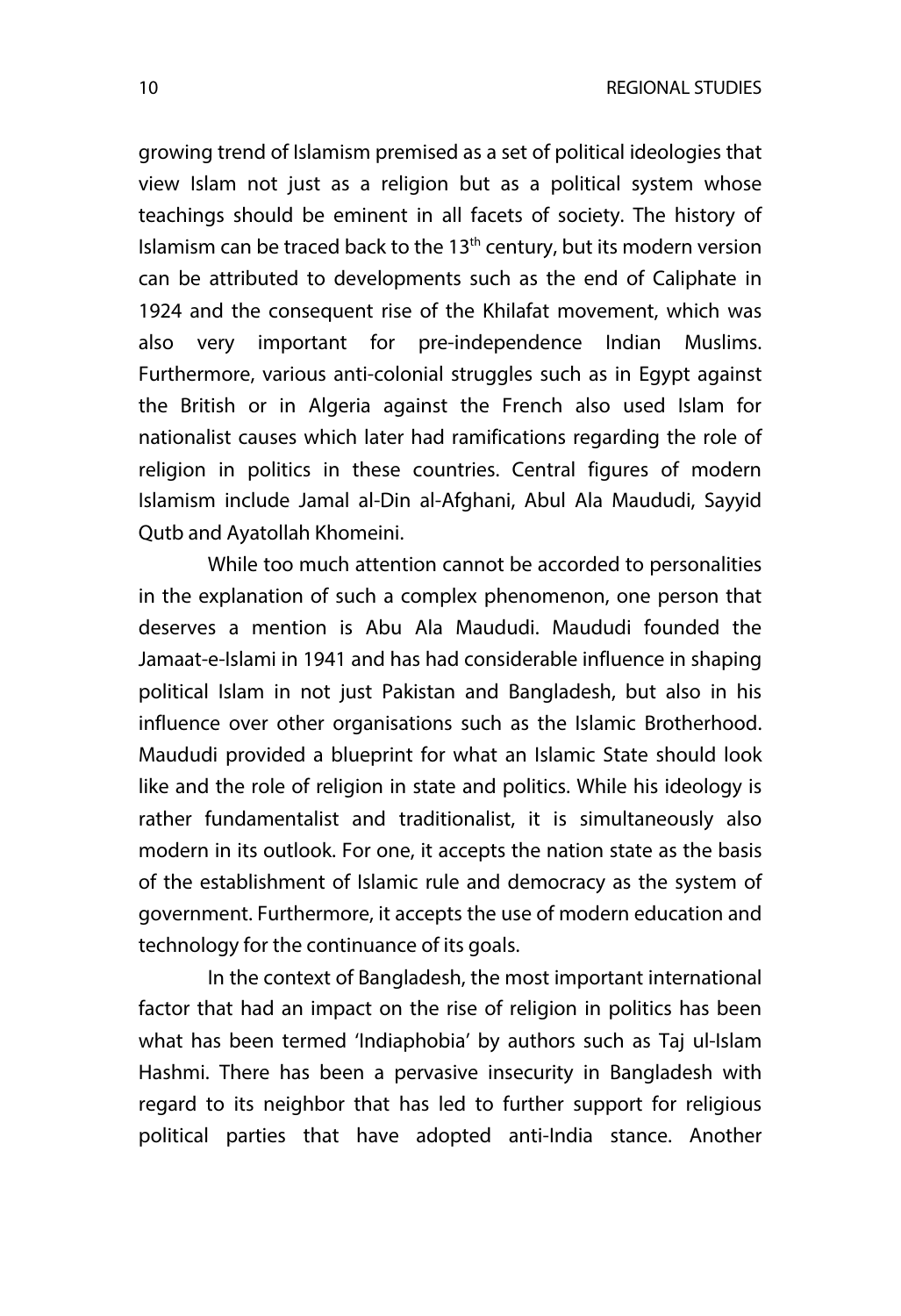underlying reason behind this is the fact that the Mujib government and Awami League were supported by India. Following the fall of the said government, the disillusionment of the people also led towards hostility towards Indian and Bangladeshi Hindus and a turn towards Islamic political parties that offered an alternative.

Pakistan's insecurity towards India has also resulted in a turn towards religion, but in terms of the support of religio-political militant groups that have been fighting in Kashmir.<sup>7</sup> While militant Islamic groups have been operating in Kashmir with the alleged tacit support of the Pakistani state, the growing importance of religio-political groups really became pronounced as a consequence of regional conflicts which eventually led to a militarisation of the society. In this regard, the Iranian Revolution of 1979 had the effect of mobilising and politicising the Shias in Pakistan. To counter their growing influence, Zia's regime adopted a strategy of supporting Sunni sectarian groups. Similarly the Soviet-Afghan war which began in 1980 brought much funding, military training and institutional support for various militant religio-political groups in Pakistan. Although, these militant groups are not active in the formal political arena and must be distinguished from the religious parties nevertheless, there exists a 'symbiotic relationship' between them (Kukreja,  $183$ )<sup>8</sup> in the sense that the political parties have fostered linkages with them to serve as their extended militant arms. Similarly, the religio-political groups also benefit from their links with these parties (as also with the military and the ISI) in order to bail them out when they run into trouble with the law because of their criminal activities.

## **Conclusion**

While large scale Islamisation has been attempted in Pakistan, its history in Bangladesh has been largely tempered because of cultural constraints which offers competing definitions of nationalism and state ideology. However, this is not to say that political Islam in Bangladesh, especially the constant battles between the Jamaat's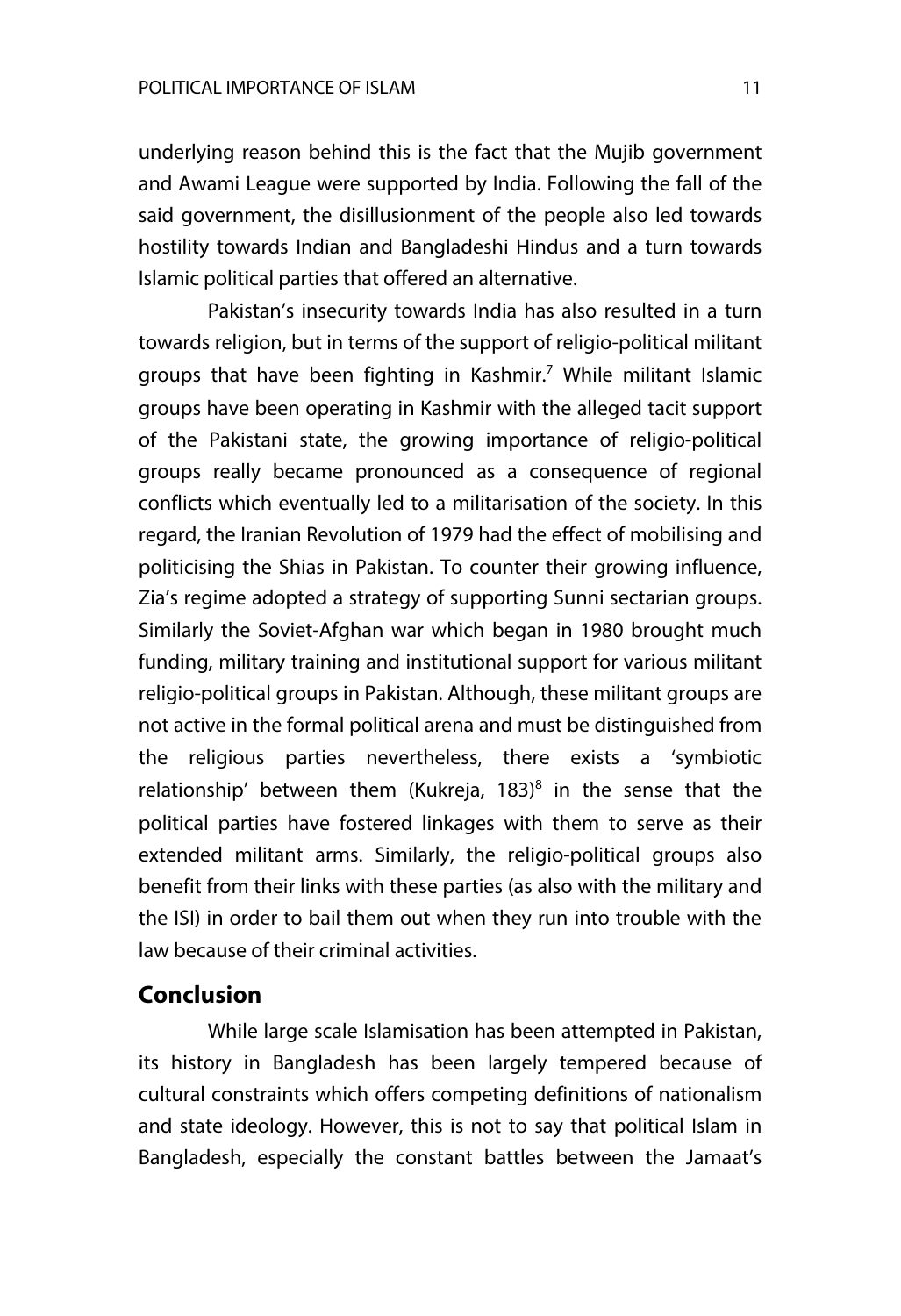militant student wings and secular forces, have not had negative repercussions for the Bangladeshi state and society. Overall it can be contended that while attempts have been made to bolster religion through the use of state power, by both civil and military regimes seeking legitimacy and defining state ideology and nationalism, in the long run this has only resulted in the weakening of the state by unleashing the forces of religious intolerance, extremism, terrorism and sectarianism which have taken very violent forms in recent years.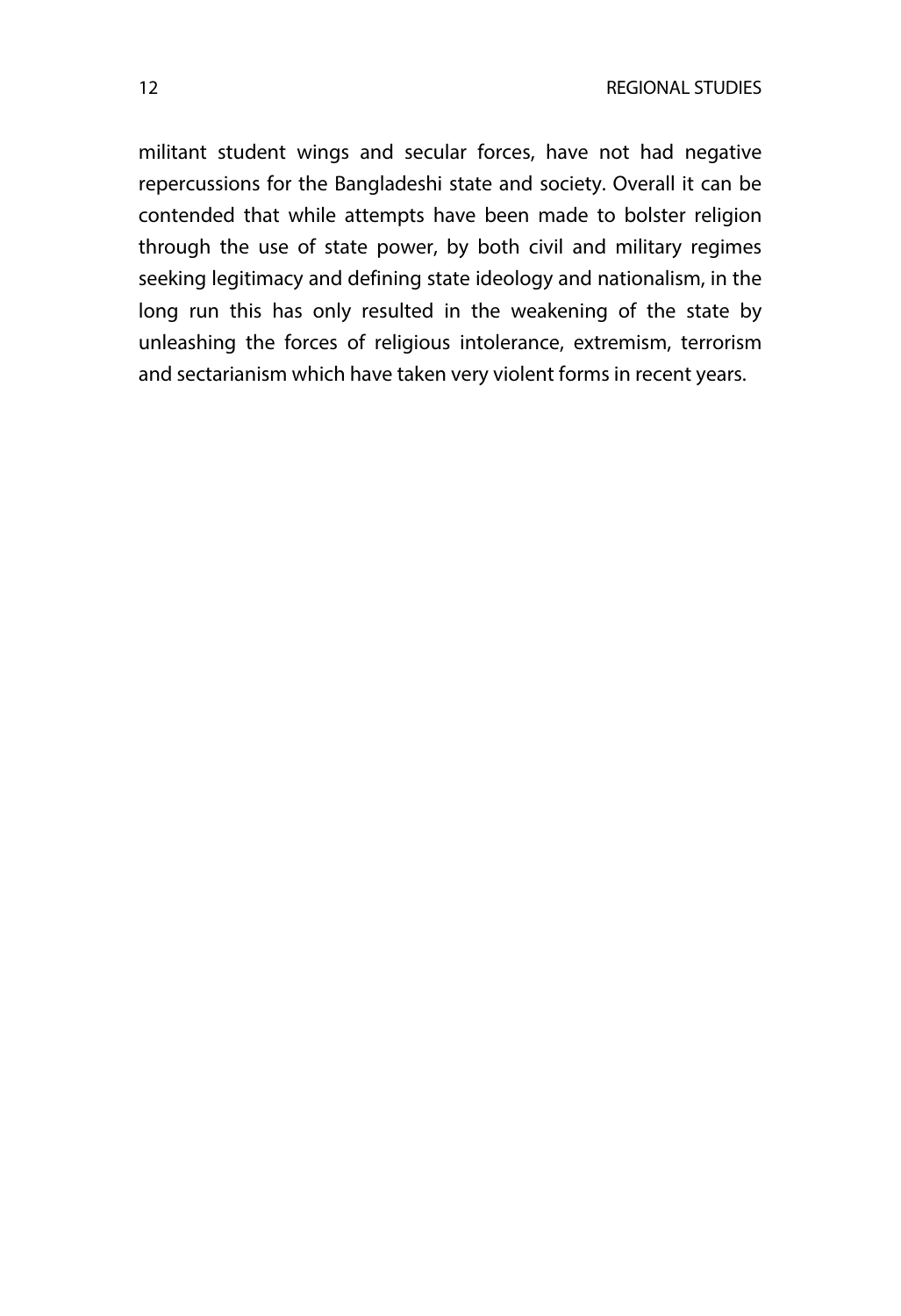## **Notes and References**

- <sup>1</sup> Taj-ul-Islam Hashmi, *Women and Islam in Bangladesh: Beyond Subjection and Tyranny,* (London: Palgrave Macmillan, 1994), 119.
- <sup>2</sup> Hamza Alavi, "Authoritarianism and Legitimation of State Power in Pakistan." In *The Post-Colonial State in Asia: Dialectics of Politics and Culture*, (New York: Harvester Wheatsheaf, 1990).
- <sup>3</sup> S. Jamal Malik, "Waqf in Pakistan: Change in Traditional Institutions," *Die Welt des Islams* 30, no. 1/4(1990), http://www.jstor.org/stable/1571046.
- <sup>4</sup> Hamza Alavi, "Pakistan and Islam: Ethnicity and Ideology," In *State and Ideology in the Middle East and Pakistan*, (New York: Monthly Review Press, 1988).
- <sup>5</sup> Lawrence Ziring, *Pakistan in the twentieth century: A political history*, (1997), 35.
- <sup>6</sup> Razia Akter Banu, *Islam in Bangladesh*, (New York: EJ Brill, 1994), 82.
- *<sup>7</sup>* Veena Kukreja, Pakistan: Democracy, Development and Security Issues, (SAGE publications, 2006), 180.
- <sup>8</sup> Ibid.,183.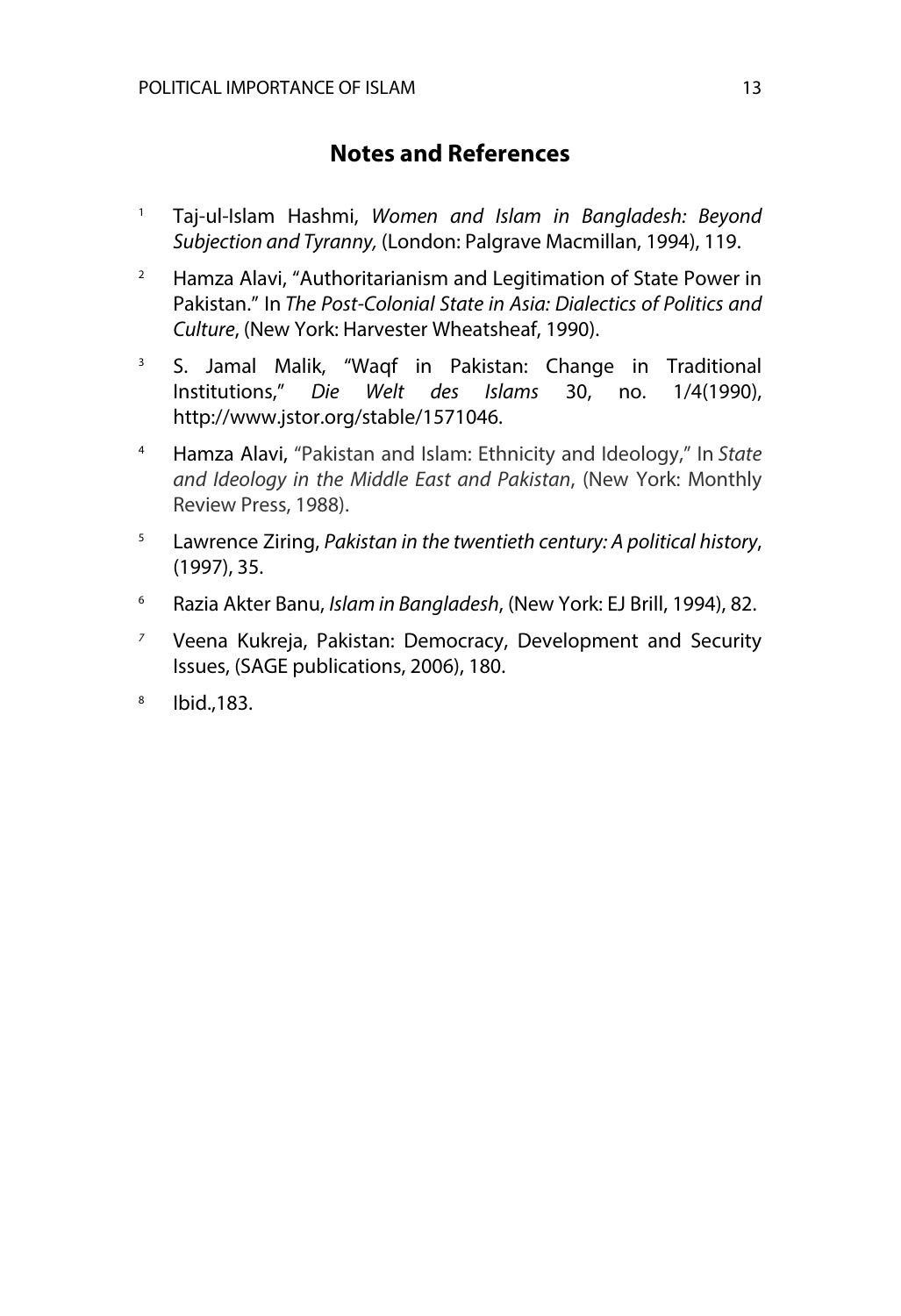## **MILITARY RULE IN MYANMAR: THROUGHTHE LANDSCAPE OFAUTHORITARIANPOWER CONSOLIDATION**

#### **ALAMINANDRABEYABOSRI CHANDNI**\*

## **Abstract**

*Military government in Myanmar is often considered most durable and powerful military rule in the world. Since 1962, the Junta has been ruling the country facing a lot of internal and external challenges and succeeded to consolidate its rule under various titles [\(Burma Socialist Programme Party](https://en.wikipedia.org/wiki/Burma_Socialist_Programme_Party) , State Law and Order Restoration Council, and State Peace and Development Council) until 2011. This paper attempts to find out the distinctive factors that contributed to the military's ability to prolong its rule using authoritarian regime consolidation theory. It argues that the junta had strengthened its regime by applying a series of management policies such as establishing patronage network with different civilian sections of people, emphasising national ideology, directing coercive mechanism against anti-government forces, launching educational propaganda, applying media censorship, establishing a monopoly of power under a self-written Constitution, receiving external aid and assistance, etc. It is wholly a qualitative work based on secondary data sources and follows the historical and content analysis approach.*

**Keywords:** *military regime, authoritarian regime consolidation, clientelism, ceasefire capitalism, ethnonationalism, ideology, authoritarian constitutionalism*

Mr Al Amin and Ms Rabeya Bosri Chandni are Lecturers in the Department of Political Science at the Jagannath University, Dhaka, Bangladesh.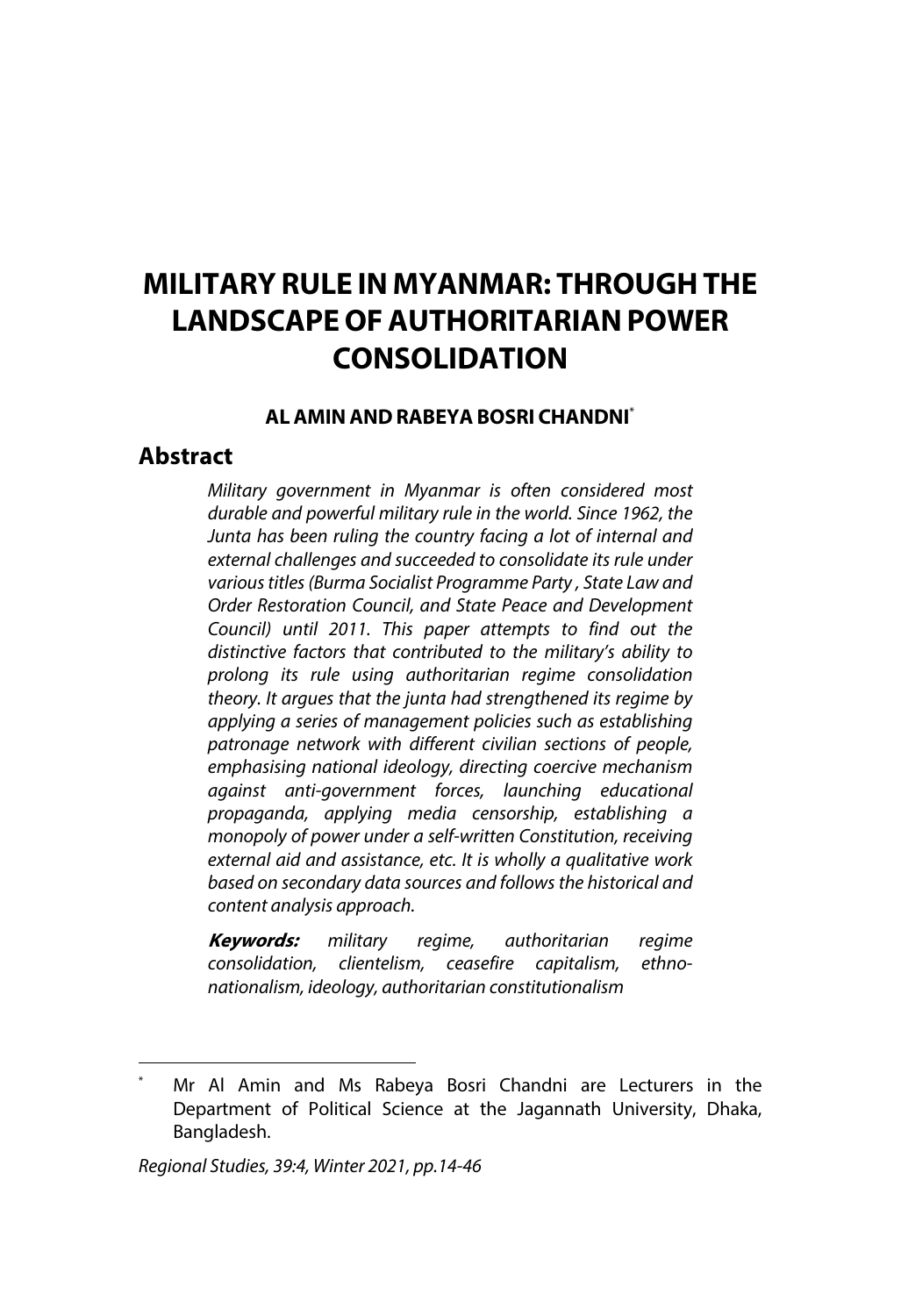## **Introduction**

Most of the underdeveloped and developing countries suffer from military interventions in their early post-independence period. The jump from a subjugated status to a sovereign state heightens people's ambition for more opportunities in all spheres of life. In contrast, poor economy, weak leadership, inefficient bureaucracy, divided society, and illiterate population increases the pressures for the nation. The militaries then shoulders the responsibility of state building and establish their own regime. This type of regime, "basically, a system of managing government by the military $n$  is more or less authoritarian and interestingly Perlmutter founds that this is a fusion of civil and military in composition.<sup>2</sup> Whilst genuinely unable to handle governmental responsibilities and relying primarily on coercion, the military seeks the assistance from technocrats, politicians, businessmen, and even the working class.<sup>3</sup> In the context of Myanmar, a state created as military occupation where the Tatmadaw was seen as the main foundation for safeguarding national sovereignty and considered legitimate heir to Burma's past, had repeatedly indulged in military intervention. The first military intervention occurred in 1958 but the 1962 military coup led by Ne Win led to a military rule over a longer period. Although the Tatmadaw handed over power to the civilian government (backed by its proxy party) in 2011, military still secures a dominant position in government.

This paper explores the strategies behind Myanmar's military regime consolidation (mainly from 1962 to 2011) using the theory of authoritarian regime consolidation. Although literature is available to understand the reasons responsible both for military intervention and its withdrawal from politics in Myanmar, it is not enough to explain how Myanmar's military rule evolved in the course of time in the modern world history in the face of sufficient external and internal obstacles.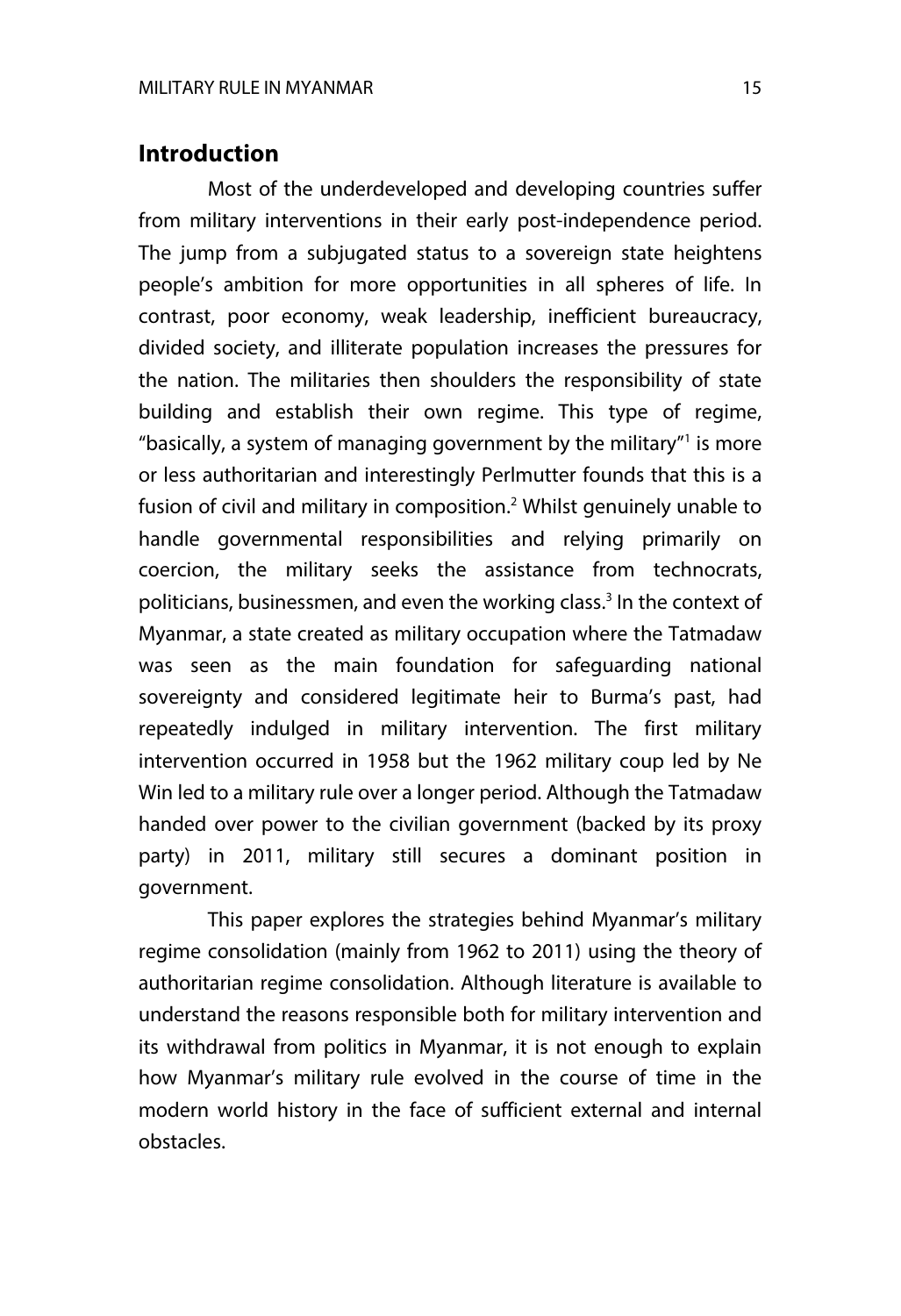16 REGIONAL STUDIES

In this regard, based on the secondary data sources and the historical and content analysis approach, this study analyses the factors directly or indirectly responsible for Myanmar's prolonged military rule. It also answers why the responses in the shape of public demonstrations or any change of rulers resulted in repeated military coups. It illustrates how the civilian society like students, monks, political parties, ethnic minorities, anti-state groups, business community, media, etc. played a vital role in consolidating the military regime in Myanmar.

This paper is divided into six sections, including an introduction and a conclusion. In the second section, an array of literature is discussed to identify the gaps in the existing body of knowledge on the subject of inquiry. The third section develops the theoretical ground for understanding the authoritarian aspects of military government. Additionally, it introduces three dimensions of power, e.g., discursive, infrastructural, and despotic to show how an authoritarian regime spreads its web of control in the society. A short backdrop of the origination of military force in Myanmar has been drawn in the fourth section. The fifth section is divided into eight subsections to discuss the major target groups and social issues identified by the Tatmadaw in terms opportunities and threats. This section finds out that people had not only been brutally oppressed through the strong coercive apparatus of the state but had also been facilitated through maintaining patronage networks in order to strengthen the military regime. In addition, civil society protests and ethnic insurgencies aimed at achieving greater autonomy were not only unable to challenge the Tatmadaw's control over the country but also provided a strong pretext for it to stay in power through a continuous emphasis on national ideology. While the generals repeatedly insisted on national ideology to highlight the civilian government's fragile rule, it was inherently just a ruse for enhancing the Tatmadaw's legitimacy to rule. In the face of sanctions,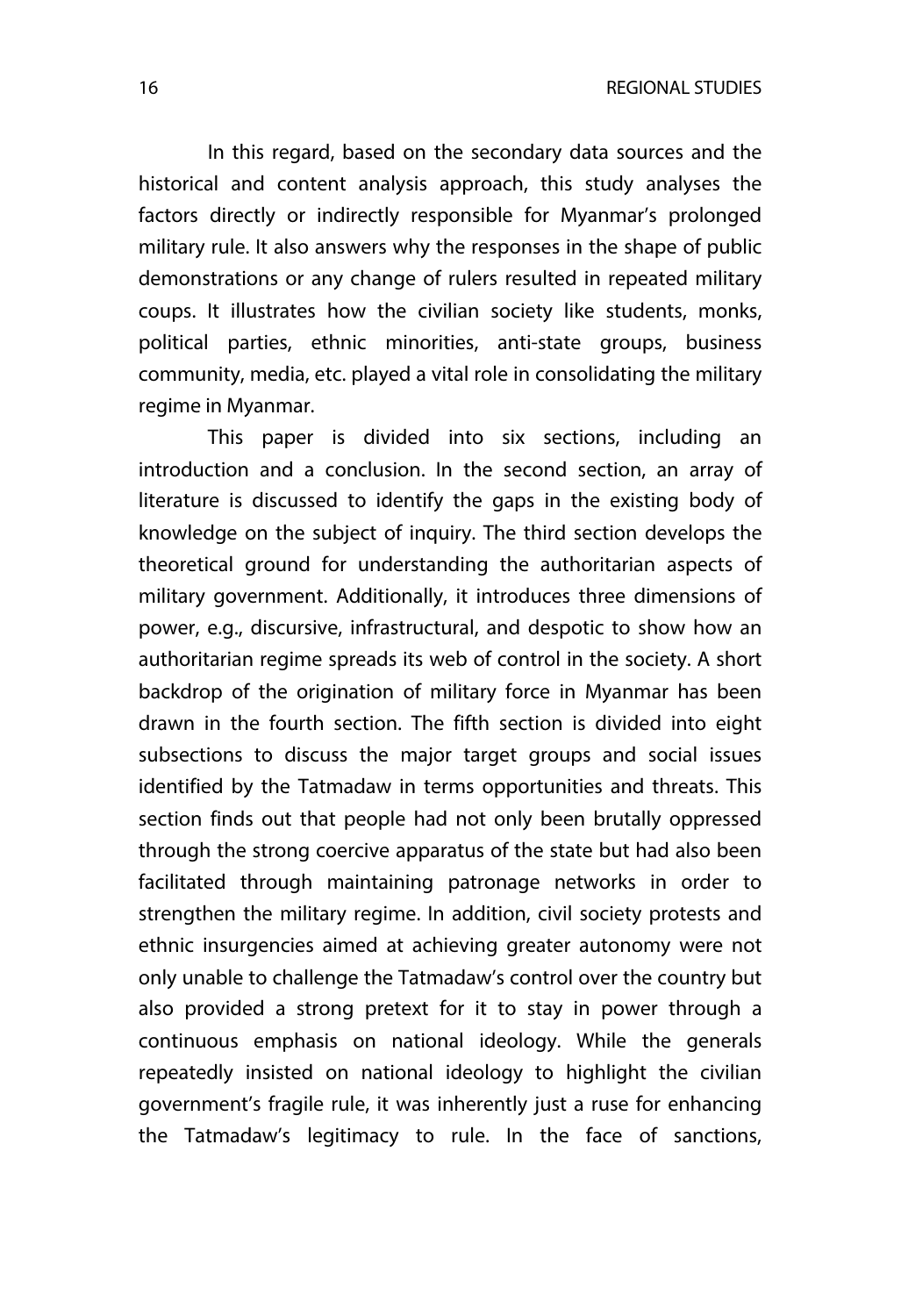condemnation from Western countries, however, assistance and diplomatic support from China, India, and Japan played a key role in advancing the stability of military rule in Myanmar.

#### **Literature Review**

Chu and Min<sup>4</sup> have contributed to build a theory on the repeated return of military to power after short spans of civilian government, termed 'military relapse'. The theory claims that the plausibility of relapse decreases if the political elite and military enjoy coequal unity. Chu and Min opine that in spite of inability to govern and in the face of domestic as well as international condemnation, the Tatmadaw did not give back power to civilian government due to a fear of retribution and the perceived higher cost of remaining in the barracks for them. It is true that these reasons cannot be ignored for explaining the willingness of the military to continue stay in power but are not enough to understand the tactics followed by the military regime to consolidate its control over the government.

Huang<sup>5</sup> has traced the current developments in Myanmar politics as 'a diminished form of authoritarianism'. According to the author, all institutional settings and historical succession of the Tatmadaw's role in statebuilding provide it with the ample opportunity to establish its dominance over the future government. In contrast, this work focuses not only on the institutional mechanism but also the socio-political, economic, and diplomatic factors responsible for Tatmadaw's regime consolidation.

The work of Bunte<sup>6</sup> argues that the military's withdrawal from direct rule does not mean return into the barracks; instead it expounds additional institutionalisation of military domination over the civilian government through setting up of a serious autocratic system called 'disciplined democracy' and, thus, ensuring its safe return to barrack. Jones<sup>7</sup> shows that the 'disciplined democracy' has originated from a methodology of coercive state-building, diplomatic setting, and economic incorporation through 'ceasefire capitalism' that reduces centrifugal challenges and makes the system adequately certain to impose its preferred settlement. Although Bunte and Jones have tried to find out the reasons behind the Myanmar military's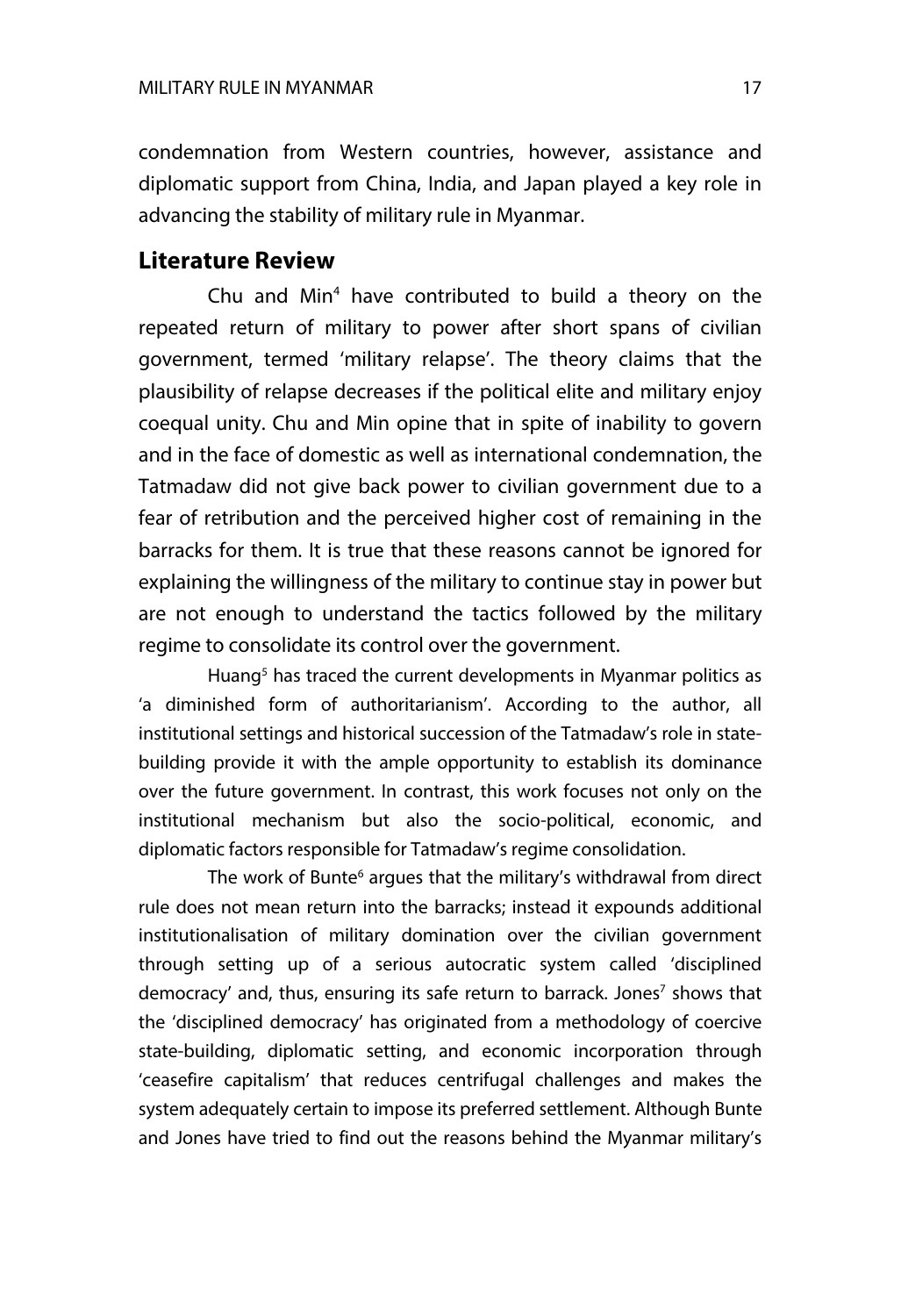prolonged rule, their explanation was limited to 1988-2010 period based upon the disciplined democracy. Moreover, Jones's political-economy explanation fails to articulate the Tatmadaw's response to the social obstacles.

Thawnghmung8 addresses four contributions that non-armed members of ethnic minority groups may make to the political system:

- 1. Supporting the status quo;
- 2. Transforming or undermining the status quo;
- 3. Promoting collective identity and culture and addressing humanitarian needs; and
- 4. Helping to mediate ceasefire agreements.

Her concentration only on the decisive role of non-armed minorities does not include the contribution of media or authoritarian Constitution in legitimising military rule.

 $Cook<sup>9</sup>$  has highlighted the multifaceted relationship between Myanmar and China. Although Myanmar wants to maintain a strong relationship with China for its 'more powerful global position', it follows 'equal distance diplomacy' because of China's affinity with its ethnic groups. However, this work does not cover the most important external actor's responses to the military government in Myanmar even though its role in crucial.

Guilloux<sup>10</sup> has tried to find out the possible key external interveners in case of an internal chaos leading to a transfer of power, based on their strengths and multifarious interests in Myanmar. Bert $11$ points that the close ties between China and Myanmar have been built up as a complement to their self-interest. According to  $Zhao<sup>12</sup>$ , since 1990s, China has conducted a long-term strategy of developing its border regions as well as to monitor the important sea-trade routes through Myanmar. However, all of these papers focus on Myanmar and its neighbours' relationship after 1988 and that is why these cannot answer how the military regime survived during its selfisolated period (1962-1990).

In fact, Myanmar is a very exceptional state in the modern world which wants to keep itself aloof from all sorts of communication from the outside and this tendency has made it a land of curiosity. Many scholars have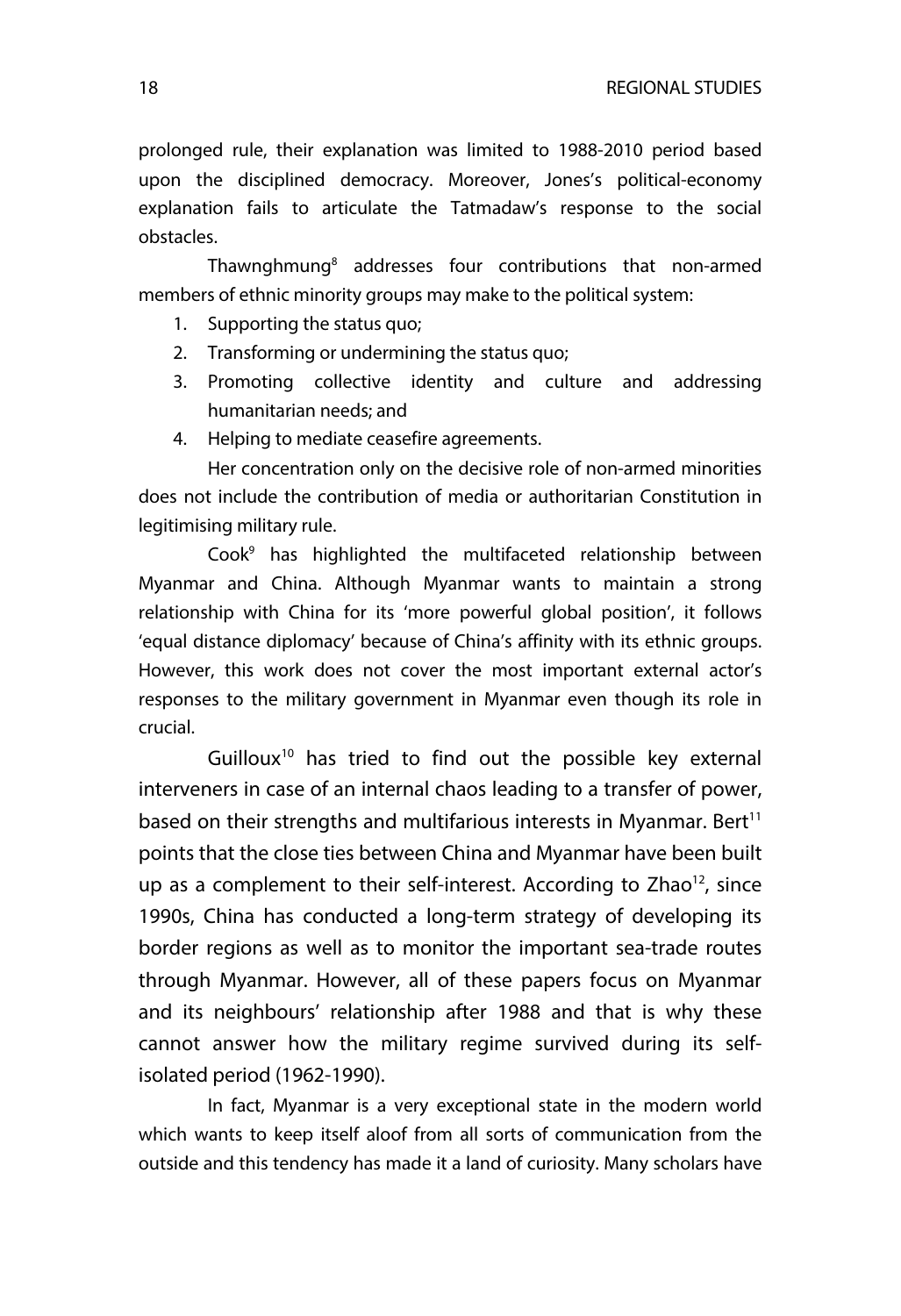worked hard to understand its government, politics, economics, society, foreign relationship, and so on but all attempts are fragmented in timeframe, national issues, or societal divisions. Here, the authors have tried to give a comprehensive account of military strategies for establishing control over society and eradicating the obstacles toward its reign.

## **Theoretical Framework**

Regime is a name "given to a government or sequence of governments in which power remains essentially in the hands of the same social group<sup>"13</sup> and it "determines who has access to political power, and how those who are in power deal with those who are not."14 In a military regime, military rulers consider themselves the main political actors by strengthening their coercive means of power<sup>15</sup> in which they take important actions to maintain their regime's persistence and control over government. Usually, the military regime arranges necessary measurements to strengthen its control over the government.16 Generally, authoritarian consolidation is a process of regime maintenance as well as a procedure of state that figures out how authoritarian leaders manage coercion by establishing state mechanisms to increase regime stability for governing society. It tends to build strategies to prevent factionalism in leaders and appease demonstration or protest by reaching assistance with opposition as well other sections of society. According to Goebel,<sup>17</sup> "authoritarian consolidation is understood to be a deliberate state project driven by political elites seeking to secure their ruling position." He has shown three distinctive forms of power such as despotic, infrastructural, and discursive to strengthen its non-autocratic capability to be connected with social, political, and business communities. These powers, influential over each other, recognise the capacity to force one's will on individuals, institutional capacity for managing society, and the ability to make individuals need what the government needs them to want. The authoritarian government usually exerts despotic power (imprisonment, lawlessness, torture, disappearance, murders, illegal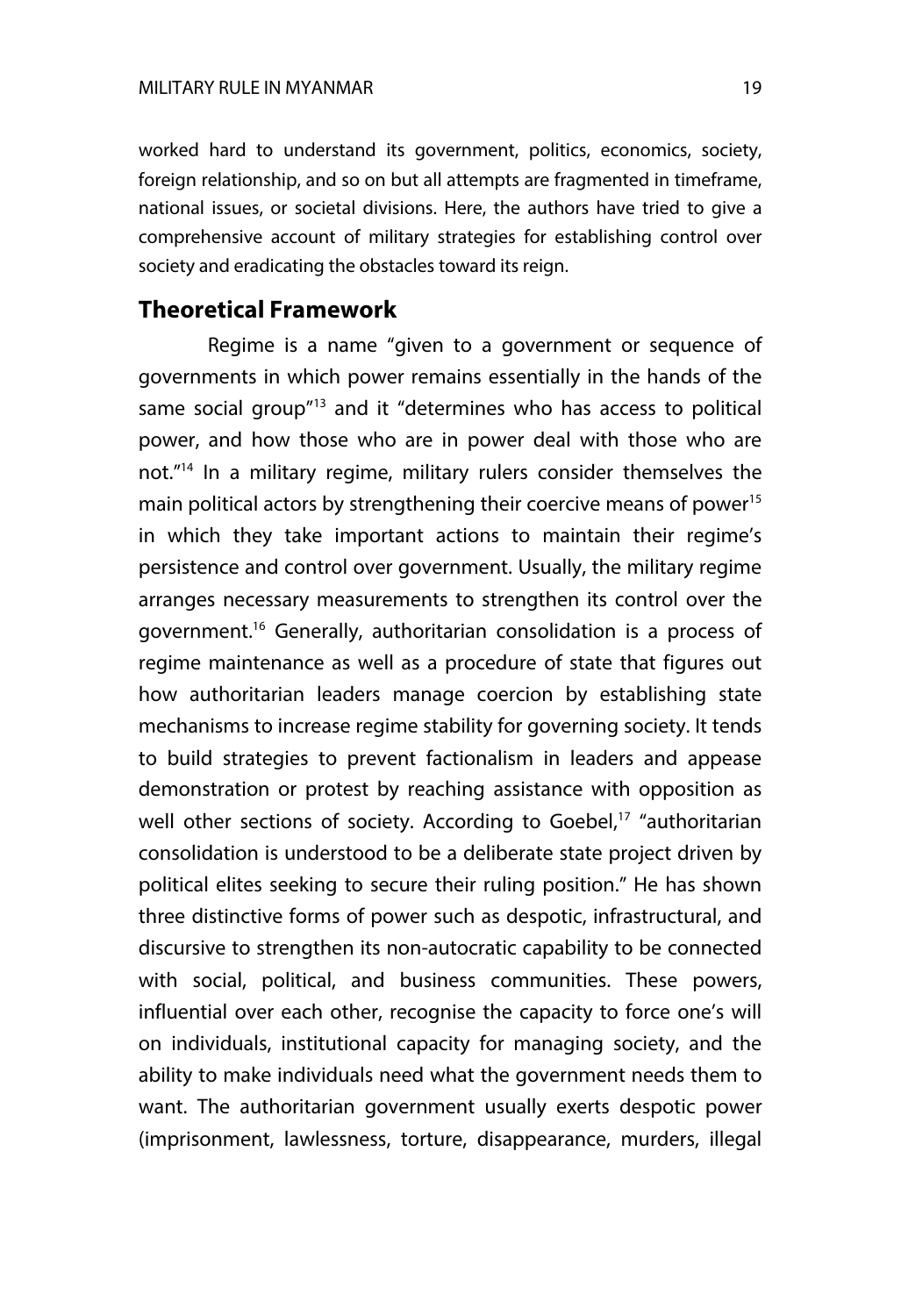seizure of private property or business, media censorship and intimidation, disappearance of anti-regime forces, and systematic terror against the whole population or race) in order to prevent regime breakdown and these acts of coercion help to develop infrastructural and discursive power for managing society.<sup>18</sup>

#### **Figure 1**



#### **Indicators for the Three Power Dimension**<sup>19</sup>

Goebel also explained three levels of authoritarian consolidation which is mostly focused on infrastructural and discursive power. At the macro level, authoritarian leaders consolidate their regime by developing institutional structure and granting citizens incentives to ensure people's belief in the regime 'logistics of political control'.<sup>20</sup> This enables the regime to reduce complexity, social grievances, and increase the capability of the state to coordinate society. This explanation denotes three dimensions to deal with infrastructural power. To be specific, 'state capabilities', 'their sub national variation', and their impact on society, that is, the 'weight of the state<sup>'.21</sup> State capabilities indicate the "resources at the disposal of the state for exercising control over society,"<sup>22</sup> where the second dimension refers to the 'territorial reach' of the state, or "the ability to penetrate society not only with respect to policy issues, but also to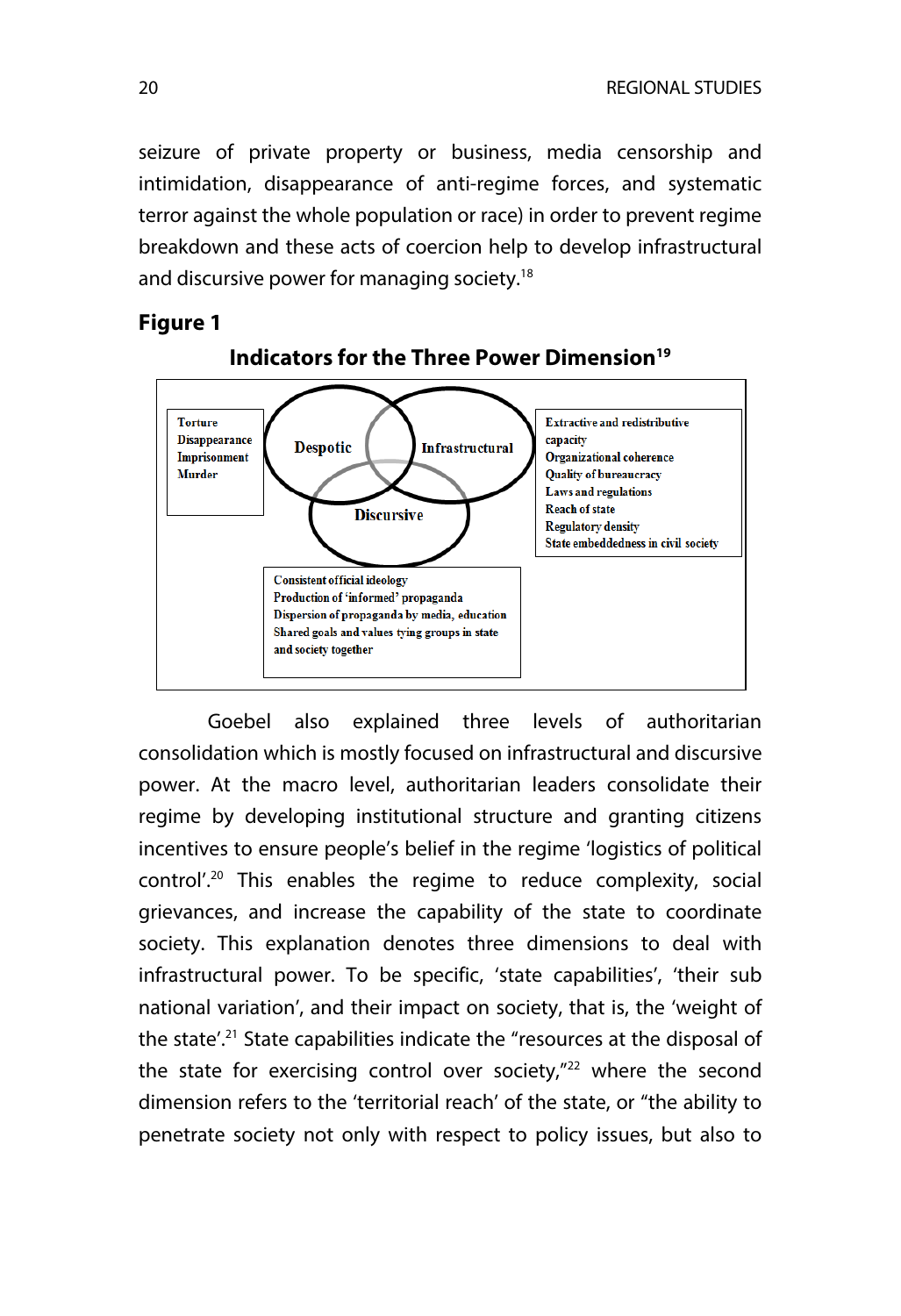maintain a state presence in even the remotest parts of the state territory."23 The third dimension is explained at the meso level that depends on how state aims to penetrate in society. In its regime consolidation game, the military builds links between state and society through its dense state apparatus in order to legitimise government decisions. Furthermore, it "feeds the preferences and grievances of different social groups...<sup>"24</sup> instead of developing democratic manners like competitive or institutionalised party system, highly diverse civil society, autonomous media, etc. In a micro sense, authoritarian consolidation refers to discursive power which "means securing the active complicity of the subjects of power in their own self-regulation" to construct political and societal minds.<sup>25</sup> This contributes to authoritarian leaders with a greater attention toward identifying social issues and regime challenges than cracking down on opposition which inflicts a huge price in terms of gaining legitimacy in both internal and external spheres as well as indicates state failure.

## **Table 1**

|        | Authoritarian consolidation | Power dimension            |
|--------|-----------------------------|----------------------------|
| Macro- | Communication,              | Infrastructural<br>power:  |
| level  | bureaucracy,                | density and reach of state |
|        | legal system                | organisation               |
| Meso-  | Meritocratic, networks,     | Infrastructural<br>power:  |
| level  | semi-competitive, elections | embeddedness               |
|        | mass,                       |                            |
|        | organisations,<br>complaint |                            |
|        | mechanisms                  |                            |
| Micro- | Attitudes and<br>behaviour  | Discursive power           |
| level  | (elites, population)        |                            |

## Levels of authoritarian consolidation<sup>26</sup>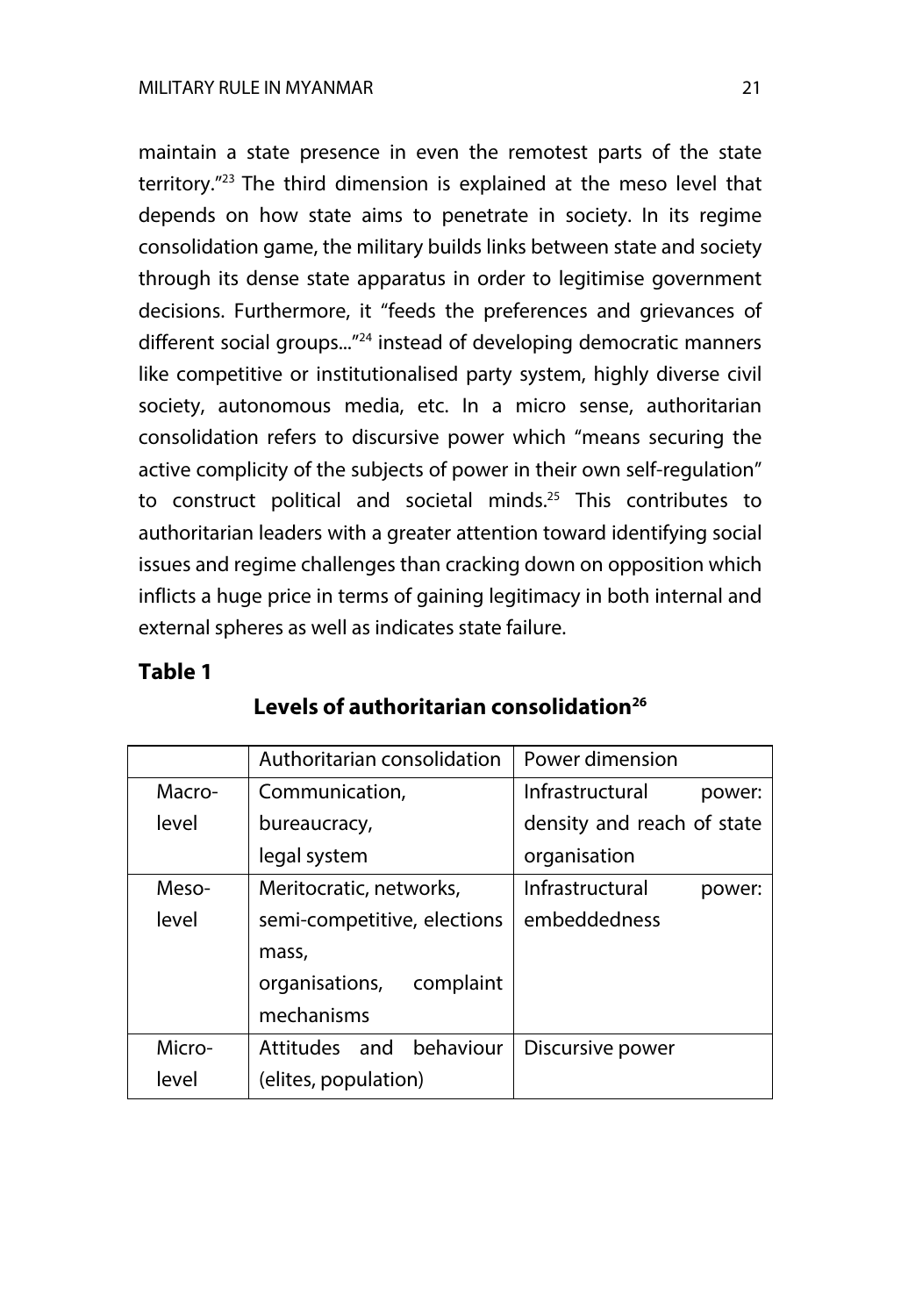#### **The Independence struggle and the Military**

The independence struggle of Myanmar is deeply connected with the Second World War. This battle provided the Burmese nationalists with an opportunity to revolt against the British administration. Aung San decided to defeat the British forces in collaboration with Japanese invaders in Myanmar and, thus, to free his motherland. For this purpose, he fled to Japan with a few of his colleagues (later known as *the thirty comrades*) and received military training there. Then he set up the Burma Independence Army in December 1941 and started combating against the British army. On the contrary, other ethnic minority groups, specially Karen, Kachin, and Chin assisted the allied force as the continuation of their loyalty to British. However, the Burmese revolting Burmese soldiers, upon reluctance of Japan to free Myanmar, revolted against Japan and entered into the British camp in March 1945. Before joining the opposite side, Aung San formed the 'Anti-Fascist People's Freedom League' (AFPFL) in a secret meeting with the Communist Party of Burma (CPB), the Burma National Army, and the Socialist People's Revolutionary Party (PRP) in August 1944. At the end of the war, the interim military administration of the colony composed of the new Burmese army, an uneasy coalescence of two flanks: a) nationalist Burman forces of the Burma Independence Army, and b) non-Burman minority units from the old colonial army on 28 September 1946. Following the 1947 general election for a Constitutional Assembly, Aung San was appointed as the fifth Prime Minister. After being criticised for working with the British by the Burmese Communist Party, the Premier banned all communists from his AFPFL on 3 November 1946. A delegation led by him signed an agreement with Lord Attlee (then British Premier) on the conditions of Burmese freedom on 27 January 1947. However, the Prime Minister and his new cabinet were assassinated by a political rival in a meeting on 19 July 1947. On 4<sup>th</sup> January 1948, the country was declared independent. The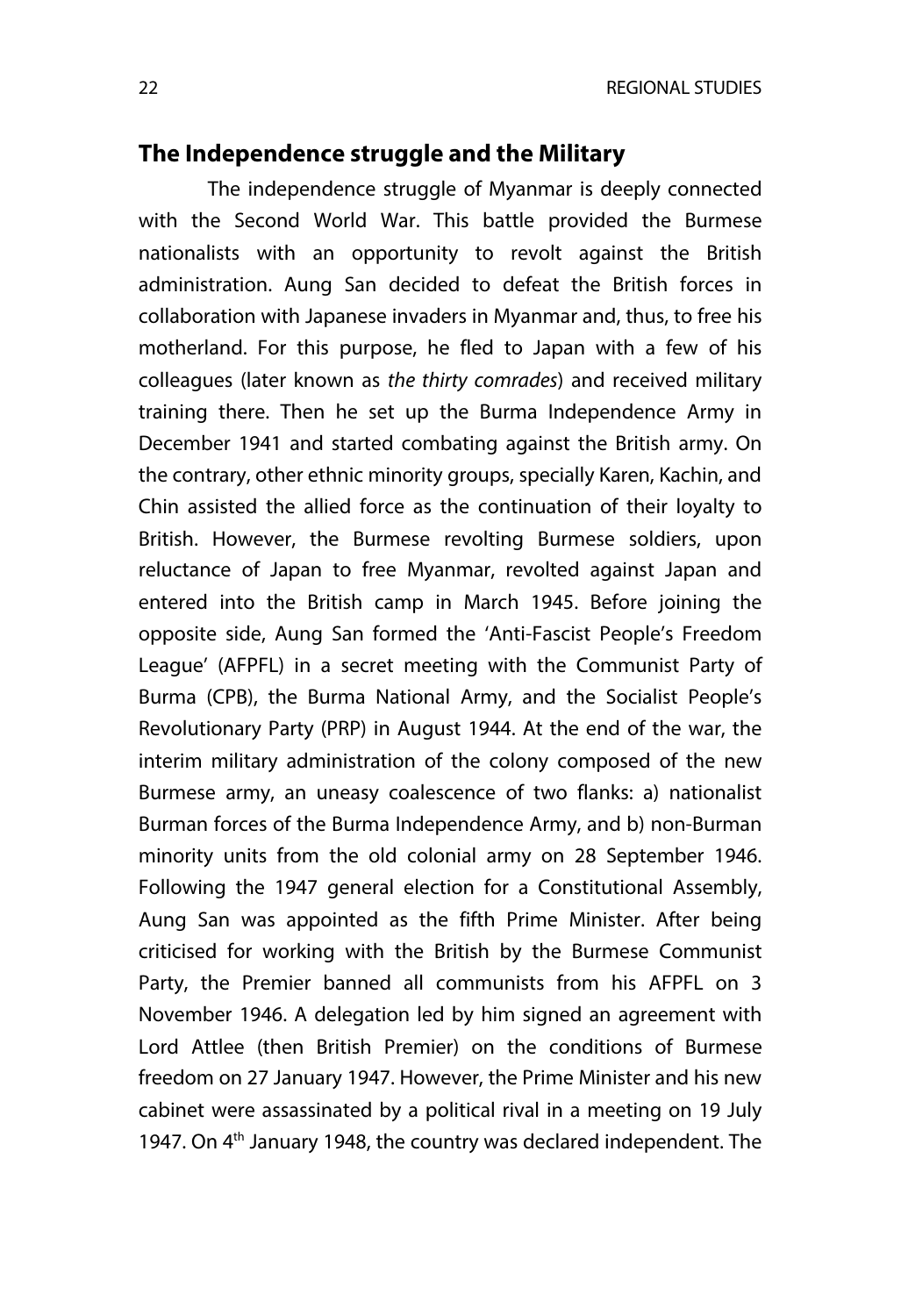Union of Burma started as a democratic republic and U Nu took the office of the premier. By August 1948, the Burmese military and various insurgents, even the communists and ethnic troops, were engaged in a civil war. For the first time in the independent Burma, the military got itself entrenched into politics in the guise of a caretaker government in 1958. Although it handed over power to the civilian government after a general election in 1960, it returned as the military junta in 1962 and prolonged the position under different titles like the BSPP, SLORC, and SPDC until 2011. During this period, it held elections in 1974, 1978, 1981, and 1990 only to legitimise the military in power. Public demonstration also broke out several times against the military dictatorship but all ended in smoke in the face of severe military oppression except in 1988 that led the Tatmadaw to replace the national ideology.

## **Military Strategies for Regime Consolidation in Myanmar**

By and large, among various type of authoritarianism, military regimes are viewed as the most fragile type. As per Barbara Geddes, who examined the durability of 163 authoritarian regimes from 1945 to 1998, military regimes have a normal life expectancy of just seven years, while single-party regime have a normal life expectancy of 35 years.<sup>27</sup> The tide, however, is turning<sup>28</sup> because some military regimes have more durability prospects than others. The persistence of "an authoritarian regime increases to the extent that regime elites manage to substitute coercion for governing by organization, regulation and the management of discourses."29 This section of the paper discusses how the junta government had been able to constantly sustain its rule over society and kept up the record of lengthy predominance in politics notwithstanding serious obstacles like ethnic conflicts, economic crisis, massive demonstrations, foreign sanctions, civil dissatisfactions, etc.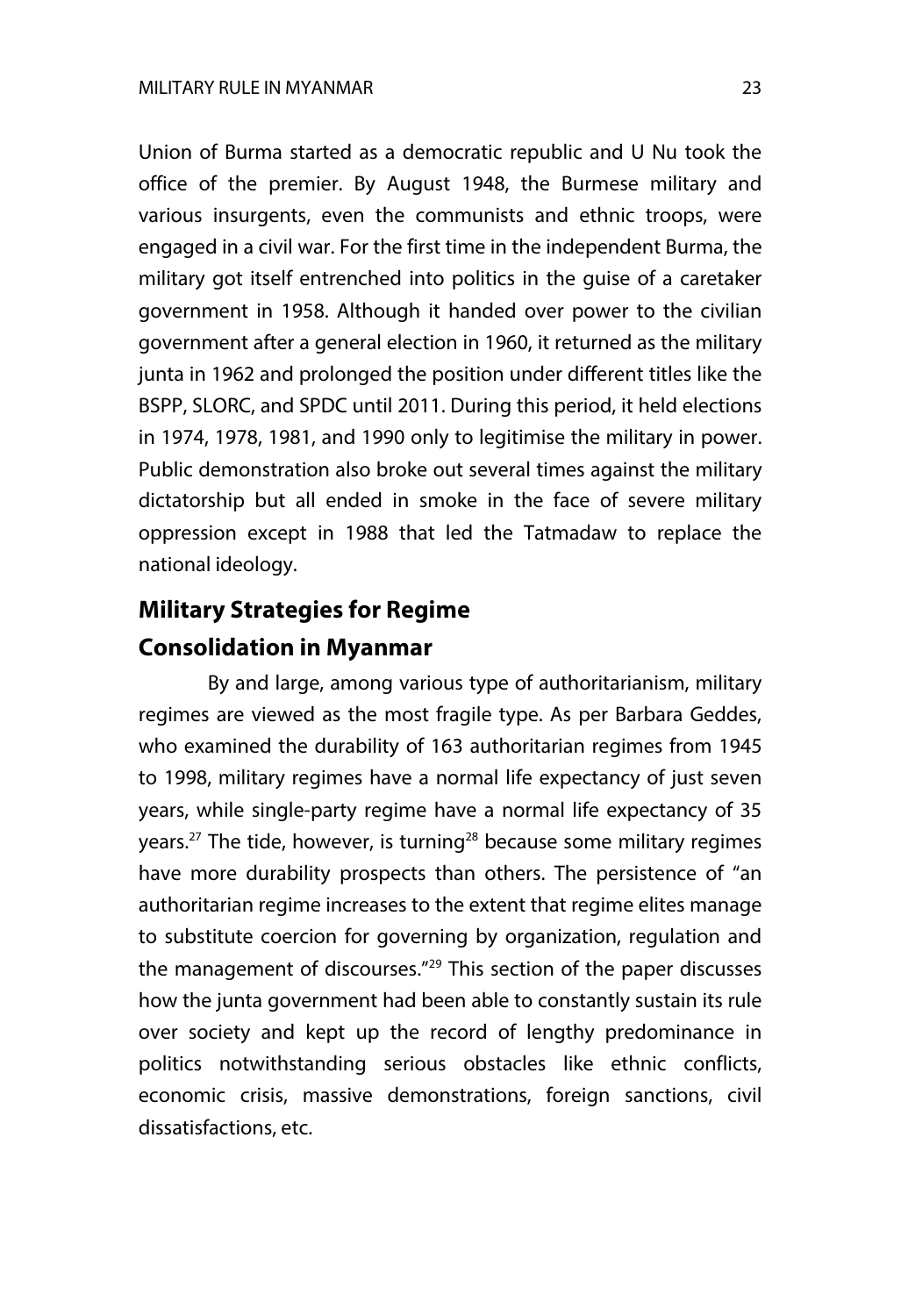#### **Game of Ideology**

The Burma Independence Army (BIA) was established by the command and force of the politicians during the independence struggle of the country, most of them were very strongly connected with the socialist or communist parties in their pre-war political career. The nationalist leaders Aung San, Ne Win, and Setkya were especially trained in the military camp to form the Burmese government. In fact, Aung San was appointed as the fifth Prime Minister and Ne Win was made commander-in-chief of the BIA later. Thus, the ideological contexts and backgrounds of a number of influential colonels<sup>30</sup> illustrate why these nationalist leaders in military uniforms preferred the 'new professionalism' than 'old' for demarcating the role of military in politics. Moreover, the declaration of founding 'a people's democratic socialist state<sup>31</sup> through the parliamentary democracy not to practice democratic values made by demagogues (from different ideologies) gave a good opportunity to the military to emphasise the 'ideology' (goal) instead of the type of government (the means for achieving the goal). Thus, they had successfully exploited ideology as a pretext for seizing power and rule legitimisation. Depicting civilian government's switch toward privatisation as a divergence from the nation's spirit,<sup>32</sup> General Ne Win captured power through the 1962 coup. On the contrary, he lacked much interest in national ideals and his revolutionary council had just followed previous ideological foundations. In Mehden's words, "The difference was primarily a hardening of tone and position."<sup>33</sup> Therefore, when the national ideology was enunciated by the military, the politicians reacted very mysteriously. The first military coup in the guise of a caretaker government might gotten people's support because the army had vowed to hand over power to the political parties after easing the communal tensions against the civilian government's various unpopular programmes. The fear of torture, detention, and conspiracy were not less responsible for providing military with supports.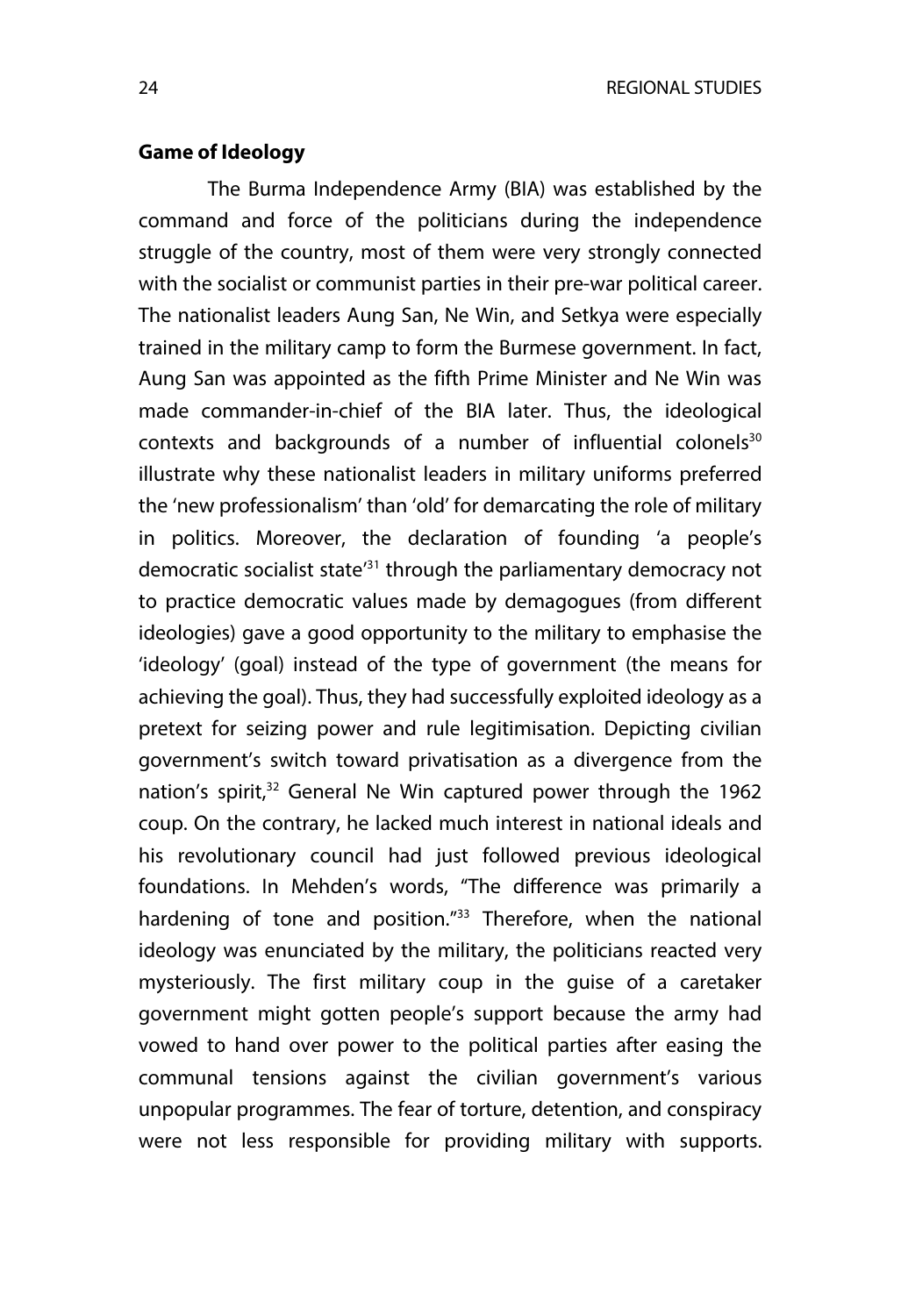However, it was late to perceive the substantive intention of the Revolutionary Council of Ne Win. A series of student-led protests of 1976, 1987, and 1988 that ultimately took the form of mass uprisings had recurrently demonstrated the failure of the 'Burmese Way to Socialism' to unite the citizens. At the peak of movement, Ne Win was compelled to resign from the post of the Chairman of the 'Burma Socialist Programme Party' (BSPP) on 23 July 1988. Within two months of the replacement of the government by Ne Win's close friends General Saw Maung and Khin Nyunt, $34$  the second innings of 'ideology'-centred politics had already been upheld by the SLORC regime (The State Law and Order Restoration Council). Hliang<sup>35</sup> claimed that the SLORC Generals being irritated with the mess caused by the pro-democracy movement removed the previous government. However, the unrestrained mass anger coerced the SLORC to declare a general election for establishing parliamentary democracy. The previous ideological goal of 'sociology' had been replaced by the new objective 'democracy' as a strategy of the Tatmadaw to appease the domestic and foreign grudge in addition to drawing their attention to the next regime. Invalidating the forecast of the Tatmadaw that "their own National Unity Party would win,"36 the 1990s election compelled them to resort under 'disciplined democracy' (in 2003) that assisted the military in coming back to power in a legitimate way.

#### **Authoritarian Constitutionalism**

Authoritarian constitutionalism denotes the manipulation of the constitutional order and the purposeful use of constitution making through the autocratic exercise of power to enhance further stabilisation and undermine democratic practice. The factor behind the non-existence of a constitution is direct military rule, yet some other regimes use old constitution or others may intend to make a new constitution for keeping the military a key political actor in order to consolidate their power. According to Crouch, $37$  the pre-emptive function of constitution-making in regimes that may have endured for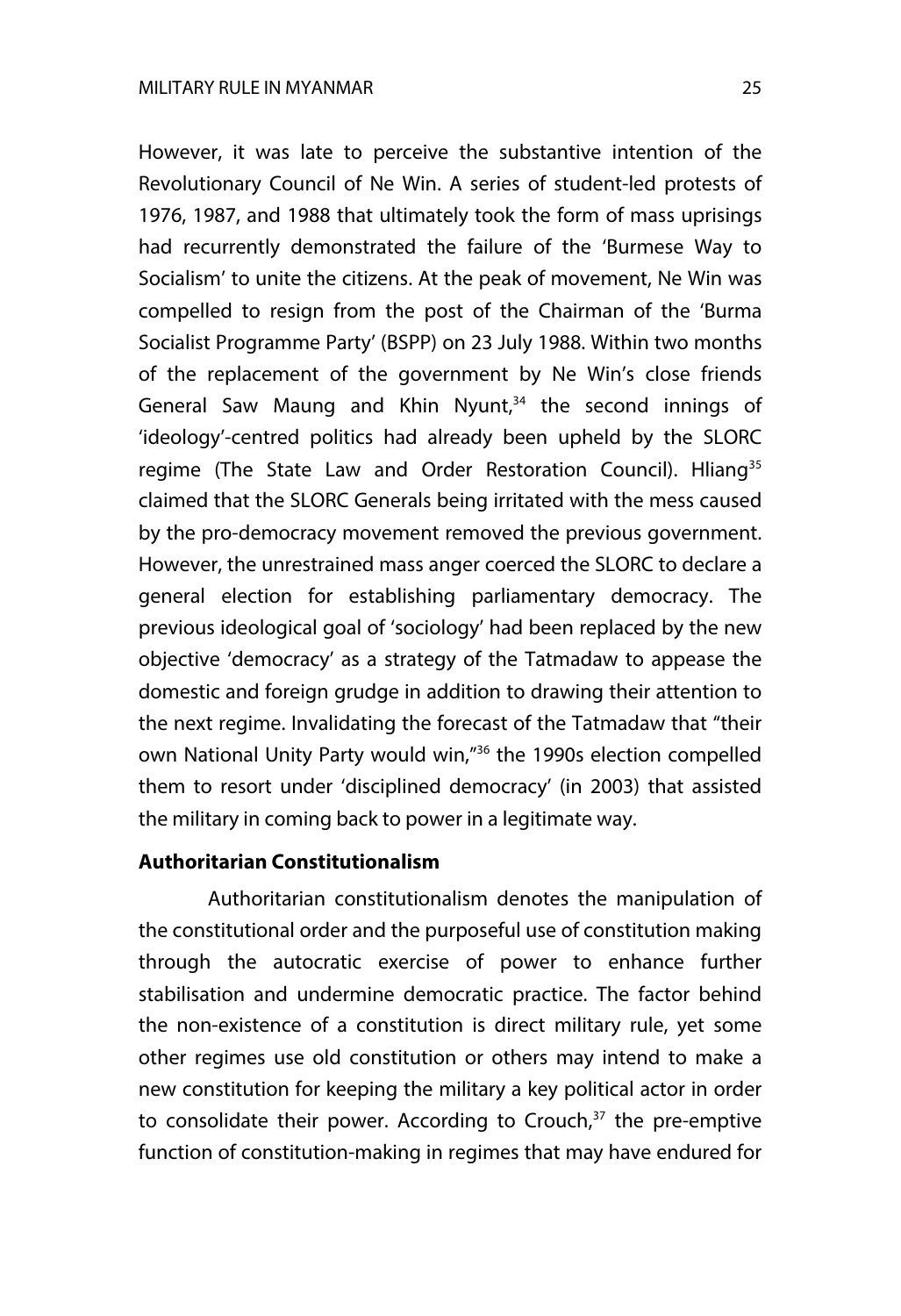many years without a constitution is to stave off threats of constitutional democracy. After independence, within a short span of time, the constitutional rule in Myanmar had been ended by a military coup in 1962 condemning the existing civil government as they intended to accept the demand of federation which was considered a threat to territorial integrity and by then the junta was governing the state through extra-constitutional rule. Surprisingly, the military government had to embrace the same demand of federation in the 1974 constitution which later proved to be merely an instrument used by Ne Win to remain in power. It also failed to provide actual autonomy to the ethnic minorities as the power was concentrated in the hands of a few representatives of the Council of State and especially of Ne Win, the Council Chairman. Even they promoted the 1982 Citizenship Law, which fragmented citizens into three levels of citizenship: citizens, associate citizens, and naturalized citizens by limiting the rights of associate and naturalized citizens. $38$  For an example, the 1982 Citizenship Law denied citizenship and institutionalised the Rohingya's statelessness. Their "ancestry related documents prove that the government enacted the new law simply to deny the Rohingya identity."39 This misappropriation facilitated the military with a new civil unrest issue to validate its power position. The continuation of constitution-making game for prolonging power had been continued under SLORC after their seizing of power in 1988 as they abolished previous existing constitutional norms (1947, 1974).

Consequently, they had a logic to prolong their imposition in the name of developing a new constitution. In 1993, the SLORC arranged the National Convention (NC) which was unsuccessful due to the junta's suspicious rules and lack of proportional and justified representation of the political parties and ethnic minorities. "Lacking the strength to simply impose its will<sup>"40</sup> the Tatmadaw came to end the convention in 1996. However, the junta has finally succeeded in ensuring military dominance over the democratic government in the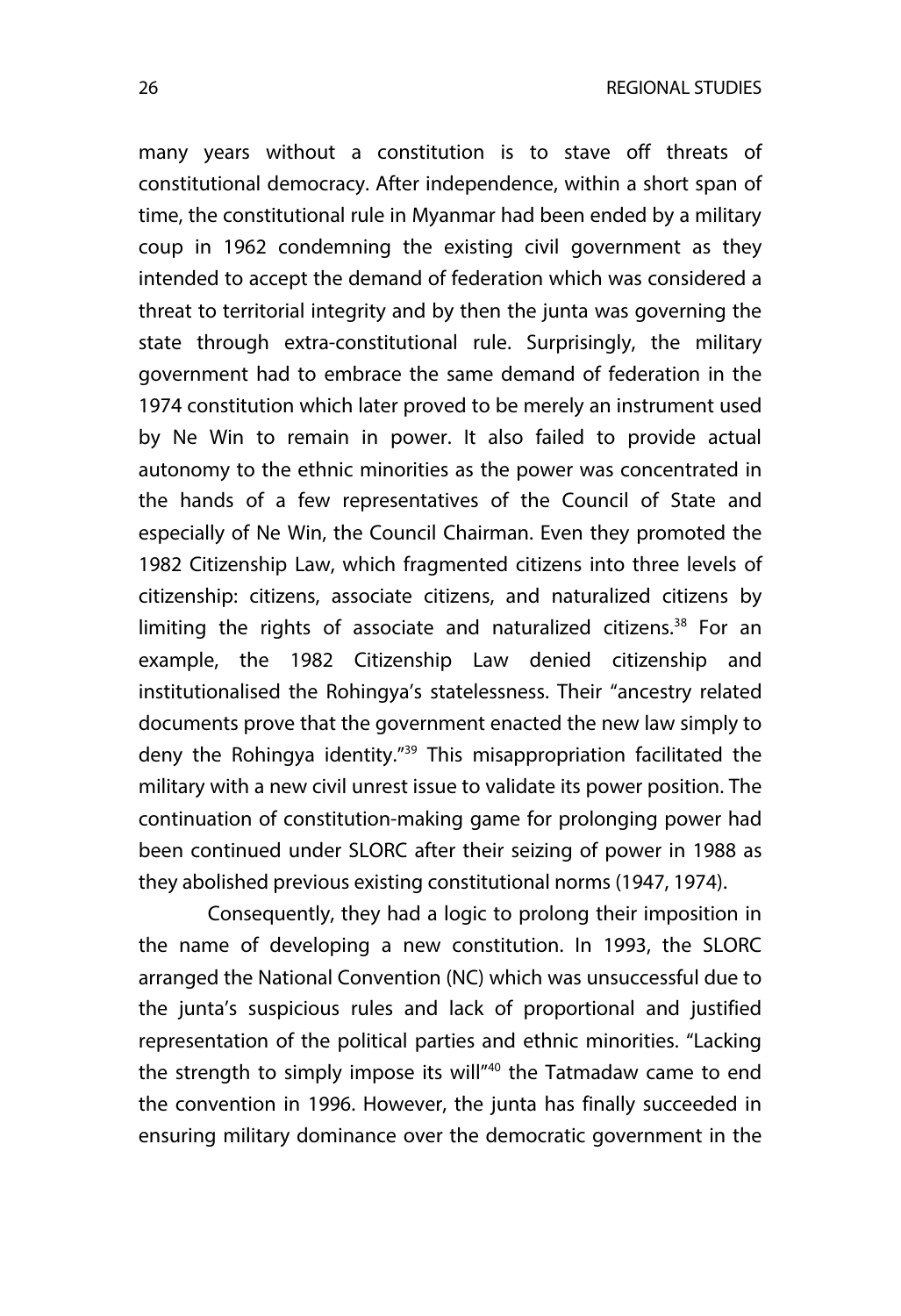second call for NC (2004-2007), reserving 25% seats in regional and national parliament with a privileged position to access executive power in the emergency period and exercise influence on state resources and power as well as military's autonomy in security-related ministries. Besides, the constitutional change needs 75% military consent to get approval in the parliament.<sup>41</sup> By these self-written constitutions centred on the 'three national principles' (nondisintegration of the union, non-disintegration of national unity, and the protection of national sovereignty), $42$  the junta intended to continue the Union and establish its monopoly power.

## **Strategy on Ethnic Minorities**

The non-Burman groups, such as the Karen, Chin, and Kachin were recruited for the army, police, and bureaucracy<sup>43</sup> and accepted for self-governance in the British period (1886-1941, 1945-1948). The difference in political experience along with culture, tradition, language, and even territorial possession led the Burman and non-Burman relation toward hostility, which exploded during the liberation struggle. Some minorities like the Shan, Karen, Kachin, Kayah, and Chin, proposed to dwell autonomous under British rule, even the Mon and Arakanese called for establishing own states. Centring these issues the ongoing conflict consolidated the military regime for a long time in Myanmar. The Tatmadaw took the advantage of it in two ways:

- a) justified its power capture calming down the mutineers; and
- b) showed as pretext for staying longer to remove the disunity within the ethnic groups.

The BSPP government adopted two kinds of strategies for armed and non-armed members of ethnic minorities. Ne Win implemented a black 'four-cut policy' that targeted armed resistance organisations (those who fighting for self-determination) by cutting off their food, funding, intelligence, and popular support.<sup>44</sup> In this period, the Tatmadaw displaced millions of people while taking billions of dollars in profit from jade mines, teak forests, and other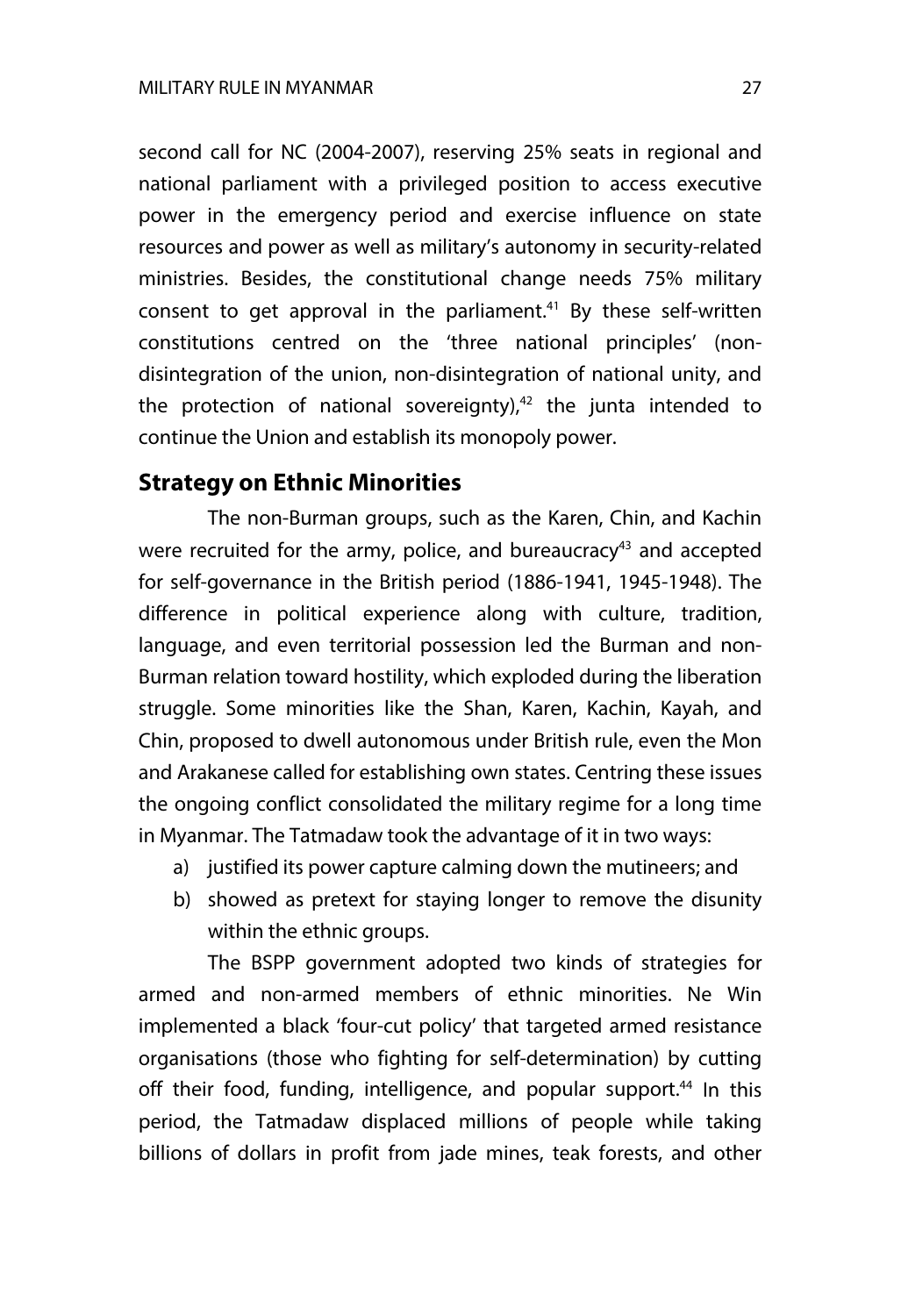natural resources. The non-armed members action (supporting government or acting in government-controlled areas) and inaction (silence against governmental programmes) augmented the political and economic power of government elites.<sup>45</sup> With the culmination of economic sufferings and insecurities, end to interaction with the armed mutineers, and the prolonged period of bloodshed changed the view of the masses about the warring tribes. The governments' assimilation and co-optation strategy also exposed the success in altering their mindset. It patently split the non-armed residents from their counterparts integrating them as 'good citizens' by different tactics. The domination of Burman and Buddhist over government's representation to educational curriculum had generated a negative impression, but development programmes and long military rule accustomed the new generation of minority with political acquiescence for their rudimentary survival.<sup>46</sup>

The SLORC used the same strategy to strengthen its position in statecraft. Moreover, the border states had extended their cooperation in handling insurgents by ceasing all economic, logistic, and asylum support for them in exchange for economic relationship with the Myanmar government. By this chance, the Tatmadaw compelled the mutineers to fight until final defeat or to push them to resume normal lives. The 'ceasefire capitalism' continually inserted rebels into a national system "through economic means: development spending; joint business ventures; and the re-routing flows to benefit the regime"47 in return for abandoning armed struggle. Consequently, the military established more administrative, economic, and military control in the remote areas of the country.<sup>48</sup> In the SPDC period, only four major groups remained in armed resistance—the Chin National Front, the SSA-South, the KNU, and the Karenni National Progressive Party<sup>49</sup> by 2009. The Tatmadaw was also aware of the intra-ethnic and inter-ethnic rivalry and took advantage of the strife. It grinded all probable unifying forces that would inspire ethnic based nationality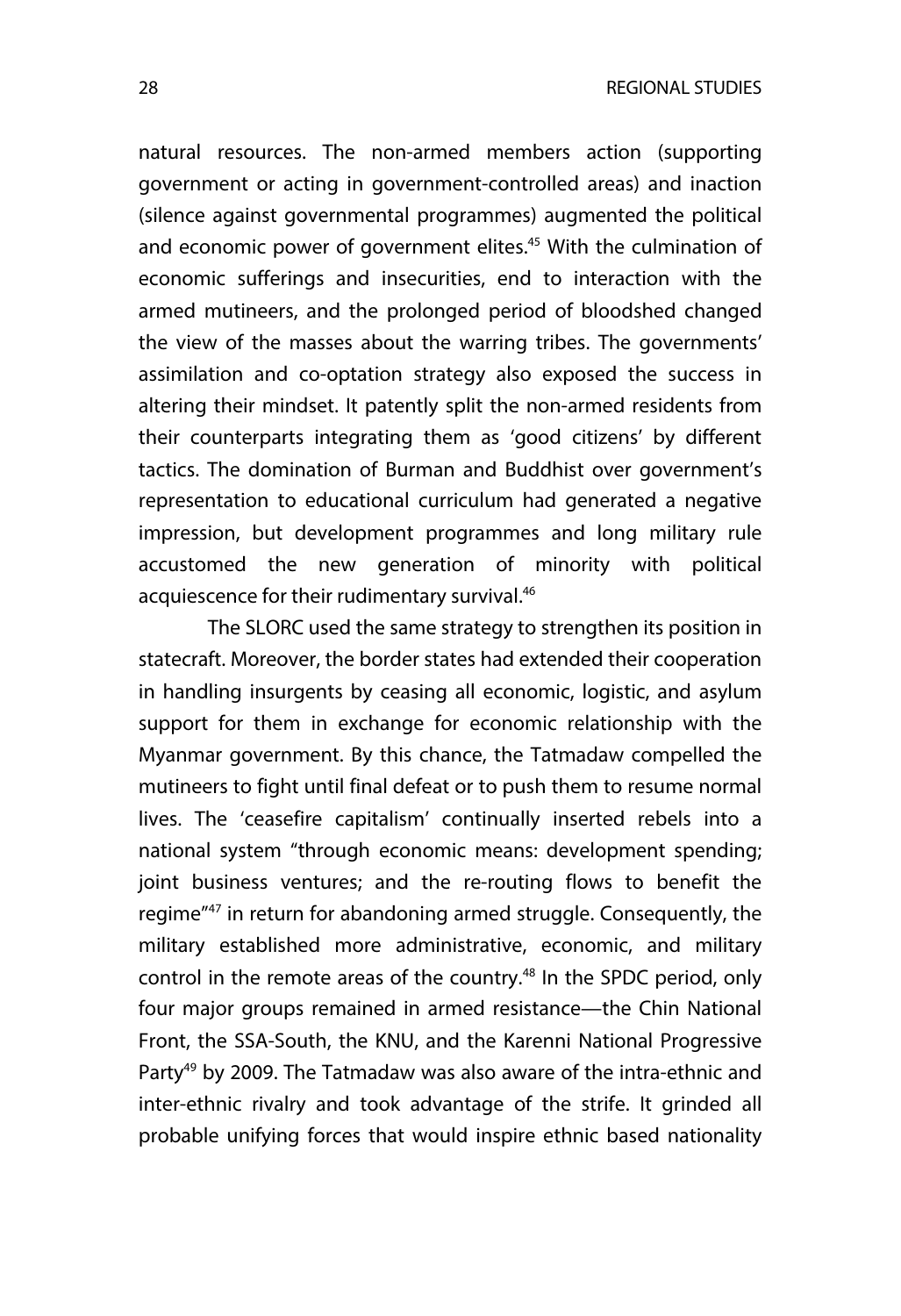among the people in future. For example, the Shan region has been kept under three military commands: a) the Triangle Region Command, b) the North-East Command, and c) the Eastern Command after 1989 and the other communities especially the Wa and Pao are stimulated to contest with various groups of Shan. The military has intentionally propagated resentment and phobia among the Buddhist against the Rohingyas and consequently many inter-communal riots to military confrontation took place there.<sup>50</sup>

#### **Management of Political Parties**

Every period of military regime was determined with cruel application of despotic power over the opponents. In order to justify their actions, the despots displayed the antagonists as enemies of national sovereignty, solidarity, and ideology through the fulcrum of discursive force. Nonetheless this strategy could not gather much popularity for the generals if they had not enhanced their capacity to rule over the state.

During 1962-88, all political parties were abolished and the BSPP—consisting primarily of army officials—was declared the sole political representative of the people which "eliminated their civilian counterparts once and for all."51 The opponents were coerced to join the BSPP or to leave the political career. Ne Win's authority over both the military and the party swiftly helped him to purge the probable competitors from any field. 'The divide and rule policy' assisted him to keep the subordinates weak and control without much trouble. However, the government adopted two types of strategies for different groups of activists. First, those who expressed royalty to the leadership were co-opted by the patron-client relationship where it donated luxury goods and different legal permissions to those leaders so that they could move their colleagues and subordinates toward the regime's support. Secondly, those raising voice for any kind of change in economics, politics, or even in society were labelled as the enemies of the country and suppressed with a high hand. For example, when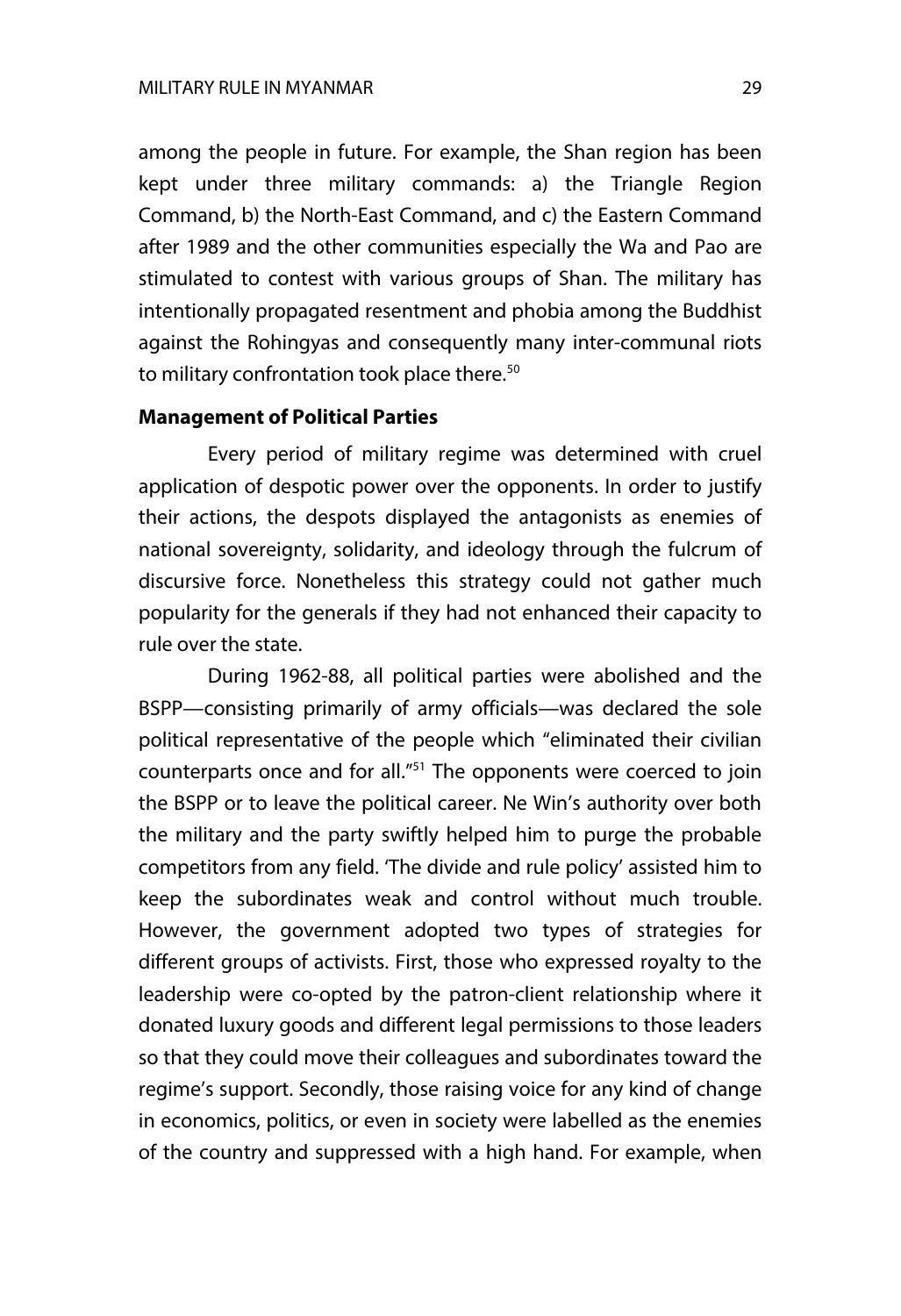the Pyidaungsu Party leadership was decimated by arrests, its Secretary-General, Thakin Kyaw Dun, was the first opponent who joined the BSPP.<sup>52</sup> Ne Win's leadership increased political turmoil with the oppression and repression towards minority groups.<sup>53</sup> Stokke, Win, and Aung<sup>54</sup> show three types of political parties during the time: a) parties associated with Myanmar's authoritarian legacy, b) societycentred pro-democracy parties, and c) ethnic parties. Although the general arranged several elections, he failed to reduce mass anger. Failed economic policies, administrative incompetency, rampant corruption and isolating foreign policy of the Tatmadaw led people against Ne Win but flinched in establishing a civilian rule. In Mydans<sup>'55</sup> observation, the lack of concentration, disarrangement of the movement and failure to lead people unitedly against the government ended all the efforts in smoke. The SLORC regime showed "a dual role of pro-democracy suppressor and 'principled democracy' promoters."56 In spite of approving multi-party politics, opening economics for private entrepreneurship, legitimising the ethnic armed groups, and particularly, holding a national election, the defeat of its backed National Unity Party (NUP), the successor of the former BSPP, rang bells for its departure. Hence, it resorted to its predecessor's mood, boycotted the results of election and started to arrest prodemocracy and NLD (National League of Democracy) members including the leader, Aung San Suu Kyi. Only ten legal parties existed between 1990 and 2009.<sup>57</sup> The military officers, having connection with activist friends or relatives, were deprived of promotion even forcefully retired.58 However, the prosperity of the higher class of the military at the cost of antecedent political and social elites<sup>59</sup> caused them to fear any changes in the regime that could bring them under penalty for misappropriation. Hence, the SLORC had no choice except sheltering under the massive 'state-building project' after the 1990s election to appease both the Burman people and ethnic leaders. But the SPDC's gradual move towards liberalisation upheld its strength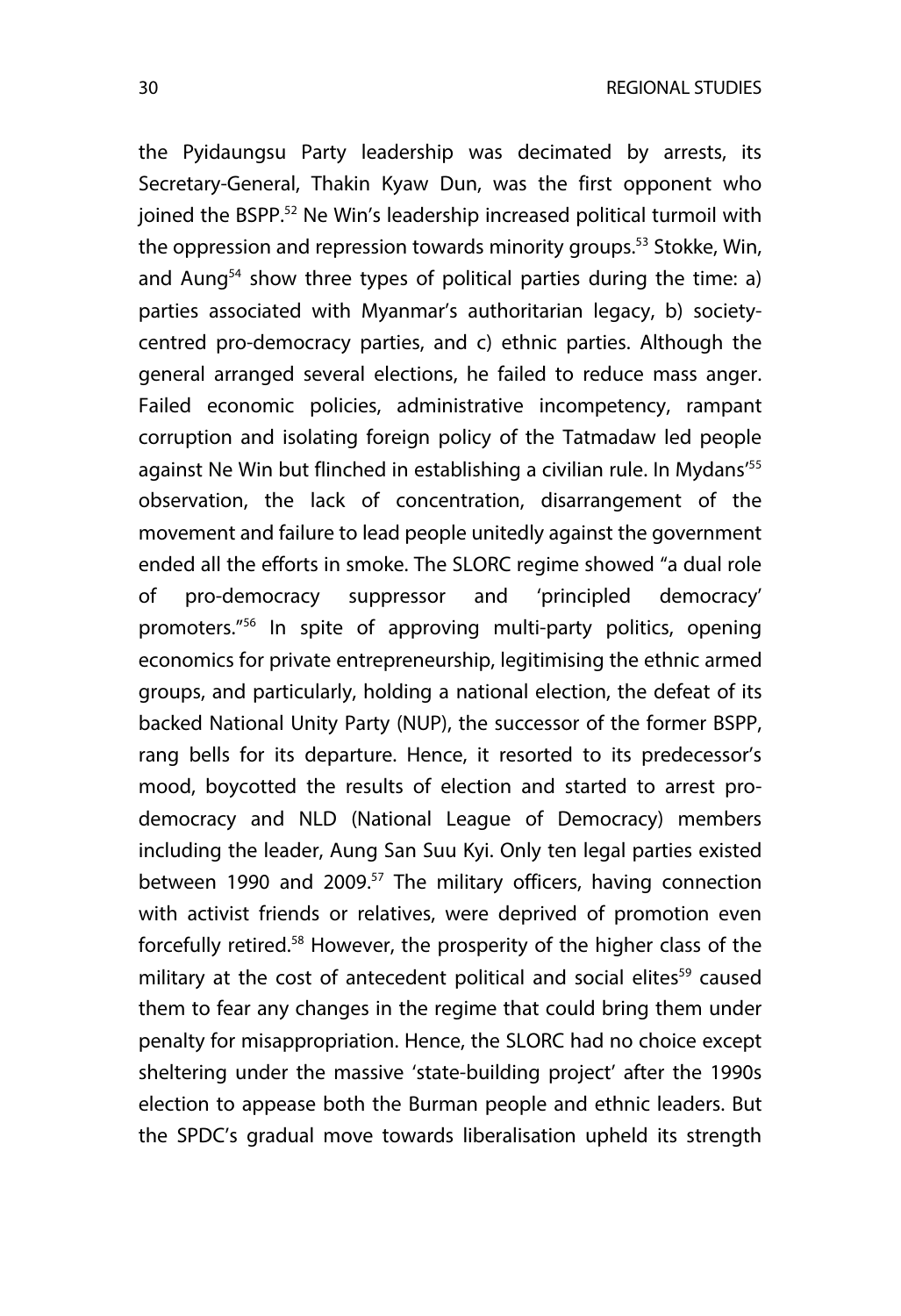and confidence.<sup>60</sup> It ensured the victory of its proxy party the 'Union Solidarity and Development Party' in the 2010 election where its legal barricade coerced the main opposite party the NLD to boycott the contest.

#### **Clientelistic Approach**

After independence, the colonial weak economic structure of Myanmar had the practice of clientelism which also turned into state's fundamentals in the military regime after nationalising the economy. During the BSPP rule, the patron-client relations among party-state officials involving illegal business community had hugely appeared, wherein the officials wished to get high-ranking appointments in both state and local party committees. Local officials (clients) intended to consolidate their connection with the patron to prevent their replacement. In return, they offered resources, management of local tension, and arrangement of enormous ceremonies in the name of their entertainment and honour.<sup>61</sup> In that case, local officials required financial support from both legal and illegal business communities who had the ability to fund their activities. With the assistance of their patrons (local officials), the associated business community figured out access to the scant resources required for their business or to shield their business (illegal/black market) from the intervention of government officials. Police and customs authorities, hence, didn't trouble illicit business group known to be old buddies of local state officials.<sup>62</sup> They were either downgraded or moved to peripheral assignments for making any disruption or coercing cash from the clients. In the SLORC and SPDC periods, borderland elites were facilitated to invest their illegal resources in the national economy to augment the government's expenditure capacity in various development projects. After paying a 25% 'whitening' tax, drug barons and smugglers could launder their money through state-owned banks and invest in legitimate national businesses. Loyal individuals who rendered useful services again received extensive patronage, with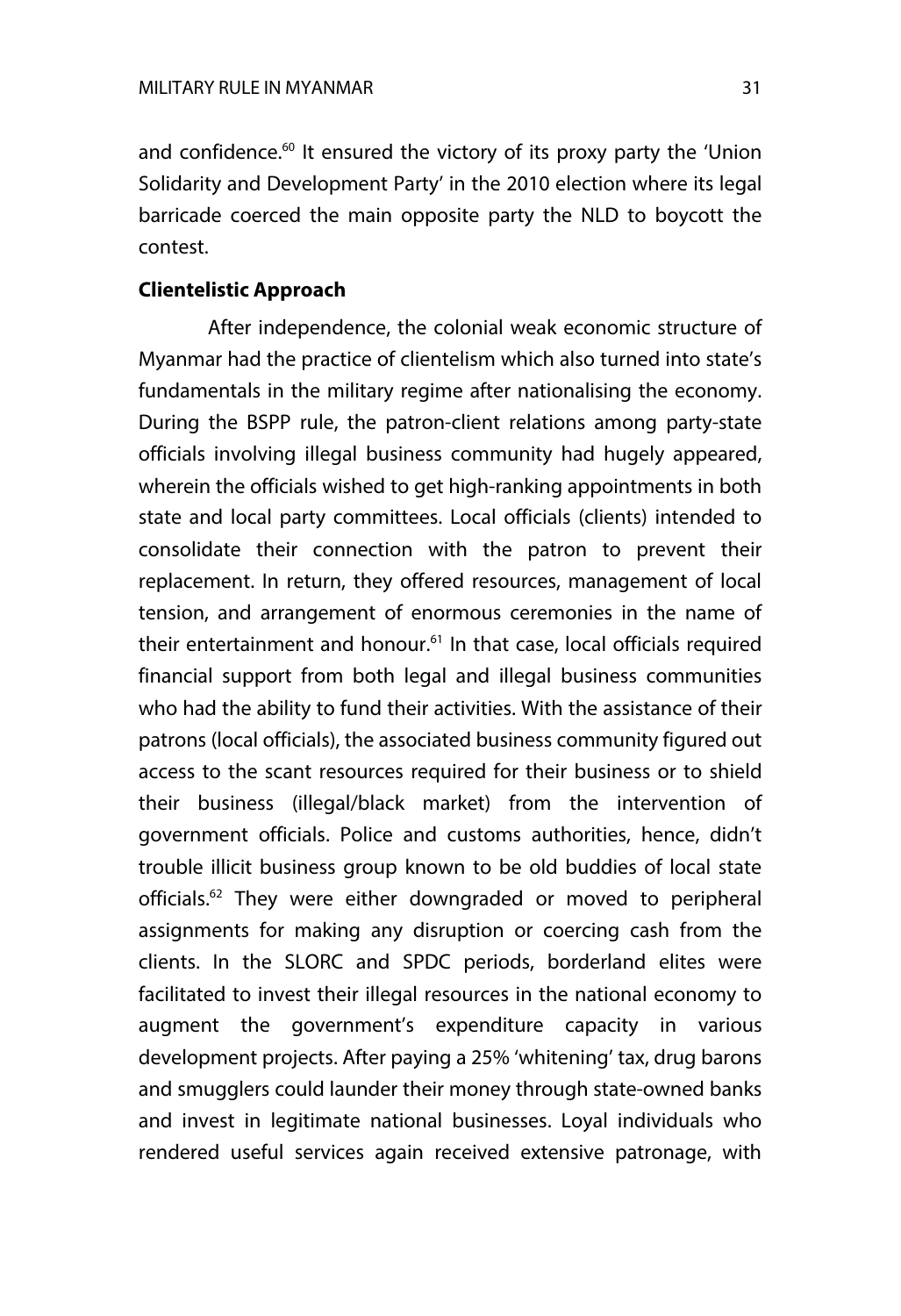borderland kingpins establishing large-scale conglomerates, receiving lucrative government contracts, and dominating the emerging private banking sector.<sup>63</sup>

After independence, Buddhist monks had profound influence and connection in society and civilian government. The junta regime, especially in the BSPP period, banning all the political activities of the Buddhist monks permitted only religious organisations and even incorporated nine sects of monks to control the politically active monastic community. In spite of facing coercion and restrictions, Monks participated in the 1988 pro-democracy protests alongside anti-government students and also extended their anti-military agitation even in SLORC rule. Although, SLORC government initially used coercive apparatus, it later altered the despotic path by adopting the co-optation policy that facilitated the monks with particularistic benefits such as building up more religious institutions, opening universities of culture and of Buddhism, offering huge donations and luxury goods, treatment facilities, cultural, religious and sports activities, cremation rites for renowned monks, titles to powerful monks to encourage them to control politically, etc.<sup>64</sup> Many monks became so influential that local party and state officials lobbied with them to influence the central decision. Despite a few monks who distanced themselves from the benefits, notable monks mostly in the 1990s joined state-backed Sangha Council at divisional and township level to appease the anti-state activities of monastic communities and build support systems for the military regime in exchange of special favours.

#### **Educational Propaganda and Coercive Apparatus**

Students acted as an anti-government force that was always concerned about the shortcomings of governmental policies and led massive demonstration to overthrow the regime or to bring changes to the system. Myanmar's military government had exerted an allsurrounding approach to manage several sections of students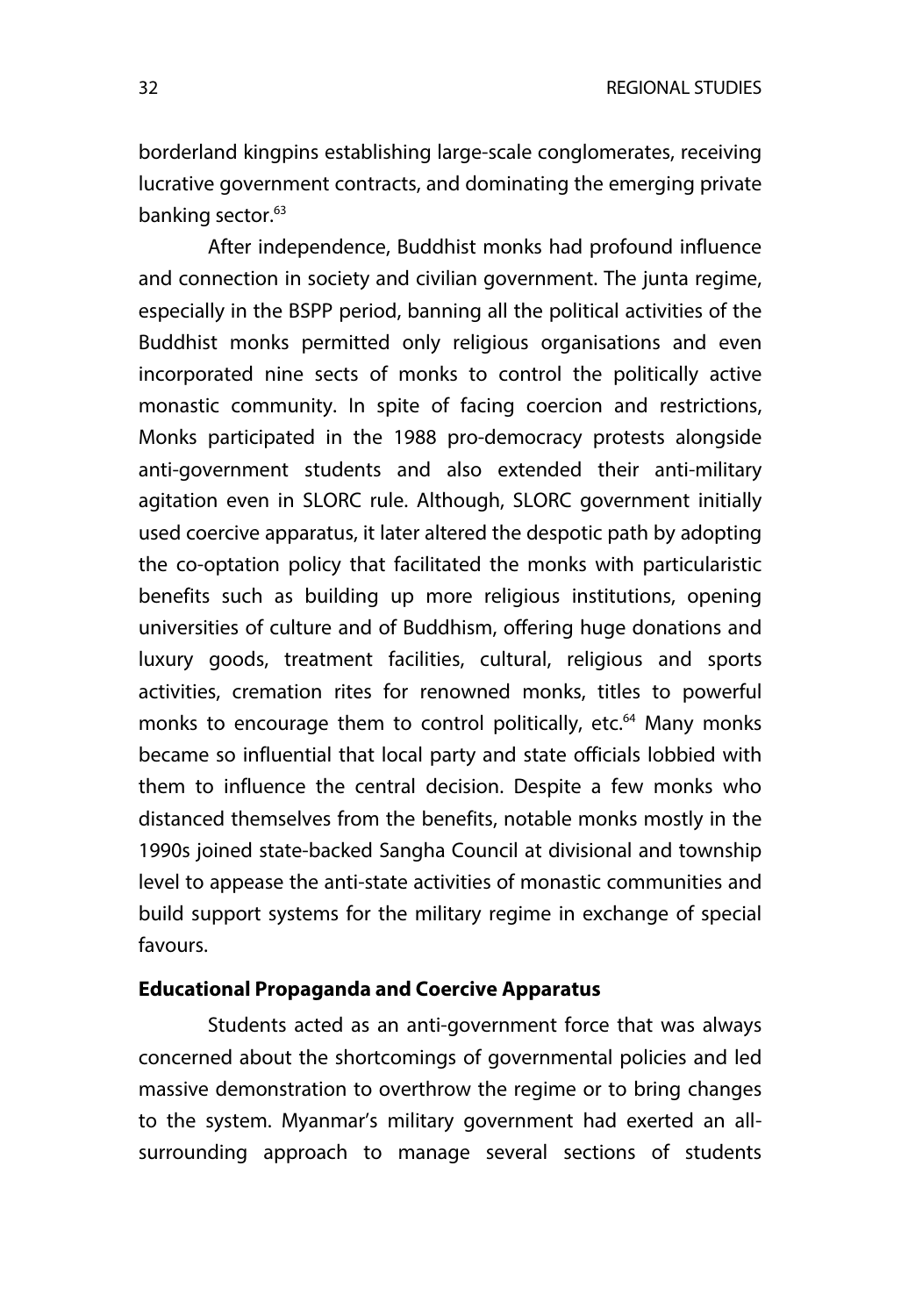alongside its consecutive repression and crack down. It basically applied three-pronged tactics (discursive, despotic, and infrastructural) targeting two types of students: a) students organised under political affiliation and b) general students not having an interest in risking their career and livelihood for political reasons. For the former group, the government offered political incentives not to join anti-state force and to support the government. The TBSPP established few youth unions namely Te-za Youth, She-saung Youth, and Lanzin Youth Organizations, mostly focused on students in opposition political forces. These unions not only supported the government activities but also checked students' participation in anti-government protests. There was a fear of retribution for opposing the junta government among the students. On the other hand, it could be beneficial for them not be in any protests against the government and supporting or joining the association to show dedication and secure positions. The students who were found in protestations or such any activities that questioned the governments' legitimacy or accountability, or even contained different political views, became victims of detention, disappearance, and even assassination. During the series of antigovernment movements (1965, 1969, 1970, 1975, 1976, 1987, and 1988) several students sacrificed their lives. Especially after the immediate crackdown on the pro-democracy agitation, more than ten thousands youth took shelter in border areas.<sup>65</sup> During this period (since 1988), all schooling had reached a conclusion in the border areas.<sup>66</sup> Although students fought against the military government in cooperation with ethnic revolts and the All Burma Students Democratic Front (ABSDF), the lack of funds, division within the organisations, and inadequacy of modern military technology compelled them to step back.

For the latter part of students who were concerned about their future, the military government dealt with them indirectly by providing them incentives and making them politically apathetic. The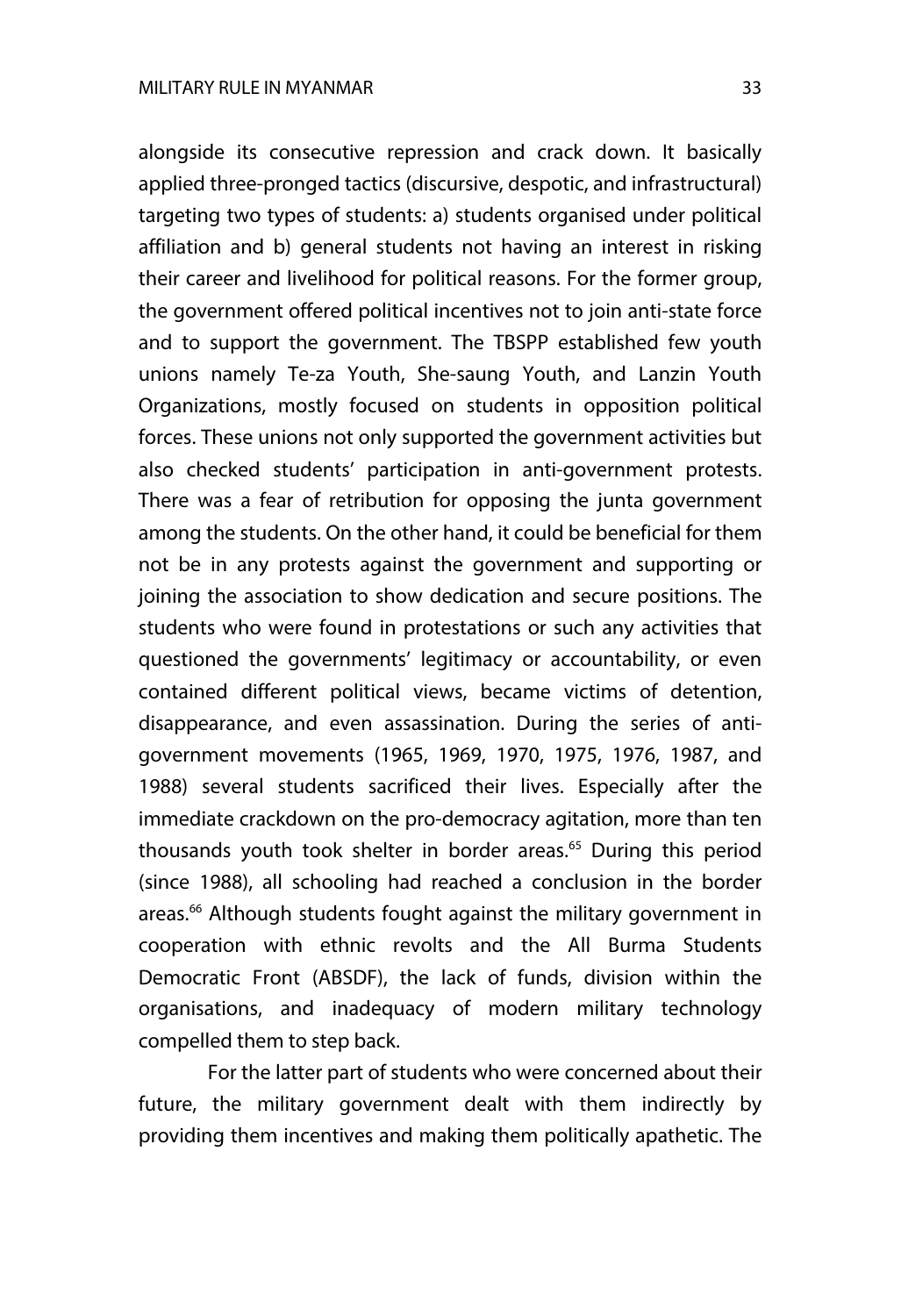study of Hlaing<sup>67</sup> showed that merely 2% of the students intently participated in student unions. Many of them left the ideologies, very few engaged with political parties after getting degrees, and mostly joined the civil services. Besides, the government had directed various propaganda as well as martial law regulations to suppress educational freedom, murder and torture of protestors, the shutdown and reorganisations of educational institution (through strict monitoring and scrutiny), attack on decadent Western culture, building up universities to segregate student clusters, etc.<sup>68</sup>

#### **Media Censorship**

After independence, Burma witnessed a golden period of mass media. Especially in Rangoon around 30 daily newspapers were published in Burmese, English, Chinese, and South Asian languages. But over the last five decades (mostly from 1962 to 2011), the draconian censorship in Myanmar has added to a culture of denial. the junta government was intolerant of any criticism against the government and cut the regime off from the other nations not to be cognisant about Myanmar's internal circumstances. The privatelyowned print media was highly restricted and only a couple of state-run newspapers that were published were committed to government propaganda**. <sup>69</sup>** The junta imposed restrictions on freedom of speech and media were severely persecuted in the name of protecting state security and public order.<sup>70</sup> The Tatmadaw targeted the press and while imprisoning news editors it created two state-own newspapers, the *Working People's Daily* and *Forward Weekly*. <sup>71</sup> Besides, the junta did not accept the opposite political view, foreigners movement was restricted by short visa periods, media was censored and restricted by the Burma Press Council (only few shortwave radios but no television), monitored all books and magazines.<sup>72</sup> Even their different undefined regulations provided the military government with their very own interpretation and ability to enforce authoritarian decisions. The repeatedly regulatory density of the junta on media and freedom of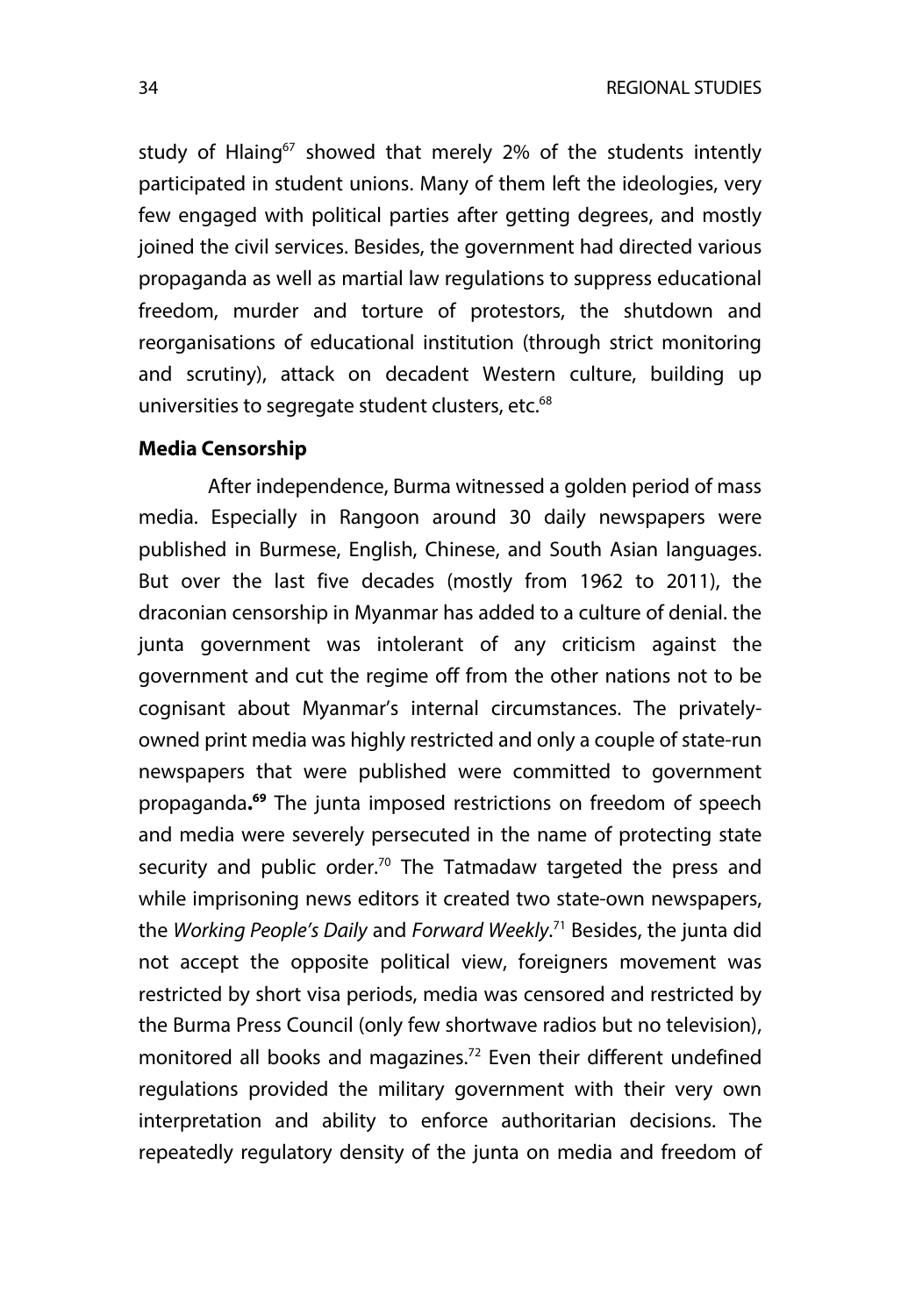speech was also an important factor behind their prolonged rule in Myanmar.

# **Table 2**

# **Different Regulatory Mechanisms73**

| The Printers and Publishers          | Books and publication were required     |
|--------------------------------------|-----------------------------------------|
| <b>Registration Law, 1962</b>        | to submit to the Press Scrutiny Board   |
|                                      | for obtaining permission                |
| The Constitution, 1974               | Declared freedom of speech and          |
|                                      | Media under restrictive interpretation  |
|                                      | in order to prevent dissemination of    |
|                                      | anti-government opinion                 |
| The<br>Protection<br>State<br>Law,   | five<br>Granted<br>up<br>to<br>years'   |
| 1975                                 | imprisonment as well as detention       |
|                                      | without trial for disseminating certain |
|                                      | information that was deemed to be       |
|                                      | threatening the sovereignty, security,  |
|                                      | or order of the state.                  |
| The Printers and Publishers          | Imposed penalties from up to five       |
| Registration<br>Law, 1989            | fined<br>years to seven years and       |
| (Amended)                            | maximum 30,000 kyats on<br>those        |
|                                      | convicted of violation                  |
| Martial Law Order 3/89               | Publications required permission from   |
|                                      | the Ministry of the Interior<br>and     |
|                                      | Religious Affairs, otherwise it was     |
|                                      | considered a criminal offence           |
| 1995, Memorandum to All              | Imposed restrictions on publications    |
| Publishers<br><b>Printers</b><br>and | presenting anything threatening to      |
| Concerning the Submission            | the Burmese socialist programme,        |
| of Manuscripts for Scrutiny          | ideology of the state, the socialist    |
|                                      | economy, national solidarity<br>and     |
|                                      | unity, security, the rule of law, peace |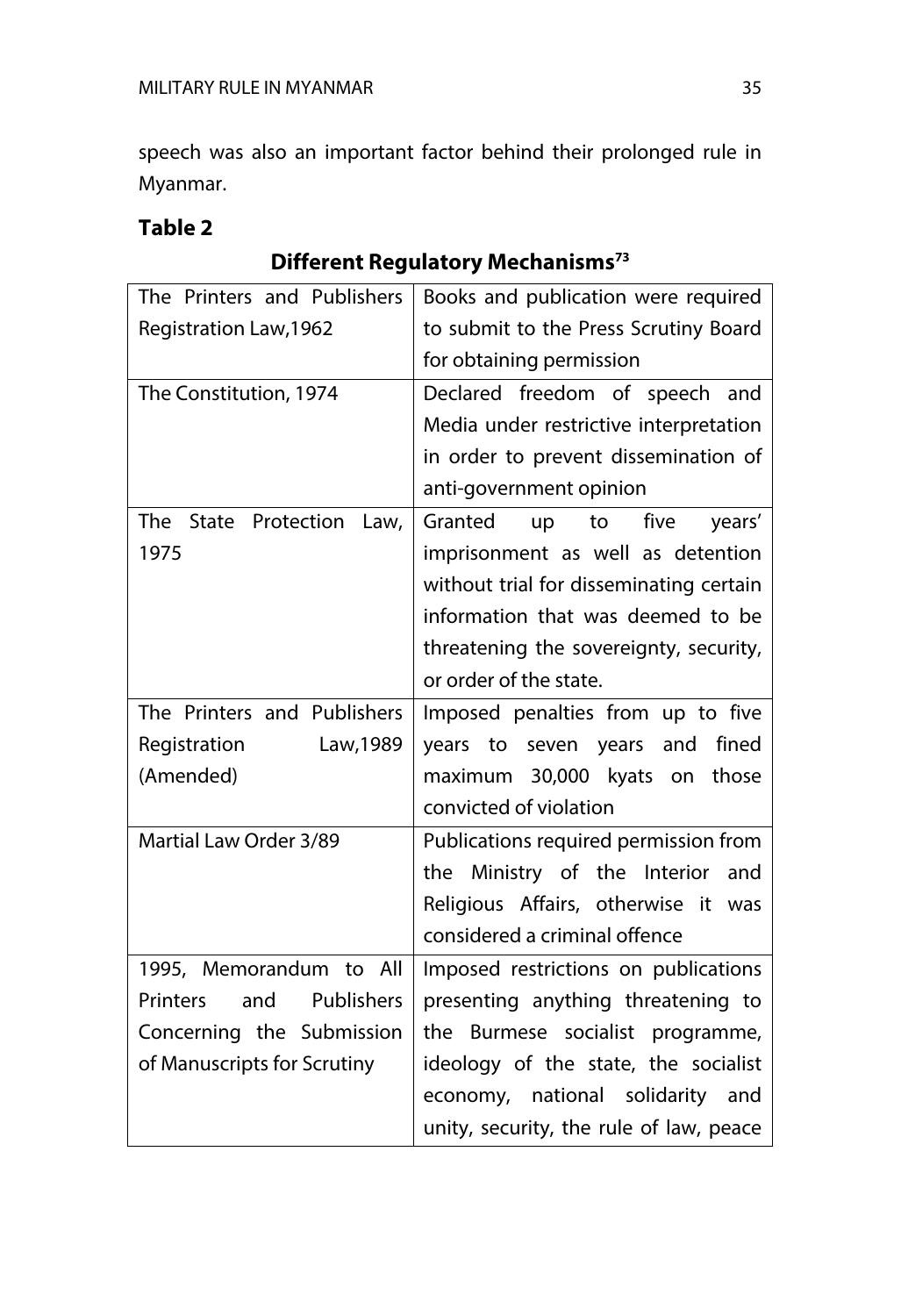|                                | and public order, criticism of the       |
|--------------------------------|------------------------------------------|
|                                | functions<br>of<br>government            |
|                                | departments, etc.                        |
| The Television and Video Act,  | To have TV and video device acquire      |
| 1995                           | prior permission of the Ministry of      |
|                                | Communications                           |
| The 1996 Motion Picture Law    | Need to get approval (before censor)     |
|                                | from the Myanmar Cinema Company          |
|                                | to produce films.                        |
| The<br>Computer<br>Science     | Required permission of the Ministry of   |
| Development Law of 1996        | Communications to own and use a          |
|                                | computer to publish on internet          |
| Wide<br><b>Network</b><br>Area | Taking prior concern for creating a      |
| Establishment and Service      | computer web.                            |
| Providing order No. 3/2002     |                                          |
| The Electronic Transactions    | Imposed punishment<br>crime<br>on        |
| Law, 2004                      | (undefined)<br>using electronic          |
|                                | transactions technology                  |
| The constitution, 2008         | Granted freedom of Media only on         |
|                                | paper, the junta never abolished         |
|                                | previous restrictive Acts related to the |
|                                | media                                    |

#### **External Assistance**

The colonial experience and the contemporary politics of the cold war period left a deep mark over the thought of Myanmar politicians and generals that its cautionary moves aimed at avoiding the same hardship of the third world countries had entrapped itself. Both Japanese and British forces led to widespread modernisations of the military in the colonial period that left the military as the only cohesive social unit after achieving independence in Myanmar.<sup>74</sup> The colonialists' cross alignment with different sections of society had both intensified and systematised the conventional conflict between the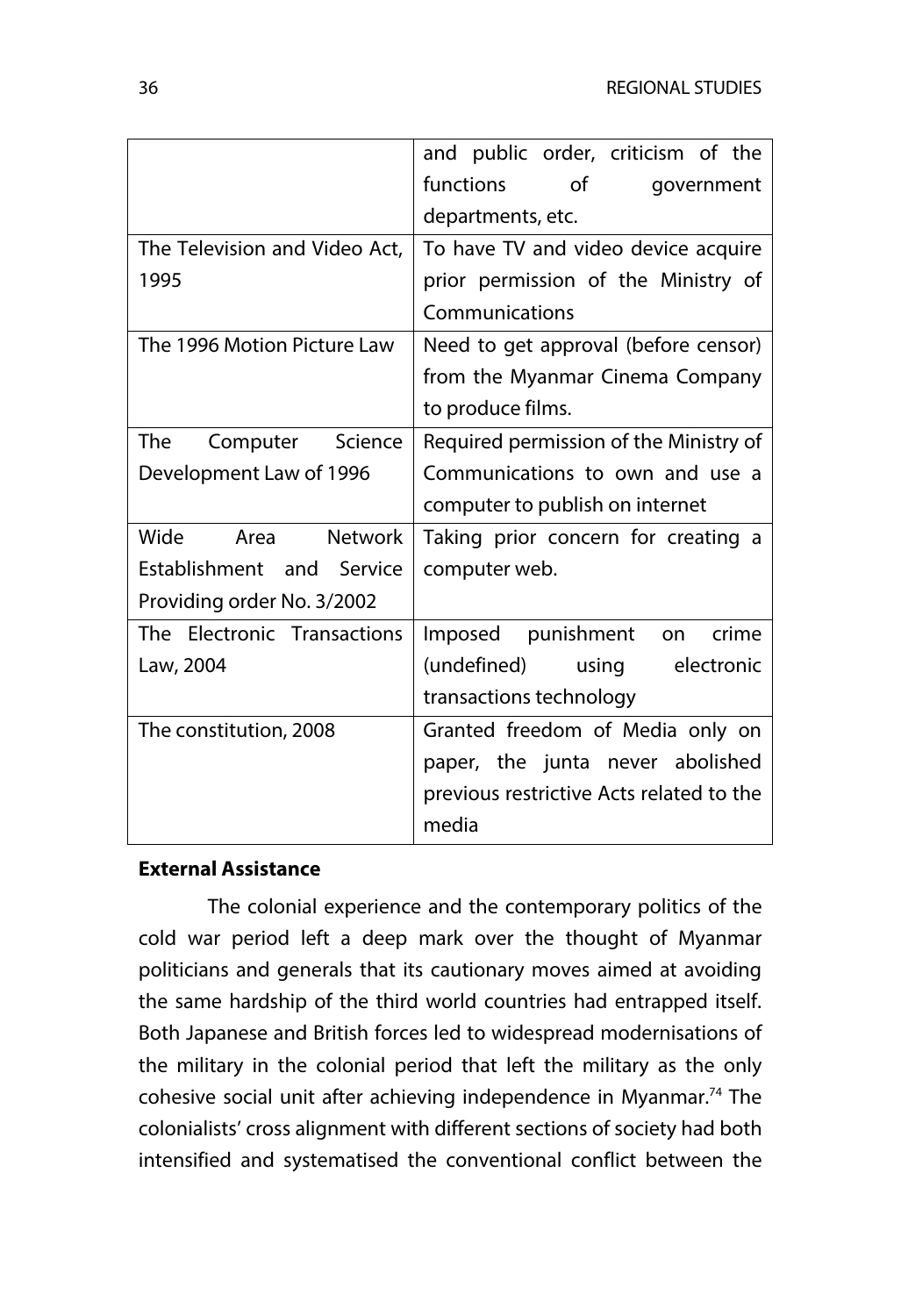Burman and other ethnic groups. In addition, their mass militarisation disintegrated the indigenous social and political order that even continued in the post-independence time.75 This sagacity led the nationalist leaders to have recourse to complete isolation policy from the outers and to emphasis on national security that was depicted as a combination of "strong nationalism, notions of self-reliance, and distrust of foreigners, the West in particular."76 The Generals had a fear of overt intervention from the big powers like in Iraq and East Timor.<sup>77</sup> However, it accepted a confined level of cooperation from its neighbouring country, China, until the 1967 anti-Chinese riots. China maintained a strategic alliance with Myanmar by providing political, economic, and military assistance to consolidate authoritarianism, fulfilment of their tactical interest, and to terminate foreign influence especially to protect the whole struggle of anti-US imperialism in Southeast Asia. Even it notified Ne Win personally through its Burmese delegate (Geng Biao) about three issues: "1.The plot of military coup against him; 2. Inquire on what kinds of aid Burma urgently need; 3. To inform Ne Win that Zhou Enlai or Chen Yi willing to go to Rangoon to exchange views with him if necessary."78 But the countrywide anti-Chinese riots in Myanmar created a wedge between the two neighbours that lasted until the 1988 massive pro-democracy movement. In that time, Myanmar received a good amount of economic assistance from Japan that became a vital part in the Burmese economy. In 1988, the proportion of Japanese assistance represented 78% of all respective aid to Myanmar. Besides, the economic remodel in Myanmar during the 1990s stirred trade connection with external industrialist economies particularly with the Chinese. To accomplish its superpower status, trades security, and countering Indian domination in the South and Southeast Asian territory, Chinese diplomacy prioritised Myanmar's geo-strategical position, natural resources, and relations as an important political and military ally. Since then, Chinese constant aid and assistance toward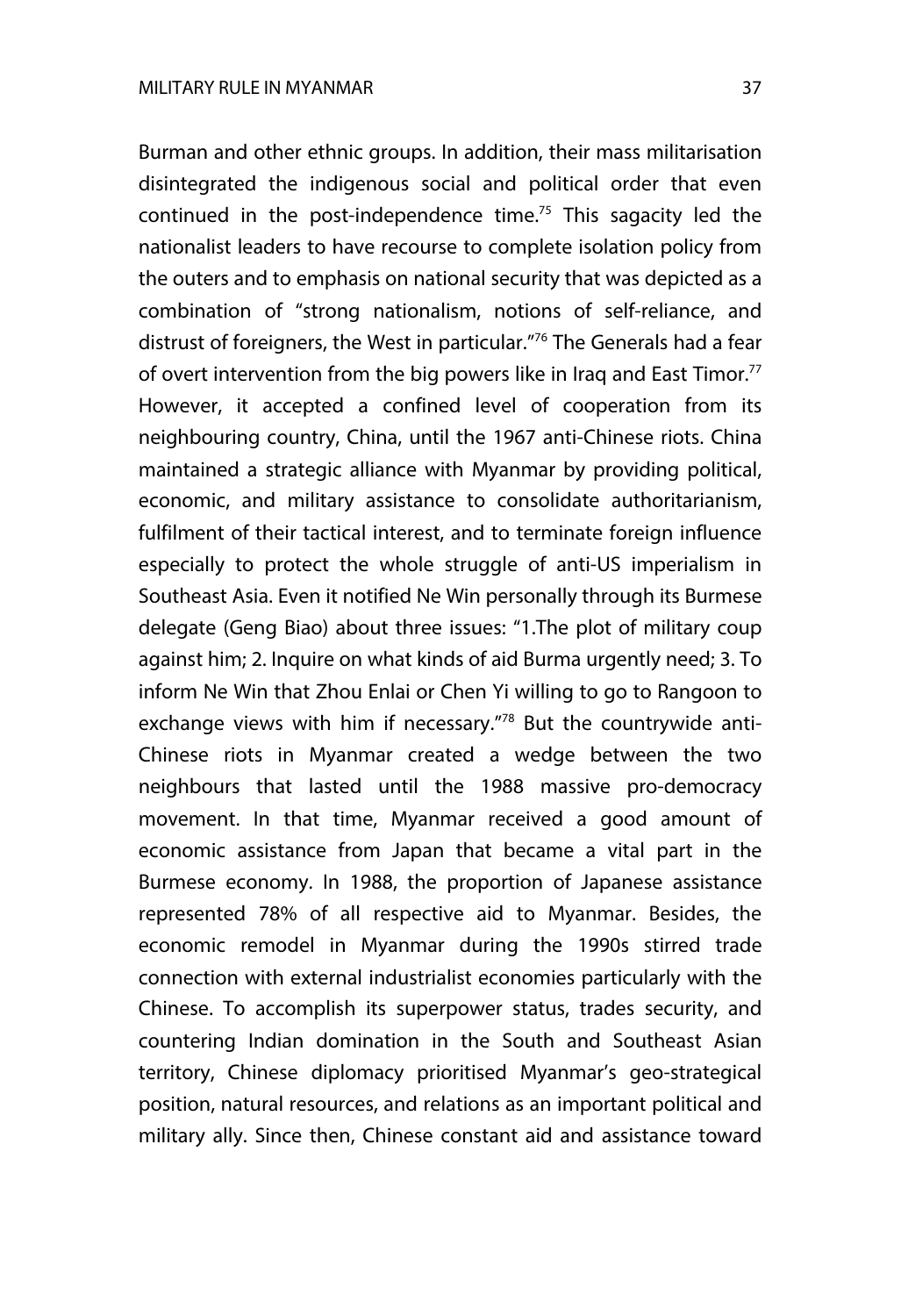Burma under various diplomatic and military agreements kept aside the other external powers like Japan, Thailand, India, and the US as well as other Western nations and regional organizations (ASEAN)<sup>79</sup> that advanced higher stability of the military regime. Furthermore, India had no major connection with Burma till 1990 because of its limited interest and capability to extend influence beyond its borders and Myanmar's undemocratic principles. But the Sino-Burmese strategic involvement pushed India toward more participation with Burma regarding joint military activities and coordinated efforts to stifle insurgents groups. Later, Indian efforts toward road connectivity, gas pipeline projects, deep sea port, and border security issues with Burma was noticed in the military regime.

Additionally, Burma's membership in ASEAN (1997), which prohibits direct interference in member nations' domestic issues, would have allowed the junta government to expand its economic volume and contacts with the rest of the world. This enrolment of Myanmar also aided the junta in expanding some spaces for common society and acceptance of global standards,<sup>80</sup> reducing the junta's total reliance on China. Thailand, Malaysia, and North Korea also assisted Myanmar's military regime's stability by different development programmes in order to resolve longstanding rivalry and tensions stirred up by steady issues with refugees, severe border incidents (2001-2002) and insurgent groups fighting against the junta through several summit meetings.<sup>81</sup> The hardliners (Australia, the US, and the European nations) imposed economic sanctions and banned on aid, travel, and arms trade considering of Burmese government as a threat to regional security. These hardliners kept their pressure on the junta to transfer power to civilian and return to the barracks. In return, the military leaders accused the Western sanctions as an attempt to establish neocolonialism and interference in Myanmar's internal affairs. However, the growing competition between China and India made hardliners to pull out the Western influence over Myanmar. The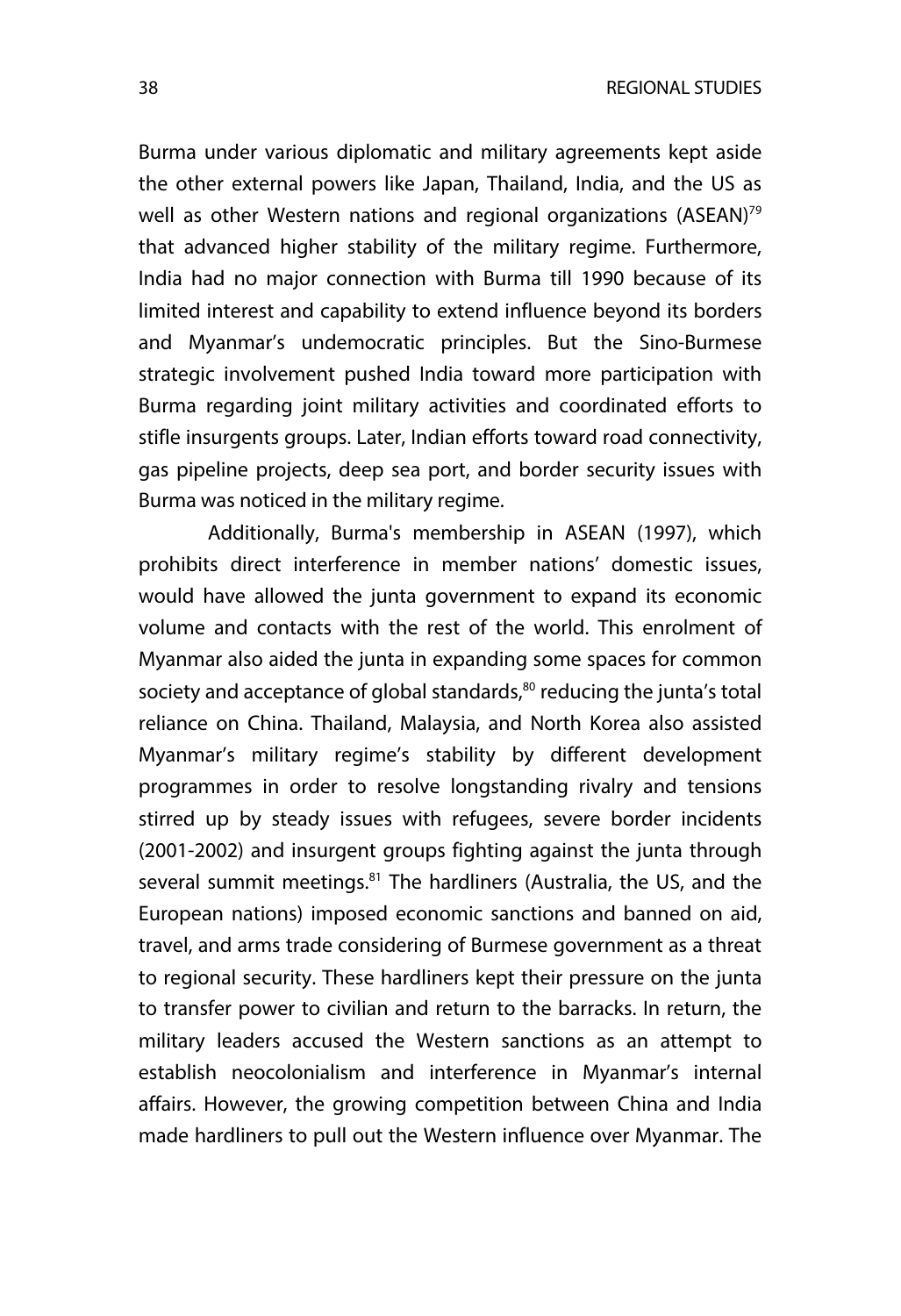US and the UK's less likely attention, lack of political engagement and disinterestedness, absence of the execution of responsibility to protect (R2P) principles, steady position for a pluralistic or liberal political framework rather focusing on empowering the cycle of democratization into Myanmar helped junta regime to get its peak.

## **Conclusion**

The interdependence between the Tatmadaw's origin, the national leaders' dimensional political career, and the liberation struggle of Myanmar had crystallised the new professional sentiment of the military and provoked to establish its control over the state apparatus in the face of severe political violence. However, like the civilian government, the military regime failed in bringing social, political, and economic advancement. A circle of public demonstrations and strikes proved the governments' unpopularity, albeit it repeatedly justified its necessity for remaining in power through an emphasis on national ideology, imagined external threat, and danger of different ethnicities' demand for more autonomous power. However, the Tatmadaw had finally succeeded in power consolidation through a series of group management. The ethnic minorities, political parties, student organisations, business community, monks, and media press were the principal rivals for the generals but they successfully handled them following Goebel's three types power, i.e., despotic, infrastructural, and discursive. It built up a business network with black-market by which the junta had just continued economic survival during its period of isolation from the outside world. A patron-client network has also been constructed that not only enriched the generals but also incorporated various sections of civilians. The fear of being a victim of different deprivation policies with coercive laws and the hope for an advantageous opportunity to have incentives for supporting the government had developed a group within the society that worked as a power-base for the military regime. Beside, the disorganisation, lack of focused and united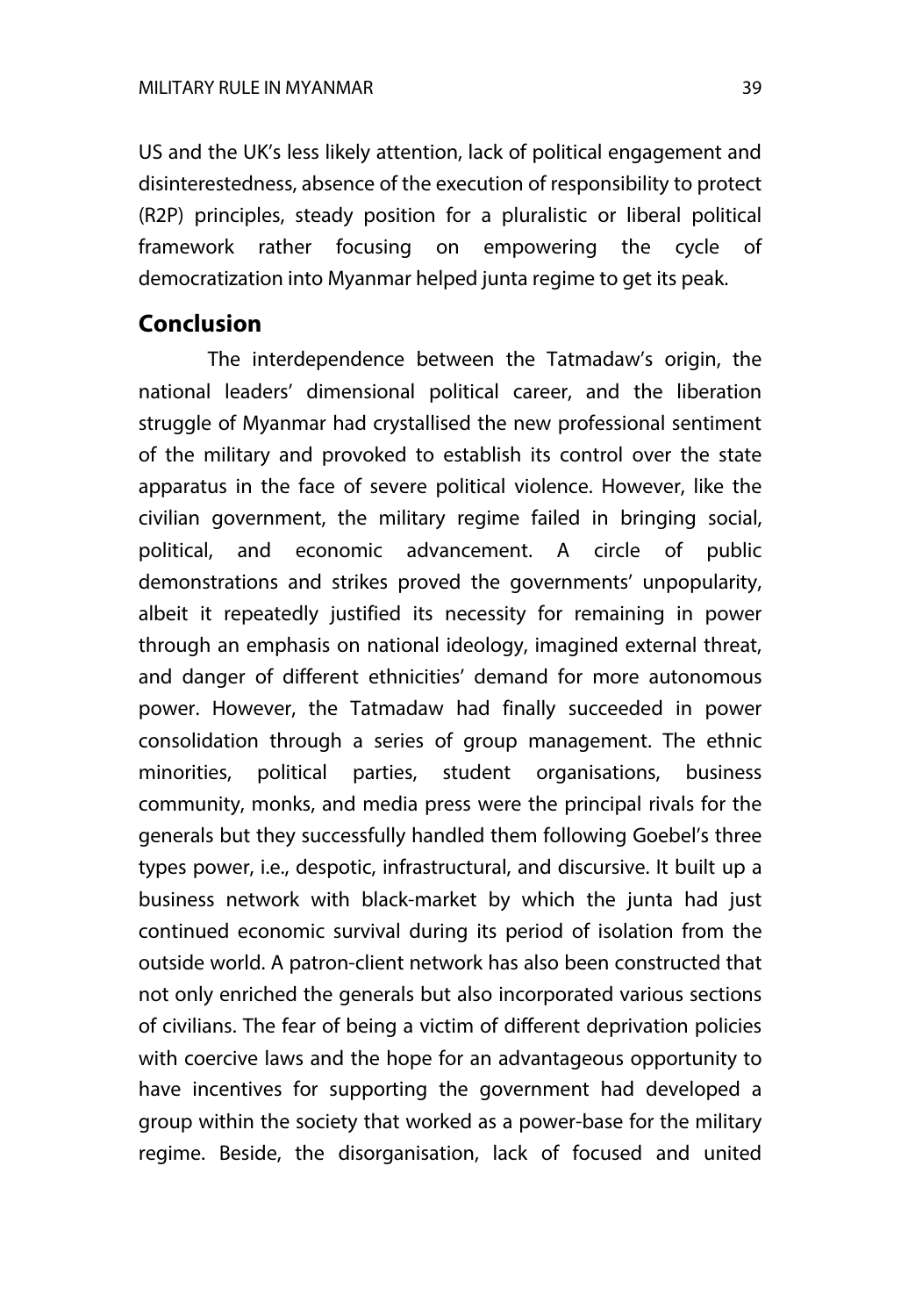leadership, shortage of fund and disconnection with outside world, closure of educational institutions for a long time, as well as military guidance and training for academicians led to the failure of all the attempts for military overthrow. Access to resources and monitoring power over rebel groups through ceasefires consolidated the military's position in state apparatus with more economic, administrative, and diplomatic capacity. Although the Western countries recurrently emphasised transfer of power to a democratic government, constant Japanese aid and Chinese investment had both reduced the economic sufferings and encouraged the pro-democracy supporters like India to be more involved with the military government in Myanmar. Indirectly, all of these made room for the military government in world politics without providing overt support and enabled the regime to consolidate its control over state and society.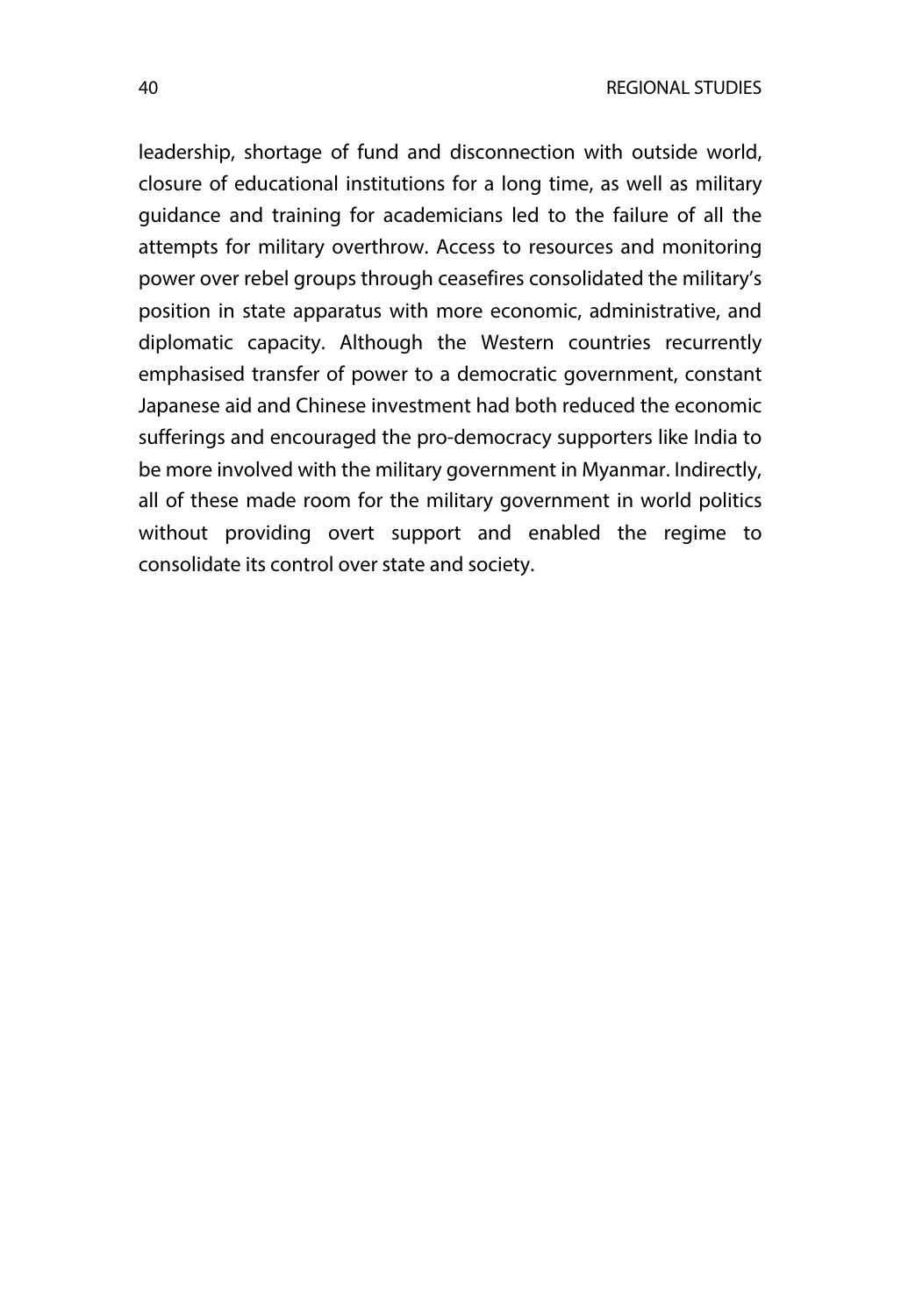# **Notes and References**

- <sup>1</sup> Amos Perlmutter, "The Comparative Analysis of Military Regimes: Formations, Aspirations, and Achievements", *World Politics* 33, no. 1 (October 1980): 96.
- <sup>2</sup> Amos Perlmutter, *Political Roles and Military Rulers* (London: Frank Cass & CO., 1981), 238.
- $3$  Amos Perlmutter, "The Comparative Analysis of Military Regimes: Formations, Aspirations, and Achievements", *World Politics* 33, no. 1 (October 1980): 97.
- <sup>4</sup> Jonathan Chu & Eric Min, "Explaining Military Relapse" (*Annual Meeting of the American Political Science Association,* Chicago, August 29 - September 1, 2013), 25
- $5$  Roger Lee Huang, "Re-thinking Myanmar's political regime: military rule in Myanmar and implications for current reforms", *Contemporary Politics* 19, no. 3 (2013): 247-261.
- <sup>6</sup> Macro Bünte, "Institutionalising Military Rule in Burma/Myanmar: External and Internal Factors" in 6<sup>th</sup> ECPR General Conference Reykjavik, 2011, P.5-13.
- $7$  Lee Jones, "Explaining Myanmar's regime transition: the periphery is central", *Democratization* 21, no. 5 (2014): 780 – 802.
- <sup>8</sup> Ardeth Maung Thawnghmung, "Beyond Armed Resistance: Ethnonational Politics in Burma (Myanmar)", *East-West Center,* Policy Studies 62 (2011): 1-69.
- <sup>9</sup> Alistair D. B. Cook, "Myanmar's China Policy: Agendas, Strategies and Challenges", *China Report* 48, no.3 (August 2012): 269-281.
- <sup>10</sup> Alain Guilloux, "Myanmar: analyzing problems of transition and intervention", Contemporary Politics 16, no.4 (2010): 383-401.
- <sup>11</sup> Wayne Bert, "Burma, China and the U.S.A", *Pacific Affairs* 77, no. 2 (Summer, 2004): 263-282.
- $12$  Hong Zhao, "China and India: competing for good relations with Myanmar", *Institute for National Security Strategy Stable* 22, no.1 (Spring/Summer, 2008): 175-194.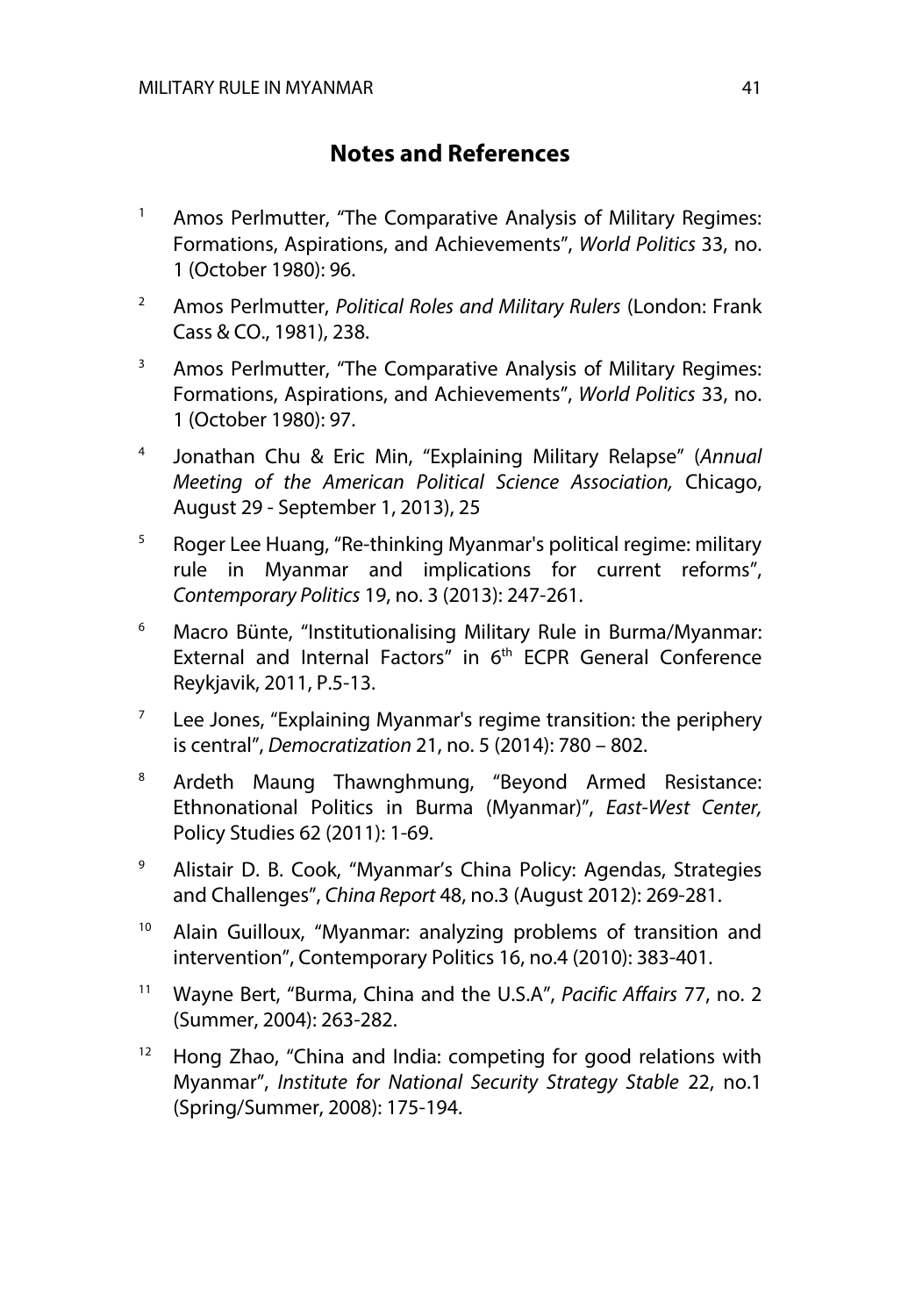- <sup>13</sup> Peter Calvert, *The Process of Political Succession* (London: Macmillan, 1987), 18.
- <sup>14</sup> R. M. Fishman, "Rethinking State and Regime: Southern Europe's Transition to Democracy", *World Politics* 42, no. 3, (April 1990): 428.
- <sup>15</sup> Eric Nordlinger, *Soldiers and Politics: Military Coups and Governments* (London: Prentice-Hall, 1977).
- <sup>16</sup> Andrew Selth, *Burma's Armed Forces: Power Without Glory* (New York: Eastbridge, 2002) 33.
- <sup>17</sup> Christian Goebel, "Authoritarian Consolidation", European Political Science 10, no. 2 (2011):176-187.
- $18$  Goebel, op. cit., pp. 183-84
- <sup>19</sup> C. Goebel, op. cit., p.187.
- $20$  Michael Mann, "The autonomous power of the state: its origins, mechanisms and results", *Archives Europe´ennes de Sociologie* 25, no. 2 (1984): 185–213.
- <sup>21</sup> Hillel Soifer, "State infrastructural power: Approaches to conceptualization and measurement", *Studies in Comparative International Development* 43, no.4, (2008): 231-251.
- $22$  Ibid
- $23$  Ibid
- $24$  C. Goebel, op.cit., P.185
- <sup>25</sup> Bob Jessop, *State Power: A Strategic-Relational Approach* (Cambridge, UK: Polity Press, 2008).
- $26$  C. Goebel, op. cit., p.183.
- $27$  Barbara Geddes, "What do we know about democratization after twenty years?" *Annual Review of Political Science* 2, (1999): 121
- $28$  A. Puddington, "Freedom in retreat: is the tide turning", (2008): 130. http://www.freedomhouse.org/template.cfm?
- $29$  C. Goebel, op.cit., p.176
- <sup>30</sup> Fred R. von der Mehden, "The Burmese Way to Socialism", *Asian Survey* (University of California Press) 3, no. 3, (March 1963): 129- 135.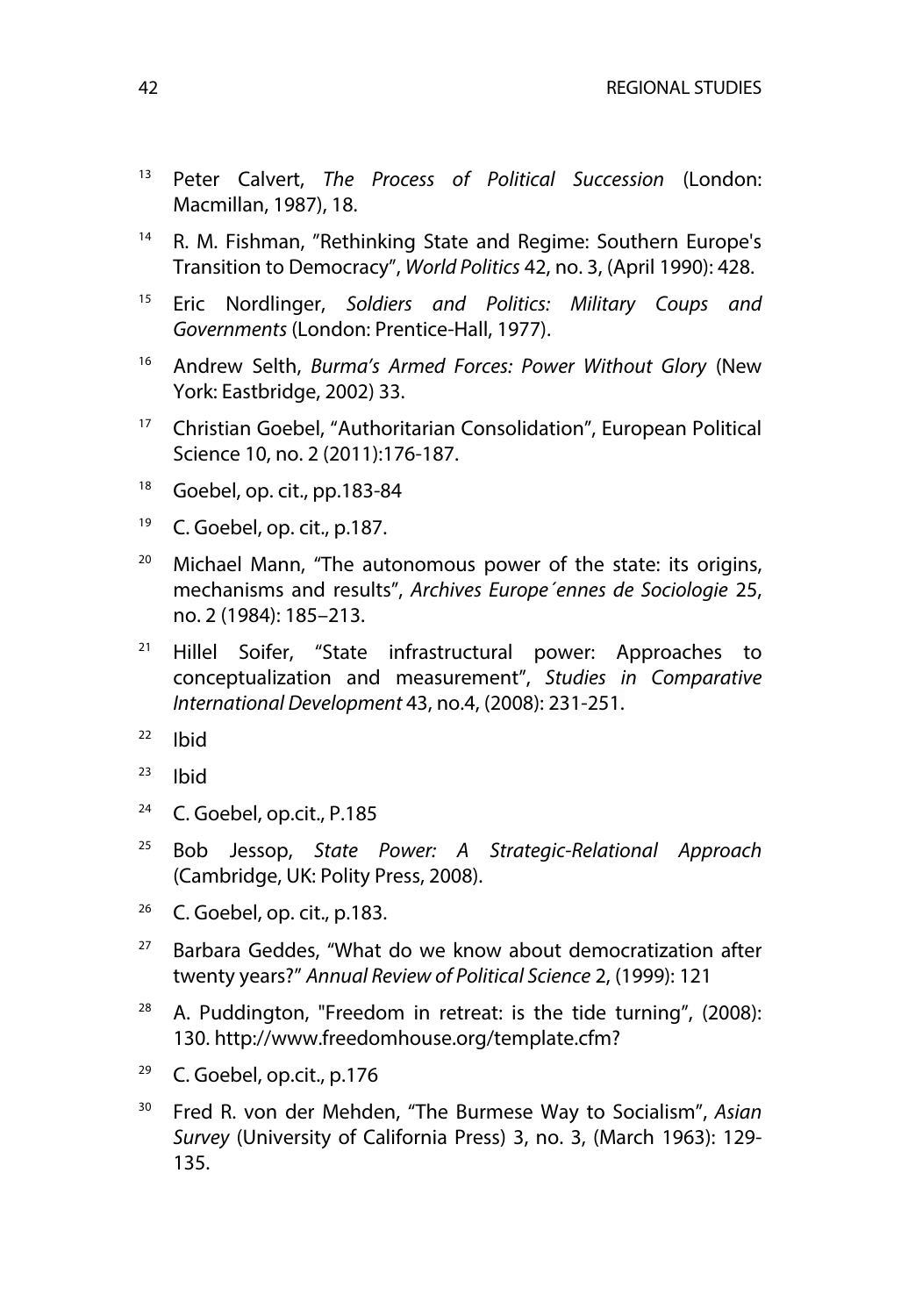- <sup>31</sup> Mya Maung. "Socialism and Economic Development of Burma", *Asian Survey* (University of California Press) 4, no. (December 1964): 1182.
- <sup>32</sup> Revolutionary Council (RC), "The Burmese Way to Socialism", *Rangoon*, (30th April 1962): 4.
- $32$  Mehden, op. cit., p.130-31.
- <sup>33</sup> Mehden, op. cit., p.130-31.
- <sup>34</sup> Maureen Aung-Thwin and Thant Myint-U, "The Burmese Ways to Socialism", *Third World Quarterly* 13, no. 1, (1992): 67-75.
- <sup>35</sup> Kyaw Yin Hlaing, "Understanding Recent Political Changes in Myanmar", *Contemporary Southeast Asia* 34, no. 2 (August 2012): 197-216.
- <sup>36</sup> Sean Turnell, "Myanmar's Fifty-Year Authoritarian Trap", *Journal of International Affairs*, 65, no.1, (2011): 79-92.
- <sup>37</sup> Melisa Crouch, "Pre-emptive Constitution-Making: Authoritarian Constitutionalism and the Military in Myanmar", *Law & Society Review* 54, no. 2, (June 2020): 487-515.
- <sup>38</sup> Peggy Brett and Kyaw Yin Hlaing, "Myanmar's 1982 Citizenship Law in Context", Policy *Brief Series*, no.122 (November 9, 2020) Available at- https://www.toaep.org/pbs-pdf/122-brett-kyh/
- <sup>39</sup> Md. Mahbubul Haque, "Rohingya Ethnic Muslim Minority and the 1982 Citizenship Law in Burma", *Journal of Muslim Minority Affairs* 37, no.4, (November 2017): 1.
- $40$  Lee Jones, op cit., pp. 780 802
- <sup>41</sup> The 2008 Constitution of Myanmar.
- 42 M. Crouch, op. cit.
- 43 Thawnghmung, op.cit., p.3.
- <sup>44</sup> Stella Naw, "Four cuts' strategy deepens Myanmar's war wounds", *Asia Times, July 15, 2017,* https://asiatimes.com/2017/07/four-cutsstrategy-deepens-myanmars-war-wounds.
- $45$  Thawnghmung, op. cit. p. X.
- <sup>46</sup> Ibid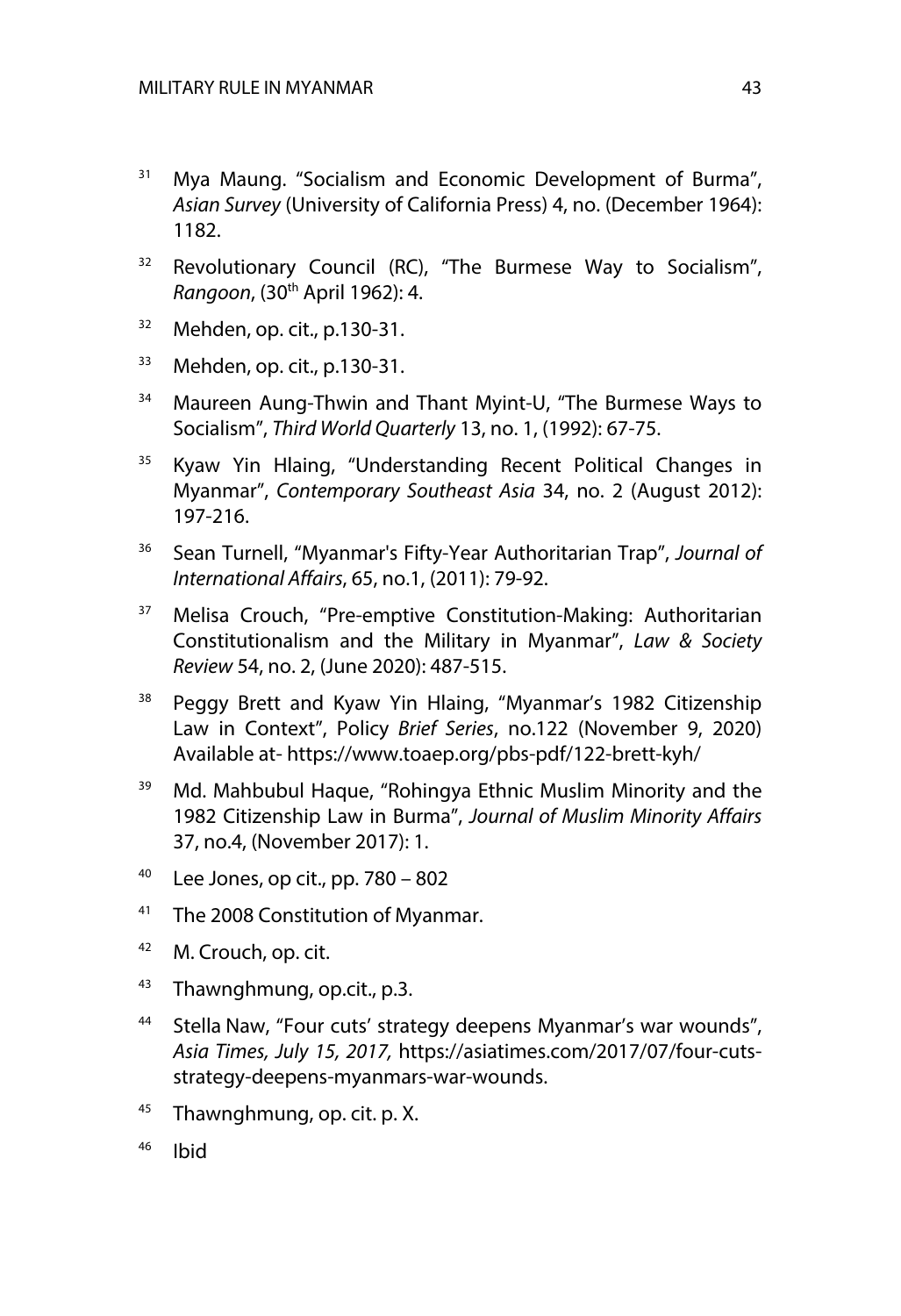- $47$  Lee Jones, op. cit., p.792.
- <sup>48</sup> K. MacLean, *Sovereignty in Burma after the Entrepreneurial* (Turn Ithaca*,* NY: Cornell University Press, 2008), 140– 157.
- <sup>49</sup> Thawnghmung, op. cit.
- <sup>50</sup> Syeda Naushin Parnini, Mohammad Redzuan Othman and Amer Saifude Ghazali, "The Rohingya Refugee Crisis and Bangladesh-Myanmar Relations", *Asian and Pacific Migration Journal* 22, no.1 (March 1, 2013): 137.
- <sup>51</sup> Marry Callahan, "Soldiers as State Builders" in *Coercion and Governance: The Declining Political Role of the Military in Asia*, ed. Muthiah Alagappa (Stanford: Stanford University Press, 2001), 422.
- $52$  Mehden, op. cit., pp. 133-34.
- <sup>53</sup> Mohamad F. Keling et al., "A Historical Approach to Myanmar's Democratic Process", *Journal of Asia Pacific Studies* 1, no. 2 (2010): 132-148.
- <sup>54</sup> Kristian Stokke et al, "Political Parties and Popular Representation in Myanmar's Democratisation Process", *Journal of Current Southeast Asian Affairs* 34, no. 3 (2015): 3–35.
- <sup>55</sup> Seth Mydans, "A Burmese Power Shift: Though Government Schedules Election, Decision Rests With People in the Streets", *The New York Times, September 12, 1988, p. 1.*
- <sup>56</sup> Zhu Xianghui, "General Elections in Myanmar from the Perspective of Inter-Ethnic Relations: Contest and Adaptation", available at https://www.stimson.org/2019/general-elections-myanmarperspective-inter-ethnic-relations-contest-and-adaptation/, accessed on 12<sup>th</sup> July 2021.
- $57$  K. Stokke et al., op. cit., p.14.
- <sup>58</sup> K. Y. Hlaing, op. cit.
- <sup>59</sup> Michael W. Charney "Myanmar coup: How the military has held onto power for 60 years", *The Daily Star*, February 8, 2021.
- <sup>60</sup> Andrew Selth, "All Going According to Plan? The Armed Forces and Government in Myanmar", *Contemporary Southeast Asia* 40, no.1 (2018): 1-26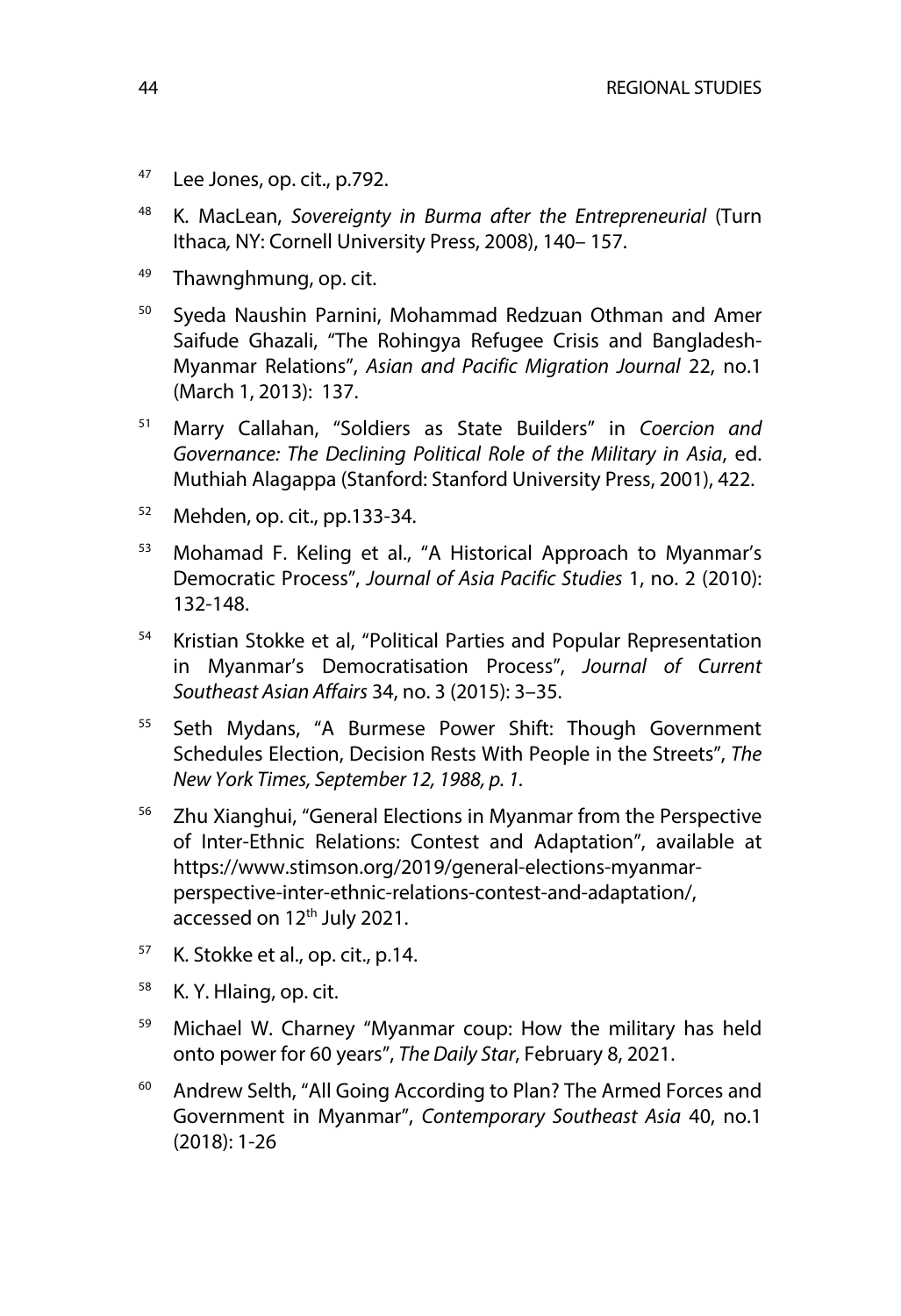- <sup>61</sup> K. Y. Hlaing, "The politics of state–society relations in Burma", *South East Asia Research*, 15, no.2 (2007): 199-254.
- $62$  Ibid, p. 218-19.
- $63$  Lee Jones, op. cit., p.793.
- <sup>64</sup> K. Y. Hlaing, op. cit., p. 235
- <sup>65</sup> K. Y. Hlaing, 2012, op.cit., p.228.
- <sup>66</sup> "Our Heads Are Bloody but Unbowed: Suppression of Educational Freedoms in Burma 1992", Censorship News No. 18, 10 December. Available at-https://www.refworld.org/pdfid/4754182d0
- <sup>67</sup> K. Y. Hlaing, 2007, op. cit., p.225.
- <sup>68</sup> "Our Heads……", op.cit.
- <sup>69</sup> Geoffrey Goddard, "Propaganda, rhetoric and denial", *Frontier,* May 27, 2018.
- <sup>70</sup> M. Ochwat, "Myanmar Media: Legacy and Challenges", *The Age of Human Rights Journal* 14, (2020): 245–271.
- <sup>71</sup> M*. Smith, Burma – Insurgency and the Politics of Ethnicity (London and New Jersey: Zed Books, 1991), 20-200.*
- <sup>72</sup> D. I. Steinberg, *Burma/Myanmar what everyone needs to know* (USA: Oxford University Press, 2010).
- <sup>73</sup> M. Ochwat, op. cit.
- <sup>74</sup> Marry Callahan, *Making Enemies: War and State Building in Burma*  (Cornell: Cornell University Press, 2003).
- $75$  Ibid
- <sup>76</sup> T. M. M. Than, *Myanmar: Preoccupation with Regime Survival, National Unity, and Stability* (Stanford: Stanford University Press, 1998), 402-404.
- $77$  M. Bunte, op. cit., p.13.
- <sup>78</sup> Hongwei Fan, "The 1967 anti-Chinese riots in Burma and Sino-Burmese relations", *Journal of Southeast Asian Studies* 43, no. 2 (June 2012): 234-256.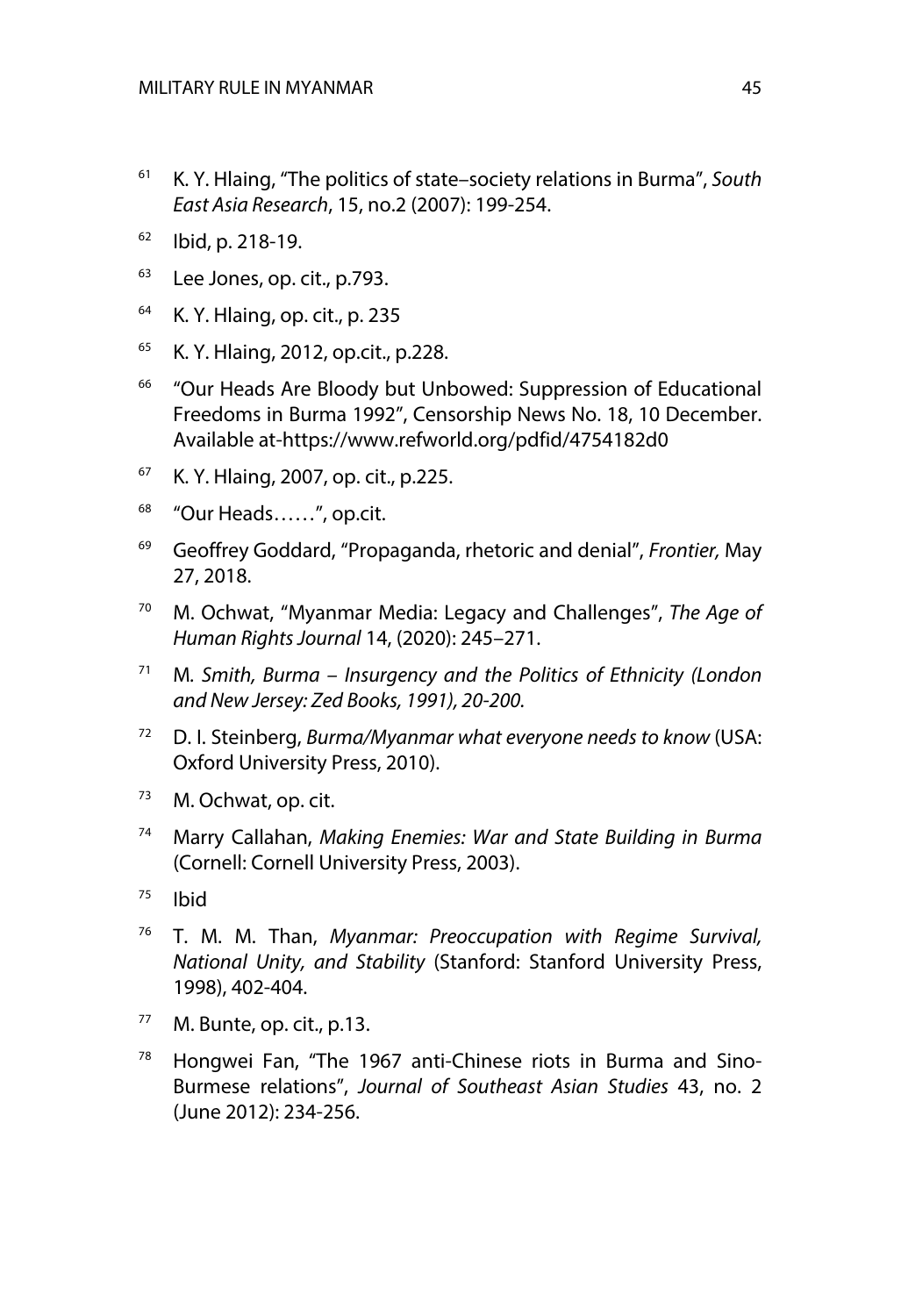- <sup>79</sup> Wayne Bert, "Burma, China and the U.S.A.", *Pacific Affairs, University of British Columbia* 77, no. 2 (Summer 2004): 263-282.
- 80 Macro Bunte, op.cit.
- 81 Wayne Bert, op. cit.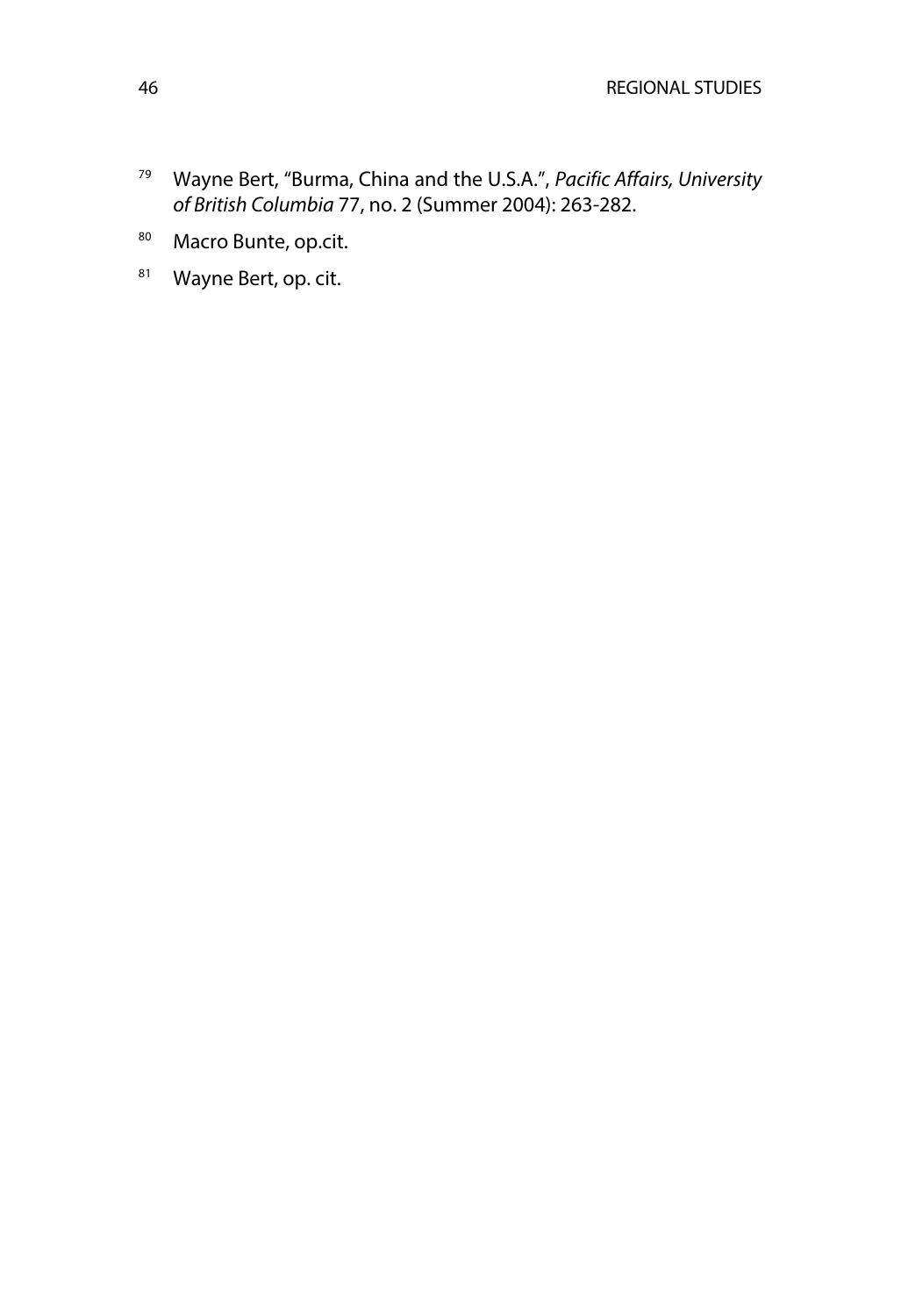# **PROSPECTS OF MIDDLE EASTERN QUAD AND ITS IMPLICATIONS FOR PAKISTAN**

#### **SYED FRAZ HUSSAIN NAQVI**\*

## **Abstract**

*In the contemporary international environment, the US has been exhausted financially in its prolonged wars in Afghanistan and Iraq. Furthermore, the Afghan and Iraq debacles, i.e., the fall of Kabul and political instability in Iraq, have also cost the US its prestige. For its compensation, the US is now involved in consensus-based network arrangements which have two prominent features. First is the US attempt to enable its allies in economic and military domains to formulate their own regional security framework. This will help the US in minimizing its own war cost. Second is the shift from multilateralism to minilateralism (i.e., region specific) which will converge the threat perceptions of the US with that of the regional states towards framing the mutual threat or challenge. The US initiative in the Middle East, dubbed as Quad 2.0, is the practical manifestation of its aforementioned policy. Middle Eastern Quad, comprises of US, India, Israel, and the UAE is yet to get formal recognition, nevertheless, its anti-China outlook is apparent. For Pakistan, this development is of utmost attention for two reasons, i.e., Pakistan's inherent interests in the Middle East and India's participation in the Middle Eastern security framework. This paper attempts to explore the probability or improbability of Quad 2.0 and to analyse its possible implications on Pakistan through open source secondary research.*

**Keywords:** *Quad 2.0, Indo-Israel, Middle East, security, multilateralism*

Mr Syed Fraz Hussain Naqvi is an Assistant Research Officer at the Institute of Regional Studies, Islamabad.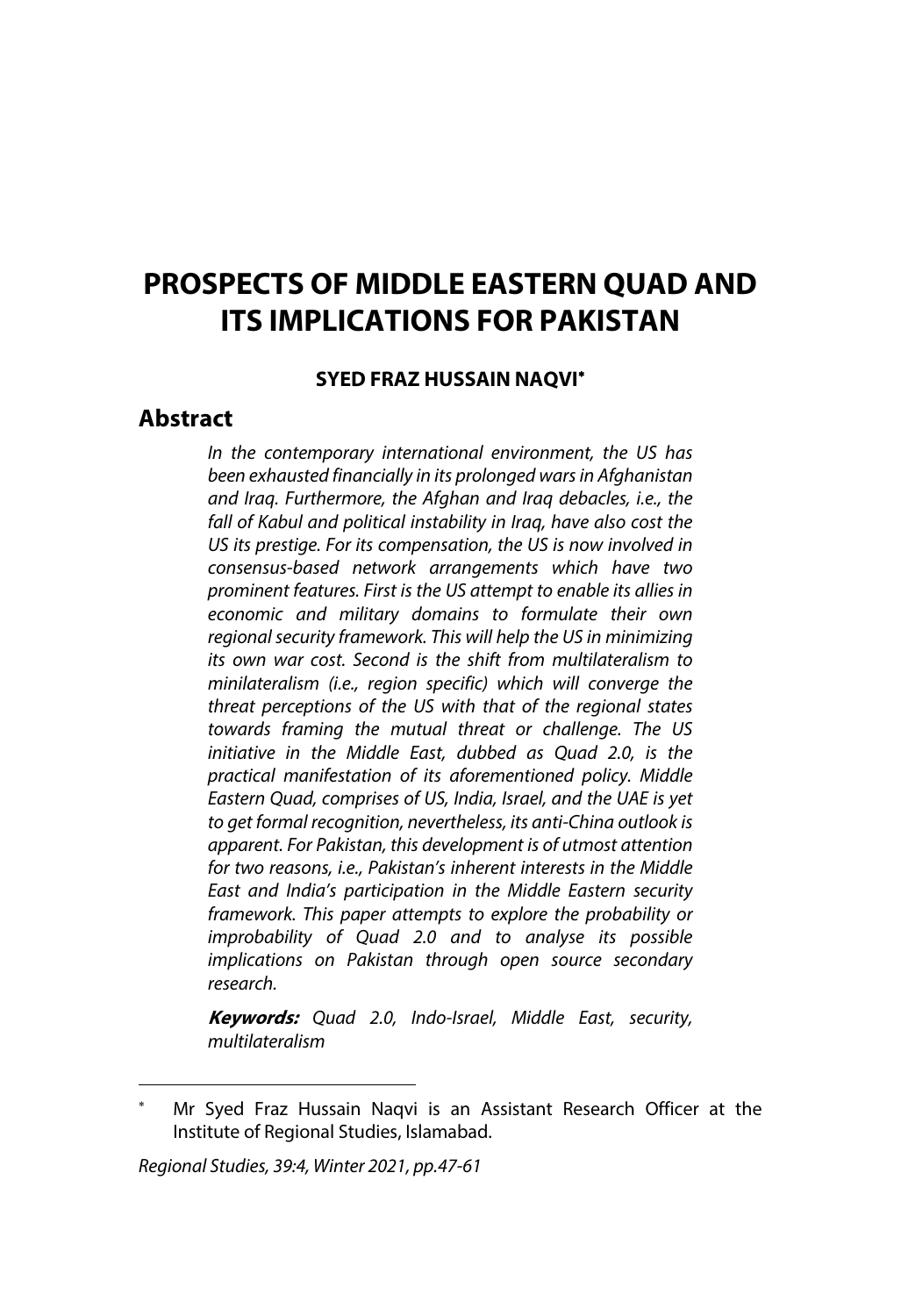## **Introduction**

The world has been witnessing an emerging international order shaped by the rising economic powers. The undisputed supremacy of the US is now challenged by China's rise and attached to it is the rise of other powers like Japan, South Korea, EU, India, Australia, and Brazil. Nevertheless, whereas these powers excel in economics, they still lag behind in military terms to assert their will geopolitically. With the exception of China which has built up its military might and has transformed itself into the 2<sup>nd</sup> largest military spender, other states still require defence assistance from the US. However, the contemporary dynamics of the US assistance to its allies are drastically different from the past for certain reasons. First, the nature of the threat has changed. During the cold war period, it was the communist threat while in the post-cold war era—especially after 9/11—it was terrorism which had tempted the US to engage other states in a multilateral security arrangement under its leadership. Today, the ideological rift has vanished and geopolitics has taken prominence in which the US is increasingly challenged by China's influence across Eurasia and Africa. Second, in the past, the burden of responsibility lied primarily on the US since Europe was financially incapable of leading the war against communism and the stakes of the US were higher in the global war on terrorism. Hence, the US had to lead the efforts against any threat while other states remained in a hub-and-spoke system in the alliance.

Today, however, the US is reluctant to initiate any formal arrangement against any other state owing to the fear of a domestic backlash and the emergence of new anti-US alliances. Hence, the US is adopting a similar strategy across various regions to build regional security frameworks. In recent times, the US has concluded two major joint security frameworks i.e., the Quadrilateral Security Dialogue or Quad (including Australia, India, Japan, and the US) and the new grouping of Australia, the UK, and the US, referred to, in short, as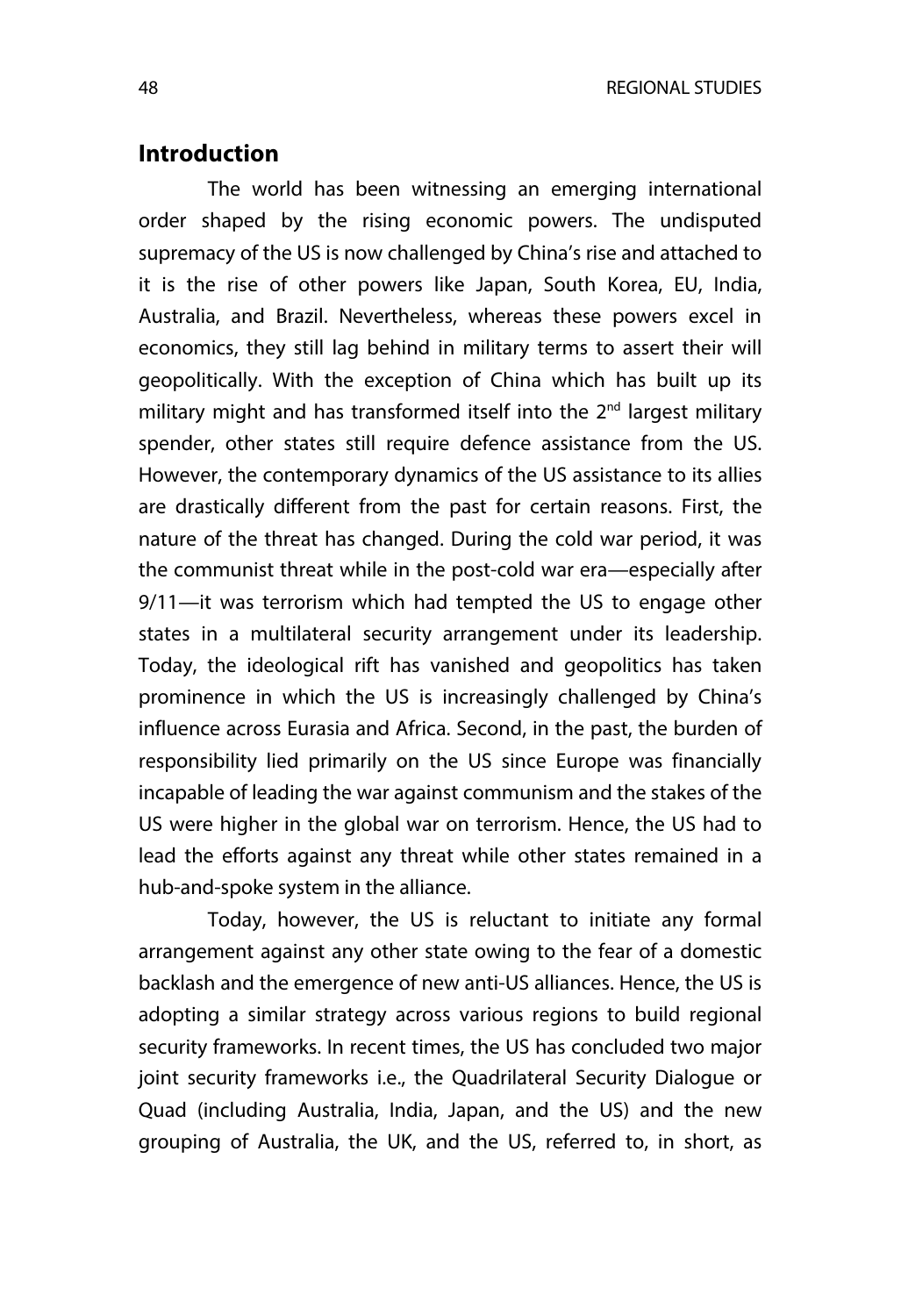AUKUS. In extension to these developments, the US has been adopting a new strategy in the resource rich region of the Middle East where it has managed to gather Israel, the UAE, and India to form Quad 2.0 or Middle Eastern Quad.

This paper is an attempt to explore the probability or improbability of Quad 2.0 and to analyse its possible implications on Pakistan.

#### **Defining the Purpose of Quad 2.0**

The Quad has gained momentum in the US policy circles in recent years. Having shifted its focus from the Middle East to Indo-Pacific as illustrated in former US president Barack Obama's 'Pivot to Asia' policy, the US has been involved in formulating security arrangements with like-minded states to curtail China's rise.<sup>1</sup> In Quad, three other states—India, Japan, and Australia—also share similar apprehensions regarding China owing to border clashes and China's assertive role in the South China Sea. Since its formal proposition by Japan in 2007, Quad has largely been limited to an informal setting focusing on free, open, and prosperous Indo-Pacific. However, during Donald Trump's presidency, the scope of Quad had been expanded to military collaboration as well. The foremost is the Malabar Naval Exercises of November 2020, in which all the Quad countries participated.2 Apart from joint military exercises, Quad member states have security treaties (US-Japan and US-Australia), security cooperation frameworks (India-Japan and India-Australia), and defence collaboration (India-US) with each other as well.<sup>3</sup> Nevertheless, the prospects of Quad becoming a formal military alliance is minimal because of two reasons. Firstly, the Quad member states are reluctant to institutionalise their cooperation that would give an overt impression of being anti-China. Forming a new NATOlike military alliance against any state wouldn't be received positively by the public as well. Secondly, unlike the US, other states in the Quad have greater stakes vis-à-vis China due to their geographical proximity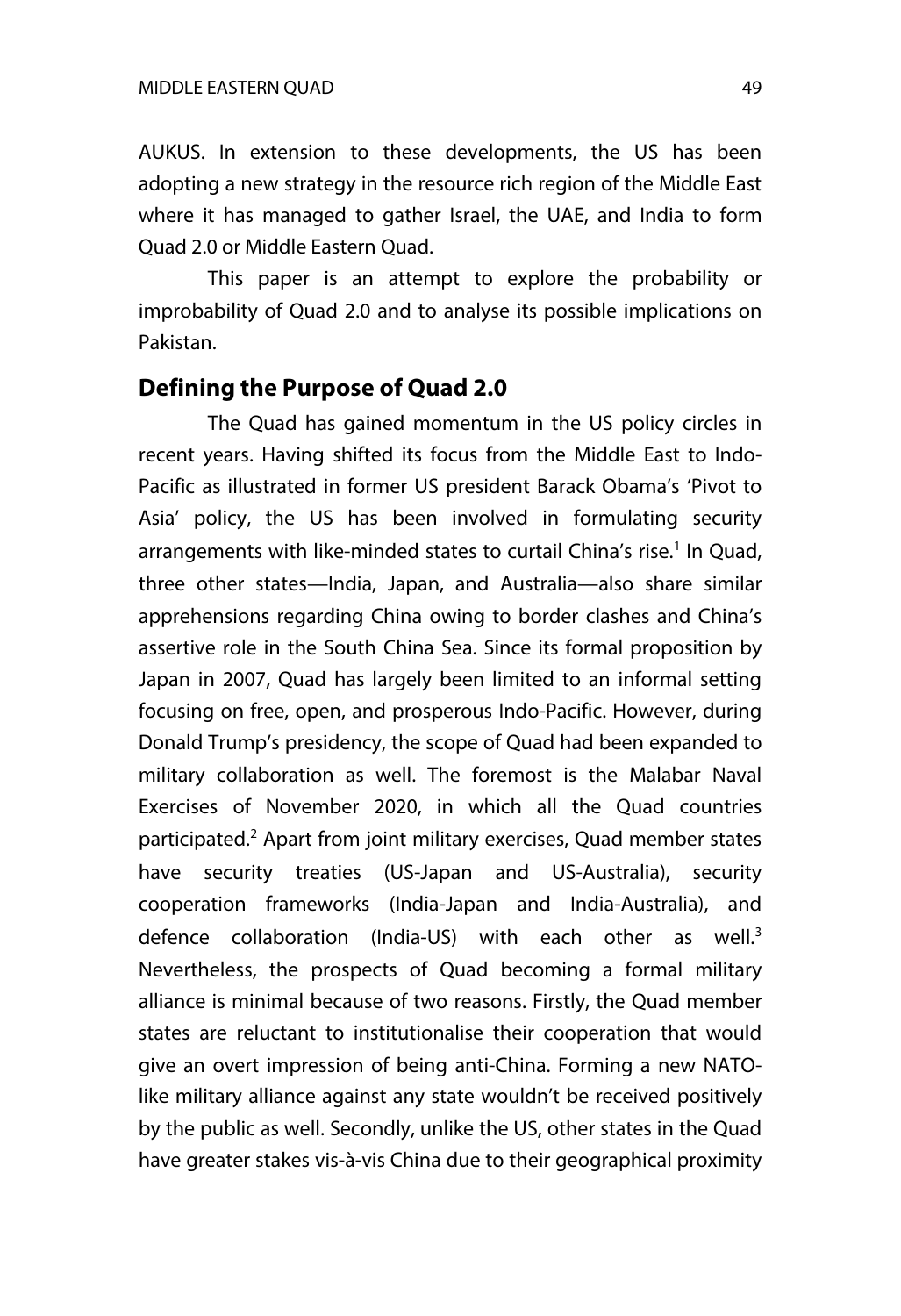like India and Japan. Hence, these states, though wary of China's role, are less enthusiastic to actively confront it. It is imperative to assess the purpose of Quad 2.0 (Middle Eastern Quad) with this background of original Quad since the former is like an extension of the latter.

The formation of Middle Eastern Quad is actualised after the idea of 'Quad-plus' in March 2020 when representatives from New Zealand, South Korea, and Vietnam also participated in the Quad meeting.4 Their participation symbolised the inclusion of 'like-minded' countries to jointly take up the responsibility of the Indo-Pacific region. Since then, the US has been engaging other states elsewhere to form regional security frameworks, including the Middle East. Officially, the Middle Eastern Quad is purposed to increase cooperation in the domains of energy, economic, maritime, and Covid response. 5 Nonetheless, the inclusion of India in an otherwise different regional settings imply a renewed US approach of tackling China beyond the Indo-Pacific region through upgrading the status of India as the pivotal state in countering China's rise.

However, the functioning of Middle Eastern Quad is far more complex than the original one for various factors.

#### **Limitations**

**First**, the original Quad comprises of states with similar political structures, i.e., democracies, and can advocate their policy of 'rule-based navigation' with a greater intent. Contrary to that, in the Middle Eastern Quad, UAE is a monarchy while Israel is more of an 'ethnic democracy' since the Palestinian citizens do not enjoy the same rights. This differentiation in the internal political structures contradicts the very notion of 'like-minded states'. **Second**, in the Indo-Pacific region, certain states do share their apprehensions over China's role, although, they are not willing to confront China yet the resentments exist. In the Middle East, however, neither the UAE nor Israel perceive China as a concern let alone a threat to their interests. Instead, both these states view China as a welcome power, necessary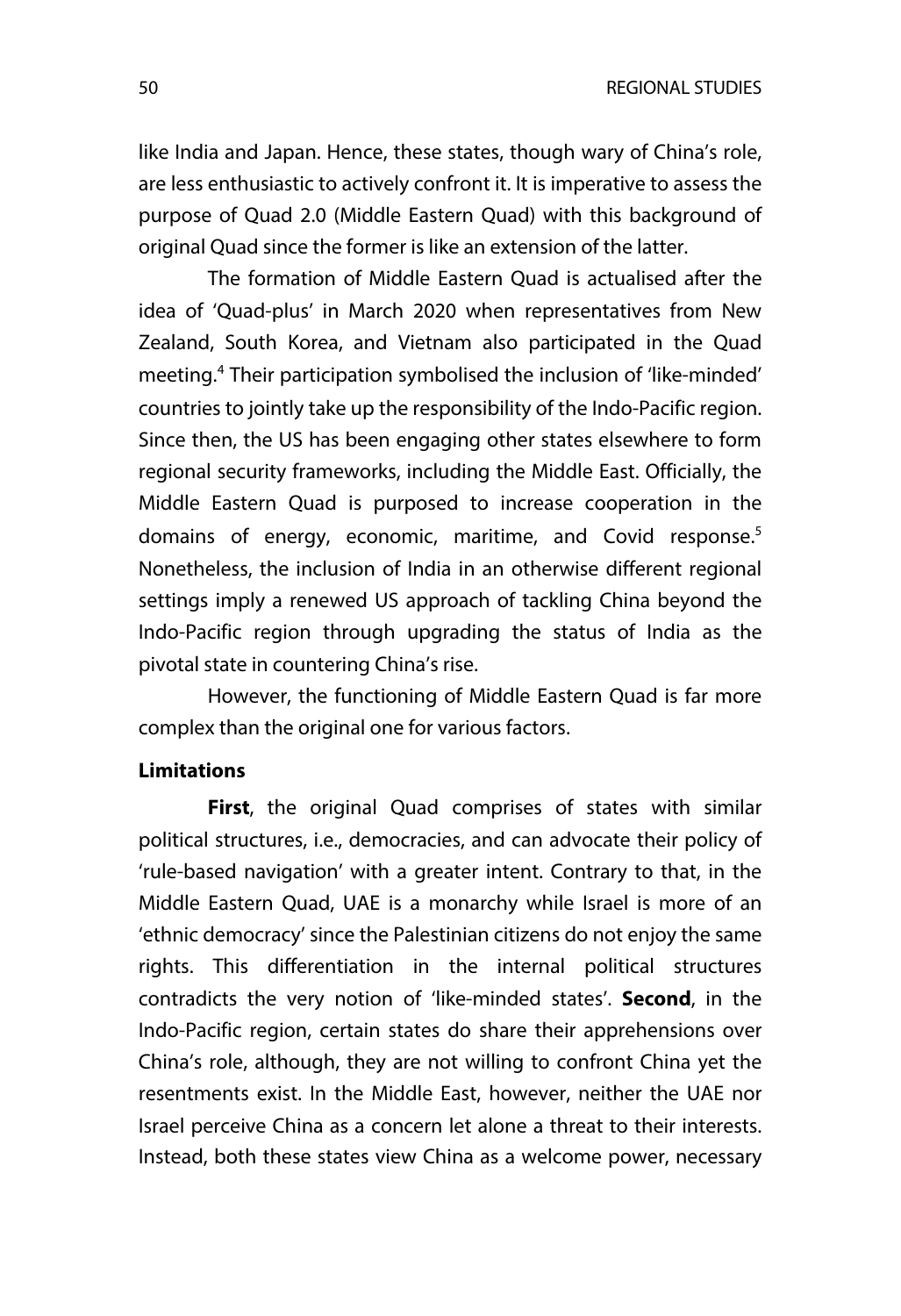to elevate their economic status and the region in general.<sup>6</sup> It is evident by the fact that the UAE and China have signed the 'comprehensive strategic partnership'—the highest level of engagement by China with any country—while Israel is consolidating its commercial ties with China by granting its companies infrastructure projects (i.e., construction of container facility at Haifa Port) and being interested in importing the 5G technology.<sup>7</sup> From their point of view, their cooperation with China is also vital to curtail China's overwhelming association with Iran which further emboldens the latter in the region. **Third**, the issue of Russia is paramount. Russia has already expressed its concern with the original Quad which has led to divergence of strategic objectives between Russia and India.<sup>8</sup> It is noteworthy that unlike the Indo-Pacific, Russian interests in the Middle East are far more entrenched and Russia's response to the US-led security initiative in the region would be a lot more robust. In this regard, the major consequences would be faced by India and Israel. India imports nearly half of its military hardware from Russia and, hence, fostering security initiatives with Russian rivals would not be the policy preference for India. Similarly, Israel requires close ties with Russia to thwart Iranian influence from its border with Syria and, thus, cannot afford to be a part of the US-led regional security framework. Although it receives \$3.8 billion in military aid from the US, it is only to maintain its 'qualitative military edge' over its regional neighbours. **Fourth**, by participating in a security framework which includes the US, Israel, and the UAE, all of whom are averse to Iranian role in the region, India is putting its relations with Iran in jeopardy. Indo-Iranian ties have already witnessed a decline in recent years for various reasons like consolidation of Indo-Israel ties, reinstatement of US sanctions on Iranian oil under the 'maximum pressure campaign', and Iran's increasingly vocal stance against Indian atrocities in Jammu and Kashmir. By engaging in yet another minilateral security partnership over which Iran shares deep concerns, India would fall into the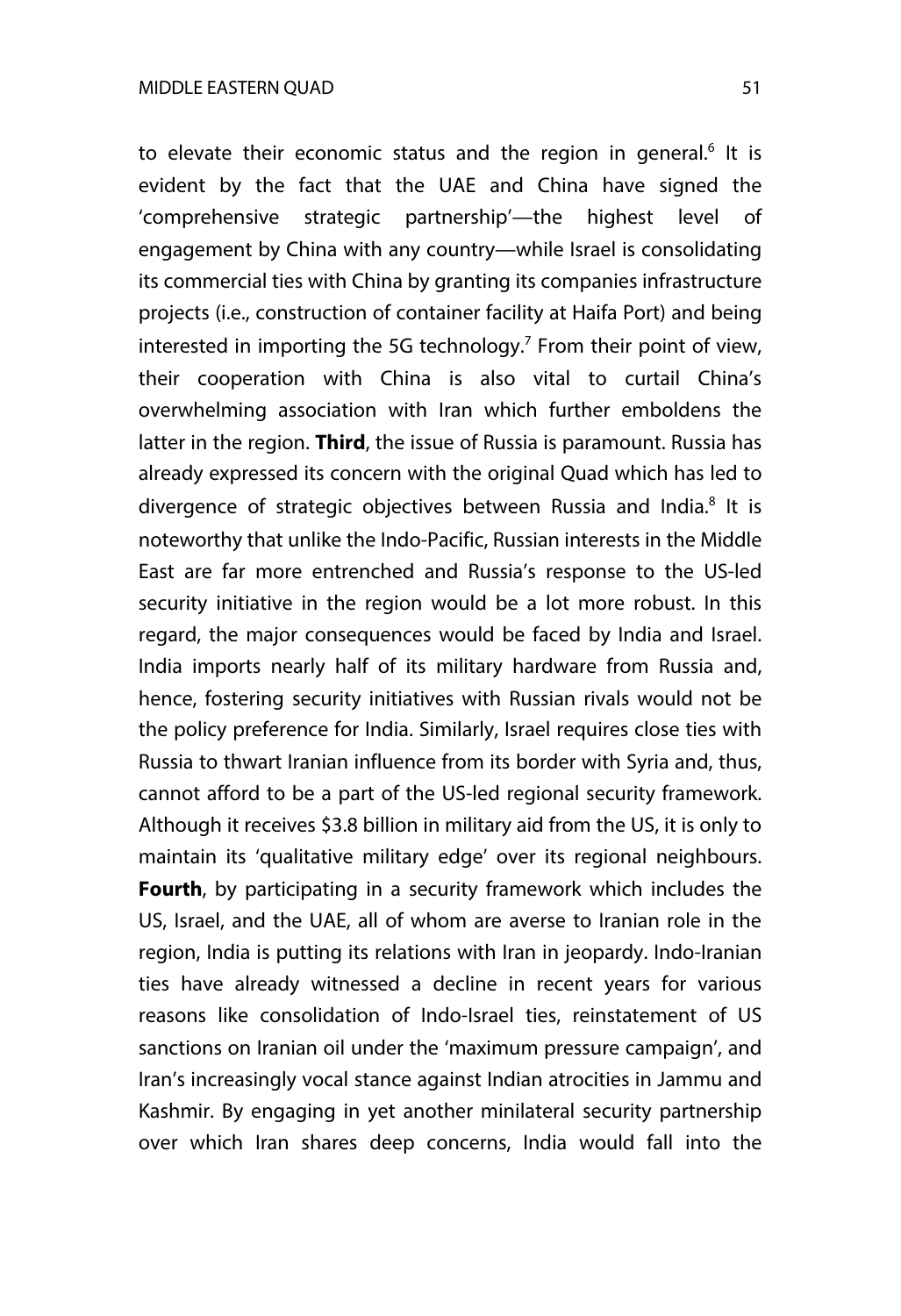complexities of regional conflicts. **Last**, competition with China in the Middle East is also not pragmatic for India. Both China and India depend on Middle Eastern energy resources for their economies and both have enjoyed good relations with the Middle Eastern states. In fact, the Middle Eastern states require both China and India to invest in their infrastructure for the diversification of local economies as outlined in various regional economic visions, i.e., Saudi Arabia Vision 2030 and Abu Dhabi Economic Vision 2030, etc.

Having these limitations in the Quad 2.0 proceedings, it is important to address the respective interests of member states to better understand their motivation behind joining this security framework.

## **Divergent Interests of Quad 2.0 Member States**

For any political or security alliance to succeed, it is necessary that its member states have similar objectives. For example, during the cold war and the post-cold war era, NATO emerged as the premier security alliance as all the member states shared the idea of collective security against communism and terrorism. EU and the Association of Southeast Asian Nations (ASEAN) became the frontrunners in the domain of integrated economy which strengthened the indigenous economies of member states. On the other hand, the South Asian Association for Regional Cooperation (SAARC) couldn't succeed as the notion of regionalism was blown into smithereens due to prevailing Kashmir Issue, border tensions, and India's ambition to dominate the region. Similarly, for the Middle Eastern Quad to be recognized as the pivotal forum of bringing peace in the region, it is important that the interests of member states converge, however, it seems unlikely.

#### **The US**

The motive of the US behind spearheading the Middle Eastern Quad is primarily to counter Chinese influence, alongside its policy of disengagement from the region and its urge to pass on the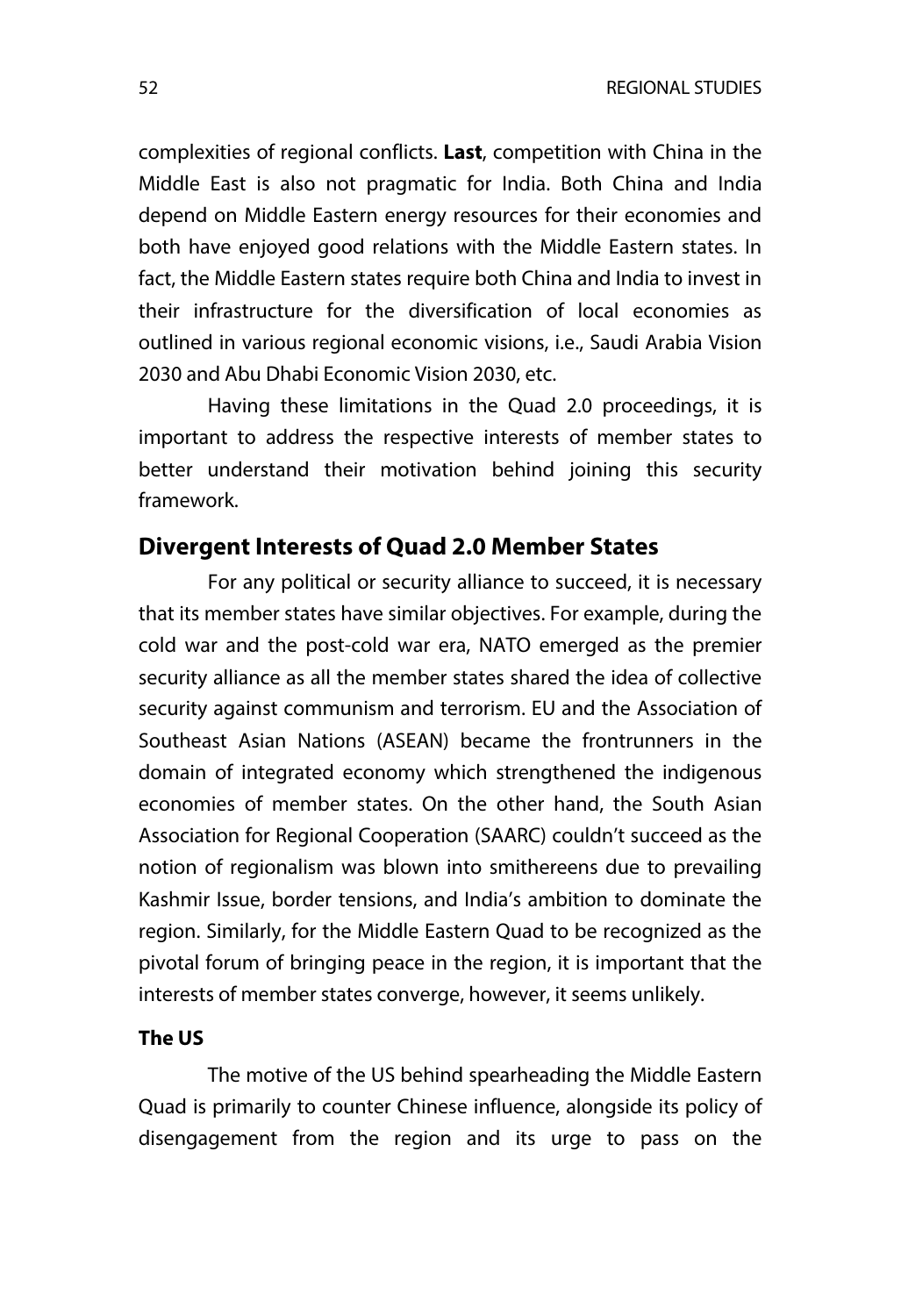responsibility of regional security to regional states as evident from Abraham Accords. By aligning its regional allies into an integrated framework, the US also aims to deter anti-US forces—most notably Iran and its proxies—from threatening its interests or its partner states. This will help the US in multiple ways. First, it could reduce tensions among the US allies in the region that could draw a global powers' competition. Second, it could promote stability in which a coordinated counter-terrorism effort can flourish. Third, the security of Israel, being a paramount issue for the US, can be ensured as Arab supporters of Palestine are now more inclined towards having a diplomatic solution. Fourth, the US seeks to establish its sway over regional affairs through forming its own bloc where its global competitors (China and Russia) are consolidating their military and political relations with its regional adversaries (Iran, Syria, and Hezbollah).

#### **India**

The most astonishing participant of a Middle Eastern security framework is India. India neither belongs to that region, like the UAE and Israel, nor has trans-regional interests, like the US. The US purpose for bringing India to the front seat of Middle Eastern security is to utilise its economic potential for regional development vis-à-vis China. However, Indian intent of countering China in an otherwise alien region is questionable. It is also supported by the fact that India's motivation behind joining the Middle Eastern Quad drastically differs from that of the US. Instead of being engulfed in great powers' rivalry, India is primarily concerned with having its footprint in the Middle East for two basic reasons. First, it would allow India to increase its bilateral economic relations with the Arab States which are vital for its financial (through remittances) and industrial (through oil imports) requirements.<sup>9</sup> Secondly, by enhancing its diplomatic presence in an otherwise Muslim-dominated region, India is seeking to shift the focus away from the pertinent Kashmir dispute and anti-Muslim policies (like communal violence) inside the country.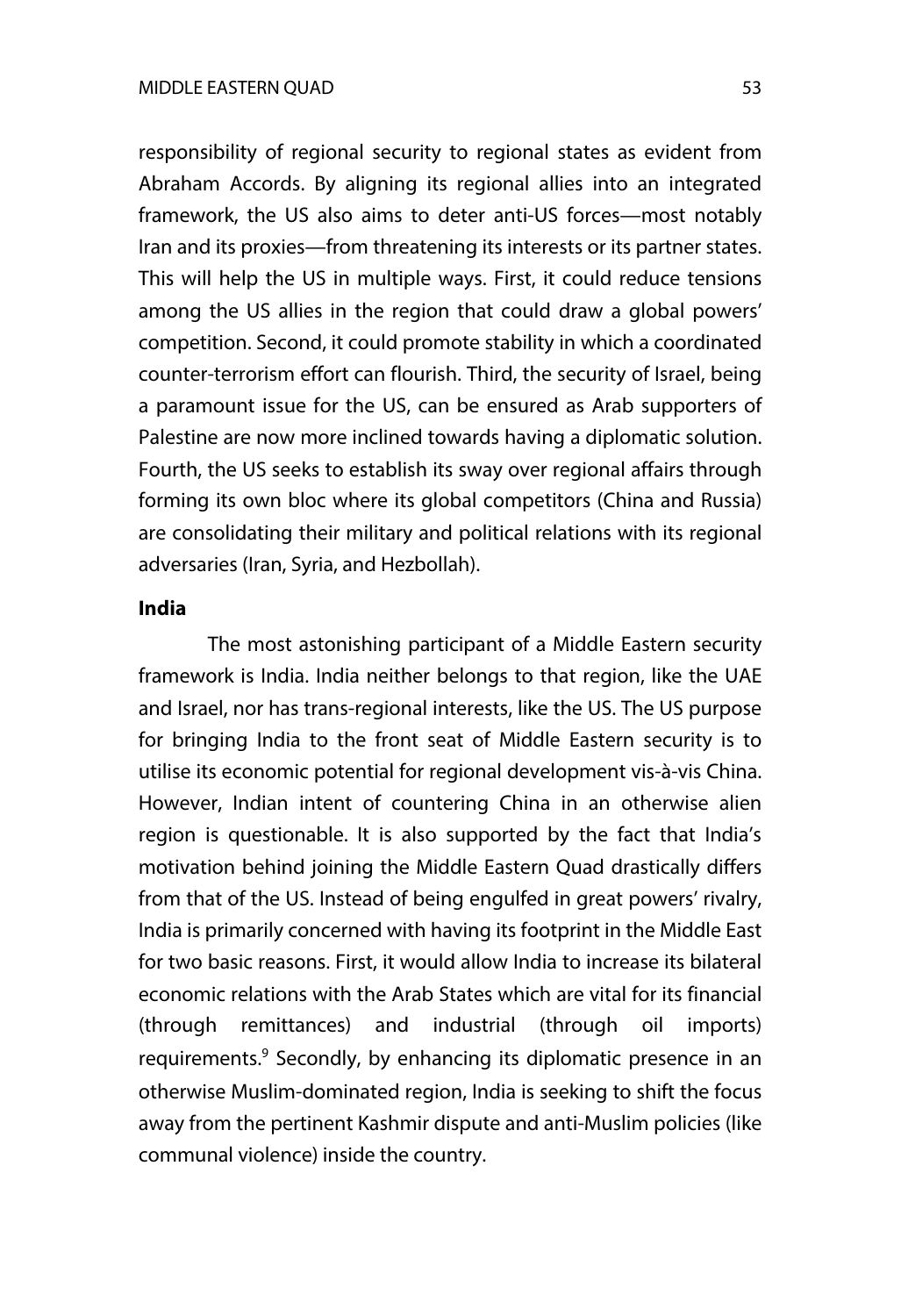#### **The UAE and Israel**

It is the first time that an Arab state is formally engaged with Israel to coordinate the joint security apparatus for the region. Previously, both Arabs and Israelis have remained either in a state of warfare or cold peace. However, in the contemporary regional proceedings, their mutual threat perception has changed. Instead of viewing each other as adversaries, both of these actors now perceive Iran as a threat to their territorial integrity. For the UAE, the issue of three islands located strategically in the Strait of Hormuz is the major bone of contention with Iran along with the latter's incessant threats in the Persian Gulf. Iran and the UAE are also in opposition to each other in Yemen where the former supports Houthis while the latter backs the Southern Transitional Council (STC). On the other hand, Israel feels itself steadily encircled by Iran through Hezbollah in Lebanon, Iranian-backed militias in Syria, and Hamas in the Gaza Strip. Hence, both the UAE and Israel have joined hands solely to counter the Iranian influence in the region by nurturing their security ties with the US. However, none of them seems interested to counter Chinese influence as mentioned previously.

## **Implications for Pakistan**

From the aforementioned analysis, two deductions can be made. First, Quad 2.0 or the Middle Eastern Quad is presently a preliminary framework which is yet to be formalised. Before its formalisation, its functioning will remain ineffective. Second, even if in the near future Quad 2.0 gets formal recognition yet three out of its four member states would remain unwilling to counter China. Nevertheless, the platform would inevitably enable the member states to strengthen their bilateral relations. For India, it would be beneficial as its political, defence, and economic ties with the US and Israel would be consolidated and, hence, the ripple effect would be borne by Pakistan.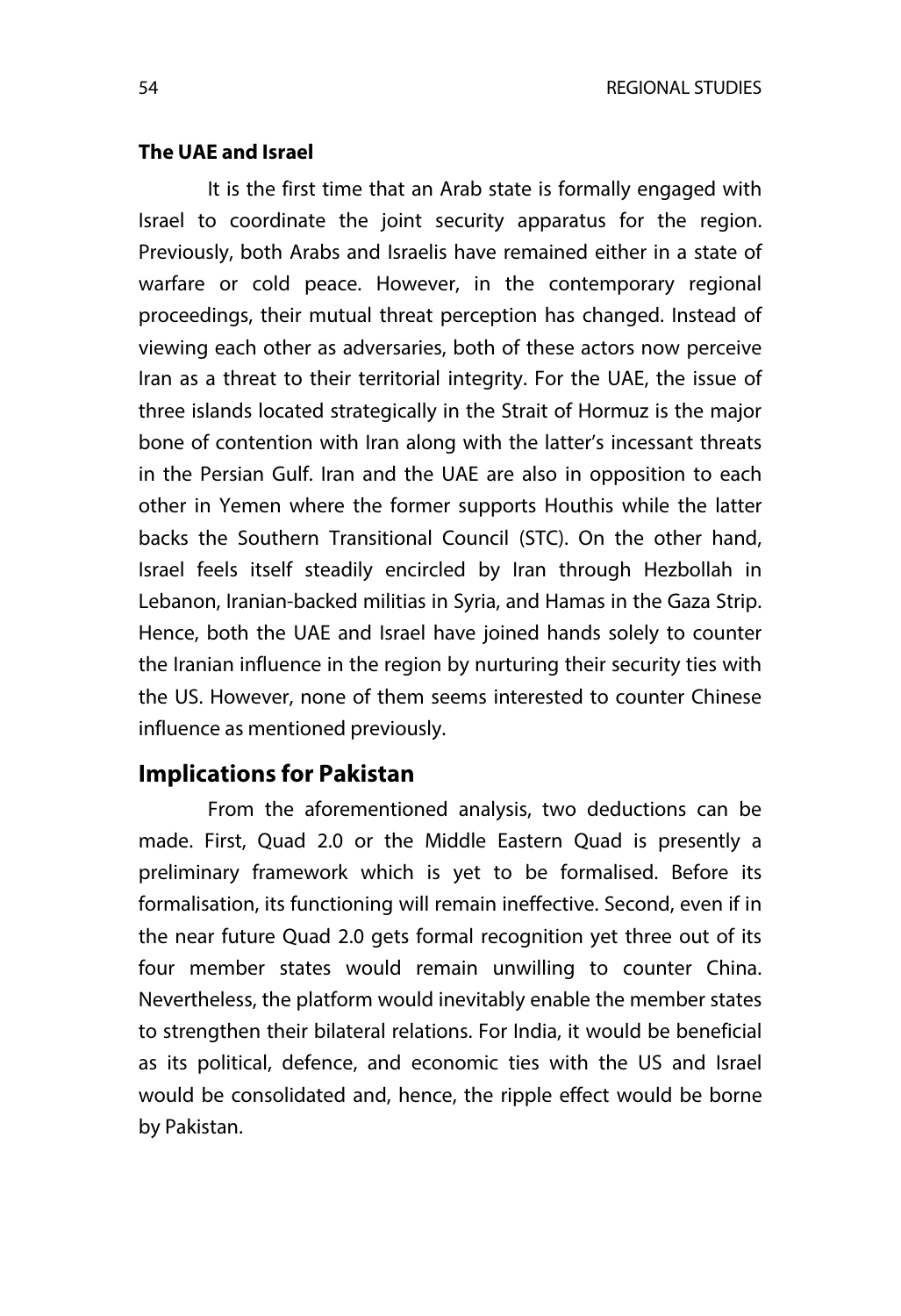#### **Indo-US Relations**

Indo-US relations have been gaining momentum since 2005 and the commitment of mutual collaboration has been reiterated through various agreements. The Indo-US Civil Nuclear Deal (2008), Defence Framework Agreement (2005 and 2015), Strategic Partners on Indo-Pacific and Indian Ocean Region (2015), and Major Defence Partners (2016) are some of the vital pacts which have helped India to cultivate its relations with the US. Owing to the US apprehension about China, Indo-US ties have been rejuvenated, yet the US policy of granting favours to India has upset the status quo in the region. During the same time as the US was favouring India, its relations with Pakistan gradually withered. In 2009, the US policymakers coined the term 'Af-Pak' to hyphenate or combine Pakistan and Afghanistan into a single theatrical operation.<sup>10</sup> This policy of the US completely neglected the traditional geopolitics of South Asia which is marked by incessant Indo-Pak rivalry. Moreover, in his eight-year tenure as president, former US president Barack Obama never visited Pakistan while at the same time appeared as the Chief Guest on India's Republic Day in 2015. This symbolic downgrading of relations took a practical turn when President Trump suspended \$300 million worth of economic assistance to Pakistan in  $2018$ .<sup>11</sup> Because of this policy outlook of the US, the Kashmir dispute between India and Pakistan is being neglected as India has increased militarisation on its side of Kashmir after the abrogation of Articles 370 and 35-A of its Constitution in August 2019 to abolish the special status of the state and convert it into two union territories. Considering this background, the Indo-US partnership in Quad 2.0 would lead to further intensification of ties between two countries much to Pakistan's concern. Owing to its centrality in the Indo-Pacific Quad and Middle Eastern Quad, India may use this leverage to further its regional ambitions through the US. It is already evident from the CAATSA (Countering America's Adversaries Through Sanctions Act) legislation.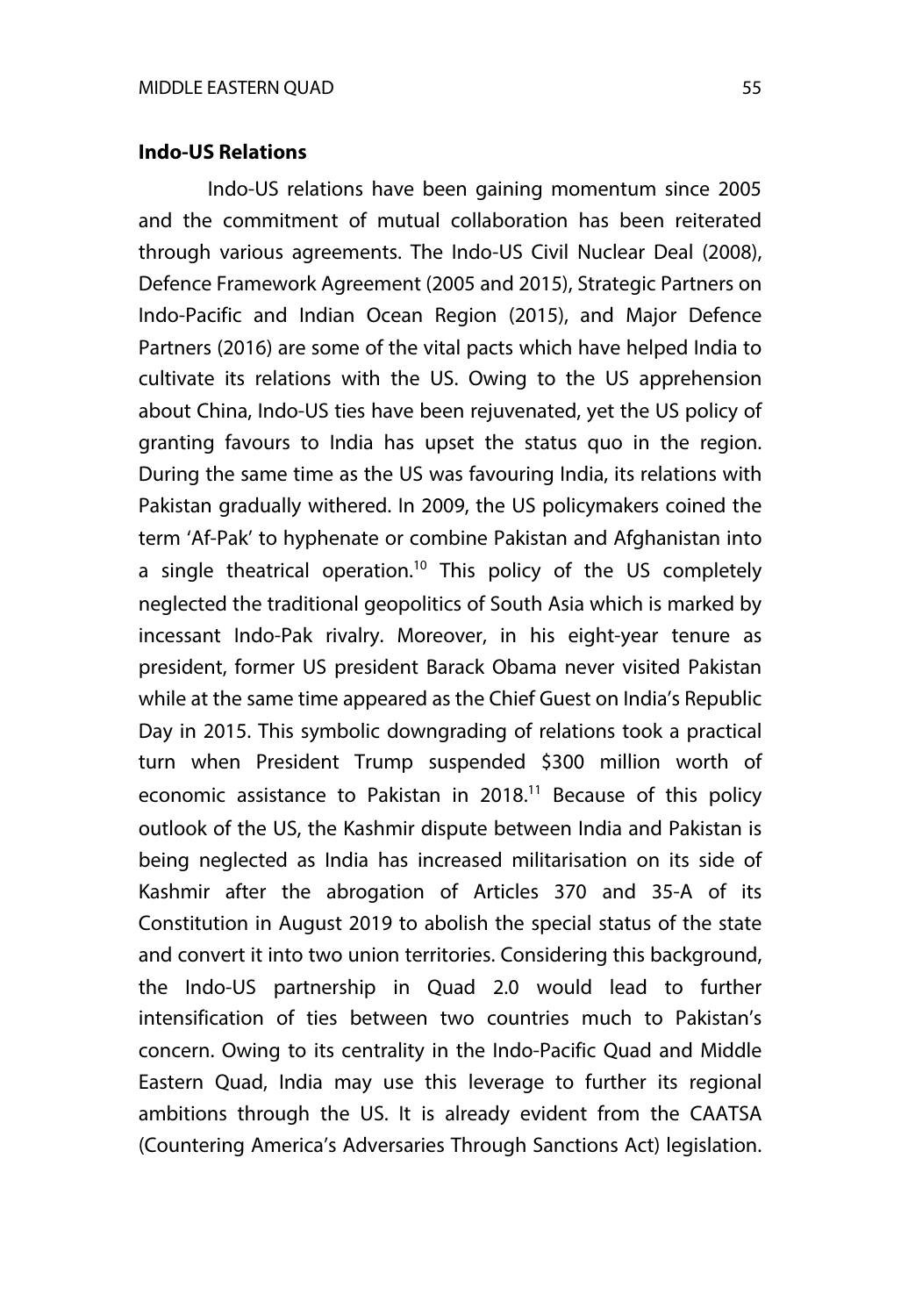According to CAATSA, the procurement of any energy or defence related equipment from the US adversaries (Iran, Russia, and North Korea) is prohibited. Nevertheless, India is planning to purchase S-400 missile defence system from Russia over which the threat of US sanctions is looming. Still many analysts in the US are lobbying to provide India the waiver citing the pivotal role India could play against the US adversaries.<sup>12</sup> These circumstances point towards the fact that Indian influence over the US policy for South Asia would be detrimental for Pakistan, especially when the US and Pakistan disagree over the future discourse of Afghanistan. Furthermore, this could also embolden India to increase its activities inside Kashmir and Balochistan that could weaken Pakistan's case internationally and destabilise the internal security situation, respectively.

#### **Indo-Israel Relations**

More challenging for Pakistan is the consolidation of Indo-Israel ties. Already in the upward trajectory, Indo-Israel relations further thrived when PM Modi became the first Indian Prime Minister to visit Israel in 2017 followed by Netanyahu's visit the following year. Both countries cooperate extensively in the defence sector. India is the largest buyer of military equipment from Israel while Israel is the second largest exporter (first being Russia) to India in the defence sector.13 Both the countries share a similar vision on terrorism and Islamic militancy. Although India does not openly support Israel's strikes over Gaza, its condemnation of Israel over its policy regarding Palestine is merely limited to rhetoric. On the other hand, Israel explicitly weighed behind India's treatment of Kashmiri Muslims. Much to the distress of Pakistan, in 2008 and 2009, the two countries jointly launched the Israeli TecSAR border control imaging satellites.<sup>14</sup> India and Israel also collaborate on cyber security and it was revealed that India has purchased Israeli spyware software, named Pegasus, for surveillance and disinformation. These steps, now under the renewed partnership of Middle Eastern Quad, are expected to grow in future.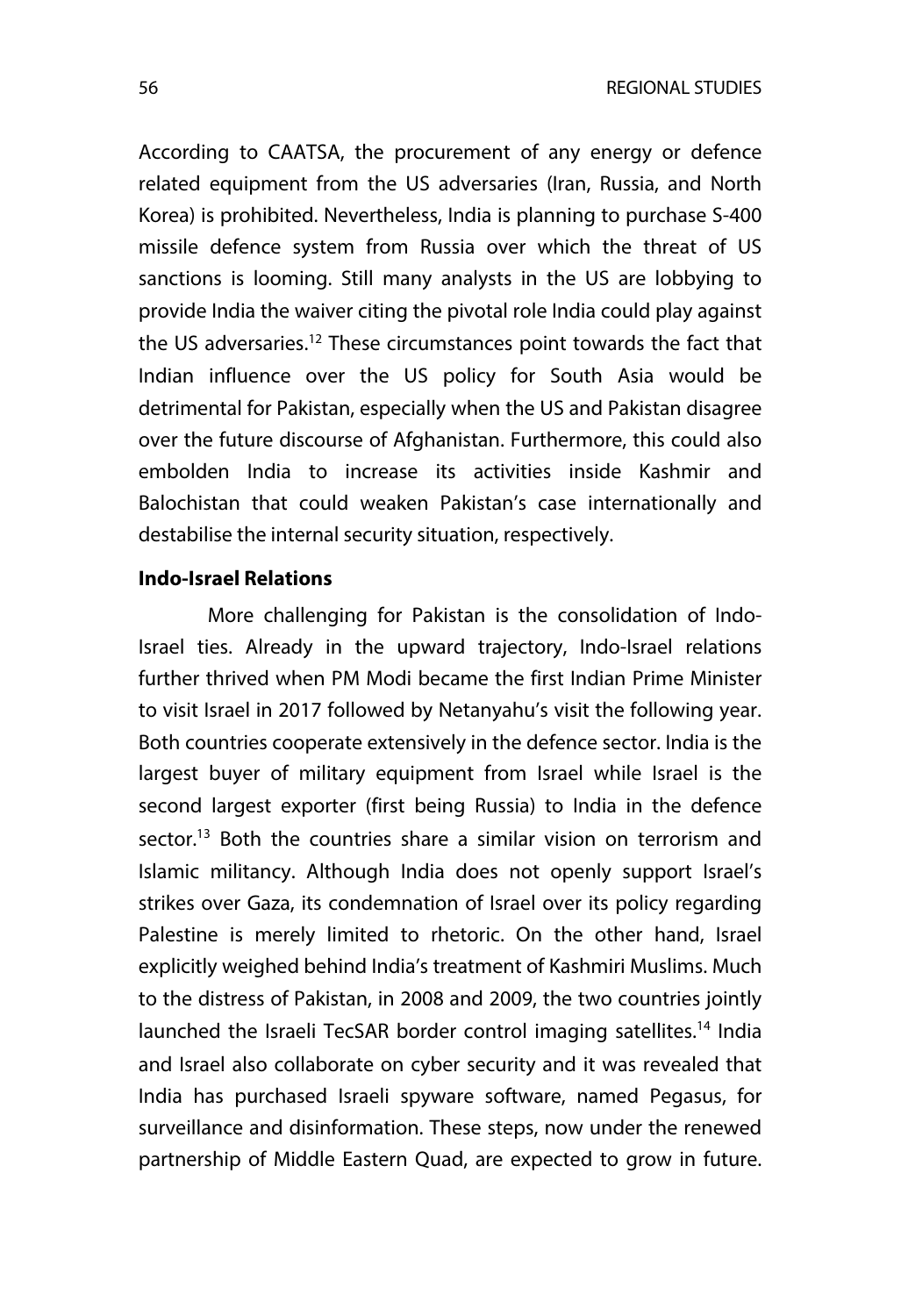The Middle Eastern Quad has also allowed India to freely engage with Israel and Arab states simultaneously without having the fear of backlash from either side. Thus, the Abraham Accord and now the Middle Eastern Quad have paved the way for India and Israel to increase their mutual cooperation that would be challenging for Pakistan's security.

## **Options for Pakistan**

For Pakistan, Quad 2.0 itself doesn't pose any threat. It is the prospects of more deepening ties of India with the US and Israel under the auspices of Quad 2.0 which are the main cause of concern, both for its internal security and regional interests. To counter the Indian inroads into the Middle East and the US policy circles, Pakistan's response must be vigilant. Pakistan can secure its interests through the following ways.

#### **Outreach towards Middle Eastern States**

In the Middle East, Pakistan has three sorts of allies. First, the Arab States which are a vital source of energy and finance for Pakistan. As per a research study in 2018, Saudi Arabia and the UAE have remained the largest remittance providers of Pakistan.<sup>15</sup> Pakistan also shares strategic ties with Saudi Arabia as nearly 5,000 Pakistan troops are stationed in the country to defend the kingdom. Second, Turkey has emerged as the major ally of Pakistan in recent years. Both Prime Minister Imran Khan and Turkish President Racep Tayyib Erdogan are vocal against Islamophobia while Turkey has also been supportive of Pakistan's stance over Kashmir while condemning the Indian suppression in the Kashmir Valley. Third, Iran is yet another crucial state in the Middle East for Pakistan. In recent years, especially after the lifting of sanctions in the post-2015 period, both the countries have been collaborating on various issues like border security, situation in Afghanistan, and bilateral trade. All of these developments indicate that Pakistan has both substantial stakes and significance in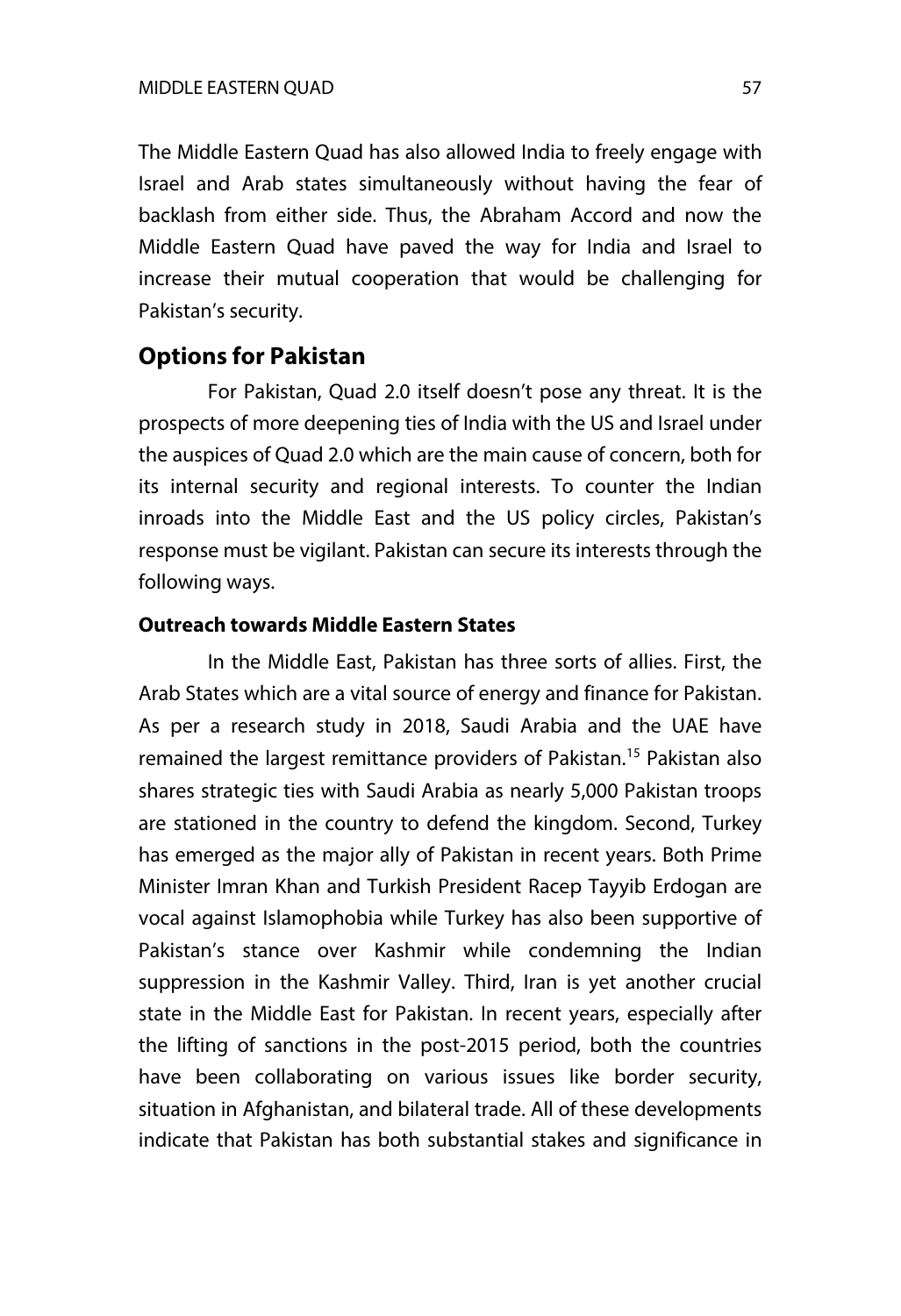the Middle East. Furthermore, Pakistan is also an active member of the Organization of Islamic Cooperation (OIC). Under these circumstances, Pakistan's stance on Islamophobia and its support to Palestine, in collaboration with Turkey and Iran, could prove to be a major rebuttal for India in that region. India's partnership with Israel can also be exploited by Pakistan through associating with Turkey and Iran, the latter being a major energy partner of India, provided that both these states share aversion towards Israel and openly support the Palestinian cause. Lastly, Pakistan cannot neglect the role of Arab States. Although the Arab states are drawing closer to Israel, Saudi Arabia, the most crucial Arab States, has not established formal relations with it. This testifies that at the societal level, Arabs are still wary of Israel's role in their region. On the other hand, the ill-treatment of Muslims in India, especially in the state of Assam, has also irked the Middle Eastern people to the extent of launching a 'boycott Indian products' campaign.16 Hence, whereas at the state level, Pakistan could increase its commitment with the Arab states, specifically by inviting them to join CPEC, at the societal level, Pakistan can have its public outreach through highlighting India's attitude towards Muslims.

#### **Assessing Relations with the US**

Although in the second decade of  $21<sup>st</sup>$  century, Pak-US relations have degraded and Pakistan has shifted towards China yet in Pakistan's interests, it is vital to maintain a balance between two global powers. In the context of Indo-US relations, Pakistan can adopt two policies. First, Pakistan can expand its relations with China and Russia in the domains of economics and defence. Pak-China joint venture of CPEC has already consolidated mutual ties. With Russia, Pakistan's relations have also been growing, especially after the finalization of Pakistan Stream Gas Pipeline Project which is to be built by Russia. Apart from economic affairs, Pakistan is crucial for both the states owing to the security situation in Afghanistan. Russia has a historic legacy in Afghanistan. But more than that, it fears the spill-over of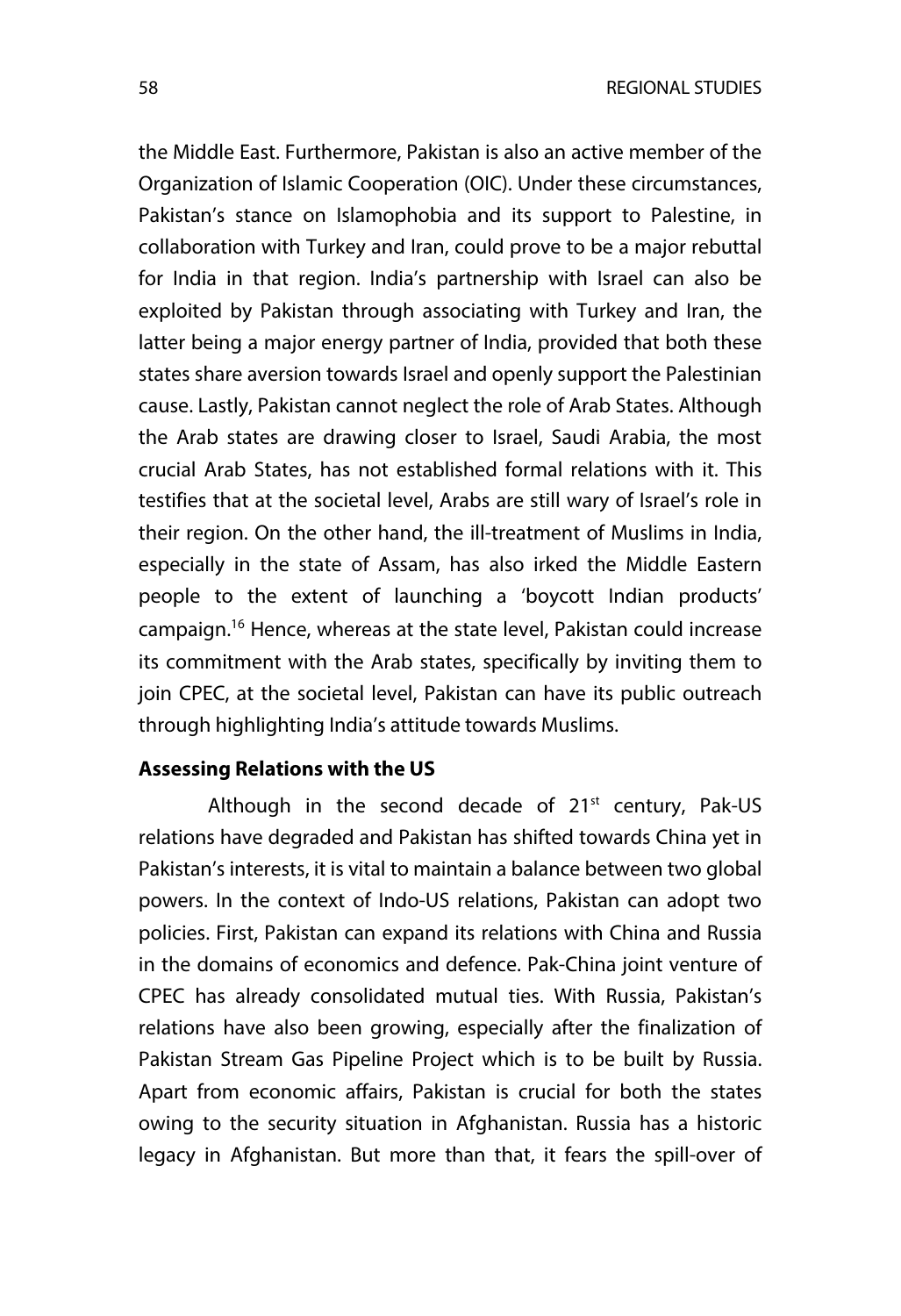instability in Afghanistan into Central Asia. On the other hand, China also shares similar fears owing to Uyghur community which shares religious affinity with Afghanistan. Hence, this provides Pakistan an opportunity to seek a regional consensus on Afghanistan and reiterate its status as a pivotal state of the region. However, Pakistan cannot afford to completely align itself with China and Russia while ignoring the US. In relation to current Afghan situation, Pakistan can utilise this leverage to revamp its deteriorated ties with the US. An understanding with the US over Afghanistan can grant Pakistan the space to expand this cooperation to the entire region, at least in view of its relations with India. Such an approach could diffuse the threat for Pakistan even if India and the US continue to work on their partnership.

# **Conclusion**

From the aforementioned discussion, it can be concluded that the formalization of Quad 2.0 is yet to be actualised. Even if it is to be fully functioning, the objectives of its member states drastically vary from each other. Through this perspective, Pakistan's interests are less likely to be affected. However, such an arrangement is always a prelude for extended state-to-state relations and it is precisely what Pakistan should be analysing. The bilateral relations of India with the US and Israel are a major source of concern for Pakistan and to address that concern, it is essential that Pakistan actively engage with the region, not to the extent that it may engulf Pakistan into a regional crisis but to safeguard its interests. On the other hand, Indian overambitious approach and policy of becoming a trans-regional power is far-fetched and is likely to result in a backlash owing to the intraregional crises of the Middle East. Nevertheless, in this ever-changing international structure, Pakistan's interests are linked with its strategy of balancing the global powers especially with regards to the regional situation.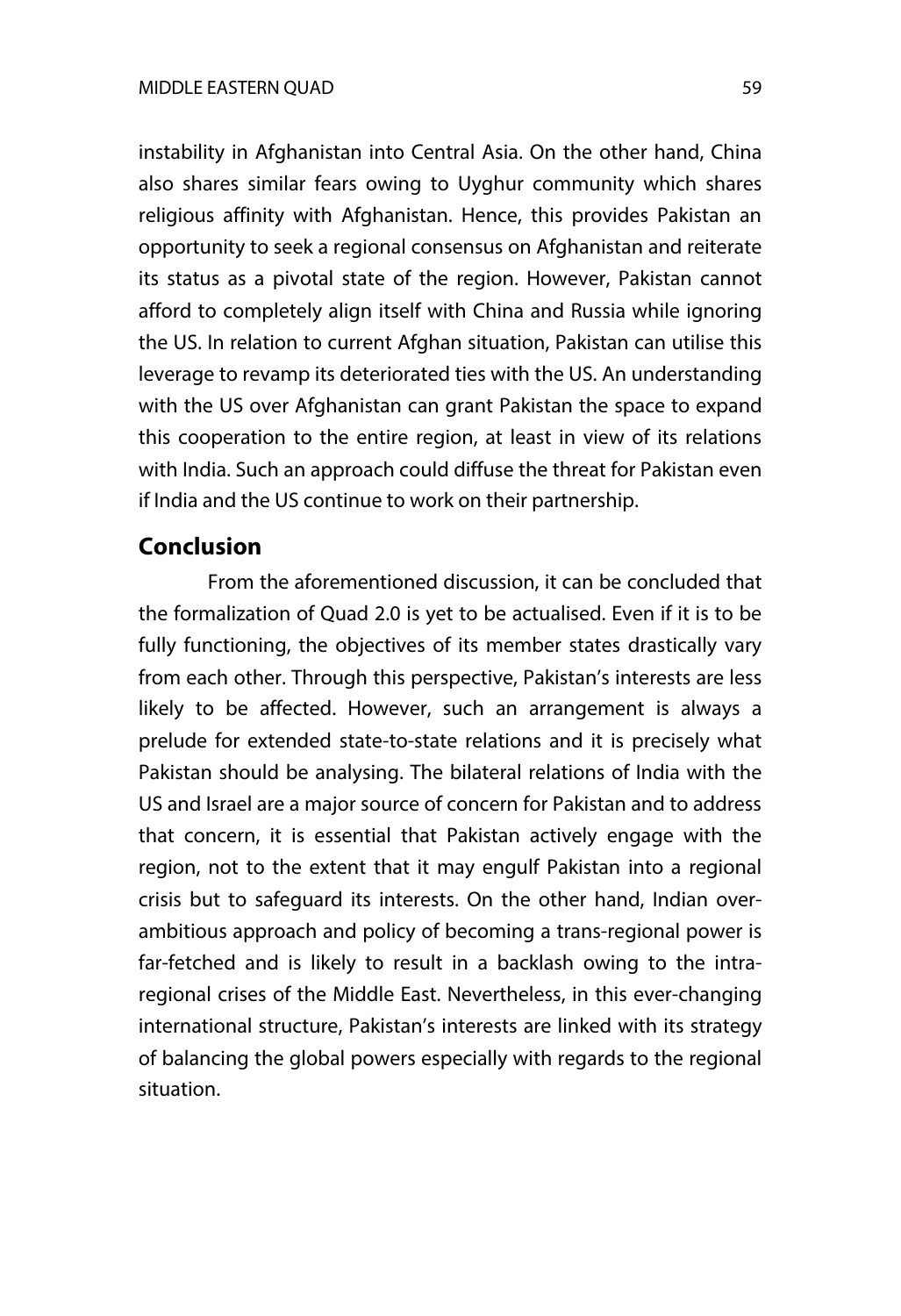# **Notes and References**

- <sup>1</sup> David Shambaugh, "Assessing the US "Pivot" to Asia", *Strategic Studies Quarterly*, Vol. 7 No. 2 (2013): 10-19.
- <sup>2</sup> Harsh V. Pant and Anant Singh Mann, "India's Malabar Dilemma", *Observer Research Foundation*, Issue Brief No. 393 (New Delhi), August 2020. https://www.orfonline.org/wp-content/uploads/ 2020/08/ORF\_IssueBrief\_393\_Malabar.pdf.
- <sup>3</sup> Enrico D'Ambrogio, "The Quad: An Emerging Multilateral Security Framework of Democracies in the Indo-Pacific Region", *European Parliamentary Research Service*, Briefing (Brussels), March 2020. https://www.europarl.europa.eu/RegData/etudes/BRIE/2021/ 690513/EPRS\_BRI(2021)690513\_EN.pdf.
- <sup>4</sup> Brendon Cannon, "The Middle East and the Quad Plus", *Journal of Indo-Pacific Affairs*, Vol. 3 No. 5 (2020): 269-284.
- <sup>5</sup> Kabir Taneja, "Middle Eastern Quad? How Abraham Accords Opened West Asia for India", *Observer Research Foundation*, 19 October 2021. https://www.orfonline.org/research/middleeastern-quad/
- <sup>6</sup> Guy Burton, "No, The 'Middle East Quad' is not Anti-China", *The Diplomat*, 29 October 2021. https://thediplomat.com/2021/ 10/nothe-middle-east-quad-is-not-anti-china/.
- <sup>7</sup> Shira Efron, Karen Schwindt and Emily Haskel, *Chinese Investment in Israeli Technology and Infrastructure*, (California: Rand Corporation, 2020), 38 & 48.
- <sup>8</sup> Dr. Anna Kireeva and Dr. Alexey Kupriyanov, "Russia and Quad Plus: Is there a Way Forward?", *Journal of Indo-Pacific Affairs*, Special Issue (2020): 210-228.
- <sup>9</sup> C. Raja Mohan, "New India Finds an old Role in a Changing Middle East", *Foreign Policy*, 29 October 2021. https://foreignpolicy.com/ 2021/10/29/india-modi-middle-east-quad-israel-uae-geopolitics/.
- <sup>10</sup> Ishtiaq Ahmed, "The US AF-PAK Strategy: Challenges and Opportunities for Pakistan", *Asian Affairs: An American Review*, Vol. 37 No. 4 (2010): 191-209.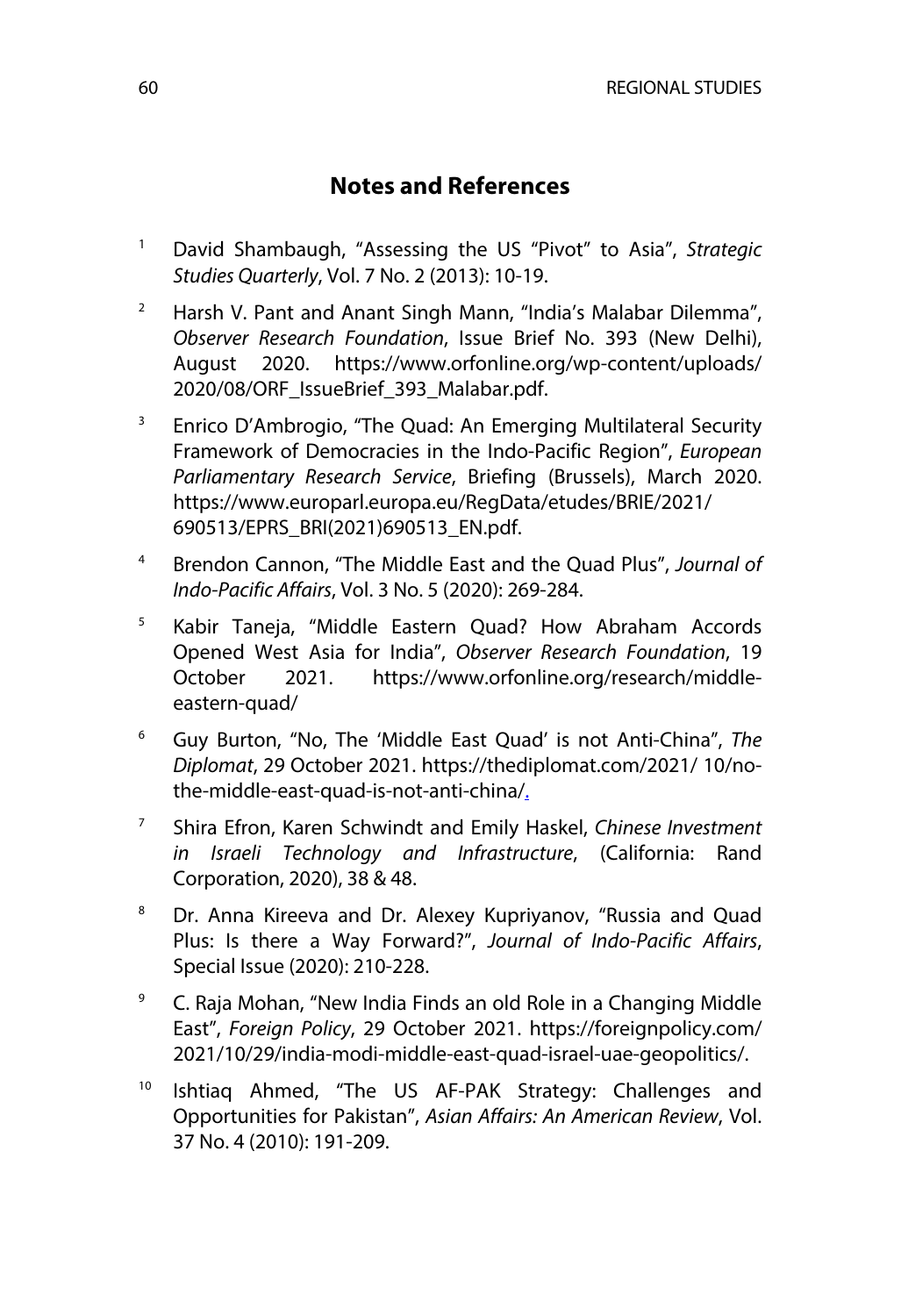- <sup>11</sup> Emily Sullivan, "US Cuts \$300 Million in Aid to Pakistan; Says It's Failing to Fight Militants", *NPR*, 2 September 2018. https://www.npr.org/2018/09/02/644117490/u-s-cuts-300-millionin-aid-to-pakistan-says-its-failing-to-fight-militants.
- <sup>12</sup> K. Alan Kronstadt and et.al, "India-US Relations", *Congressional Research Service*, Report No. R46845 (Washington D.C), 19 July 2021. https://sgp.fas.org/crs/row/R46845.pdf.
- <sup>13</sup> Karan Manral, "29 Years of India-Israel Relations: Some Key Points", *Hindustan Times*, 30 January 2021. https://www.hindustantimes.com/india-news/29-years-of-indiaisrael-relations-some-key-points-101611989248491.html.
- <sup>14</sup> Alik Naha, "India-Israel Relations: Opportunities and Complexities", *Social Inquiry: Journal of Social Science Research,* Vol. 2 No. 2 (2020): 80-102.
- <sup>15</sup> Dr. Junaid Ahmed, "Making Migrant Remittances More Potent", *Daily Times*, 7 October 2018. https://dailytimes.com.pk/307039/ making-migrant-remittances-more-potent/.
- <sup>16</sup> Menatalla Ibrahim, "Anti-Muslim Crackdown in Assam Triggers 'Boycott Indian Products' Calls on Twitter", *Doha News*, 29 September 2021. https://www.dohanews.co/anti-muslimcrackdown-in-assam-triggers-boycott-indian-products-calls-ontwitter/.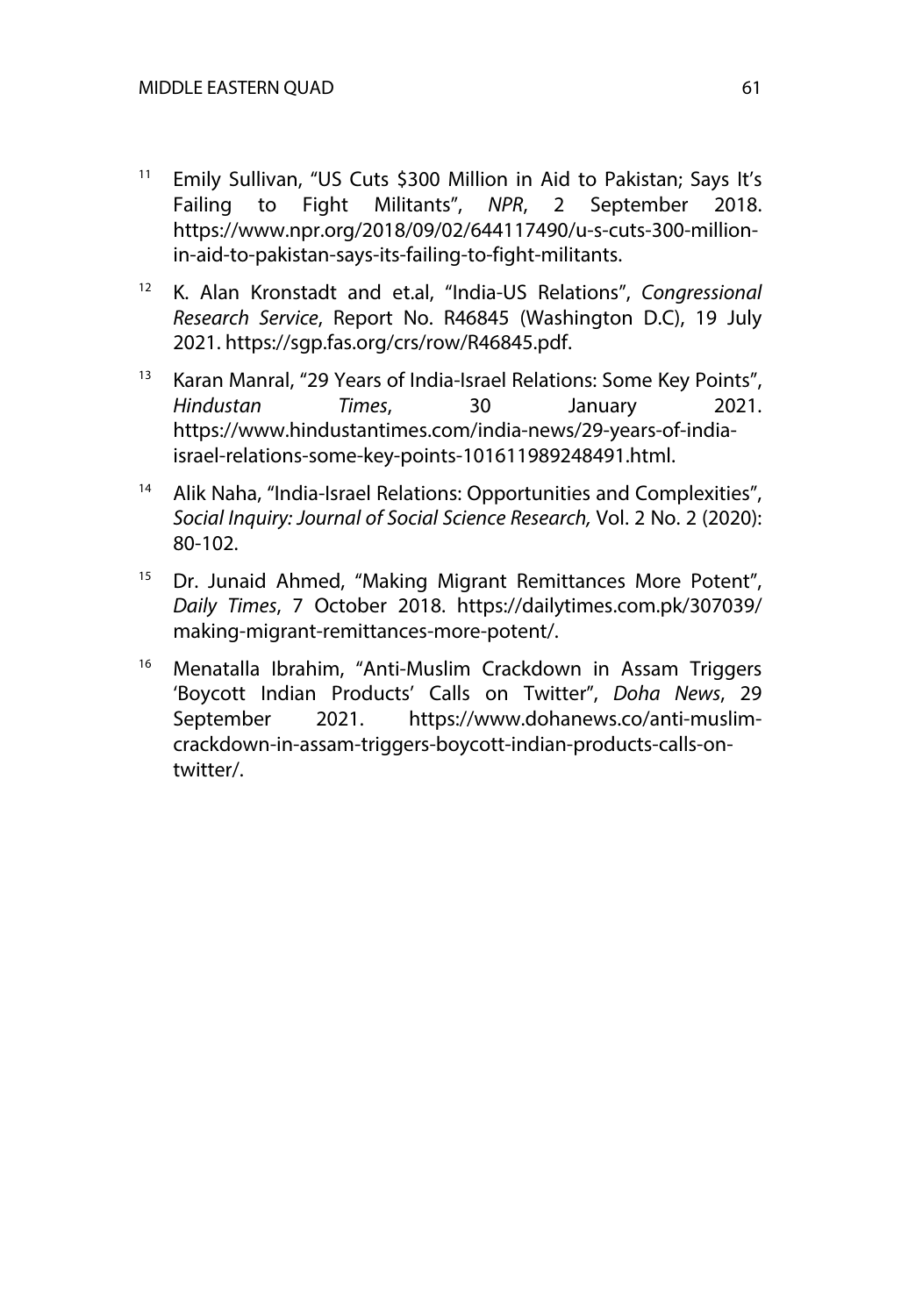# **RISE OF HINDUTVA AS A CREED: ITS IMPACT ON INDIA'S POLITICS AND SOCIETY**

## **AMNA EJAZ RAFI**\* **AND ISHTIAQ ALI MEHKRI\*\***

# **Abstract**

*The Hindutva ideology is taking a toll on all walks of national life in India. The current resurging of Hindutva-based sociopolitical discrimination has its roots in the historic RSS doctrine, which has adversely impacted the Nehruvian concept of secular India, turning it into a collage of ghettos of innumerable communities and faiths of people living in world's largest democracy. This study examines how the rise of Hindutva-based political exigency has affected Indian nationhood and torn its social and communal fabric.* 

**Keywords:** *Hindutva, BJP, Citizenship Amendment Act (CAA), Muslims*

# **Introduction**

The Indian political leadership during initial years of independence promoted its image as a secular and a democratic country. Pluralism, socialism, secularism and democracy were once considered as the hallmarks of the Indian society. 'The Nehru Consensus' earned India the status of a democratic secular state. It professed the idea of 'Mother India' as a place where people from various castes, creed and religions can live freely.<sup>1</sup> The Indian leadership by adopting such policies tried to negate the idea of Hindu-

Ms Amna Ejaz Rafi is a Research Associate at the Islamabad Policy Research Institute.

Mr Ishtiag Ali Mehkri is an Assistant Editor (Publications Department) at the Islamabad Policy Research Institute.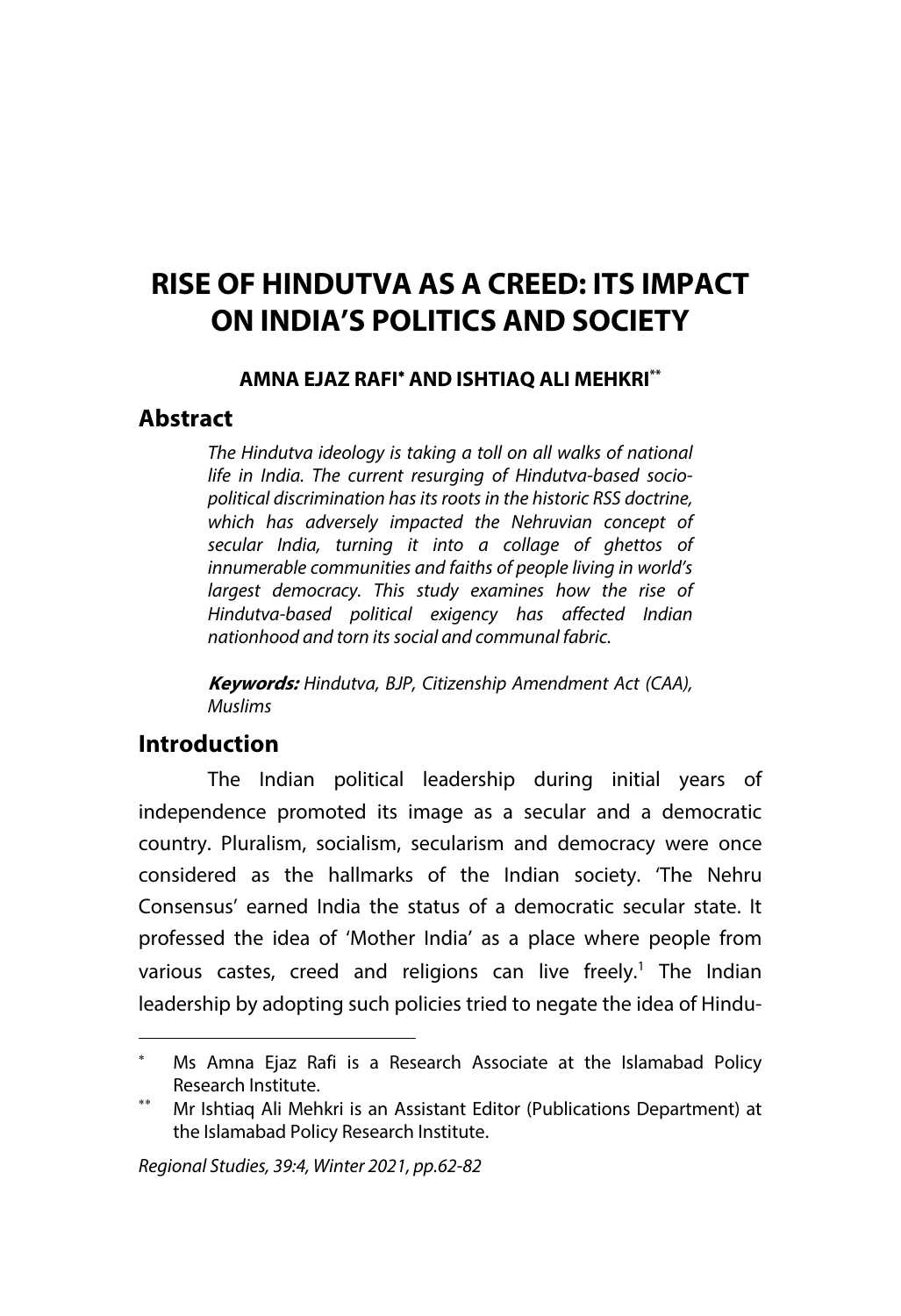Muslim divide (as reflected in the *Two Nation Theory),* which was the bastion thought of Pakistan Movement. In fact, Pandit Jawaharlal Nehru propounded for the first time the policy of Non-Alignment on September 7, 1946. He declared, "We propose as far as possible, to keep away from the power politics of groups, aligned against one another, which have led in the past to World Wars and which may again lead to disasters to even vaster scale."2

This concept brought India and countries of Commonwealth on same page. This also enabled India to lead from the front in marshalling countries with creed to various beliefs under one platform.<sup>3</sup>This notion of leadership and secularism helped India become a Guest of Honour at the Organisation of Islamic Conference  $(OIC)$  as well.<sup>4</sup>

The Bharatiya Janata Party (BJP) was created in the 1980s. The party's emergence was largely supported by Hindu nationalist organisations such as the Rashtriya Swayamsevak Sangh (RSS), Bajrang Dal, Shiy Sena and Vishva Hindu Parishad (VHP).<sup>5</sup> The involvement of Hindu nationalist forces in the corridors of country's politics reflected their desire for constitutional power and a strong will towards Hindu India. In the words of Fascism scholar Robert Paxton, "For Hindu fundamentalists, their religion is the focus of an intense attachment that the secular and pluralist Indian state does not succeed in offering. In such communities, a religious-based fascism is conceivable."<sup>6</sup> This interpretation confirms the vulnerability of BJP's rise in Hindu India. At present, the BJP is in power in India (in its second term). The BJP leader, Narendra Modi, is the same man who as Chief Minister of Gujarat (2002) 'abetted' the killings of Muslims. Modi's election to the Prime Minister's office furthered the impression that the inhumane treatment toward the minorities, especially Muslims, did not essentially create any obstacle on the path of assuming the high office. The courts too, were silent and enabling Modi to establish his government on Hindu democratic grounds. The Citizenship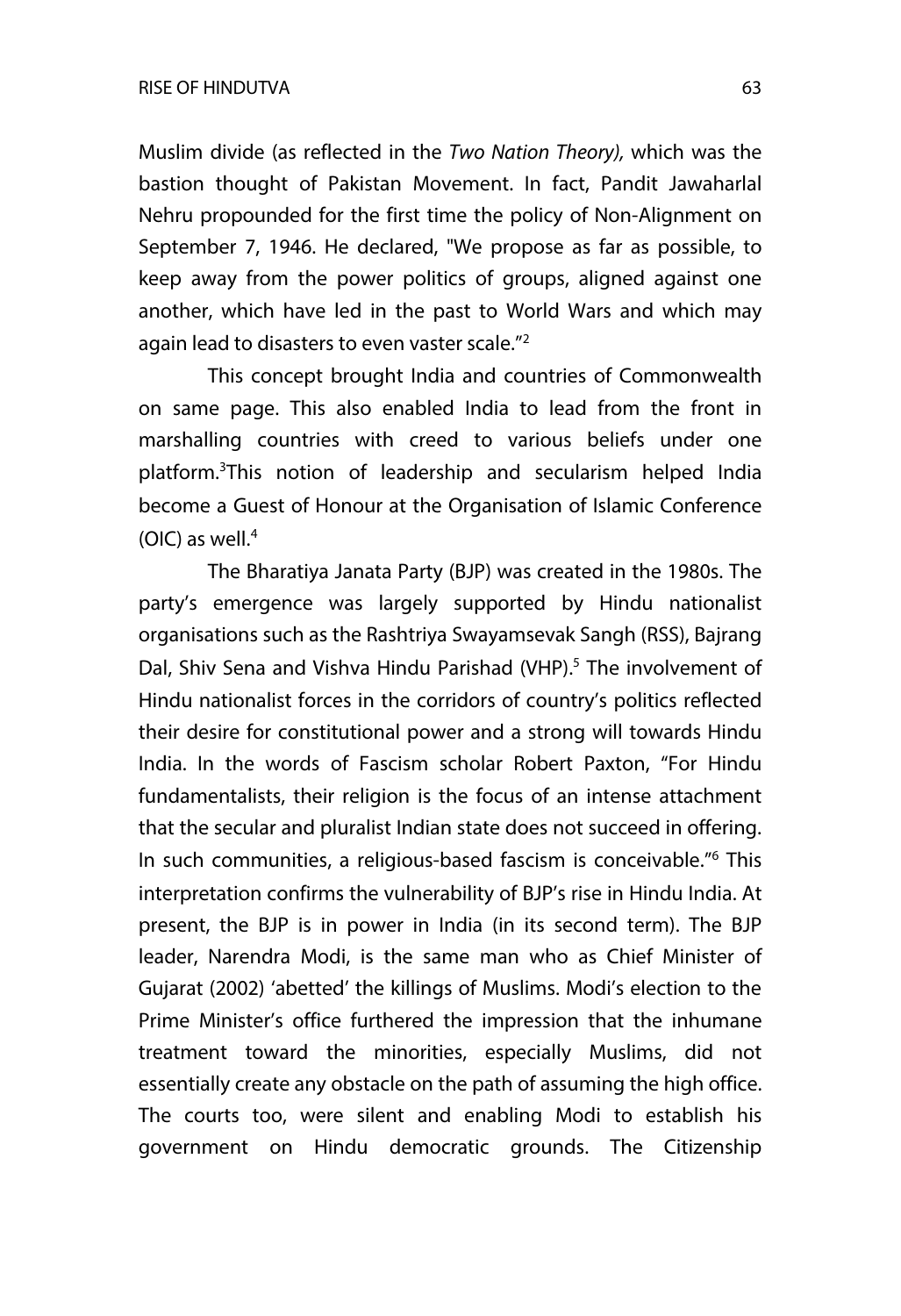64 REGIONAL STUDIES

Amendment Act (CAA) clearly signaled Modi's anti-Muslim stance.<sup>7</sup> The BJP government's Hindu centric policies have additionally reinforced the insecurities among the Muslim populace of India. The Muslims of Bihar $8$  and Assam $9$  despite being natives face identity crisis and their nationalities are being questioned in India. The implementation of National Registry of Citizens (NRC) intended at targeting illegal immigrants, resulting in further singling out the Muslims.10

Seeing the BJP led Hindu nationalistic politics and its impact on the country's foreign policy outlook, India by abrogating Article 370 (on August 5, 2019) sealed the fate of nine million Kashmiris as stateless citizens in India.<sup>11</sup> The scrapping of Article 370 implied the simultaneous elimination of Article 35-A. Furthermore, the Modi government's decision to demote the status of Jammu and Kashmir into two Union Territories (Indian Illegally Occupied Jammu & Kashmir-IIOJ&K and Ladakh) is to bring the Muslim majority Kashmir valley under the direct control of New Delhi. BJP has described the move as "correcting a historic mistake of the first government of India under the leadership then Prime Minister Jawaharlal Nehru."<sup>12</sup> With the revocation of the Article 35-A, IIOJ&K has been opened for non-Kashmiris, in particular Hindus to settle in the area.<sup>13</sup> This amounts to bringing demographic changes in the state of Jammu and Kashmir and to construct a new Kashmir as an Indian territory.<sup>14</sup> The forceful measures by India to control the eight million Kashmiris has led to a deep humanitarian crisis. The worst sufferers of the inhumane acts are the infants, children, women and old people living in valley.<sup>15</sup> Under the draconian laws operative in IIOJ&K, people have been shipped to jails all over India, showing the true face of Indian democracy and secularism.<sup>16</sup> The BJP's actions in occupied Jammu and Kashmir are similar to Rashtriya Swayamsevak Sangh (RSS), the paramilitary organisation, which was behind the assassination of Mahatma Gandhi.17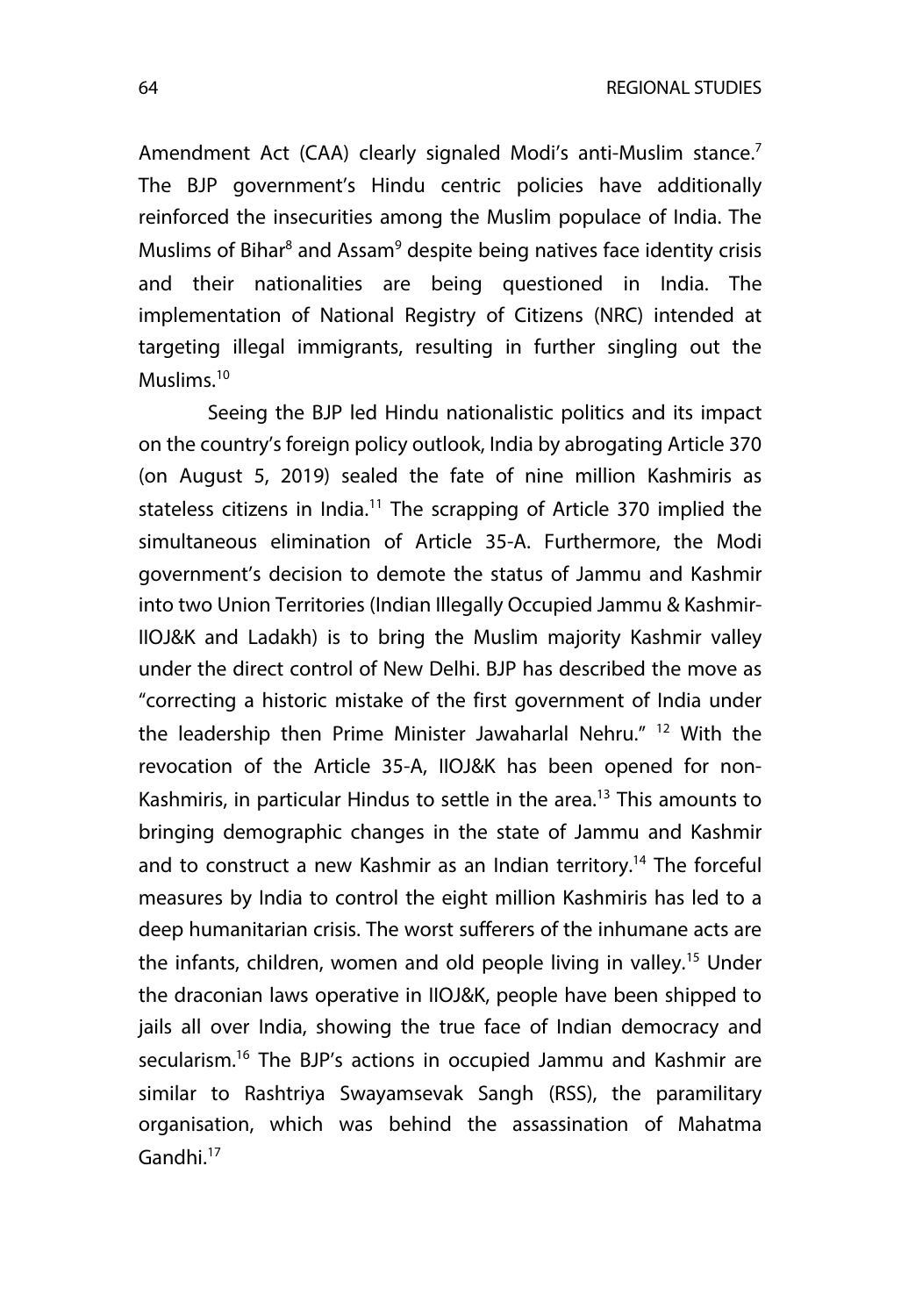# **Indian Society and Politics: From Indian Nationalism to Hindu Nationalism and Hindutva**

The party which embodies Hindutva first came to power at national level in 1996, for just 13 days; then for 13 months in 1998-1999;<sup>18</sup>and then again for the third time from 1999 to 2004. Whereas, in 2014 it swept the national landscape – a death blow to erstwhile secularism.19

The struggle of Hindu nationalist political parties towards constitutional empowerment has brought in religion as a political and social factor in India. Whether, it has strengthened the country's political credentials or it has made India a Hindu democracy is a debatable issue. India's democracy and its secular character are often cited as tools of pragmatism. There is, no doubt, that the democratic institutions in India are well-established and the political culture does not entirely revolve around dynastic politics. The Modi's rise to power reflects that to be Prime Minister one does not need to be from an elite political background. Modi's win additionally, also reflects an empowerment of the middle class. Another perspective to view Indian politics is the role of religion as a driving force behind its political apparatus. Hindus look up to Narendra Modi as a staunch proponent of ideological outlook, as he has made faith an integral part of politics. Thereby, Prime Minister Modi's election is the outcome of a combination of social and religious factors.

The narrative of Hindu insecurity was a political trap for the Hindus of India, as much as it was an issue for the Indian Muslims, who had made a place for themselves in the body politick as intellectuals and compassionate members of a multiethnic state. The BJP slogan invoked the concept of 'rule and decorum' by the majority. This is where Secularism failed, and succumbed to the highhandedness of state-centric majoritarian. The concept turned so draconian that in no time it called for changing the very fabric of Indian nationalism. Many so-called intellectuals in India now openly endorse a new curriculum based on and driven by faith. They have drawn 'politico-ideological'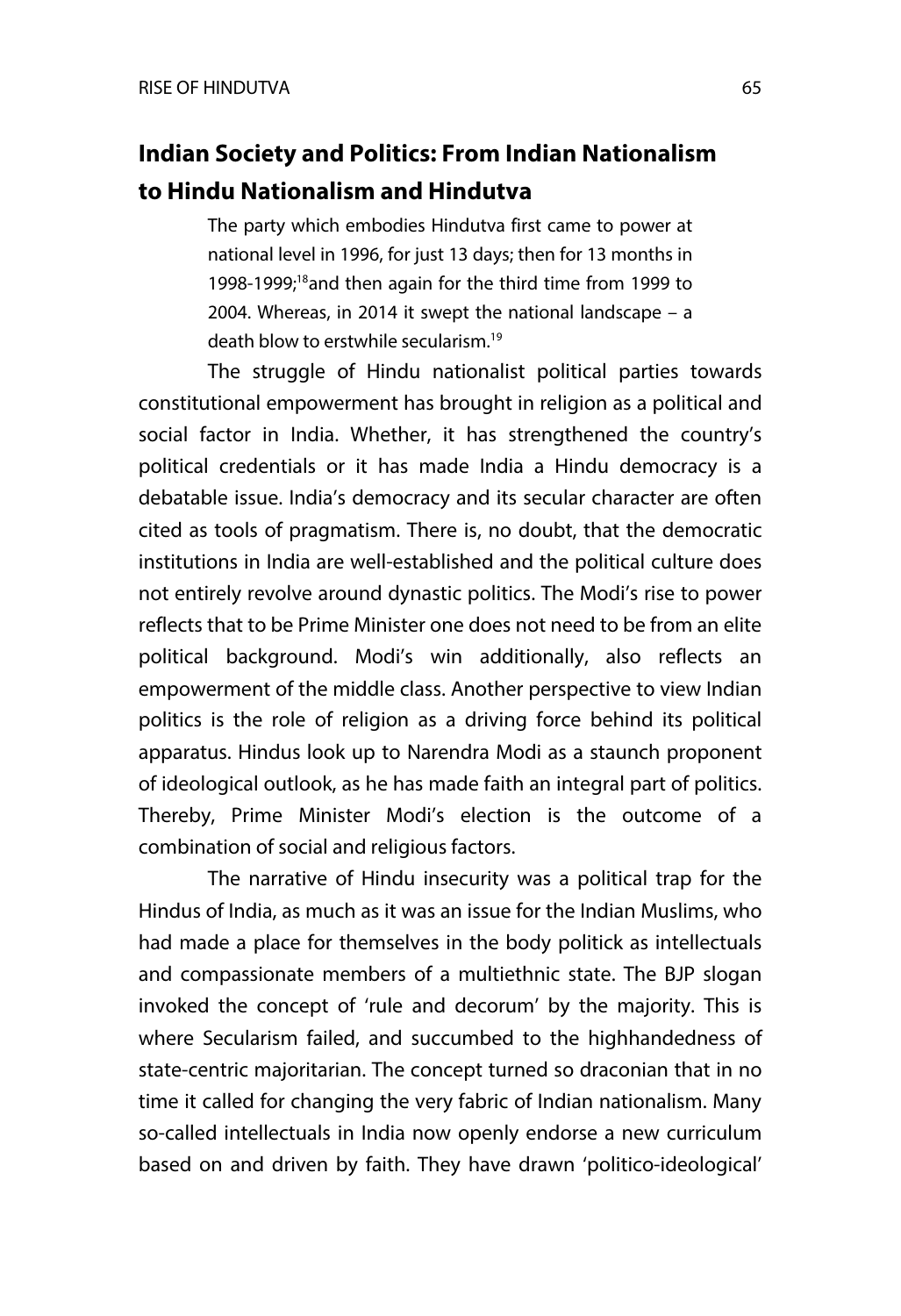maps of Greater India – an apparent recourse to *Akhand Bharat* – wherein the geography of India would include Bhutan, Afghanistan, Nepal, Pakistan and Bangladesh, apparently a reminiscence of Ashoka the Great's rule.<sup>20</sup> The only difference, however was that Ashoka promoted Buddhism. Today, as Modi and his inner coterie call for recourse to Shivaji cult, it is the historic invincibility that dominates their mindset – ignorant of the fact that it comes at the cost of pluralism in multilingual-polarised India.21

In the 2014 Indian election, BJP's Hindu ideology outmatched the secular principles of Congress. Rahul Gandhi's cultured outlook and moderate thinking could not withstand Modi's rhetoric and extremist views. Ashish Nandi who interviewed Narendra Modi in the 1990s, wrote that "I still remember the cool, measured tone in which he elaborated a theory of cosmic conspiracy against India that painted every Muslim as a suspected traitor and a potential terrorist."<sup>22</sup> Prime Minister Narendra Modi previously as the Chief Minister of Gujarat is blamed for the death of 2,000 Muslims in India. The Supreme Court verdict (in April 2004) called Modi "one of the modern-day Neros." Modi faced criticism by the West for the Gujarat massacre. During his visit to England in August 2003, protestors called him as "Narendra Modi: The butcher of Gujarat."<sup>23</sup>

## **Who is Narendra Modi?**

Modi defines his life through ideas of Hindutva. Modi is for Hindu supremacy – an India for Hindus as full citizens – through the vehicle of BJP politics. <sup>24</sup>

In an interview with the *Washington Post* in 2008, the then Gujarat Chief Minister Narendra Modi uttered, "Why even talk about 2002? We are almost in 2008. It's the past. What does it matter? My focus is only on development. It starts with development. It ends with development. And that is what I will talk about."25

Narendra Modi today is the Prime Minister of India, the country which had once been once ruled by Gandhi and Nehru, and visionaries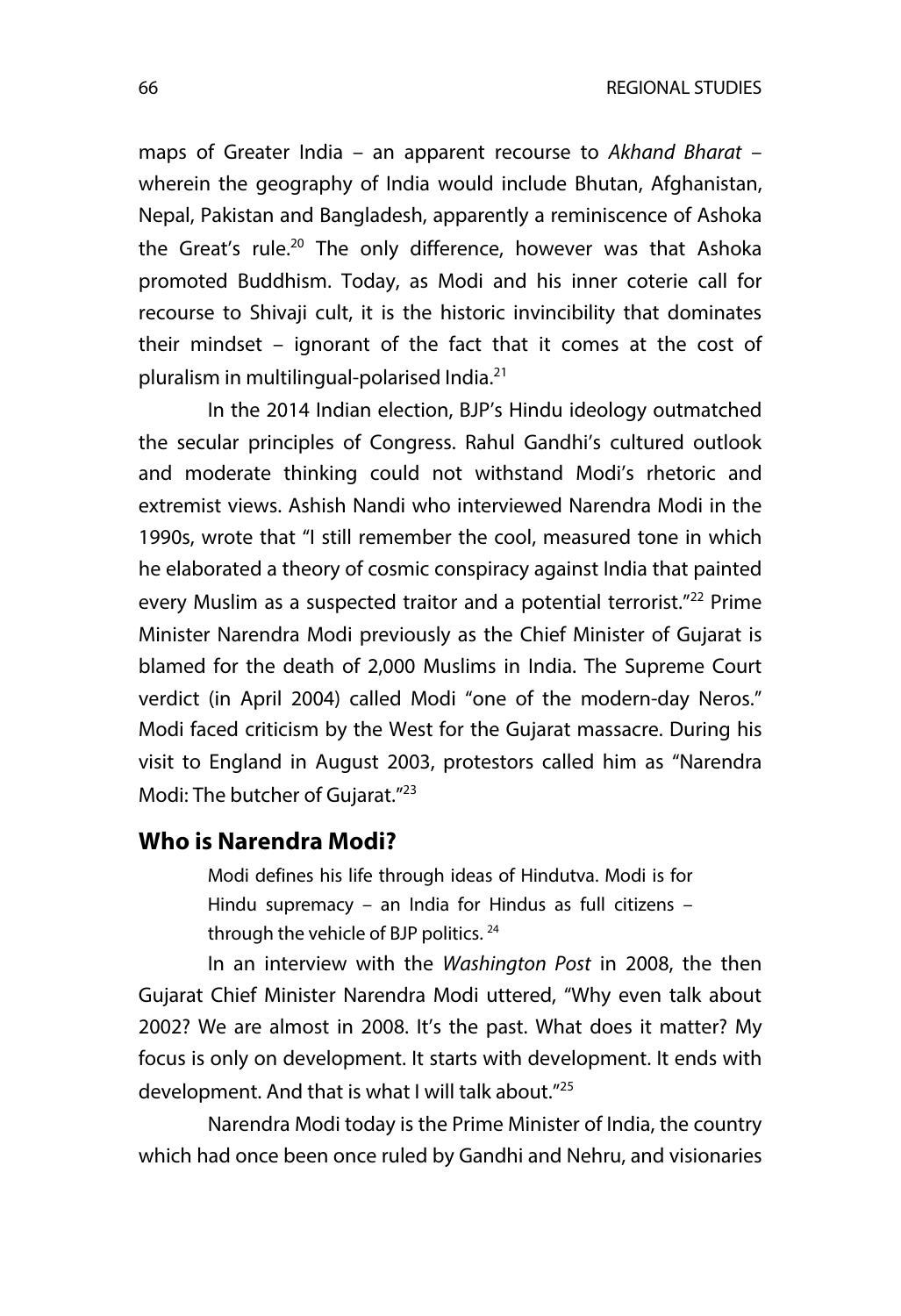like Ambedkar. Modi has had a history of hatred towards the Muslims of India. He had been in lead roles in organising of mobs of hate that demolished the Babri Masjid. He also presided over the pogroms of Muslims in Gujarat. And, it was not without a reason that several countries including UK26 and the US had banned provision of visa to him.27 The irony is that despite Modi's hatred towards Muslims of India, he has been twice elected as Prime Minister by the Indian people. $^{28}$ Likewise, Modi as Prime Minister has been welcomed in the West as head of a democratic secular India. "The Prime Minister of India will be welcomed to the United States. As head of government, Mr. Modi would be eligible for an A-1 visa," said the US State Department's spokesperson Jen Psaki.<sup>29</sup> President Donald Trump termed Prime Minister Narendra Modi a "tremendous leader." <sup>30</sup> Modi's support in India and abroad reflects the fundamental tenets of 'realism' that it is the 'convergence of interest' which determines the likes and dislikes of people and political actors, whilst principles of democracy, secularism and humanity have no weightage, other than academic purpose/ or moral speeches.

The assertiveness of Hindu nationalism in politics has further widened the divide with the Muslims and other minorities. India's Opposition Leader, Rahul Gandhi once remarked, BJP only wants to divide people, make people fight each other.<sup>31</sup> BJP's political ascendancy is inevitably linked to Hindutva and, of course, anti-Muslim rhetoric. These two elements have been the corner stone of party's election manifesto. During election campaign in 2014, Modi called Kerala with substantial Muslim population a nursery of terrorism, and threatened illegal Bengali Muslim migrants.<sup>32</sup> BJP-led Hindu nationalism has reinforced polarisation in the politics of India.<sup>33</sup> The drivers of Hindutva ideology are to promote the Hindu elite status and to push back the minorities to subservient positions. This shows that the proponents of Hindutva are mostly driven to see the Indian society divided on religious lines with Hinduism being at the top. This may get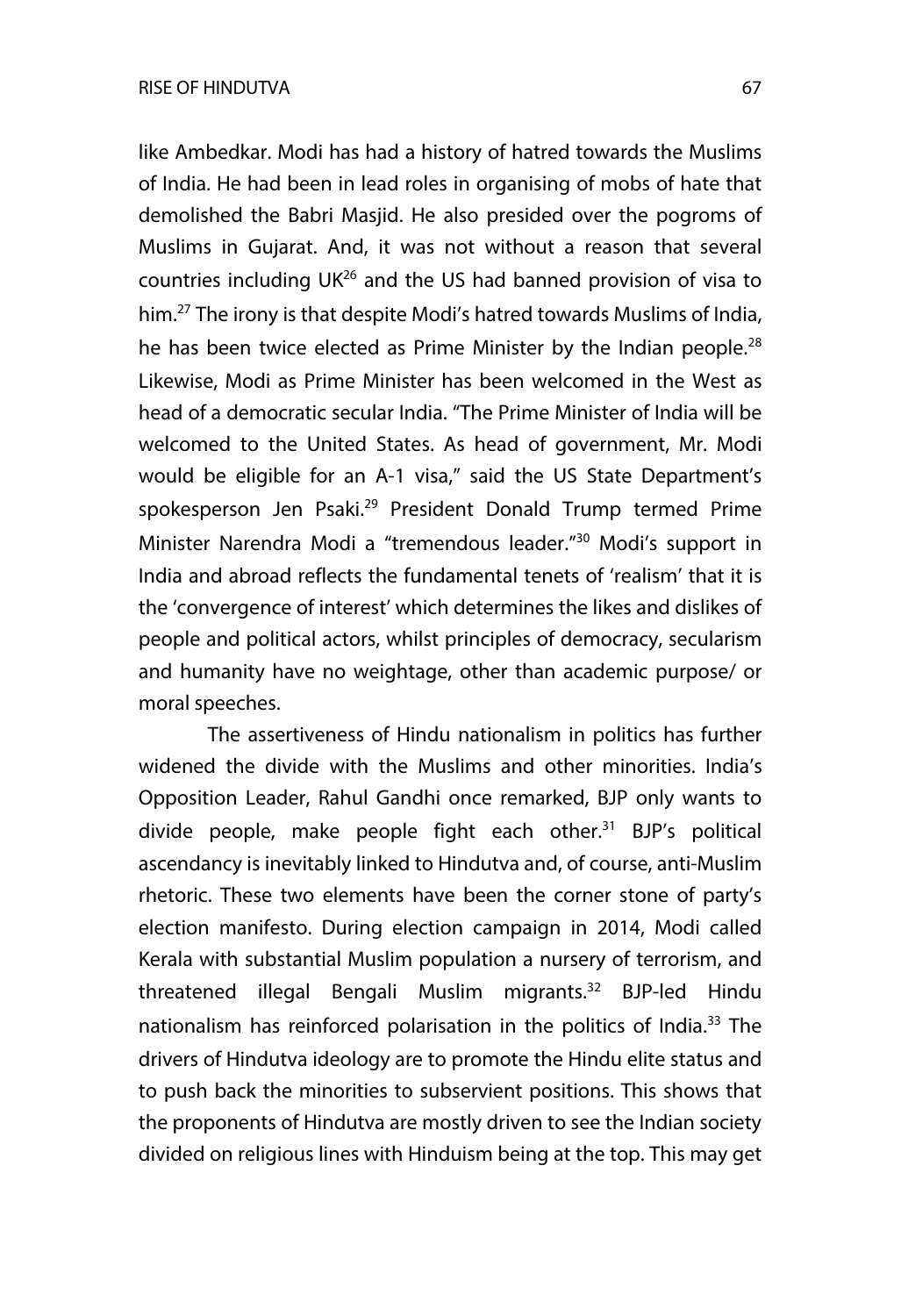votes and political dividends however, at the cost of weakening the democratic polity of India and its secular character. The dangers of Hindutva ingress in India were described by India's pristine scholar, A.G. Noorani, as he says, "It splits the nation into 'us' and 'them' and discards Indian nationalism in favour of Hindu nationalism."34

## **Hindutva**

The term "Hindutva" was initially coined by Vinayak Damodar Savarkar. Savarkar was an advocate of Hindu militarism and was opposed to Gandhi's non-violence movement. Savarker was also jailed during the British rule for his rebellious posture. In his book titled Hindutva Ideology Developed-1920 and Hindutva: Who is a Hindu-1928: Hindutva is regarded as "a collective Hindu identity for Bharat (India)." Hindustan, on the other hand is described as Hindu's *pitribhoomi* (fatherland) and *punyabhoomi* (holy land).35 Savarker's coining of term Hindutva at a time when Britain was in power and there was an influence of Muslims in subcontinent shows that Savarker tried to limit the influence of Christians and Muslims over Hindu identity. These two religions, in particular Islam attracted the lower caste Hindus. Vishva Hindu Parishad (VHP) leader Kailash Chandra wrote in *Vishwa*, "Christian missionaries and later Muslims tried to destroy the caste system."36 Thereby, the fear to loose political elitism was the compelling force behind the drivers of Hindutva ideology.

Dr. BR Ambedkar, the Father of the Indian Constitution, defined Hindutva as a menace to liberty, equality and fraternity, referring to it as incompatible with democracy. $37$  The ingredients and salient features of RSS are, inspiration from the Nazi theory of racial superiority, recourse to Xenophobia – wherein one state encroaches more land from neighbours – an apt policy these days of India for Bengal and other Muslim states; and last but not least it breeds intolerance and terrorism in society.

The Sangh Parivar and its affiliates brought Hindutva on the front stage as a religious force to attain political objectives. The idea of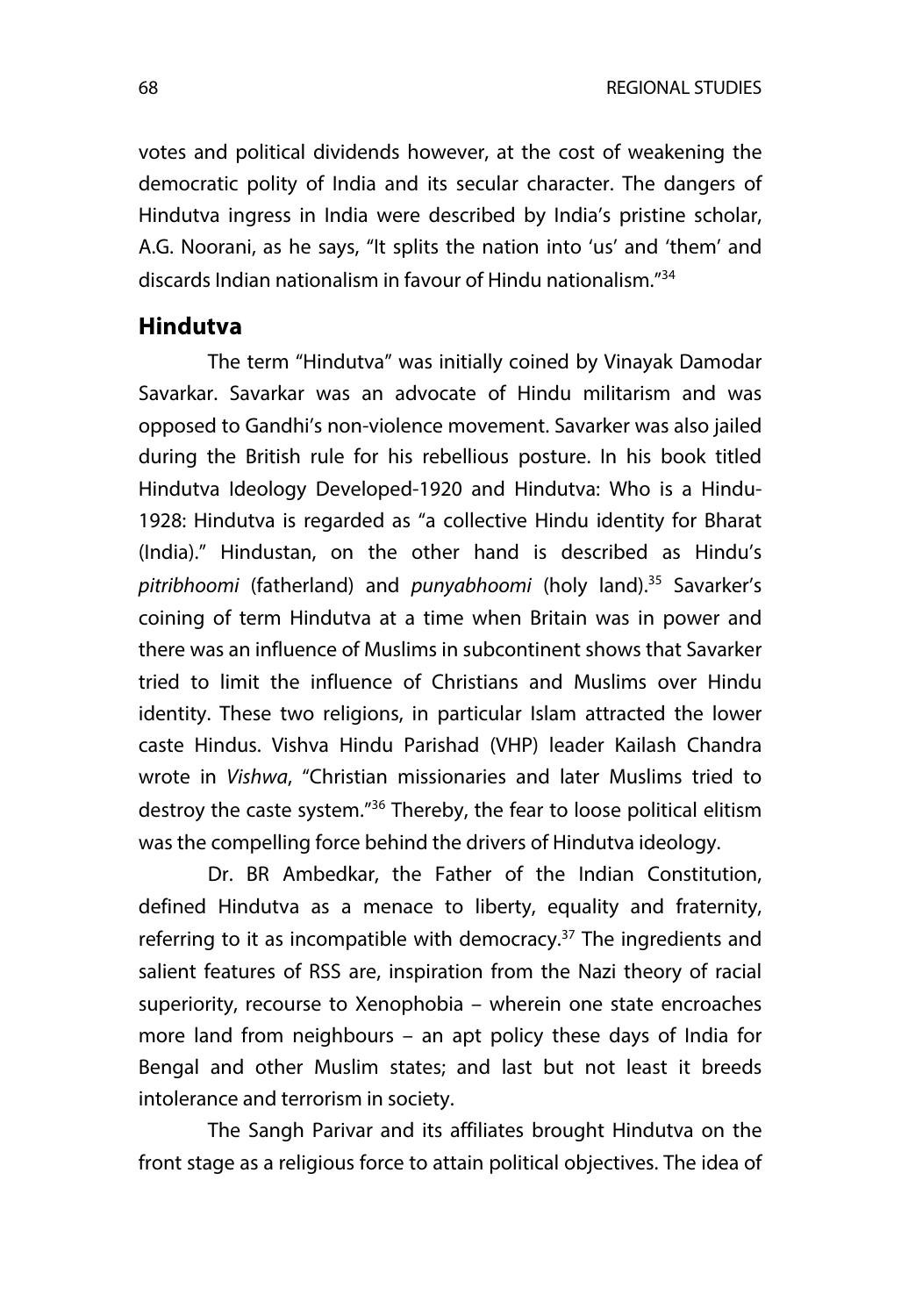'Hindu nation' was promoted; 'Rama' was regarded as the common historical founder, and Ayodhya was declared as the Hindu religious city.38 The Sangh Parivar advocates the social and political principles of Hindutva ideology. Hindutva advocates and campaigns for a sole Hindu state in India, termed as *Hindu Rashtra*. Thus, the new ideologue says, "Our one supreme goal is to bring to life the all-round glory and greatness of Hindu Rashtra Rashtriya Swayamsevak Sangh."39 BJP, the ruling party in India is the "prominent political branch of Sangh Parivar", and is also the modern political manifestation of Hindutva ideology.40 Seeing BJP's political journey to the corridors of power, Hindutva has been central to the party's ideological orientation.<sup>41</sup>

## **Hindutva and India's Politics and Society**

The Hindutva ideology, led by the Hindu elite, intentionally portrays minorities as a threat. This certainly puts a question mark on the secular character of India. Staring from the demolition movement of Babri Masjid back in 1992 to Gujarat riots in early 2000, this communal violence has been exploited by the Hindu nationalists to provoke the anti-Muslim sentiment. This Hindu-Muslim rivalry has acted as a political tool to win support in country's elections. $42$ 

It would be interesting to analyse as to 'how and why' Hindutva and Narendra Modi's BJP triumphed in an egalitarian society like that of India! $43$ 

The reason is primarily academic. It boasted itself as a theory meant for nation-building in a traumatised caste-based environ. Secondly, it made inroads politically with a tongue-in-cheek, as it castigated the freedom leaders and dubbed them, especially Muslims, as people who undermined the rights of Hindu majority.<sup>44</sup>

Lastly; the ideology touched the conscience of many abroad who funded it wholeheartedly.<sup>45</sup> Prime Minister Modi's Manhattan speech on President Obama's invite, and the sprawling arrangements made by NRIs (Non-Resident Indians) are a case in point.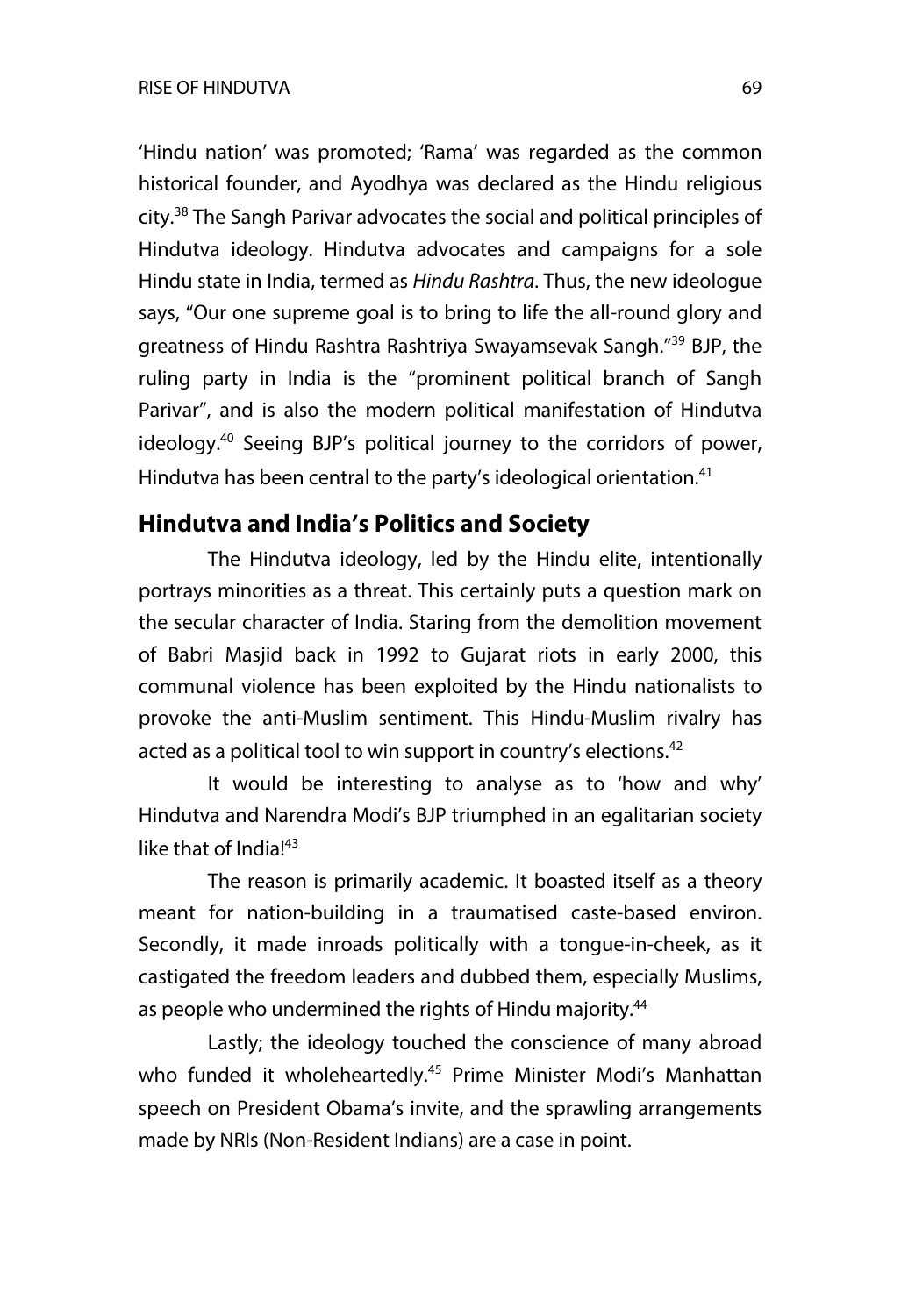70 REGIONAL STUDIES

Shashi Tharoor, a politician and former diplomat, says, "Hindutva has nothing to do with Hinduism as a faith or a religion, but as a badge of cultural identity and an instrument of political mobilisation. Hinduism is a religion without fundamentals – no founder or prophet, no organised Church, no compulsory beliefs or rites of worship, no single sacred book. What we see today as Hindutva is part of an attempt to 'semitise' the faith – to make Hinduism more like the 'better organised' religions like Christianity and Islam, the better to resist their encroachments." 46

Prime Minister Narendra Modi's constitutional acts like the Citizenship Amendment Act-CAA (December 2019) refers to Hindu elitism. In fact, it is an elevation of Hindutva ideology. According to the impugned law (CAA), Buddhists, Christians, Hindus, Jains, Parsis and Sikhs from Pakistan, Bangladesh and Afghanistan are entitled for Indian citizenship. By stressing on religious identity of foreign nationalities, as a precondition to be eligible for citizenship, India has by law declared faith as an instrument in policymaking. This negates secularism. The Act has drawn a line between Muslims and non-Muslims, the latter being offered fast-track citizenship. The denying of Muslims fast-track citizenship will further marginalise the Muslim community in India and it will impede their social growth. The dangerous aspect of CAA is the outright singling out of Muslims. The All India Majlis-e-Ittehad-ul-Muslimeen (AIMIM) has duly protested against the new citizenship act.<sup>47</sup> Besides, protests against the Act being carried out in other parts of the country resulted in the killings of 42 people in the national capital.<sup>48</sup> The Indian Union Muslim League has termed the Act to be in conflict with the secular character of the Indian constitution.49The Chief Ministers of New Delhi, West Bengal, Punjab, Kerala, Madhya Pradesh and Chhattisgarh have also opposed the new citizenship law.<sup>50</sup> West Bengal Chief Minister Mamata Banerjee remarked that Modi wanted to divide the nation.<sup>51</sup>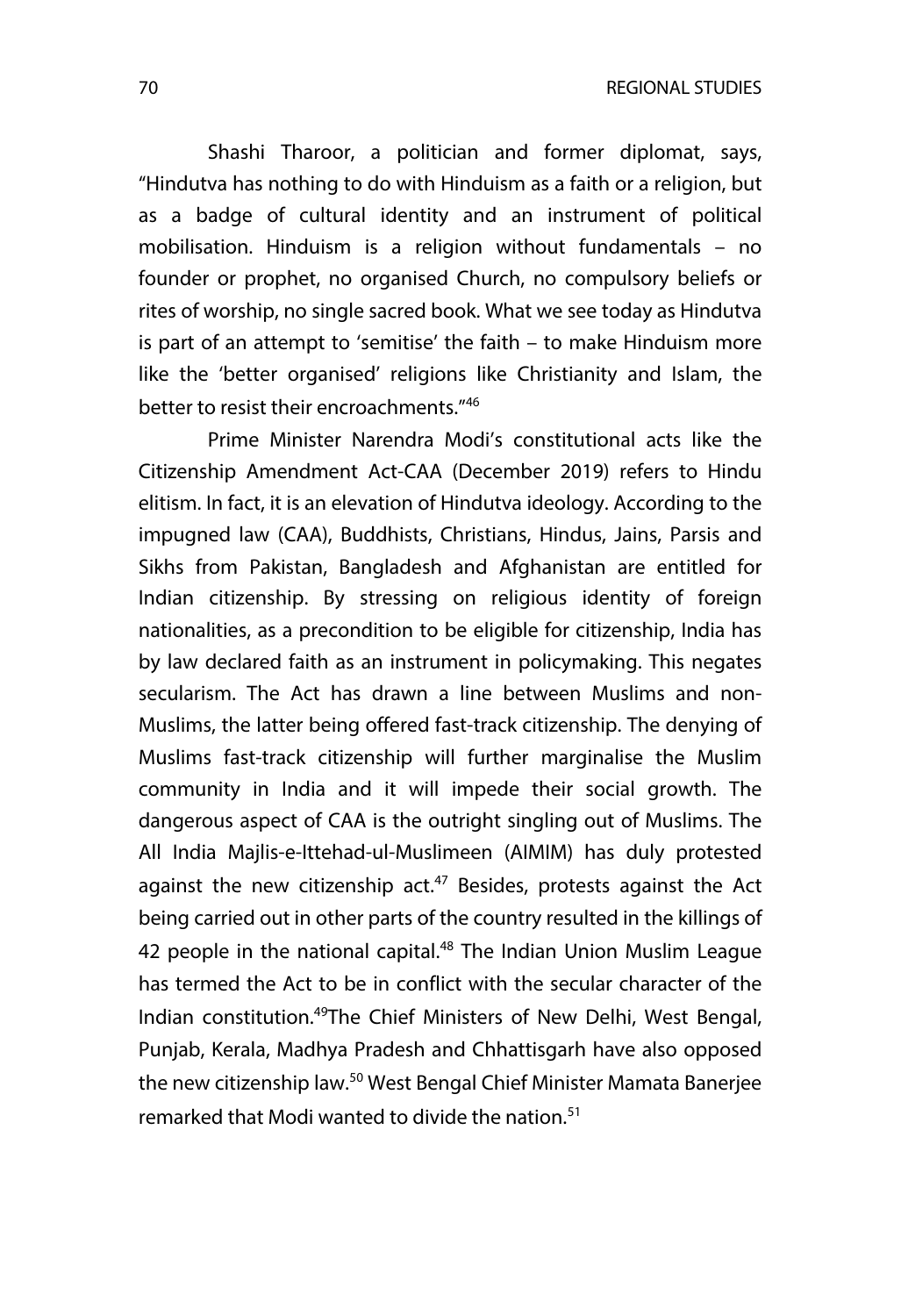On January 10, 2020, the BJP government notified the implementation of the CAA. Immediately, after the notification, the Uttar Pradesh government shared a list of 40,000 illegal migrants for grant of citizenship.<sup>52</sup> Under the CAA, a person (as identified by the impugned law) is entitled for nationality if he/she has lived or worked in India for six years. Previously 11 years were mandatory to apply for citizenship.53 Many believe that the new law extends nationality to illegal migrants on the basis of their faith. The concern is that with more people having nationality, the locals of the area might be deprived of their rights – in terms of jobs and resources. The objection over the CAA is to secure the indigenous rights, and the fear that the same may be undermined at the hands of new entrants. It could lead to tougher living conditions. In view of the opposition to CAA, other than Muslims, there seems to be resentment throughout the country. The prime factor is social security. However, despite the disapproval and dismay of a sizable population, the political leadership of BJP is bent upon furthering the Hindutva credentials by hook or by crook.

The abrogation of Article 370 followed by CAA, both are political developments one after the other targeted at Muslims. The targeting of one community reflects an unbalanced mindset. Muslims have widely protested against the law. This indicates that there are certain segments of society, which are critical of BJP's Hindu-centric policies. The presence of such segments in society is significant as it carries a balancing impact to the extremist outrageous polarised views. In one of the anti-CAA rally held in Bengaluru, an Indian girl raised the slogan 'Pakistan Zindabad'.<sup>54</sup> It proves beyond doubt that supporting a particular religion or community is an anti-thesis on the path of evolving a society on just lines. Rather, it provokes conflict of interest. The opposition to CAA by political figures like the Chief Ministers of various states (including New Delhi, West Bengal, Punjab, Kerala, Madhya Pradesh and Chhattisgarh) is a positive sign, as it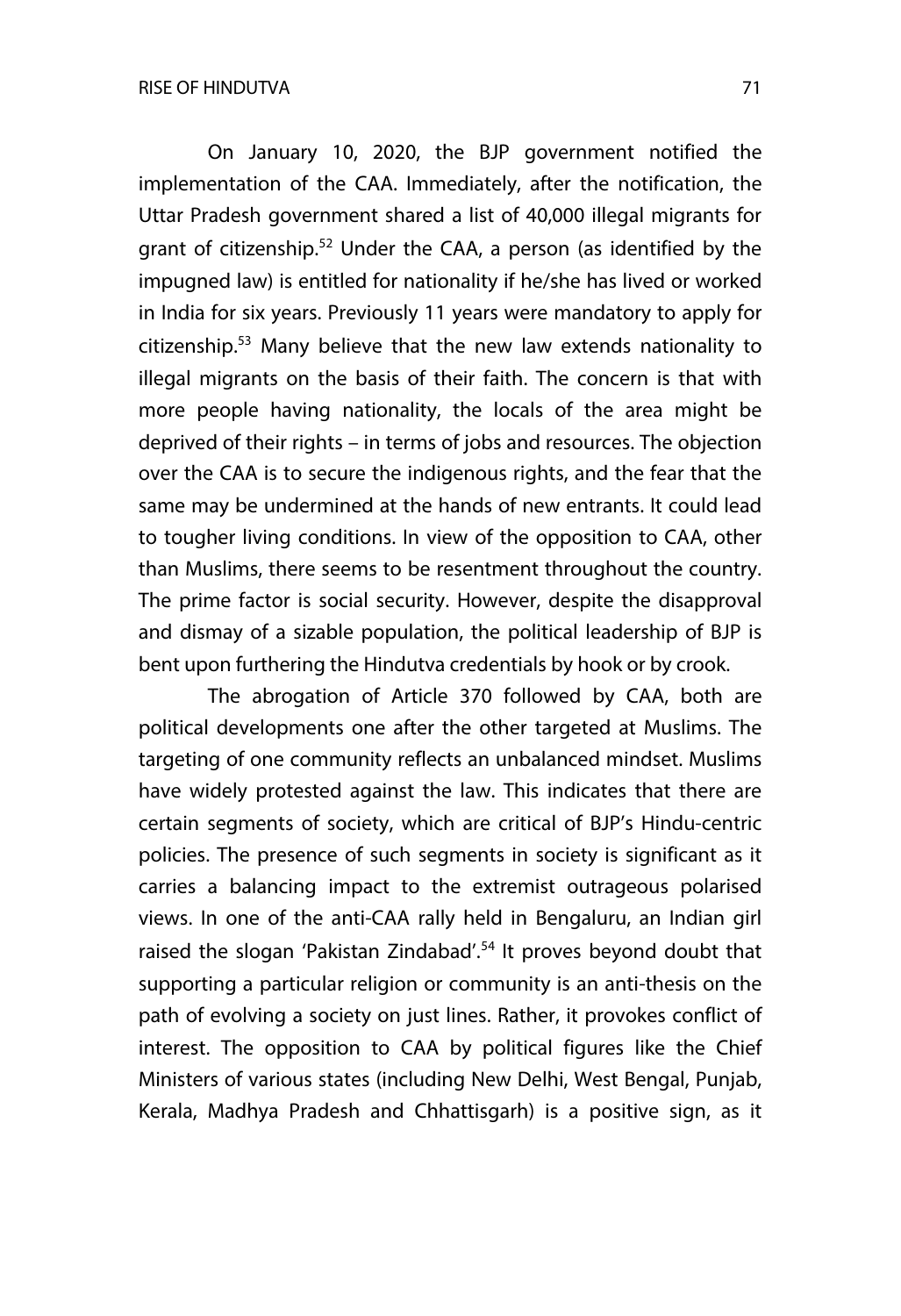exhibits the genuine concern over the discrimination of minorities in India.

#### **From Monroe Doctrine to Hindutva**

*"Prime Minister Indira Gandhi who expected the neighbours to accept the reality of the power differential, that they will not and cannot be equals in their dealings with India and there is, therefore, no harm in India showing its teeth from time to time."*<sup>55</sup>

India is a dominating player in the South Asian region, trying to exercise control and influence over other countries.<sup>56</sup> Instances like the India's support to Tamil separatist movement in Sri Lanka prove India as a spoiler in the region. In the period from 2000s onwards, the South Asian politics continues to be conflict driven. The region's politics, in the wake of China-Pakistan Economic Corridor (CPEC) is experiencing regional integration and trade cooperation. However, political environment, wherein India-Pakistan regional disputes coupled with India-China border tension are a challenge to region's well-being. India has been critical of CPEC despite the corridor's economic benefit to the region. India has tried to sabotage the development work in Balochistan, Pakistan; Indian spy Kulbhushan Jadhav was arrested from Balochistan.<sup>57</sup>

The Jadhav Jaundice in India-Pakistan relations is worth analysing to interpret rising Hindu communalism in the region. Kulbushan Sudhir Jadhav *alias* Hussain Patel, a retired Indian Naval Services officer, was hobnobbing in the southeastern coast of Chabahar for ulterior purposes. India acknowledged him as a legitimate businessman in the Iranian port city. However, a curious glance at media reports in India, immediately in the wake of Jadhav's arrest in 2016 in Balochistan, confirmed that he was a member of the Indian intelligence. But since then a silence of the lambs haunts Indian media, and the reports have been taken down. Surprisingly, a section of the Indian Press had also reported that Jadhav offered to spy for Indian intelligence several times between 2010 and 2012. This one way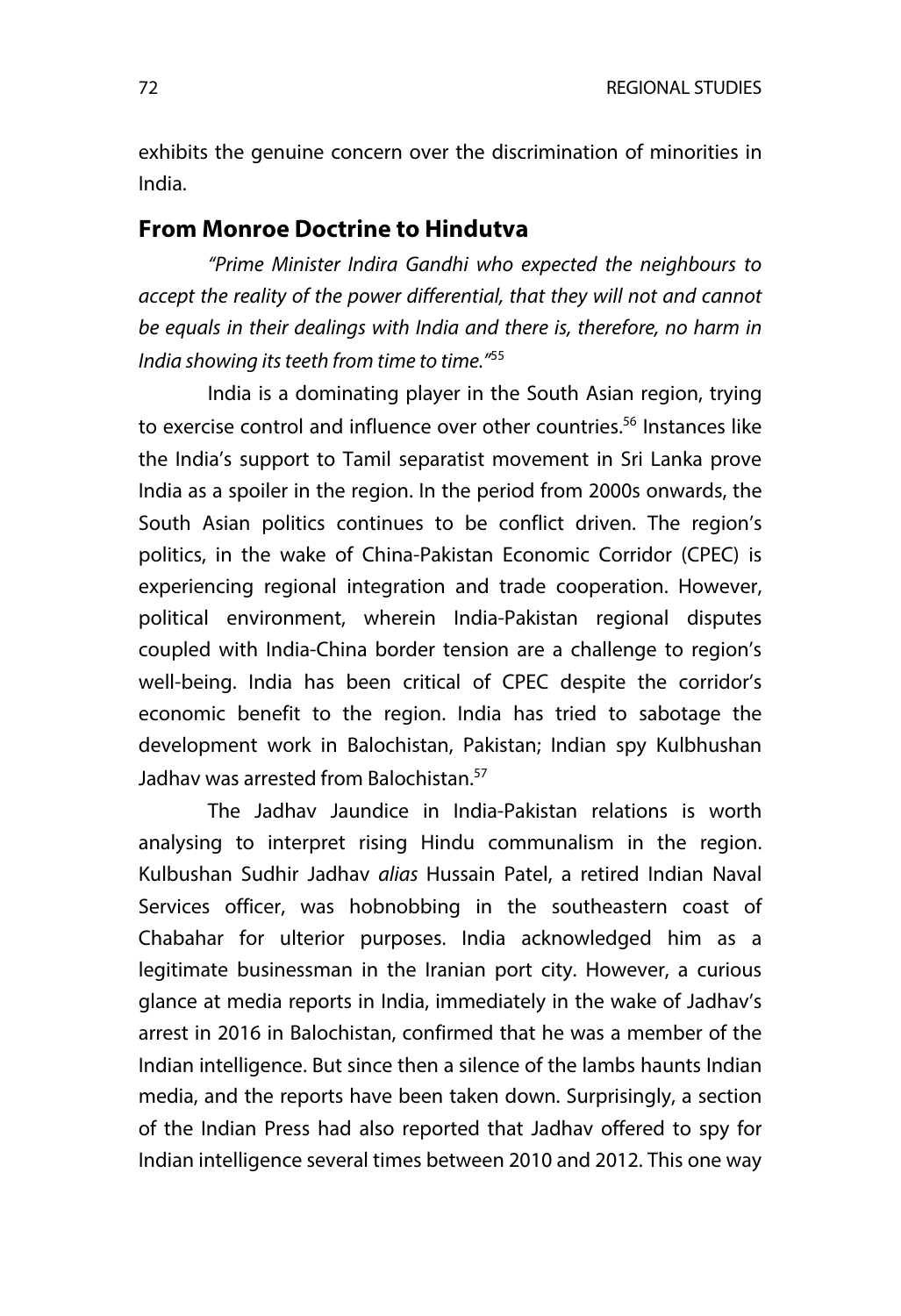or the other gives credence to Pakistan's claims on the 'arrested asset'.58

This proves that India's anti-Pakistan/ Muslim hatred is detrimental to region's peace and progress. The intolerance within the Indian society, purported by Hindutva forces, has taken the entire region by storm. The abrogation of Article 370 and 35-A have literally stripped the Muslims of IIOJ&K of their constitutional right to life.<sup>59</sup> An Indian academic Badri Raina sees the revocation of Article 370 as, "complete abrogation of democracy, unconscionable suppression of civil and democratic rights and terminal alienation of people."<sup>60</sup>A.G. Noorani the author of the book *Article 370: A Constitutional History of Jammu and Kashmir*, calls the Indian government's decision of abrogating Article 370 as unconstitutional.<sup>61</sup> The situation in Occupied Jammu and Kashmir is worse than a war, the people are physically, psychologically and electronically isolated. The Indian move to transfer Hindus to Jammu and Kashmir has reinforced the insecurity for Muslims of the area. To change the demographic character of the occupied territory is a violation equivalent to torcher and killing. India is trying to suppress the Muslim identity of Kashmiris. Of course, all these acts reflect a fascist mindset. Although India is a democracy and is home to a sizeable non-Hindu population, the unfortunate aspect is that the policies of hatred espoused against the Muslims of Kashmir have a history of prejudice. This biased policy inadvertently reinforces extremist tendencies, which is a direct threat to region's peace and security. India's prejudicial war against Muslims will not only further the communal divide, it will also polarise the society with extremist tendencies.

The BJP's government's Hindutva political outlook has further deteriorated the relations with Pakistan. During the 2014 election, Modi's supporters announced that anyone who opposed the BJP should leave for Pakistan.<sup>62</sup>BJP government has exercised restrained relations with Pakistan. The dramatic acts like Pathankot, Pulwama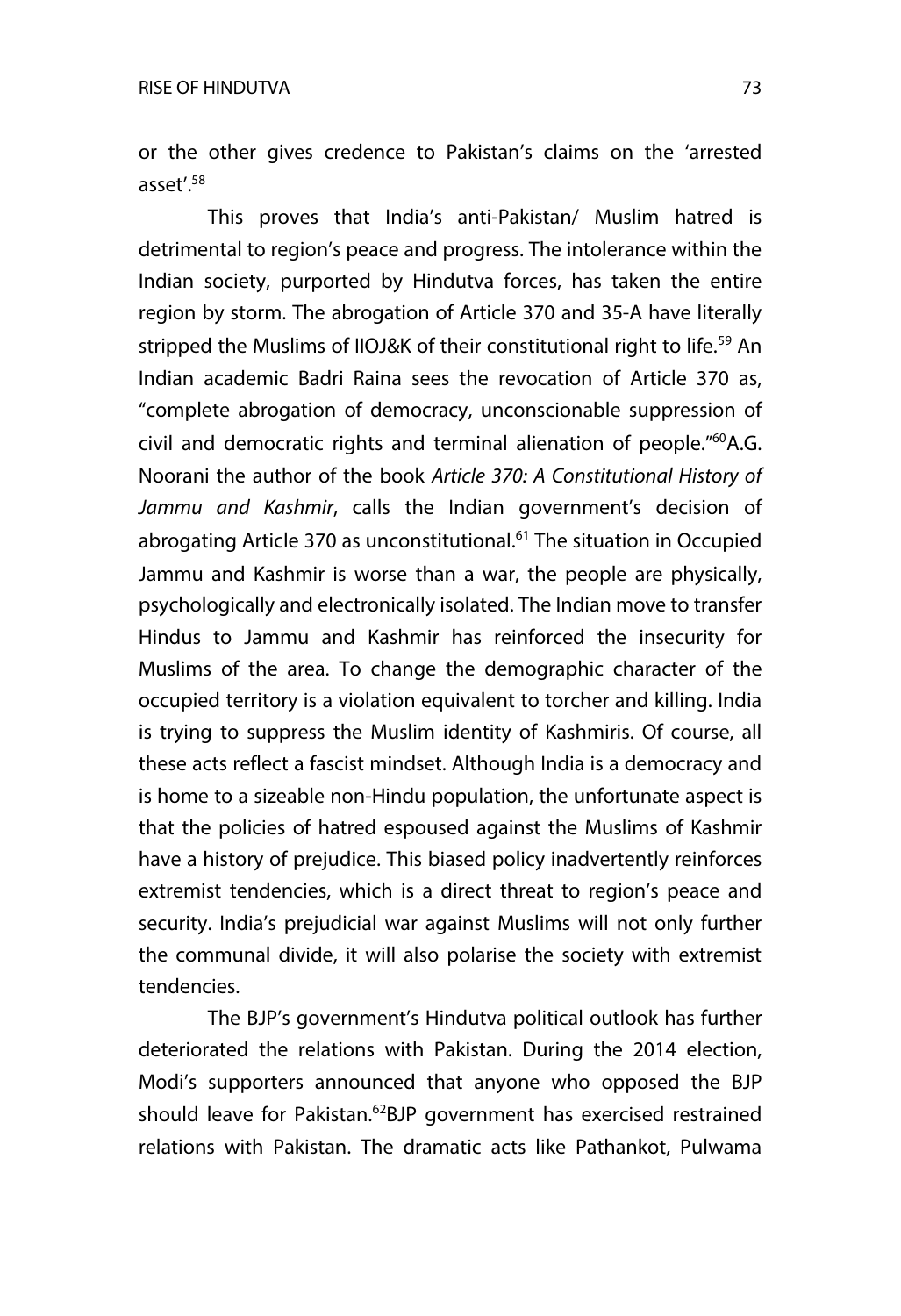attack were staged to suspend the dialogue with Pakistan. In February 2019, there was an exchange of air fighting between the two countries.63All these developments depict a deteriorating relationship. However, the bottom line remains that still India views Pakistan with the prism of partition.

India is living through a contrast. The Constitution is still secularist in its essence. However, BJPs rise and its well-entrenching, manifests an ordeal for minorities and Hindus, alike. There was no dearth of people during the freedom struggle who out-rightly questioned the wisdom of Muslim leaders, especially of Muhammad Ali Jinnah, for making it a point that Hindu ideology would be selfcentric and Muslims will soon face an identity crisis. Andrea Malji, an Assistant Professor at Hawaii Pacific University, Honolulu, USA commented at the Association of History and International Studies that "Nehru's commitment to secularism was his declaration that India could be a peaceful, multi-religious state. Jinnah maintained his doubts. With the increasing popularity and success of the Hindu Nationalist Party, we will soon know whether Jinnah was correct.<sup>64</sup>

# **Conclusion**

*Hindutva* is a religio-political construct of Hindu extremistmentality that was inherently reshaped under a jaundiced prism. It drew inspiration from Nazi vehemence, too, as that was the first practical policy-implementation of profiling on ethnic and religious grounds in Europe. Though there was no dearth of biased politicians and peer leaders in the freedom struggle for India from the British tutelage, and especially those who ceded to RSS doctrine, they couldn't realise their manifesto and their rise to the occasion for the simple reason that the subcontinent was multiethnic and pluralist to the core. That said, the vengeance took a toll in the assassination of Mahatma Gandhi, who was shot by a RSS fanatic. Gandhi preached non-violence and had compassion for minorities; an antithesis of RSS.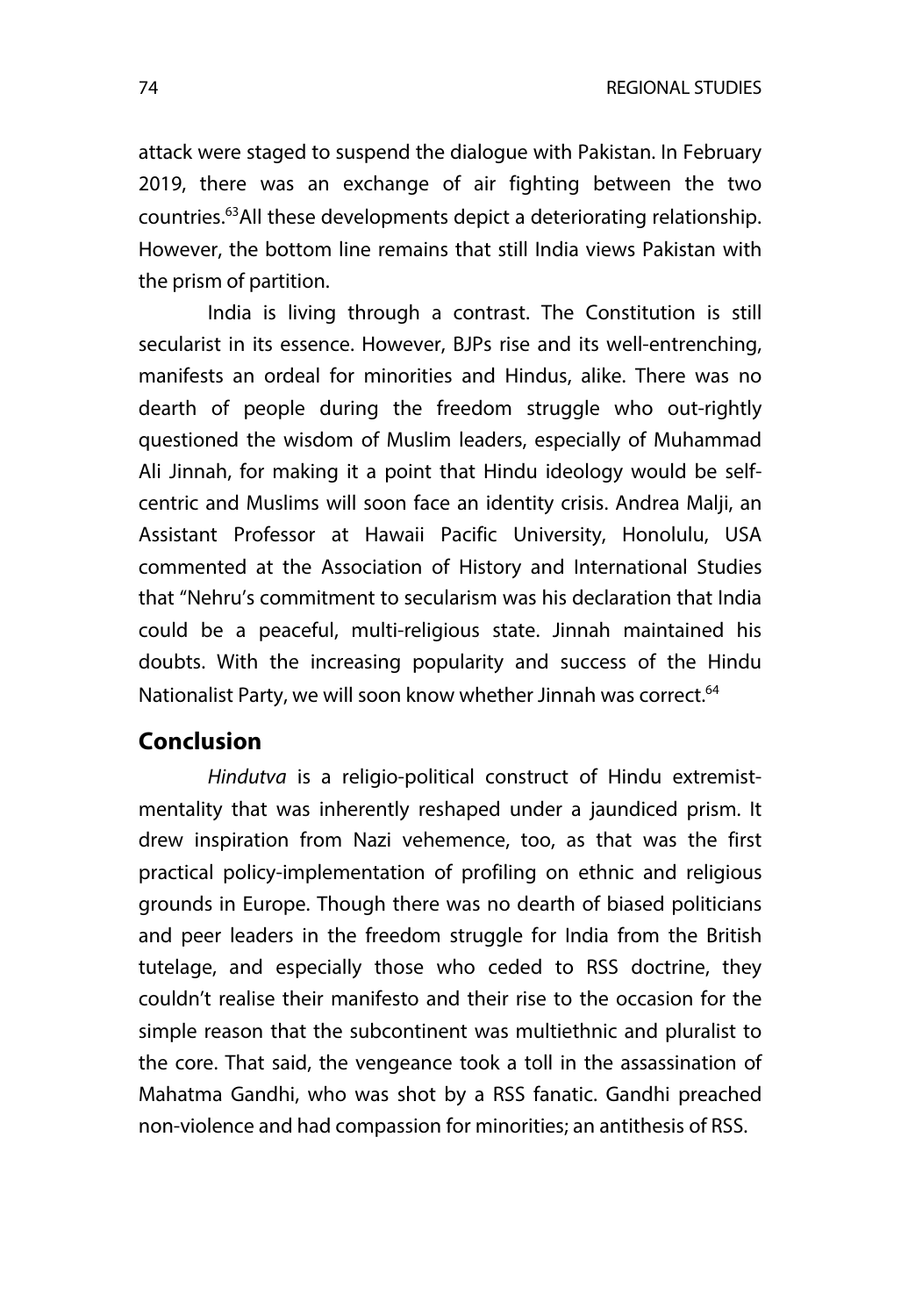With the passage of time, India whether it be under the Nehruvian principles of secularism ruled by Congress for more than five decades or the rise of fundamentalist BJP, its nomenclature of inter-faith relationship kept on changing – and for the worse. Moneyboasting Hindu privileged class ruled the roost, and its instant and primary victims were low-caste Hindus themselves; the Dalits. Anti-Muslim profiling followed suit. It was all in contempt to Dr Ambedkar, a Dalit himself, and mentor of India's secular constitution. This was the beginning of religious and racial profiling in India and it slowly and gradually moved on to encroach upon Muslim rights. The demolition of Babri Masjid during the Congress rule and the Gujarat riots under Modi's rule has merely championed *Hindutva's* otherness mindset. Apart from anti-Pakistan and anti-Muslim rhetoric and policies in principle, the Indian establishment made inroads to form and support organisations such as the Liberation Tigers of Tamil Eelam (LTTE) to venom-spitting anti-Red China narrative, which of late came to include bashing of the China-Pakistan Economic Corridor (CPEC). In its very prelude can be counted sabotage and interference in Pakistan' Balochistan province, which is a testimony of *Hindutva* in vogue. Nevertheless, Bangladesh and Nepal – two of India's once strategic neighbours – were also not spared, and policies with those respective countries, too, became a prologue of *Hindutva*. The ongoing cold shoulder relationship with Dhaka is another case in point.

Thereby, it can be argued that India's political orientation, of late, has been aggression and encroachment on civil liberties of its subjects. *Hindutva*, since it has unfortunately become the political order, has crippled India's identity as a secular and multiethnic state. Once it was a civilization of various faiths and creeds, but now *Hindutva* surge has marginalised it to the footnotes of a struggling nation-state. This new notion of *Hindutva* is at the same time busy in compartmentalizing the society on communal and extremist lines, and inadvertently the Hindu majority is also on the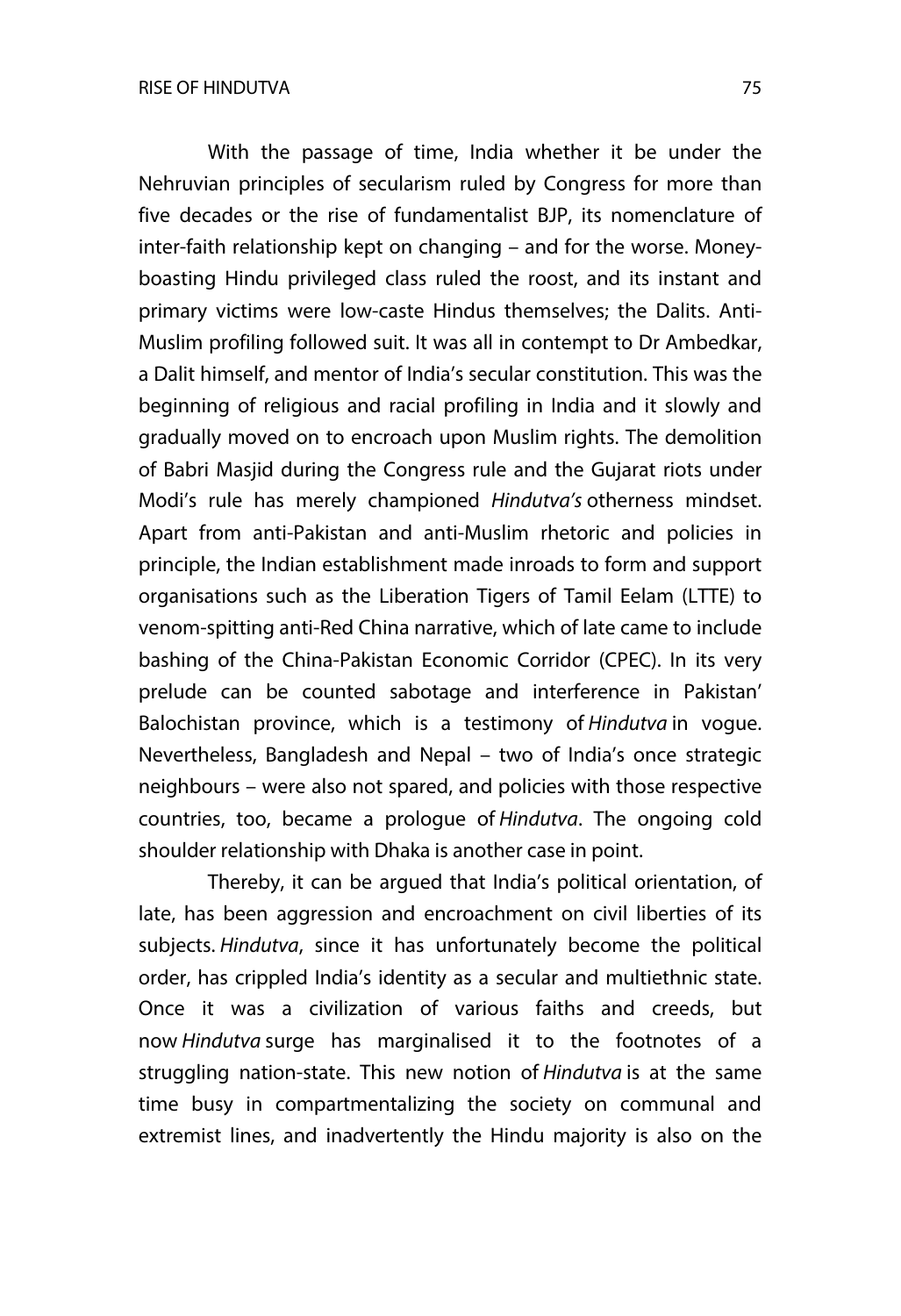receiving end. Their enterprise, wisdom and far-sightedness are at the brink owing to politically-engineered biased fiefdom. This was proved on the foreign front too. The Indian policies in the IIOJ&K, and transgressions like Pulwama, are an external dimension and consequence of *Hindutva*. This neo-discriminatory doctrine, *Hindutva*, is proving to be an antithesis of India.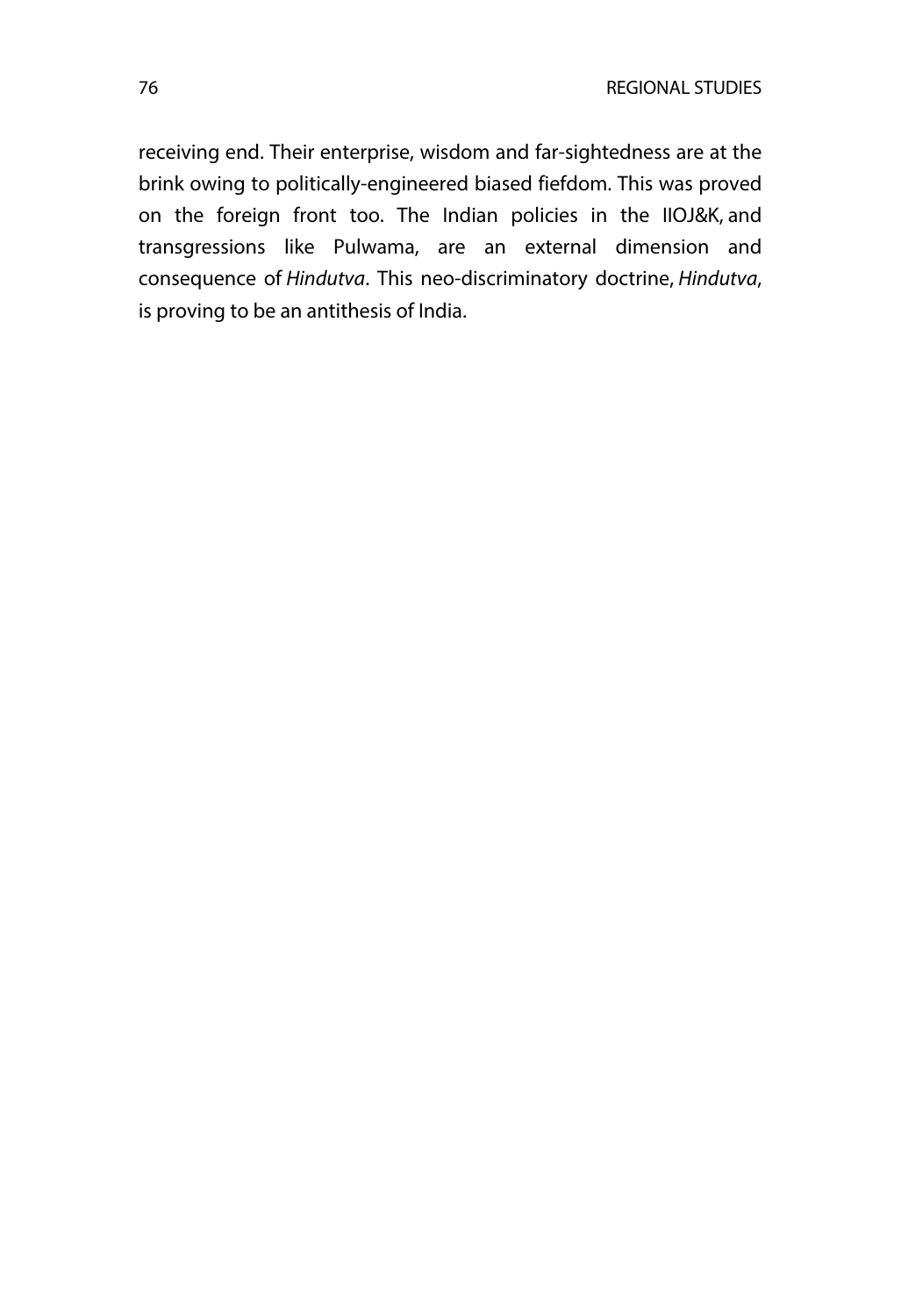# **Notes and References**

- <sup>1</sup> Kallimullah and Dr Amna Mahmood, "Role of Hindutva and Pragmatism in Modi's Foreign Policy towards Pakistan," *Journal of Contemporary Studies* VIII, no. 2 (Winter 2019):69, 70, https://ndu.edu.pk/fcs/publications/fcs\_journal/JCS\_2019\_Winter/ 5.Hindutva-and-Pragmatism-in-Modi\_s-Foreign-Policy.pdf.
- <sup>2</sup> Devender Kumar Gupta, "Role of India in Non-Aligned Movement," (Master diss., Aligarh Muslim University, 1987), 14, https://core.ac.uk/download/pdf/144514089.pdf.
- <sup>3</sup> Rajendra M. Abhyankar, "India and the OIC: to join or not to join?" *Indian Council on Global Relations,* Gateway House, 23 January 2013, https://www.gatewayhouse.in/india-and-the-oic-to-join-ornot-to-join/.
- <sup>4</sup> "India and the OIC,' Effects of Policies and Politics of World on India's Interests," *The Indian Express*, 1 December 2020, https://www.civilsdaily.com/news/india-and-the-oic/.
- <sup>5</sup> and Mahmood, "Role of Hindutva," 70.
- <sup>6</sup> Robert O. Paxton, *The Anatomy of Fascism* (London: Penguin 2005), 204.
- $7$  "Citizenship Amendment Bill: India's West Bengal Hit by Protests," *BBC News*, 14 December 2019, https://www.bbc.com/news/worldasia-india-50793529.
- <sup>8</sup> A.G Noorani, "Identity Crisis," *Dawn*, 19 April 2016, accessed 11 February 2021, https://www.dawn.com/news/1250838.
- <sup>9</sup> Udayon Misra, "Assam's Identity Fears Face up to Divisive Politics," *The Hindu*, 27 December 2019, 2021, https://www.thehindu.com/ opinion/op-ed/assams-identity-fears-face-up-to-divisivepolitics/article30405351.ece.
- <sup>10</sup> Sanjay Kumar, "India's NRC and BJP's Dangerous Game of Citizenship and Religion," *Dawn*, 8 February 2020, 2021, https://www.dawn.com/news/1519154.
- <sup>11</sup> Dr. Maria Sultan, "Kashmir: Buried Alive," Editorial, *SASSI Security Review Magazine*, November 2019, 5.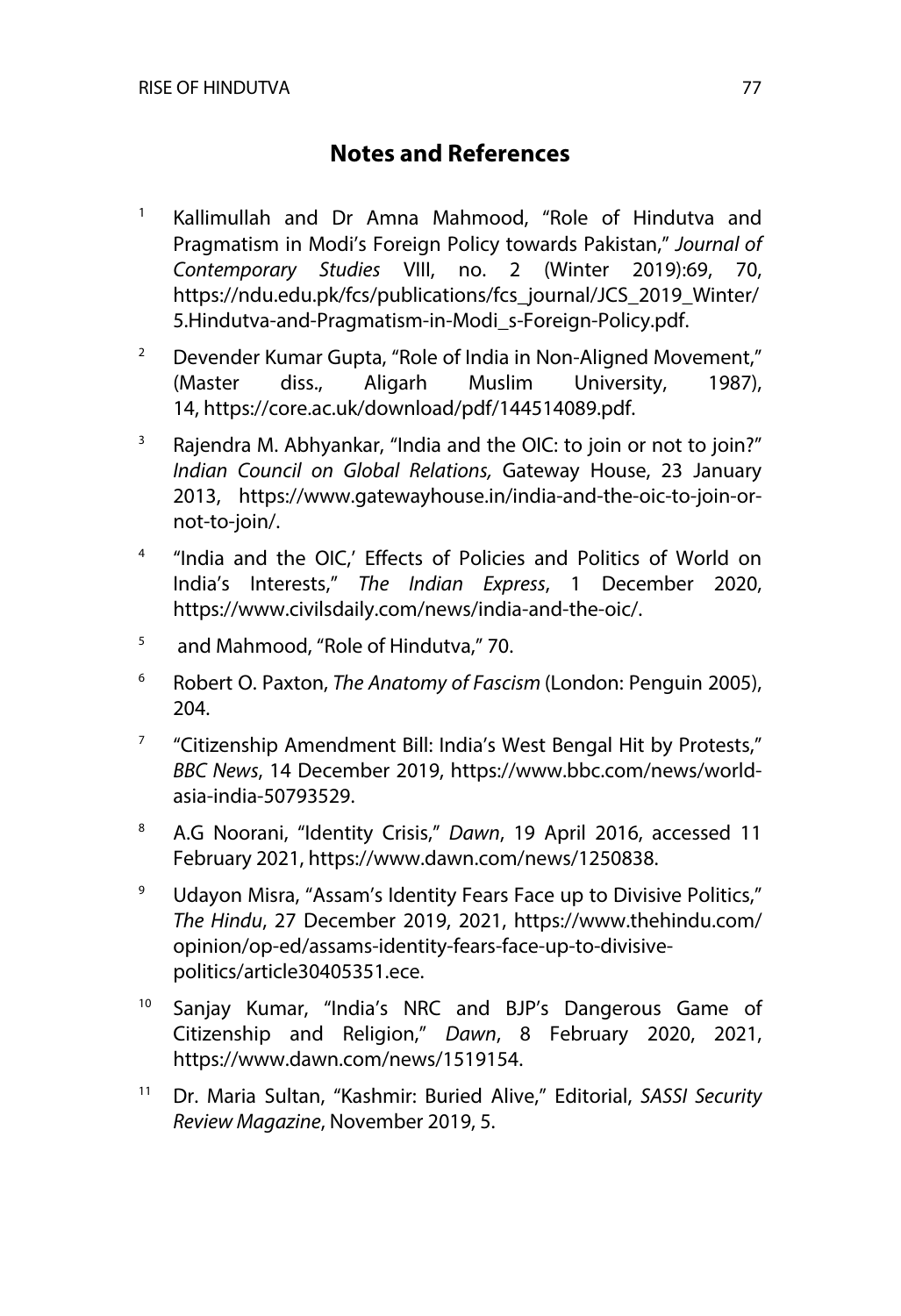- <sup>12</sup> M. Anas, "Kashmir: Triumph, Betrayal and Hope," Politics, *SASSI Security Review Magazine*, November 2019, 50.
- <sup>13</sup> Moeed Pirzada, "Kashmir Tragedy Modi Sets the Stage for a Final Solution," Feature, *SASSI Security Review Magazine*, November 2019, 10.
- <sup>14</sup> Sarmad Ali Khan and Tahir Nazir, "Understanding Article 370 Kashmir in the Light of History," Terrorism & CT, *SASSI Security Review Magazine*, November 2019, 37.
- <sup>15</sup> Mohammad Nafees Zakaria, "Kashmir Dispute Genesis of the Ongoing Humanitarian Catastrophe," Feature, *SASSI Security Review Magazine*, November 2019, 15.
- <sup>16</sup> "Kashmir: Human Rights Trampled," Region, *SASSI Security Review Magazine,* November 2019, 23.
- <sup>17</sup> Merve Sebnem Oruc, "What is Hindutva and Will it Cause Another War in South Asia?" *Daily Sabah*, 1 October 2019, https://www.dailysabah.com/columns/merve-sebnemoruc/2019/10/02/what-is-hindutva-and-will-it-cause-another-warin-south-asia.
- <sup>18</sup> Atharva Pandit, "Atal Bihari Vajpayee's 13-Day Rule: The Shortest PM Stint in India's History," 17 August 2018, https://www.moneycontrol.com/news/india/atal-bihari-vajpayees-13-day-rule-the-shortest-pm-stint-in-indias-history-2849261.html.
- <sup>19</sup> Jason Burke, "Narendra Modi and BJP Sweep to Power in Indian Election," *The Guardian, London,* 16 May 2014, https://www.theguardian.com/world/2014/may/16/narendamodi-bjp-sweep-power-indian-elections.
- <sup>20</sup> Kristin Baird Rattini, 'Who was Ashoka?' National Geographic, 1 April 2019, https://www.nationalgeographic.com/ culture/article/ashoka.
- <sup>21</sup> Debjani Chatterji, "Chhatrapati Shivaji's Courage, Valour Will Inspire Generations," New Delhi Television Limited (NDTL), 19 February 2021, https://www.ndtv.com/india-news/shivaji-jayanti-2021-pm-modi-said-chhatrapati-shivajis-courage-valour-willinspire-generations-2373812.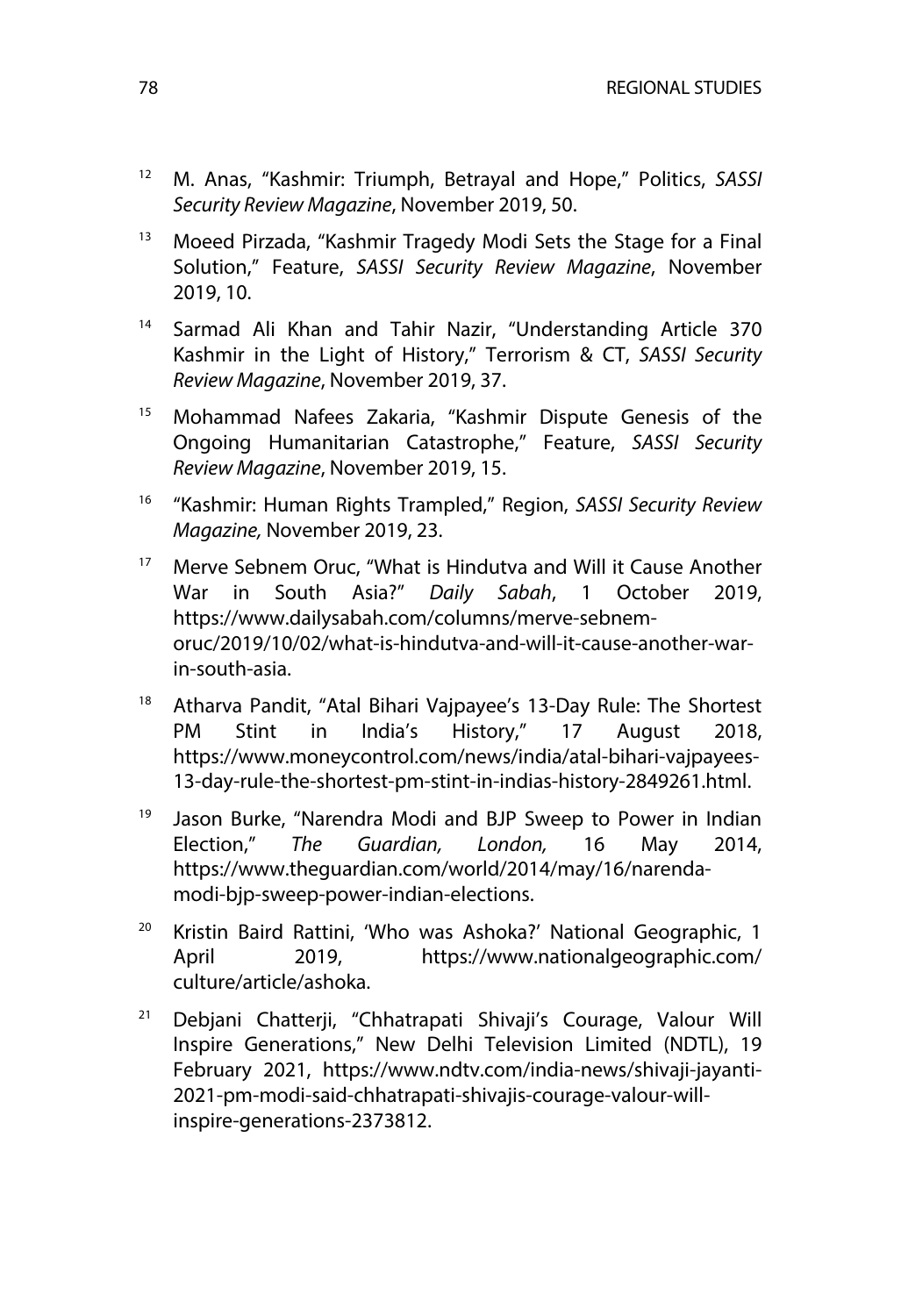- $22$  Nalin Mehta, "Ashis Nandy vs. the State of Gujarat: Authoritarian Developmentalism, Democracy and the Politics of Narendra Modi," *South Asian History and Culture* 1, no. 4 (October 2010): 578, https://doi.org/10.1080/ 19472498.2010.507028.
- <sup>23</sup> S. M. Hali, "Genesis of Hindutva," Chapter 1 in *Rising Hindutva and its Impact on the Region*, (Islamabad, Rumi Academy, 2018): 65 & 156.
- $24$  Pirzada, "Kashmir Tragedy," 10.
- $25$  Annie Gowen, "Once banned from the US, India's Modi's Set for Historic Address to Congress," *The Washington Post*, 6 June 2016, https://www.washingtonpost.com/news/worldviews/ wp/2016/06/06/from-pariah-to-capitol-hill-narendra-modisextraordinary-rise/.
- <sup>26</sup> Pirzada, "Kashmir Tragedy," 10.
- <sup>27</sup> James Mann, "Why Narendra Modi Was Banned from the US," *The Wall Street Journal*, May 2, 2014, https://www.wsj.com/ articles/SB10001424052702303380004579520041301275638.
- <sup>28</sup> "Remarks by President Trump and Prime Minister Modi of India in Joint Press Statement," 25 February 2020, https://www.whitehouse.gov/briefings-statements/remarkspresident-trump-prime-minister-modi-india-joint-pressstatement-2/.
- <sup>29</sup> Anwar Iqbal, US Lifts Visa Ban, *Dawn*, 18 May 2014, https://www.dawn.com/news/1107011.
- <sup>30</sup> "Remarks by President Trump and Prime Minister Modi."
- <sup>31</sup> "My Name is not Rahul Savarkar, Will Never Apologise for Truth: Rahul Gandhi," *The Economic Times*, 14 December 2019, https://economictimes.indiatimes.com/news/politics-andnation/my-name-is-not-rahul-savarkar-will-never-apologise-fortruth-rahul-gandhi/articleshow/72597743.cms.
- <sup>32</sup> Sameer Arshad, "Modi's Conquest," Special Report, *The News*, 25 May 2014, https://www.thenews.com.pk/tns/ detail/556347 narendra-modi-conquest-in-india.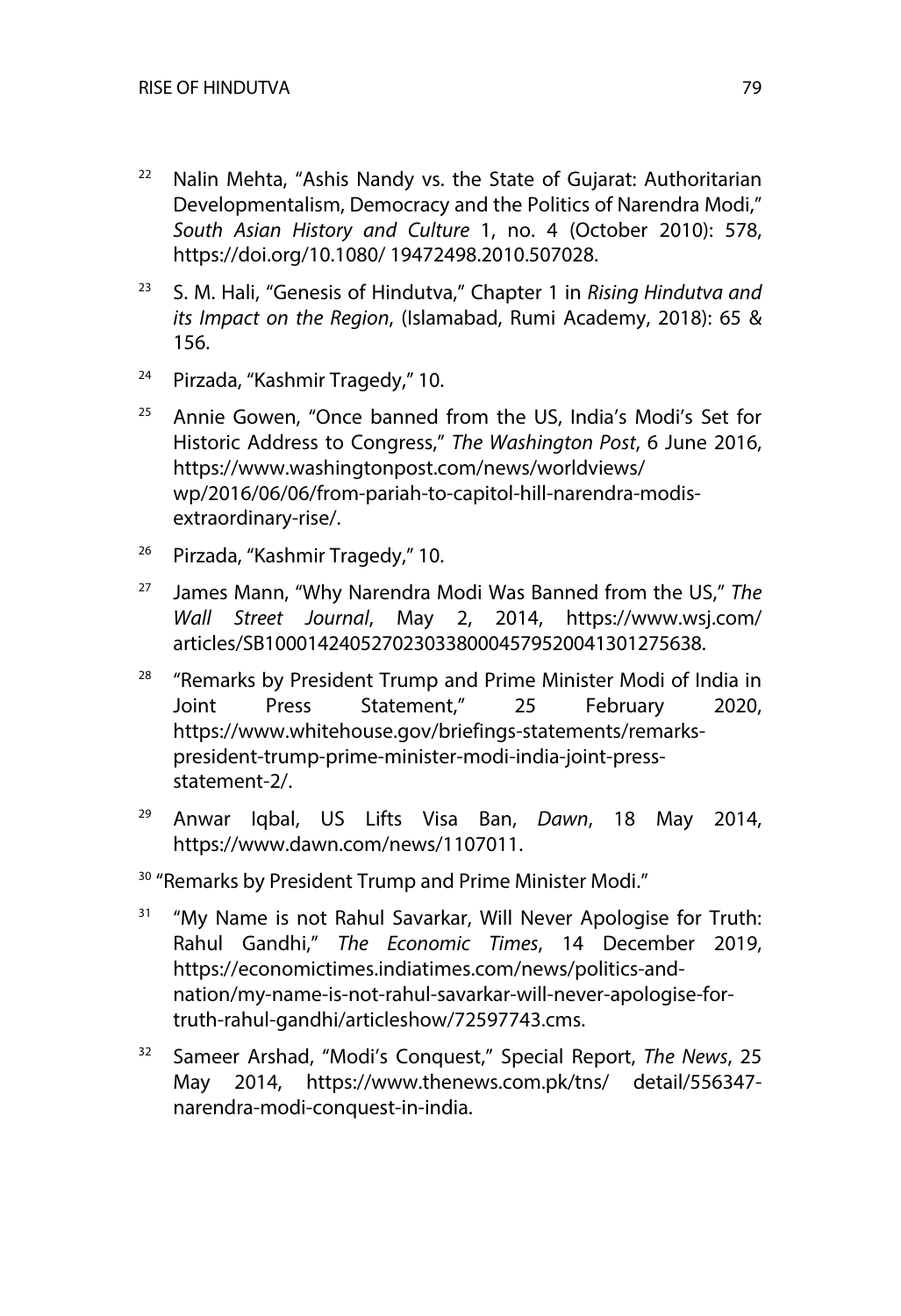- <sup>33</sup> Dr. Vikas Pathak, "Where the Linear Progression of Hindutva Will Take India," *Dawn*, 2 March 2020.
- <sup>34</sup> A.G. Noorani, "What is Hindutva," *Dawn*, 25 September 2020, https://www.dawn.com/news/1301496.
- <sup>35</sup> Hali, "Genesis of Hindutva," 4, 6.
- <sup>36</sup> Kallimullah and Mahmood, "Role of Hindutva," 74.
- <sup>37</sup> Dr. B.R. Ambedkar, "Thoughts on Pakistan," *Writings and Speeches*, Vol. 8, 358, https://mea.gov.in/Images/attach/amb/ Volume\_08.pdf.
- <sup>38</sup> Kallimullah and Mahmood, "Role of Hindutva," 74.
- <sup>39</sup> Thomas A. Howard, "Hindu Nationalism against Religious Pluralism—or, the Sacrialization of Religious Identity and its Discontents in Present-day India," in *Faith in a Pluralist Age*, ed., Kaye V. Cook (Eugene, OR: Cascade Books, 2018), 67.
- <sup>40</sup> Kallimullah and Mahmood, "Role of Hindutva," 73.
- $41$  Merve Sebnem Oruc, "What is Hindutva and will it Cause another War in South Asia?" *Daily Sabah*, 1 October 2019, https://www.dailysabah.com/columns/merve-sebnemoruc/2019/10/02/what-is-hindutva-and-will-it-cause-another-warin-south-asia.
- <sup>42</sup> Kallimullah and Mahmood, "Role of Hindutva," 78.
- <sup>43</sup> "I'm Your 'Pradhan Sewak," *The Hindu*, 15 August 2014, https://www.thehindu.com/news/national/im-your-pradhansewak-and-not-pradhan-mantri-modi/article6321514.ece.
- <sup>44</sup> Dexter Filkins, "Blood and Soil in Narendra Modi's India," *The New Yorker*, 2 December 2019, https://www.newyorker.com/ magazine/2019/12/09/blood-and-soil-in-narendra-modis-india.
- <sup>45</sup> "Modi's Speech to be Beamed Live at Times Square," *The Hindu*, 16 September 2014, https://www.thehindu.com/ news/national/narendra-modis-speech-to-be-beamed-live-atnew-yorks-times-square/article6415506.ece.
- <sup>46</sup> Hali, "Genesis of Hindutva,"1-3.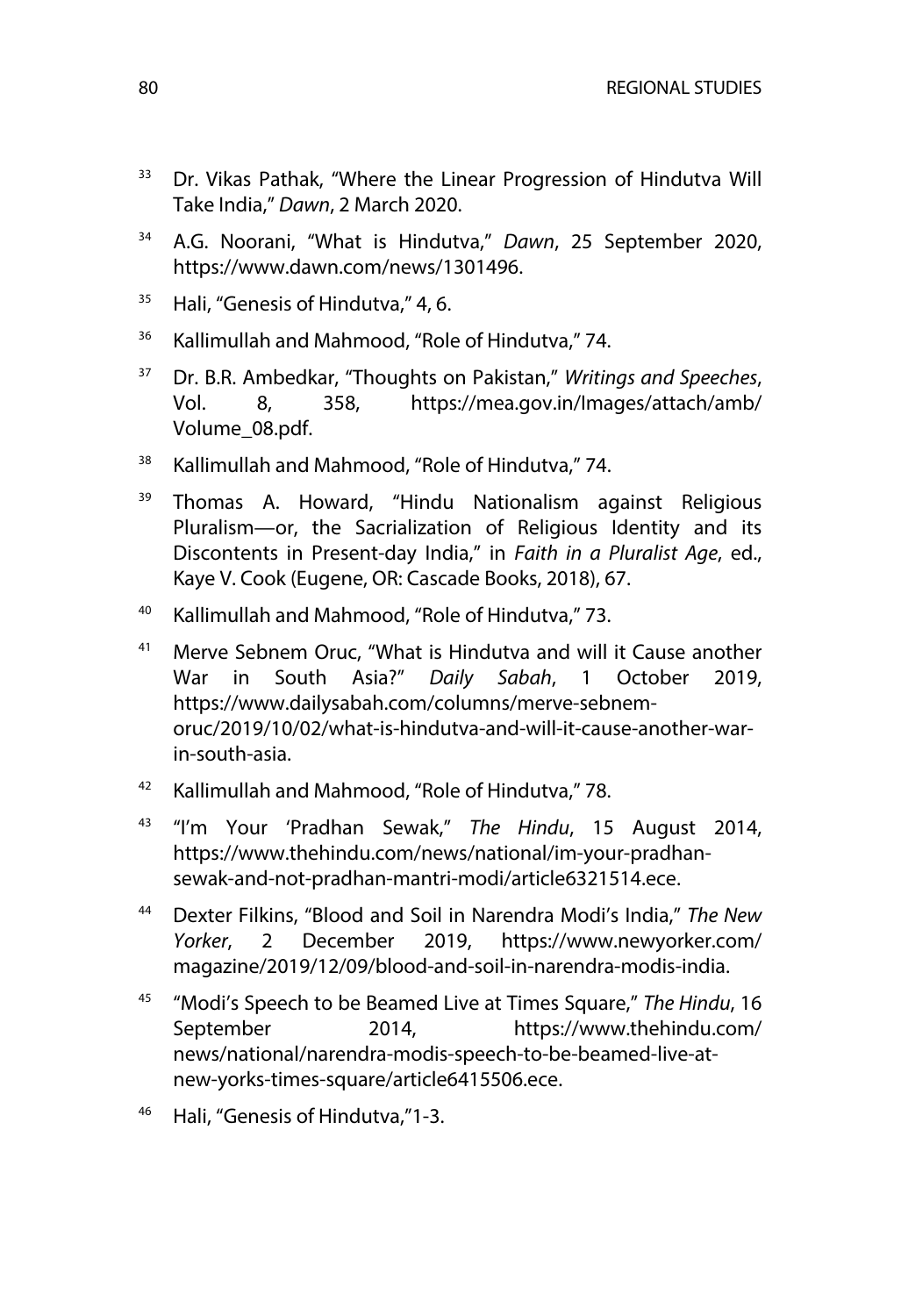- <sup>47</sup> "Women Says 'Pakistan Zindabad Hindustan Zindabad' at CAA Protest, Booked for Sedition," *The Wire*, 21 February 2020, https://thewire.in/politics/amulya-leona-bengaluru-caa-protestsedition-owaisi-waris-pathan.
- <sup>48</sup> Dr. Vikas Pathak, "Where the Linear Progression of Hindutva will take India," *Dawn*, 2 March 2020.
- <sup>49</sup> Krishnadas Rajagopal, "IUML Asks Supreme Court to Stay Implementation of CAA Before it's too Late," *The Hindu*, 16 January 2020, https://www.thehindu.com/news/national/stayimplementation-of-caa-before-its-too-late-iuml-says-in-supremecourt/article30575301.ece.
- <sup>50</sup> "Citizenship Amendment Bill: India's West Bengal Hit by Protests."
- <sup>51</sup> "India Protests Spread Over Anti-Muslim Citizenship Law," *Dawn*, 14 December 2019, https://www.dawn.com/ news/1522065.
- <sup>52</sup> Rajagopal, "IUML Asks Supreme Court to Stay Implementation of CAA."
- <sup>53</sup> "Citizenship Amendment Bill: India's New Anti-Muslim Law Explained."
- <sup>54</sup> Women Says 'Pakistan Zindabad Hindustan Zindabad' at CAA Protest."
- <sup>55</sup> I.P Khosla, "Bangladesh-India Relations," *Quarterly Magazine of South Asian Journal and Scholars* no. 7 (January-March 2005): 65.
- <sup>56</sup> I.P Khosla, "Bangladesh-India Relations," 65.
- <sup>57</sup> Kallimullah and Mahmood, "Role of Hindutva," 81.
- <sup>58</sup> Ishtiaq Ali Mehkri, "India's Iran Debacle," *Defence Journal*, Karachi, August 10, 2020, https://defencejournal.com/ 2020/08/10/indiasiran-debacle/.
- <sup>59</sup> Oruc, "What is Hindutva?"
- $60$  Badri Raina, "It's Been 9 Months. What Did the Revocation of J&K's Special Status Achieve?" *The Wire*, 27 April 2020, https://thewire.in/rights/jammu-kashmir-article-370.
- <sup>61</sup> Akshay Deshmane, "Kashmir: Scrapping Article 370 Unconstitutional, Deceitful Says Legal Expert A.G. Noorani," *Huff*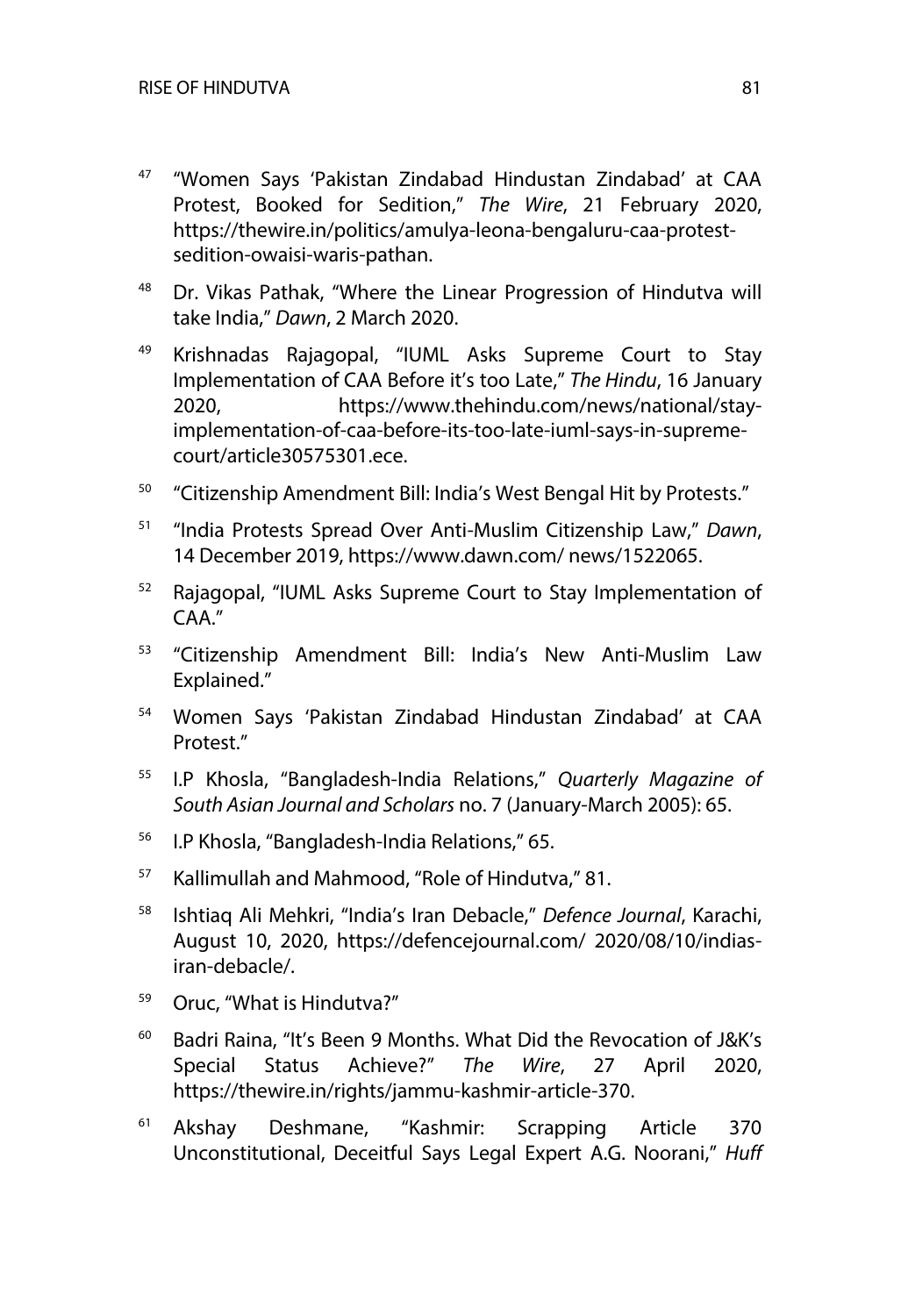*Post*, 5 August 2019, https://www.huffingtonpost.in/ entry/kashmir-article-370-scrapping-constitutional-expert-reactsnoorani in 5d47e58de4b0aca341206135.

- $62$  Faizan Ahmad, "Those Opposed to Narendra Modi Should Go to Pakistan, BJP Leader Giriraj Singh Says," *The Times of India*, 20 April 2014, https://timesofindia.indiatimes.com/ news/Those-opposedto-Narendra-Modi-should-go-to-Pakistan-BJP-leader-Giriraj-Singhsays/articleshow/ 33971544.cms.
- <sup>63</sup> Kallimullah and Mahmood, "Role of Hindutva," 80, 81.
- <sup>64</sup> Andrea Malaji, "The Rise of Hindu Nationalism and its Regional and Global Ramifications," Asian Politics, *Association for Asian Studies*  23, no.1 (Spring 2018), 42, https://www.asianstudies.org/wpcontent/uploads/the-rise-of-hindu-nationalism-and-its-regionaland-global-ramifications.pdf.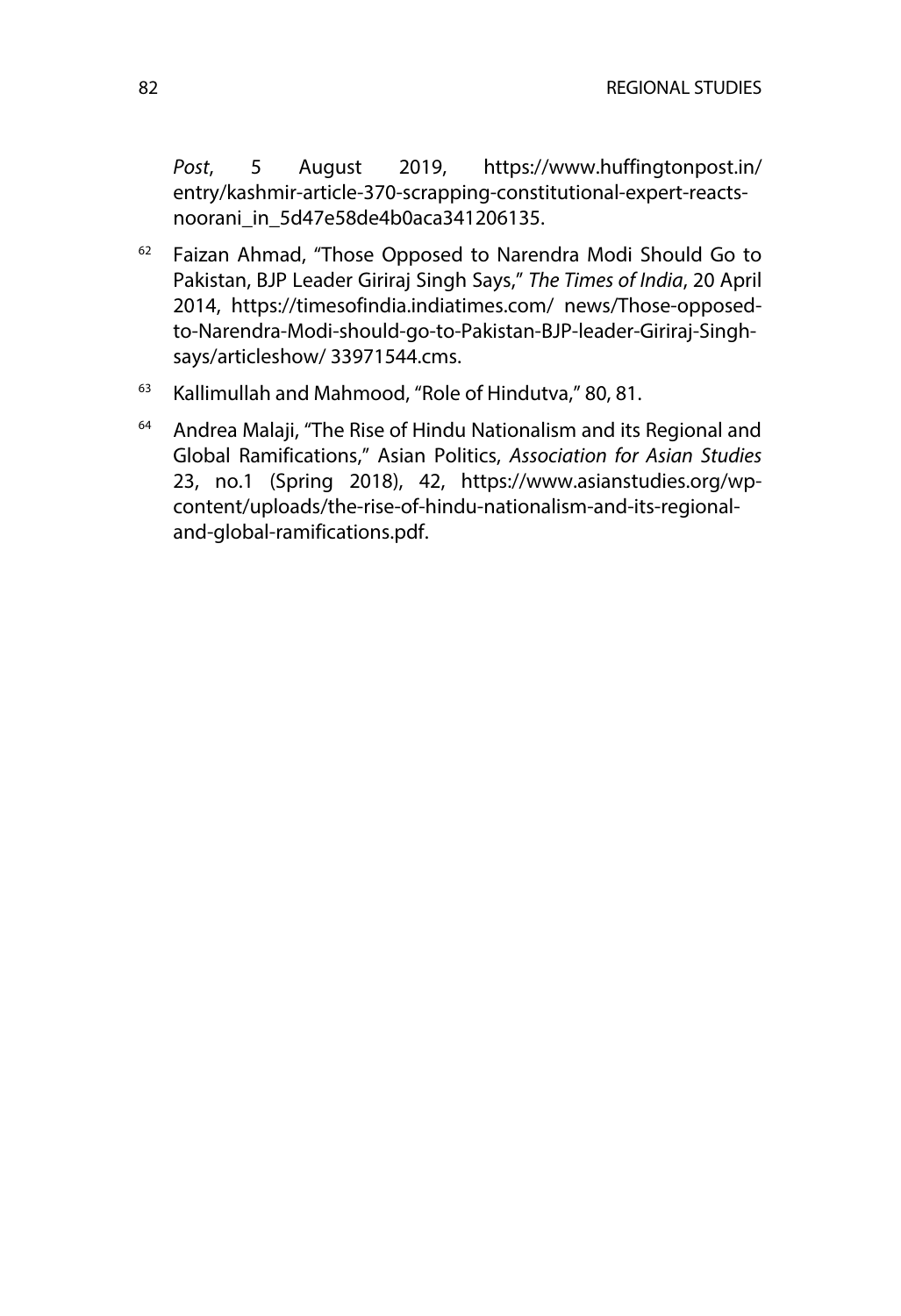# **INDIA'S INROADS INTO THE MIDDLE EAST: IMPLICATIONS FOR PAKISTAN**

#### **LARAIB FARHAT**\*

#### **Abstract**

*India is a strategic player in global politics; more like an octopus, with its arms stretched towards other regional players, either for cooperation or competition. Thus, its inclination toward the Middle East is driven by a similar intent. Its preference in the gulf has been mostly navigated by two things, i.e., exporting labour and importing oil. The huge Indian diaspora in the region is a living proof of that which has resultantly become a major driver behind India's growing economy. Consequently, India's long-term investments and strong economic relations in the Middle East can be explained given its expat population. It is noteworthy that Indian interest in the region is driven by the vision of amplifying its economic might rather than exercising it. To achieve that, it withholds the focus of its foreign policy vis a vis three key players—Saudi Arabia, Iran, and Israel. However, the strategic tilt towards the Middle East has not alienated India's historical rival rather its inroads into the Middle East appear to be a multi-dimensional approach inclusive of Pakistan. The basic aim of India's strategy is to strengthen its relations in the Gulf region and engage in counter-narrative diplomatic engagements that would complicate Pakistan's foreign policy. This paper thus looks into major Indian investments in three key players as aforementioned and unfolds the complex relationship between India, the GCC, and Pakistan.*

**Keywords:** *India, GCC, Pakistan, strategic partnership, economic interests, global politics, investments*

Ms Laraib Farhat is an Assistant Research Officer at the Institute of Regional Studies, Islamabad.

*Regional Studies, 39:4, Winter 2021, pp.83-100*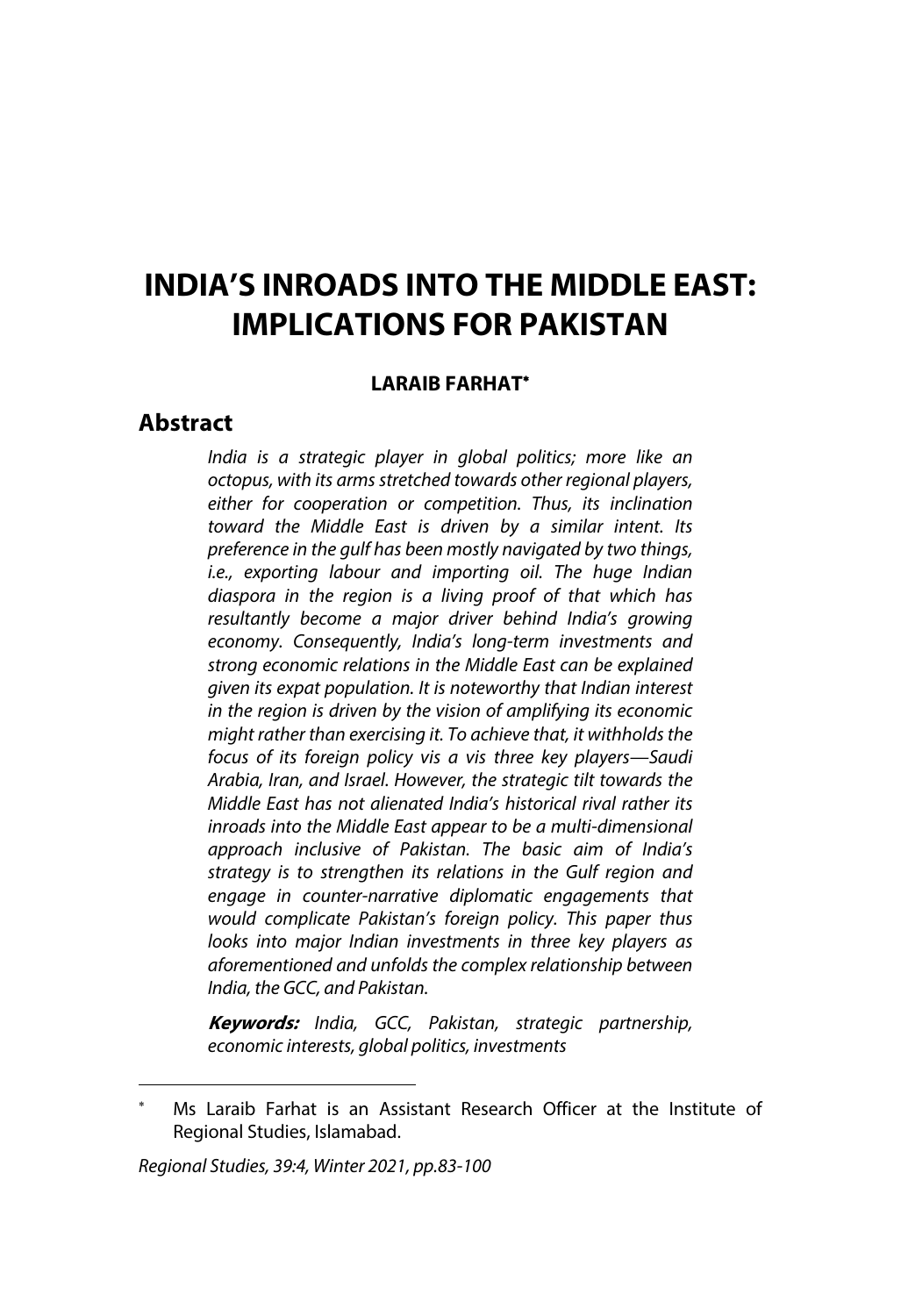#### **Introduction**

Since its independence, India's economic relations with the Middle East have been based on its urge for development and prosperity. Whereas, the course of its political relations has mostly been determined in the light of its post-cold war allegiances and subsequent formation of the Non-aligned Movement (NAM). Considering India's relationship with the Middle Eastern countries, New Delhi's preference has mostly been quite simple and focused, i.e., to export labour and to import oil. While these preferences have been practised and projected for most part of history, there has been a noticeable shift in Indian policy towards the Middle East in past few years.

India holds exceptional ties with the Gulf Cooperation Council (GCC) countries, i.e., Bahrain, Kuwait, Qatar, Saudi Arabia, and the United Arab Emirates (UAE). These ties range from cooperation in fields of economy, military, investment and trade.<sup>1</sup> It is noteworthy that this significant interdependence is not the result of some vacuum but can rather be traced back to India's historical geographical proximity<sup>2</sup> with the Middle East as its extended strategic neighbour.<sup>3</sup>

It is imperative to discern the underlying causes behind growing Indian interest in the Middle East. In addition to a history of cordial relations, economic ties, energy trade, and migrant labour, the Persian Gulf is a source of two-thirds of oil and gas for India.<sup>4</sup> Additionally, the estimates of Indians living put the figure at 9.3 million. Around 70 percent of these Indians fall under the category of blue-collar workers, while the rest of them belong to a class of skilled professionals.<sup>5</sup> This expat population is also a major driver behind India's growing economy – with about 60% of remittances coming in from the Gulf countries.<sup>6</sup> Therefore, the reason for India's long-term investments and strong economic relations in the Middle East can be explained in view of the huge Indian diaspora in the region.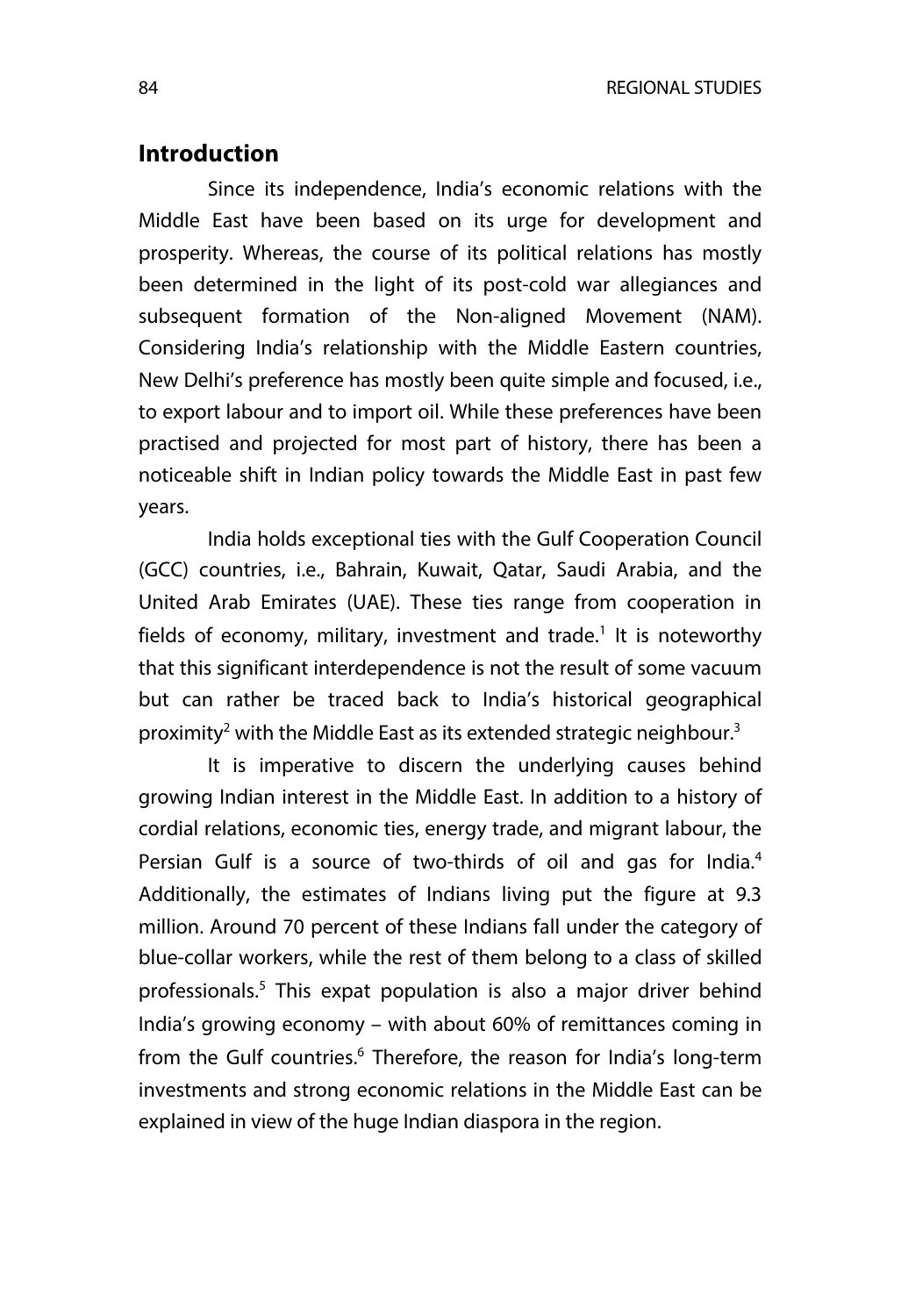# **India's Look West Policy**

India's 'Look West Policy' emerged as a strategic and diplomatic offshoot of India's Look East Policy.<sup>7</sup> The latter was propagated after the cold war and the subsequent disintegration of the Soviet Union; a situation which forced India to assume a closer position to the United States. This policy was destined to fortify relations with the Association of Southeast Asian Nations (ASEAN) in specific and East Asia in general.<sup>8</sup>

Driven by its strategic interests, India aims to develop longterm ties with West Asian countries. While India's involvement in the Middle East is smartly projected, it simultaneously balances the ongoing clash between Saudi Arabia and Iran. This is reflective of India's non-interventionist policy and how it keeps itself in a secure position while maintaining relations with the countries beneficial for its economic growth. Since the adoption of the Look West Policy in 2005, there have been several developments in the process. As Prime Minister, Manmohan Singh said:

> The Gulf region, like Southeast and South Asia, is part of our natural economic hinterland. We must pursue closer economic relations with all our neighbours in our wider Asian neighbourhood. India has successfully pursued a 'Look East Policy' to come closer to the countries of Southeast Asia. We must come closer to our western neighbours in the Gulf.<sup>9</sup>

Given India's economic development needs, the Middle East has become a vital outlet for fuel imports as well as an economically sound environment for the Indian workforce, in addition to being a dependable source of remittances. Saudi Arabia, Iran, and Qatar have all been significant hydrocarbon suppliers. However, the number of Indians living and working in the Gulf countries has increased dramatically since the mid-1970s oil boom. Majority of these Indians belong to southern states such as Andhra Pradesh, Tamil Nadu, and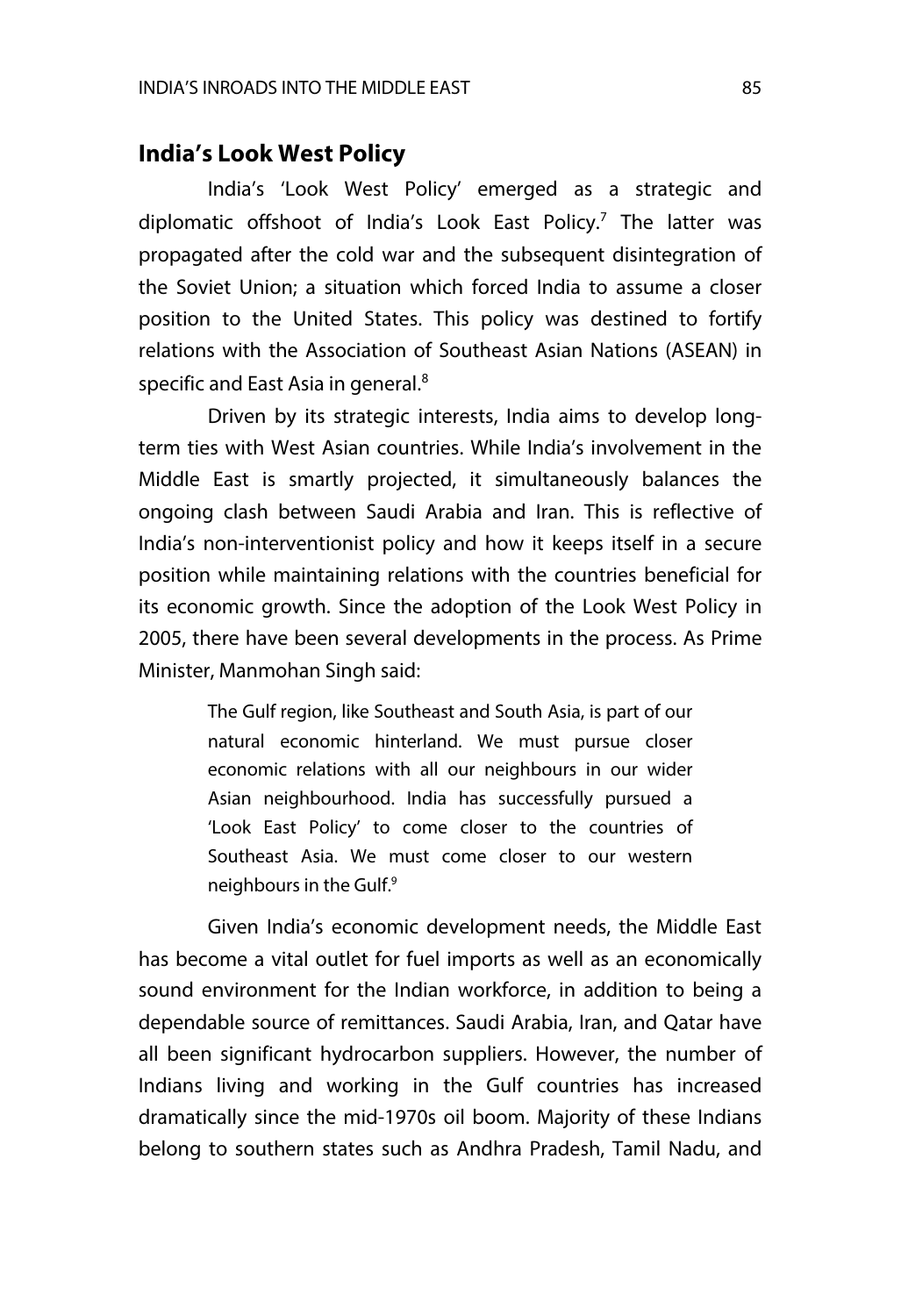Kerala. Presence of such a vast Indian diaspora in Middle East resulted in the creation of the Ministry of Overseas Indian Affairs (MOIA) in 2004 in order to optimally facilitate Indian nationals.<sup>10</sup> The Indian engagement in the Gulf region includes cooperation in the segments of trade, energy supply, and the protection of the Indian migrants in the region. While India is pushing towards a soft power approach by facilitating different educational and cultural exchanges, it is seemingly persevering its non-interventionist policy by not interfering in the political and military segment of its relationship with the Gulf at the same time. To put it simply, India's larger interest in the region is driven by the vision of *amplifying* its economic might rather than *exercising* it. The only instance where India has felt the need to use the defence or military strategies has been to contain the threats of terrorism and other criminal activities.

Historically, the parameters of India's West Asia Policy have mostly been multi-directional. For instance, during the ideological clash of the communist and capitalist bloc, India maintained relations with the rival poles of the regional geopolitics, i.e., Iran and Saudi Arabia. Recently, however, the Indian policy approach towards the Middle East has become more multifaceted. The focus of Indian foreign policy *vis a vis* the Middle East has been subject to three key players—Saudi Arabia, Iran, and Israel—now.11

#### **India-Saudi Arabia Relations**

Saudi Arabia and India have been trading partners since 1947. The cooperation between the two countries is stated to be based on peaceful co-existence, tolerance, harmony, diversity, and emphasising dialogue along with peaceful dispute resolution. An era of new developments in their bilateral relations began with the visit of the Saudi Monarch to India in the year 2006 and the subsequent signing of the Delhi Declaration.<sup>12</sup> Initiatives based on mutual cooperation as per the Delhi Declaration focused mainly on fighting terrorism and crimes that exceed transnationally such as money laundering, drugs, and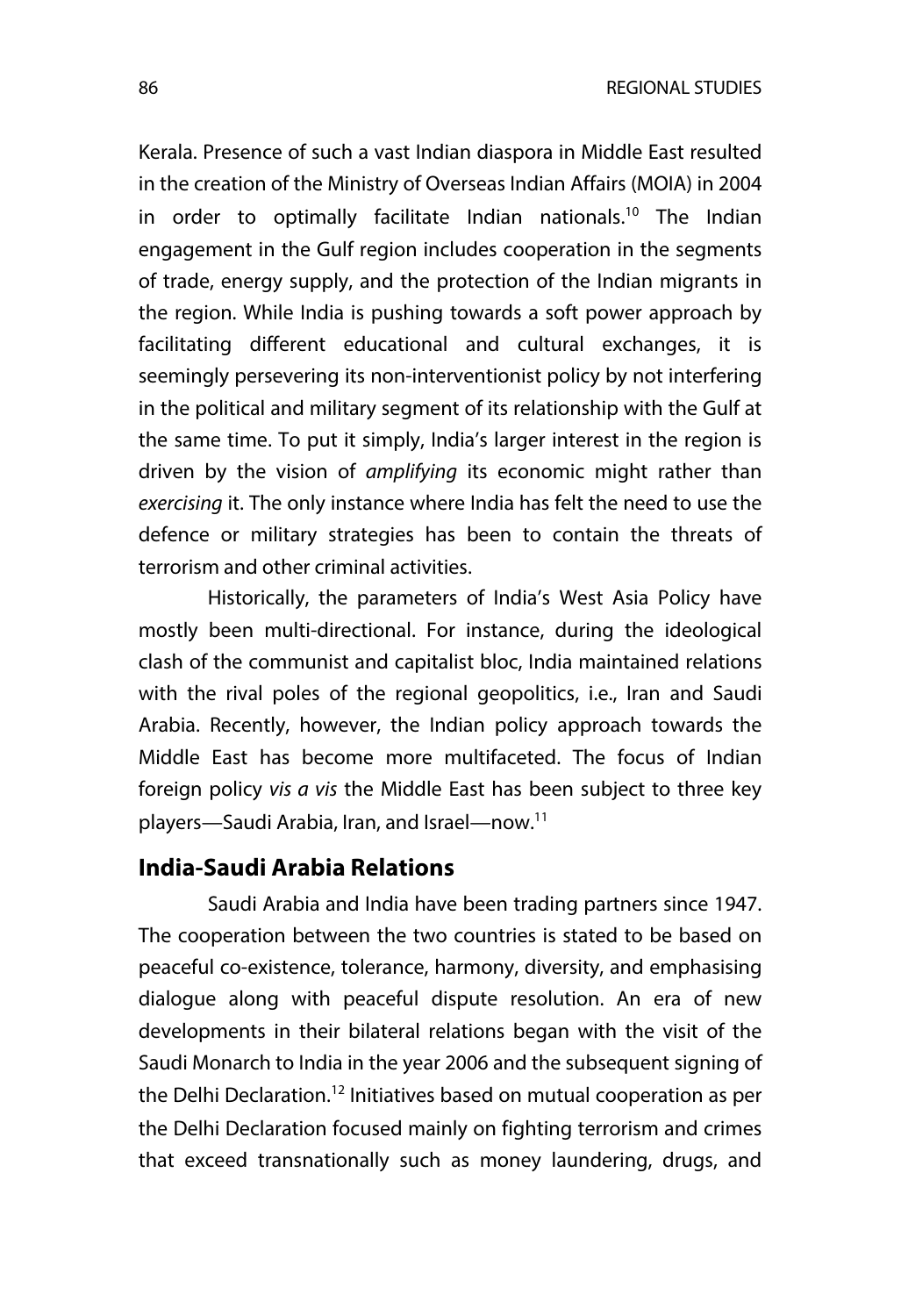arms smuggling.<sup>13</sup> Similarly, Prime Minister Narendra Modi's visit to Saudi Arabia in April 2016 proved highly successful in terms of political, economic, security, defence, energy, trade, and investment cooperation.14 India's ties with Saudi Arabia deepened further with two other high-level visits in 2019. These visits of Narendra Modi and Saudi Crown Prince Muhammad Bin Salman further bolstered the already existent bilateral ties between the two and were followed by announcement of some major economic commitments including investment opportunities worth \$100 billion by Saudi Arabia in India, increased Hajj quota to 200,000 which currently accounts for 170,000, release of 850 Indian prisoners in Saudi prisons accused of minor offences and a proposal for setting up a High-level Partnership Council.15 Furthermore, substantial trade between the two countries has also been a vital component of the bilateral relationship. Saudi Arabia is India's fourth largest commercial partner, following China, the United States, and the UAE. Saudi Arabia is seen by India as a dependable and long-term energy partner in ensuring its energy security. The hydrocarbons trade with Saudi Arabia accounted for roughly 61.1 percent of India's bilateral trade in the fiscal year 2020-21. In the same financial year, India imported 34.2 Million Metric Tonnes (MMT) of crude oil, accounting for 18.20 percent of total crude imports.<sup>16</sup>

Despite extensive engagement on bilateral level and cooperation in trade and energy sectors, the relationship between India and Saudi Arabia is beset with some complications, mainly due to their distinct preferences towards other regional players, especially Pakistan. Although Saudi government has not been as responsive to Indian accusations of terrorism against Pakistan, it has purposefully refrained from openly criticising the revocation of Article 370 and 35-A. The statement of Pakistan's Foreign Minister Shah Mahmood Qureshi about Saudi Arabia delaying the peace process and dragging its feet on Kashmir could be an outcome of the growing Saudi silence on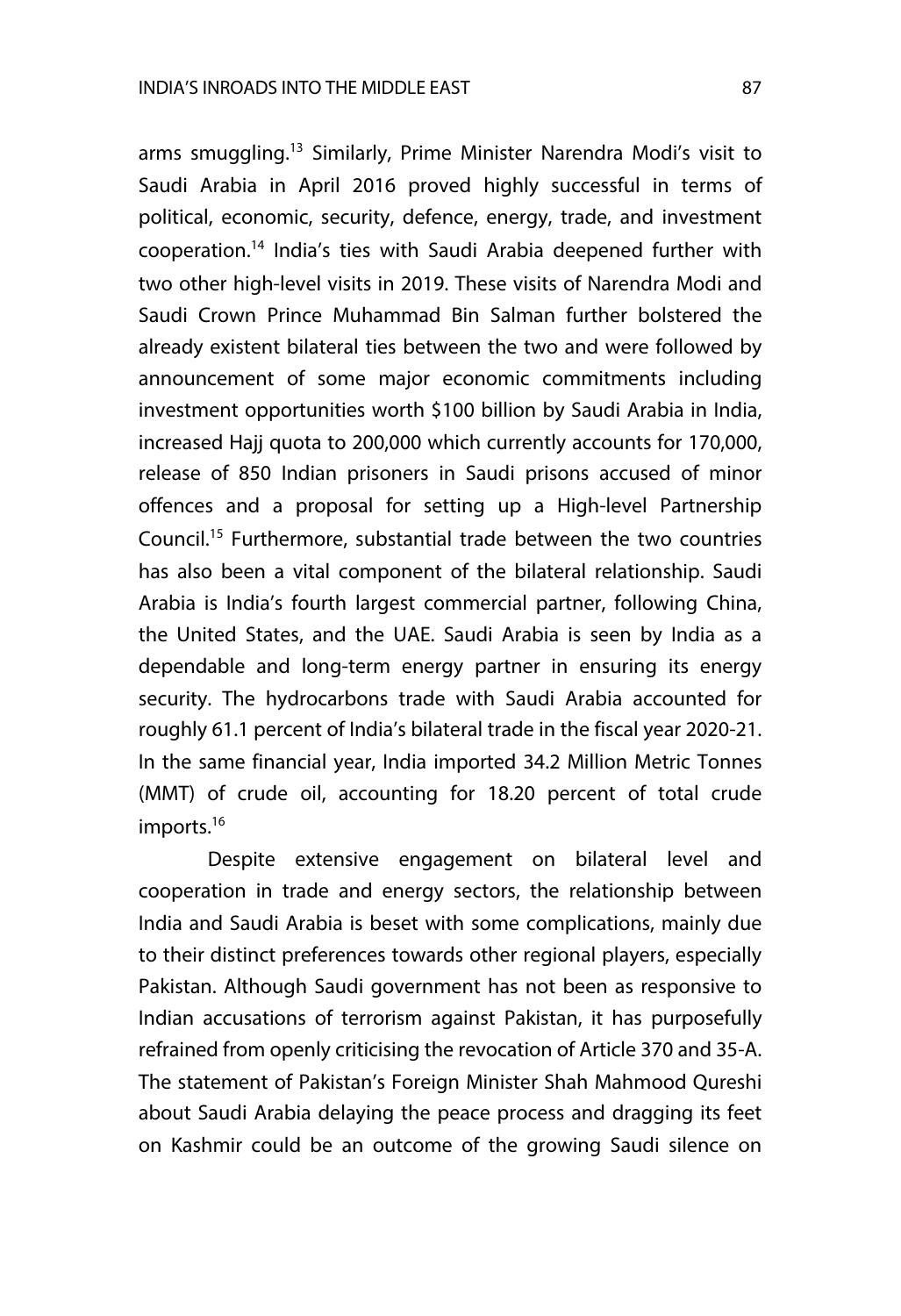matters related to Indian excesses.<sup>17</sup> More recently, India and Saudi Arabia have discovered a strategic compatibility for establishing a regional order that is safe and stable.<sup>18</sup> Arguably, it could be a consequence of Shah Mahmood Qureshi's statement regarding Saudi Arabia, and similar disconcert with the invitation to India as the guest of honour at the Organisation of Islamic Cooperation (OIC) session by the Foreign Minister of UAE.<sup>19</sup> Qamar Javed Bajwa's call for a meeting with the Crown Prince Mohamed bin Salman that was rejected, is reflective of the clear disruption in the bilateral relations.  $20$  Although the Army Chief's meetup was focused on mending ties between the two historically linked countries but this declination seemingly appeared due to Saudi Arabia's increasing tilt towards India. One of the very crucial factors keeping Saudi Arabia and Pakistan interlinked was the ideology and the vision of a Muslim bloc. In case Pakistan chooses to step back and tries to build an alternative Islamic bloc<sup>21</sup> (substantially with Iran, Turkey, and Malaysia) then the vision and ideology will both slip away, leaving minimal grounds for future cooperation. In this regard, the choices that the Saudi government will make will be based on easy dispositions with a concluding opinion that, a tilt towards India is a far-reaching and a more rewarding choice.

#### **India-Iran Relations**

The alliance between India and Iran has had its highs and lows. With Iran being an Islamic Republic and India a democracy dominated by a Hindu nationalist party, the two countries have overcome the friction collectively and have entered into a mutually benefitting relationship. India formally established its relations with Iran in 1950.<sup>22</sup> Prior to the partition of the subcontinent and the creation of India and Pakistan as separate states in 1947, India and Iran maintained a common border as neighbours, with cultural and linguistic links dating back to thousands of years. Indeed, the legacy of Persian influence on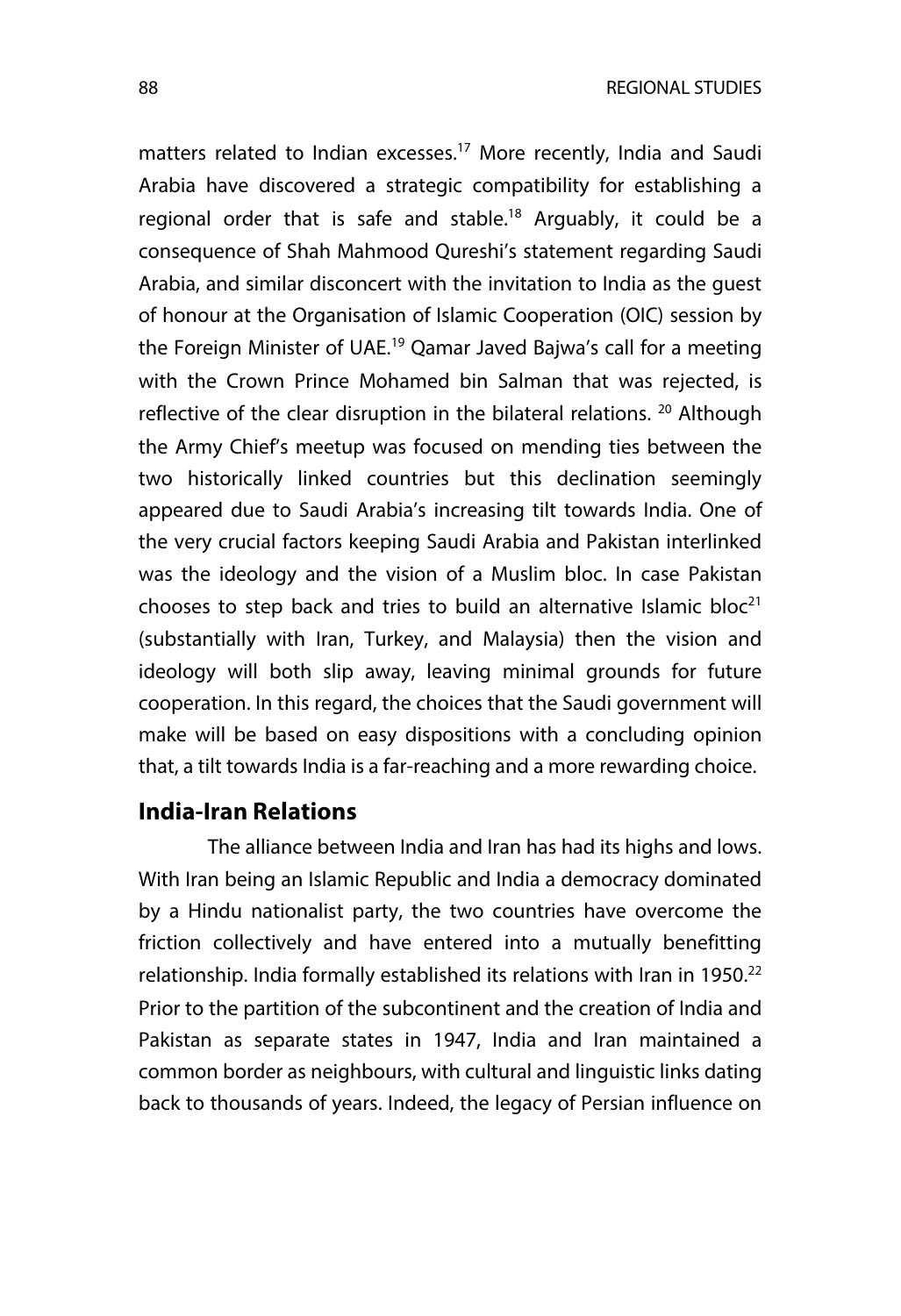Mughal architecture can still be found in significant constructions from Lahore to New Delhi, including that of the Taj Mahal. $^{23}$ 

India's relations with Iran can be traced back to Iran's alignment with the US and its participation in the Central Treaty Organisation (CENTO) at a time when India was more inclined towards the Soviet Union and was in the process of founding the Non-Aligned Movement (NAM). The Iranian revolution of 1979 led by Ayatollah Khomeini and the fall of the Soviet Union greatly altered the stance of both the countries towards each other. With its rising economy, the Indian need for oil imports from Iran was further augmented, resultantly, enhancing the need for creating bilateral trade.<sup>24</sup> There is a nexus between Iran and India which keeps both countries together despite the complications of their relationship. For Iran, a balanced relationship with India saves it from strategic isolation, considering that it has been labelled as a part of the 'Axis of Evil' by the US. Similarly, for India, a stable relationship with Iran serves as an opportunity to fulfil India's increasing oil and energy needs.

Bilateral relations between Iran and India are subject to three key elements, i.e., trade, education, and religion. When compared to the same period last year, the value of Iran's exports to India increased by 240 percent during the first quarter of the current Iranian fiscal year (i.e., between March 21-June 21). $^{25}$  Economic activities between the two countries further expanded with the construction of the port project in the city of Chabahar, Iran. This port appears as a new stream for geopolitical competition and a bastion-to-be for global trade. India has contributed \$85.21 million in capital and \$22.95 million annually to equip two berths at Chabahar port for Phase I. It is further building a \$1.6 billion railway line from Chabahar to Zahedan which is close to the Iran-Afghan border.<sup>26</sup> Indian interest in the Iranian cities through the construction of Chabahar port has a far-reaching goal. The port connects Delhi to the Afghan and Central Asian markets and ultimately reduces India's dependence on Pakistan's land routes.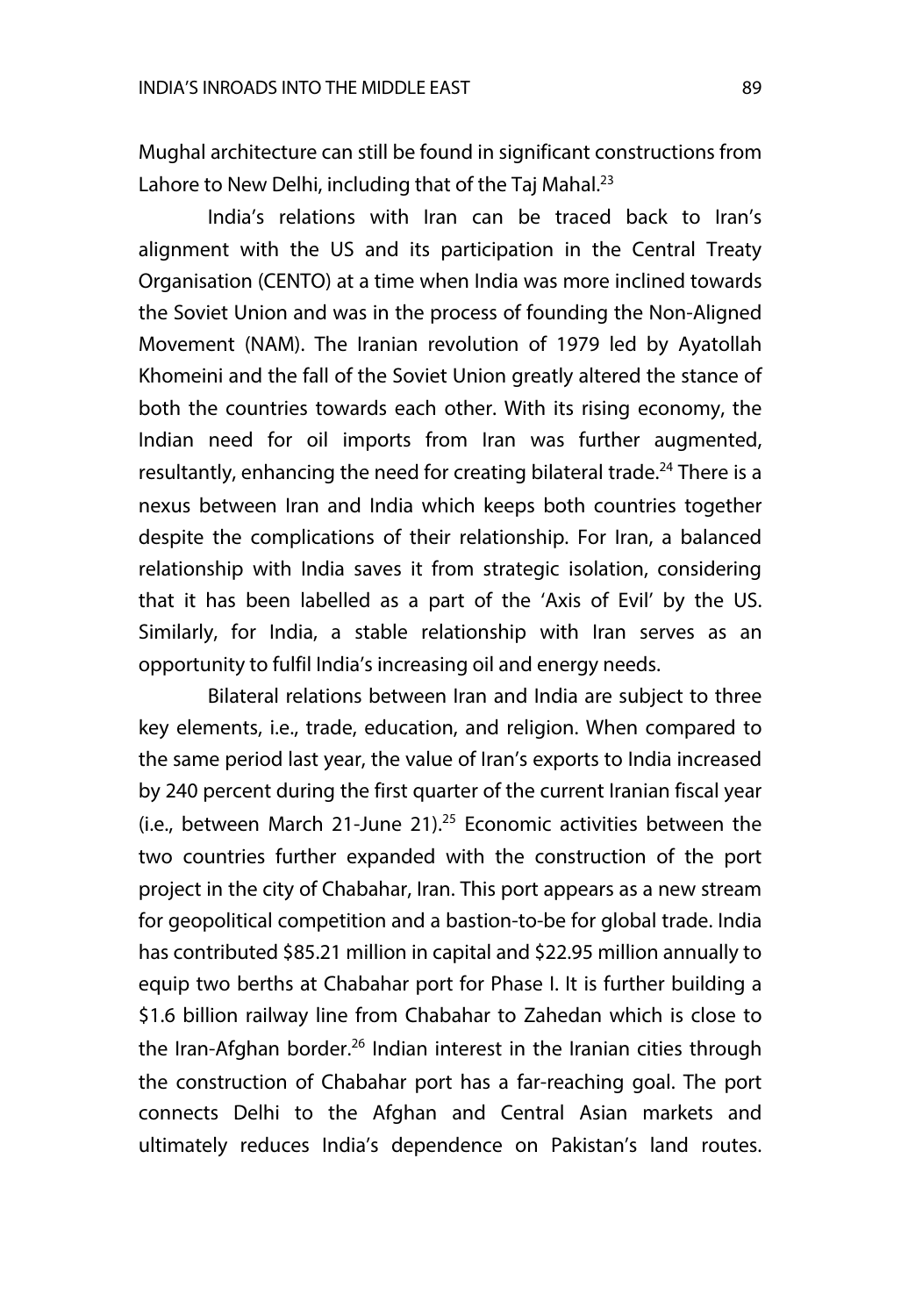Furthermore, the port might improve Indo-Iranian ties by potentially offsetting rising Sino-Pakistani collaboration. Simultaneously, China has grown its influence in Iran, seeking access to important natural resources and transportation routes.<sup>27</sup> For Iran, the port might develop new diplomatic and commercial ties and given Iran's position as a pariah state in the West, the country sorely needs to discover other possibilities.

From religious point of view, India is home to one of the world's largest Shia communities. It is safe to assume that Iran's official strategy of employing the sectarian card as a foreign policy weapon played a crucial part in the current state of bilateral relationship between the two countries. Iran too, has an Indian Shia minority of nearly 30-million people.<sup>28</sup> Despite the lack of official numbers, it is estimated that the Shia community in India accounts for around 15% of the country's overall Muslim population.

A successful Indo-Iranian relation is a strategic move in Southwest Asia and the Arabian Sea, leading to the elevation of the regional influence of both countries. Perhaps, this can be consequential for Pakistan and Saudi Arabia but being key players in the region and strategically equated in the realm of geopolitics, both can enter into a myriad initiatives facilitating peace, prosperity, and changing dynamics of politics in West and South Asia.

#### **India-Israel Relations**

Although India had recognised Israel in 1950 two years following the latter's independence in  $1948<sup>29</sup>$  it only opened its Embassy in Tel Aviv in 1992 owing to its longstanding non-aligned policies. Since then bilateral relations on the levels of economic, military, agriculture, and politics has continued to progress.<sup>30</sup> Historically, both countries were under the colonial rule and got independence around the same time. $31$ 

The initial few years following independence were difficult for both countries. Israel was marred by the constant trouble over its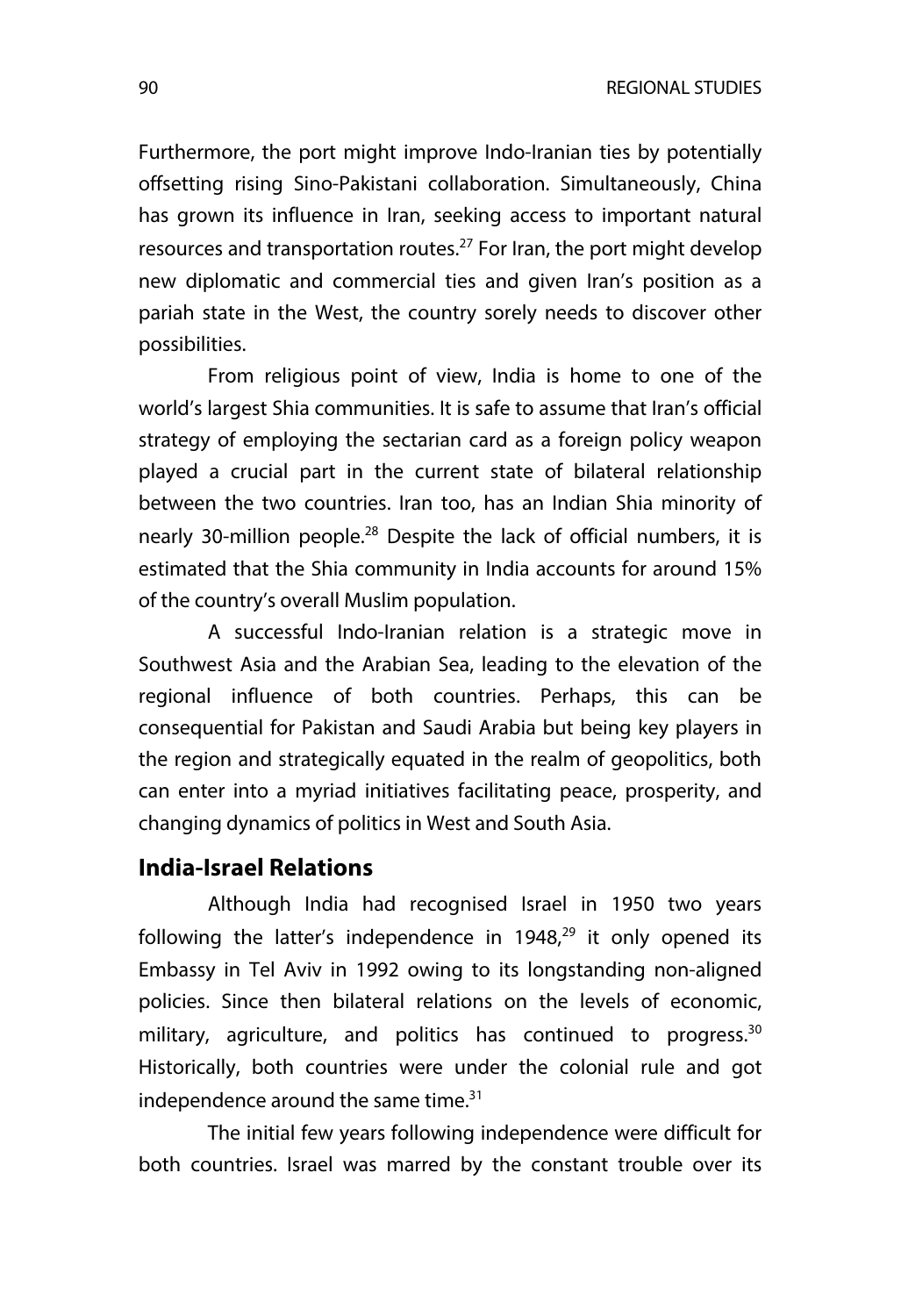existence leading to its isolation in the global arena and India was held back by the inter-religious quarrels followed by widespread illiteracy, unemployment, and financial challenges to the detriment of its already fragile democratic setup. Similarly, their policy preferences led both countries in different directions. Israel's policy of non-alignment linked it with the United States for a more balanced relationship and likewise, India pursued a policy of non-alignment with both the western and eastern blocs.<sup>32</sup> However, Israel's inclination towards the foreign policy of non-alignment did not guarantee her a place in the expanded NAM due to the opposition of the Arab countries. Arguably, the initial driving force behind India's policy on Israel was Jawaharlal Nehru. After the opening of consulates in both countries, he stated:

> "It is not a matter of high principle, but it is based on how we could best serve and be helpful in that area. We should like the problem between Israel and the Arab countries to be settled peacefully. After careful thought, we felt that while recognising Israel as an entity, we need not at this stage exchange diplomatic personnel."<sup>33</sup>

More recently, India's deepening cooperation with Israel has gained tremendous momentum under Prime Minister Modi's proactive policies. Beginning with high-level visits, including the one in July 2017. Prime Minister Modi made the first visit to Israel during which the relationship was elevated to a strategic level with the signing of seven Memorandums of Understanding (MoUs) in the domains of research and development (R&D) innovation, water, agriculture, and space. Similarly, Benjamin Netanyahu, Israeli Prime Minister paid a visit to India in January 2018 during which four G2G agreements on cyber security, oil and gas cooperation, film coproduction, and air transport were signed along with five additional semi-government agreements. Before these trips, former Indian president Pranab Mukherjee also conducted a state visit to Israel in October 2015. In November 2016, Israeli President Reuven Rivlin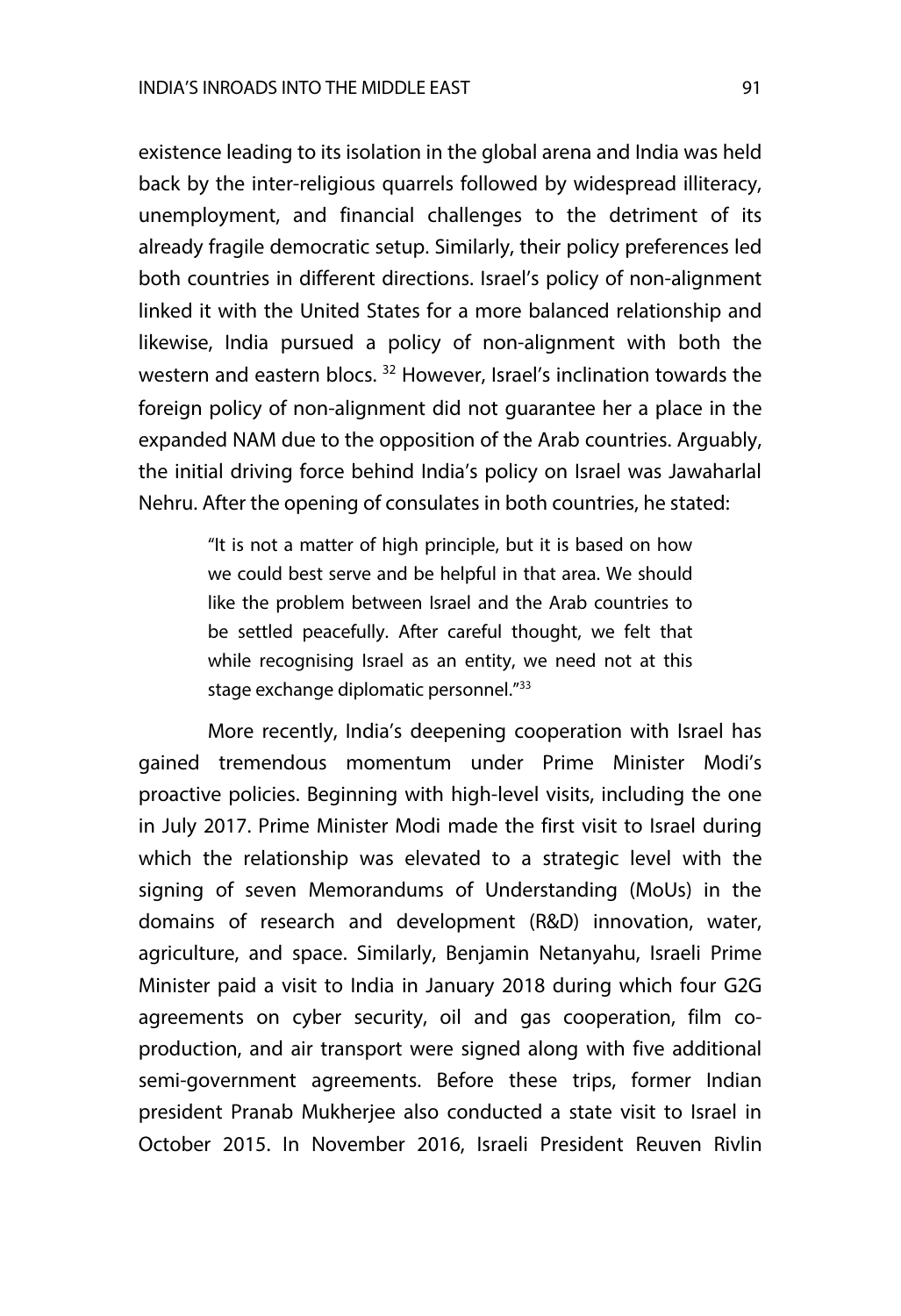visited India. Such increased high-level exchanges and ministerial visits from both sides have boosted collaboration in a variety of functional sectors, including commerce, agriculture, science and technology, culture, and security.

This bilateral cooperation is anticipated to grow further in the battle against Covid-19 as both countries have entered into cooperation for the development of test kits to deal with the pandemic. Amidst the standoff with China at Ladakh, both countries have continued their cooperation in the field of military and cyber security as well. $34$  The relations between the two have apparently become institutionalised and any disruption in regional dynamics of West Asia will seemingly stand incapable of reversing the course of this relationship. The reason behind this is the realisation of how important it is for India to maintain bilateral relations with Israel. However, leftist parties in India continue to question the reasons behind smooth bilateral relations with Israel. Nevertheless, the pragmatic approach adopted by both the countries has only reiterated their respective role as significant regional prayers.

#### **Striking a Balance: Iran vis-à-vis Saudi Arabia**

Easy choices are a luxury in a complex geopolitical situation. While India expands its engagement with the Middle East, it faces a stark rivalry between two important players, i.e., Iran and Saudi Arabia.<sup>35</sup> The Saudis, on the one side, are backing the anti-government Islamist group in Syria and Iranians, on the other side, staunchly stand behind the Bashar Al-Assad regime. Riyadh and Gulf allies are in support of Abdrabbuh Mansur Hadi's government, whereas Iran continues to back the Shia Houthi rebels because of the Shia majority in its country.<sup>36</sup> Thus, amidst all of these complexities, being drawn into the Middle Eastern cold war is the last thing that India would choose to indulge in. Interestingly, India holds a competitive advantage as both Saudi Arabia and Iran want it as an ally and an economic partner. For instance, the Kingdom is going through an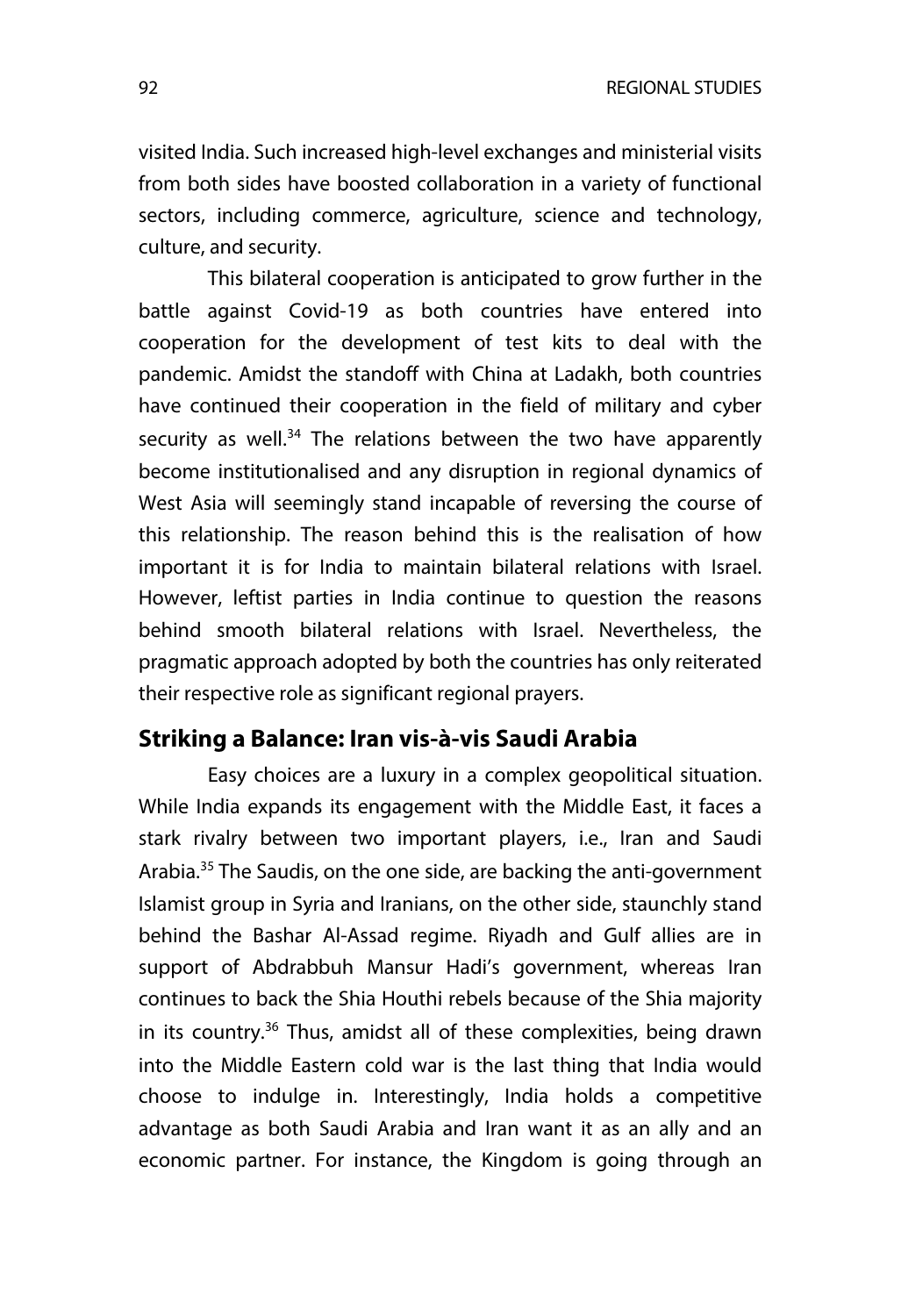economic transition and according to its 2030 vision, Saudi Arabia aims to diversify its economy. In that, India can play a huge role in providing the sought stream of economic opportunities.<sup>37</sup> Relatedly, US sanctions have affected Iran's economy and have led it towards global isolation. India through its partnerships with Iran is a beacon of hope to keep Iran's economy stable. Thus, India is balancing the relationship between Iran and Saudi Arabia just as Saudi Arabia is striking a balance between India and Pakistan.

This balancing tactic reflects India's active participation in the region predicated upon political realism anchored in harmonious rapport with all regional countries instead of antagonism against any. However, as India's regional image and economic strength grow, it will need to broaden the scope of its participation. It is in that situation that India will be inclined to pick a side. It will also be put under pressure to make judgments that it would not have made otherwise. However, to protect its long-term interests, India must reject such temptations and pressures and avoid becoming entangled in regional rivalries.

#### **Implications for Pakistan**

While India makes inroads into the Middle East, one factor is of immense significance. It is vital to take note of India's interests behind its balanced stance with Israel, its continued support for the Palestinian cause, and its inclination towards Saudi Arabia. The first and foremost driving force is India's need for hydrocarbons and oil in the Middle East. However, one often overlooked reason is Pakistan. There are two possibilities concerning Pakistan that India is countering through its foreign policy in the Middle East:

- 1. Neutralising Pakistan's foreign policy in the region and suppressing its efforts to create a Pan-Islamic support for its causes.
- 2. Due to a large number of Muslims based across the country, India is at the risk of a conflict within, particularly in view of its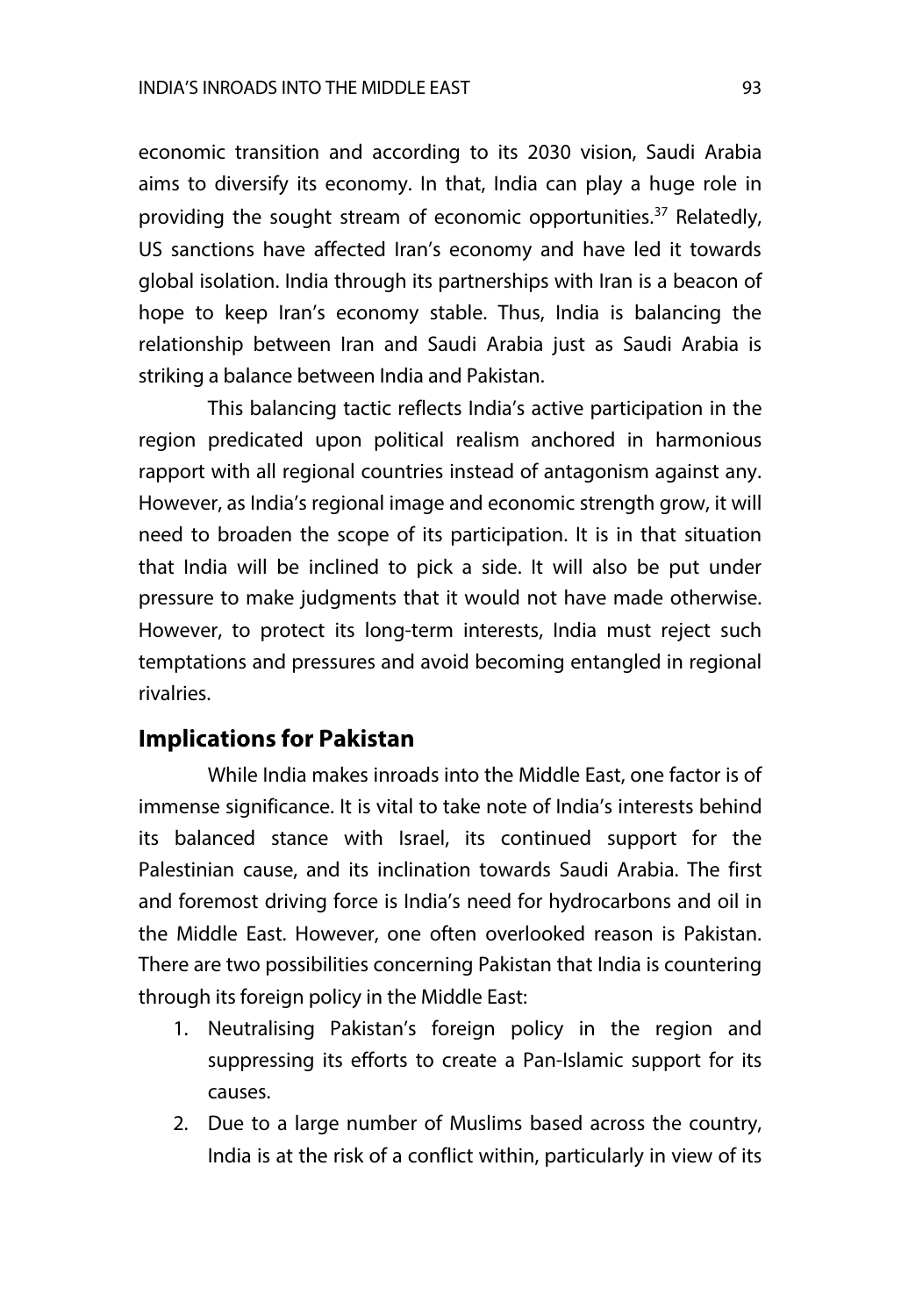stance towards Israel. Thus, to minimise radicalisation, India has resorted to a rather balanced relationship with Israel. Nehru's observation serves well to justify the aforementioned:

> Any action that we may take must be guided not only by idealistic considerations but also a realistic appraisal of the situation. Our general policy in the past has been favourable to the Arabs and at the same time, not hostile to the Jews. That policy continues. For the present, we have said that we are not recognising Israel. But this is not an irrevocable decision and the matter will no doubt be considered afresh given subsequent developments."38

# **Understanding the complex relationship**

**Figure.1**



A 'Love-Hate Triangle' aptly defines the depth of the relationship between the GCC, Pakistan, and India. Figure 1 explains a double-ended adoration arrow between the GCC and India and it can apply to Pakistan-GCC relations as well. On the other hand, there is a long-held antagonism between India and Pakistan. While Winston Churchill did say that "the enemy of my enemy is my friend", there is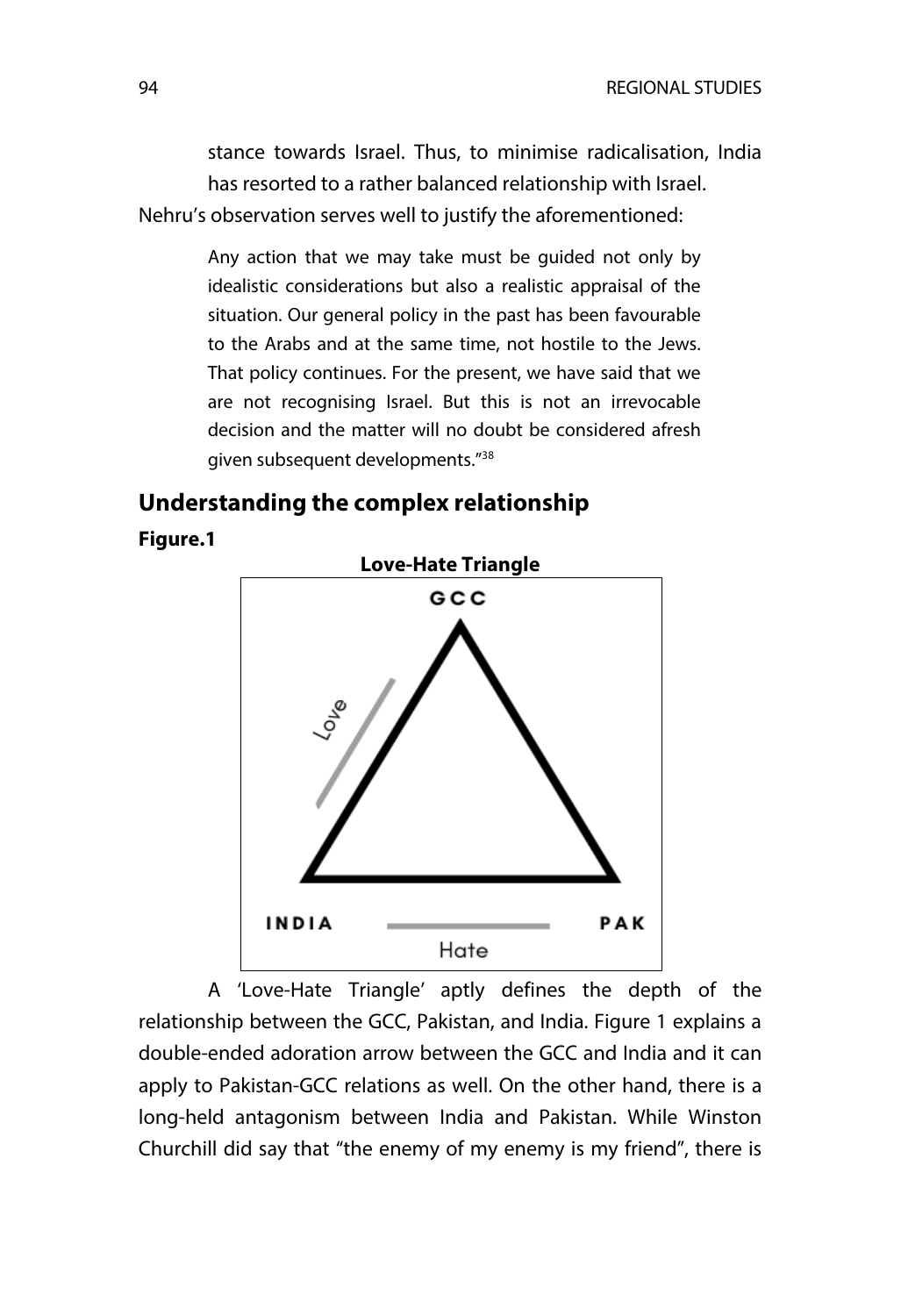little to no explanation about what kind of a relationship transpires with 'the friend of one's enemy'. It is a strange analogy as to why a friend could possibly be friends with the enemy because there is a simple equilibrium model of structural balance that represents a connotation of positive and negative relationships. For instance, two common friends share an enemy but two enemies sharing a common friend is quite anomalous. Thus, some relational patterns come out to be balanced whereas others do not. In this case scenario, the anomalous existence of the GCC as a 'friendly' figure for two historically rival countries makes this triangular relationship rather debateable.

The fundamental question remains that why do Indian interests continue to grow in the region in addition to Saudi Arabia's strategic inclination towards India which is seemingly driving the former away from Pakistan. The biggest implication for Pakistan in view of the Indian expansion in the Middle East is other actors distancing themselves from Pakistan. As for the Middle Eastern countries, the choice to get along with India seems rational given its economic might and the strategic opportunities that the latter has to offer. There can be deliberate complications between the GCC and Pakistan but there is no chance that Islamabad would let the GCC slip away from its hands, keeping in view the importance of these ties and the huge economic activity that it has generated over the years. Their relationship could, however, be viewed under different lenses because of Pakistan's tilt towards China. In some areas, Pakistan would have to compromise too. For instance, in an upcoming potential reality where Israel and GCC would foster in their relationship, Pakistan can play the role of a neutral party and a non-interferer — securing its national interests without upholding the placards of its religious agenda.

#### **Conclusion**

India's inroads into the Middle East are not just focused on its energy security but rather appears to be a multi-dimensional approach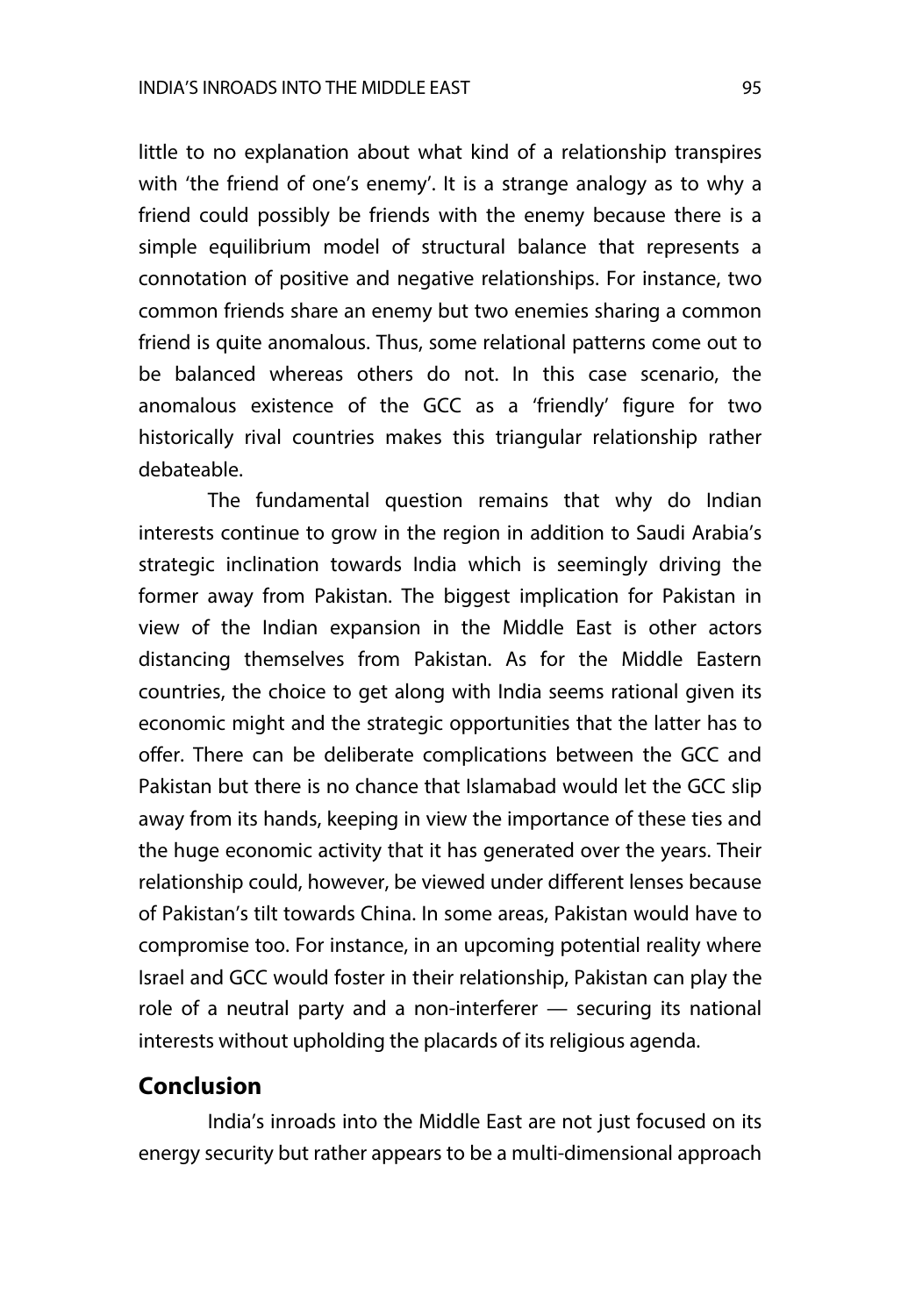inclusive of Pakistan. The basic aim of India's strategy is to strengthen its relations in the Gulf region and engage in counter-narrative diplomatic engagements that would complicate Pakistan's foreign policy.

Thus, Pakistan should take steps such as including Gulf countries in foreign investment opportunities and engaging them in CPEC projects. This is an important step in facilitating Pakistan's economic situation, which continues to wane in the Middle East. Furthermore, India at this point is unstoppable. Thus, instead of focusing on how to exclude India from the Middle East, Pakistan should focus on how to make a comeback with a firm and a stronger foothold. This would result in a non-zero-sum game where the win of one party will not determine the loss of the other.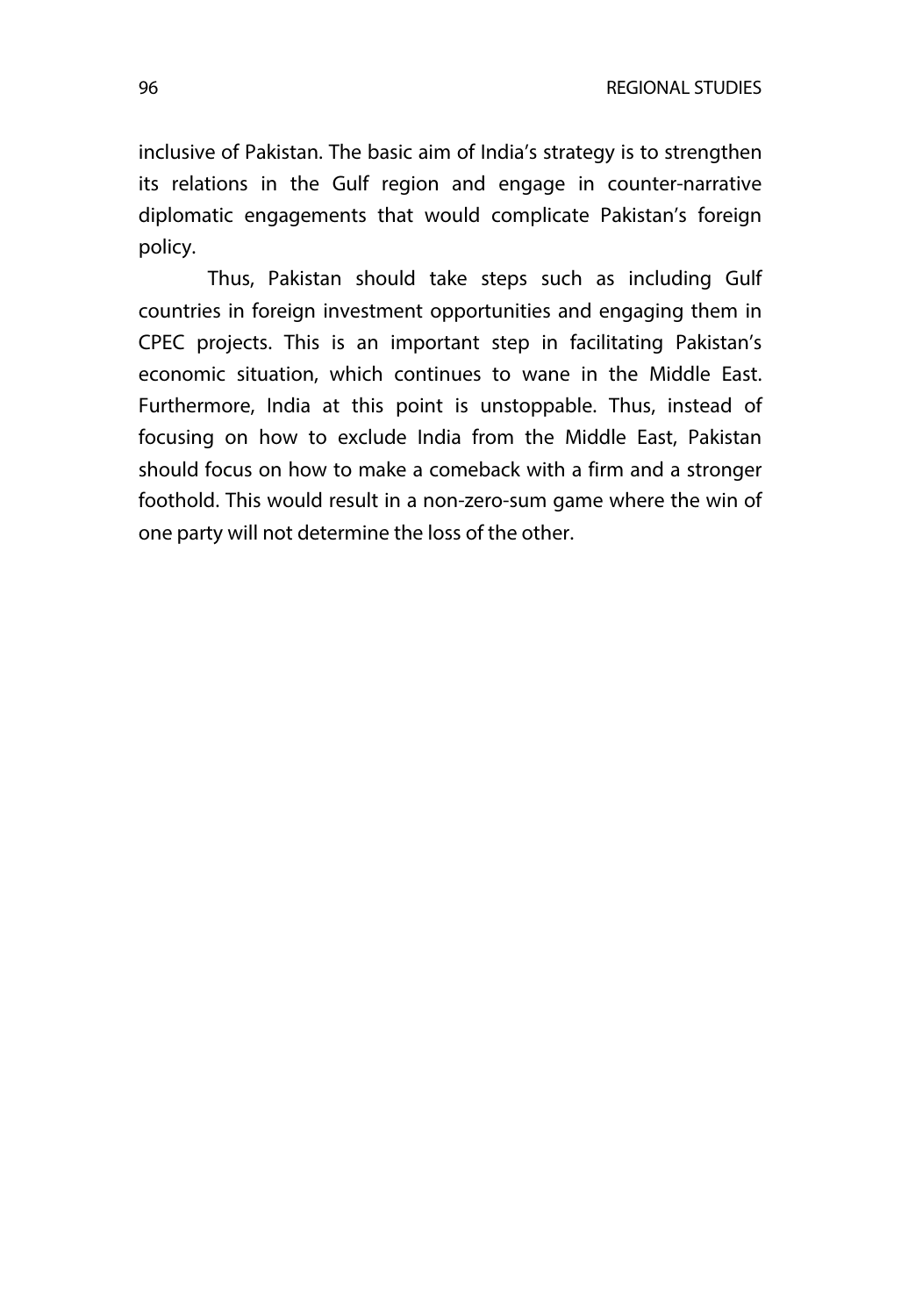#### **Notes and References**

- <sup>1</sup> Annapurna Mitra and Ria Kasliwal, "Twin Crises in the Gulf: Implications for India," *ORF Special Report*, 2020, https://www.orfonline.org/wp-content/uploads/2020/04/ ORF Special Report 105 GulfCrises.pdf.
- $2$  India has been in a close and extended strategic neighbourhood of the Middle East, dating back to the time when Aryans were moving southwards via Iran – becoming a master of "Aryawarts".
- <sup>3</sup> Abdul Amir Jorfi, "Iran and India: Age old friendship," *Indian Quarterly* 50*,* no.4 (1994):1, https://www.jstor.org/stable/ 45072637?refreqid=excelsior%3A949d8eb31f792851c38ca2048a9 daeb9&seq=1#metadata\_info\_tab\_contents.
- <sup>4</sup> Shashank Joshi, "The Arab World to 2020," in Influencing Tomorrow: Future Challenges for British Foreign Policy, eds. Douglas Alexander and Ian Kearns (Guardian Books: London, 2013), 94-96.
- <sup>5</sup> Annapurna Mitra and Ria Kasliwal, "Twin Crises in the Gulf," 2.
- <sup>6</sup> Naresh Kumar, "Recent Trend and pattern of Indian Emigration to Gulf Countries: A Diaspora Perspective," *Population Association of America 2014 Annual Meeting Program*, https://paa2014.princeton.edu/abstracts/141653.
- $7$  Guy Burton, "India's Look West Policy in the Middle East under Modi," *Middle East Institute,* 6 August 2019, https://www.mei.edu/publications/indias-look-west-policymiddle-east-under-modi.
- <sup>8</sup> Akhilesh Pillalamarri, "Why India should Look West Instead," *The Diplomat*, 7 March 2016, https://thediplomat.com/ 2016/03/whyindia-should-look-west-instead/.
- <sup>9</sup> Prasanta Kumar Pradhan, "Accelerating India's Look West Policy in the Gulf," *IDSA Issue Brief,* 3 February 2011, https://www.files.ethz.ch/isn/137525/IB\_IndiaLookWestPolicy.pdf.
- <sup>10</sup> Guy Burton, "India's Look West Policy."
- <sup>11</sup> Stanley Johny, "Tilting towards the Saudis," *The Hindu*, 6 April 2016, https://www.thehindu.com/opinion/op-ed/Tilting-towards-the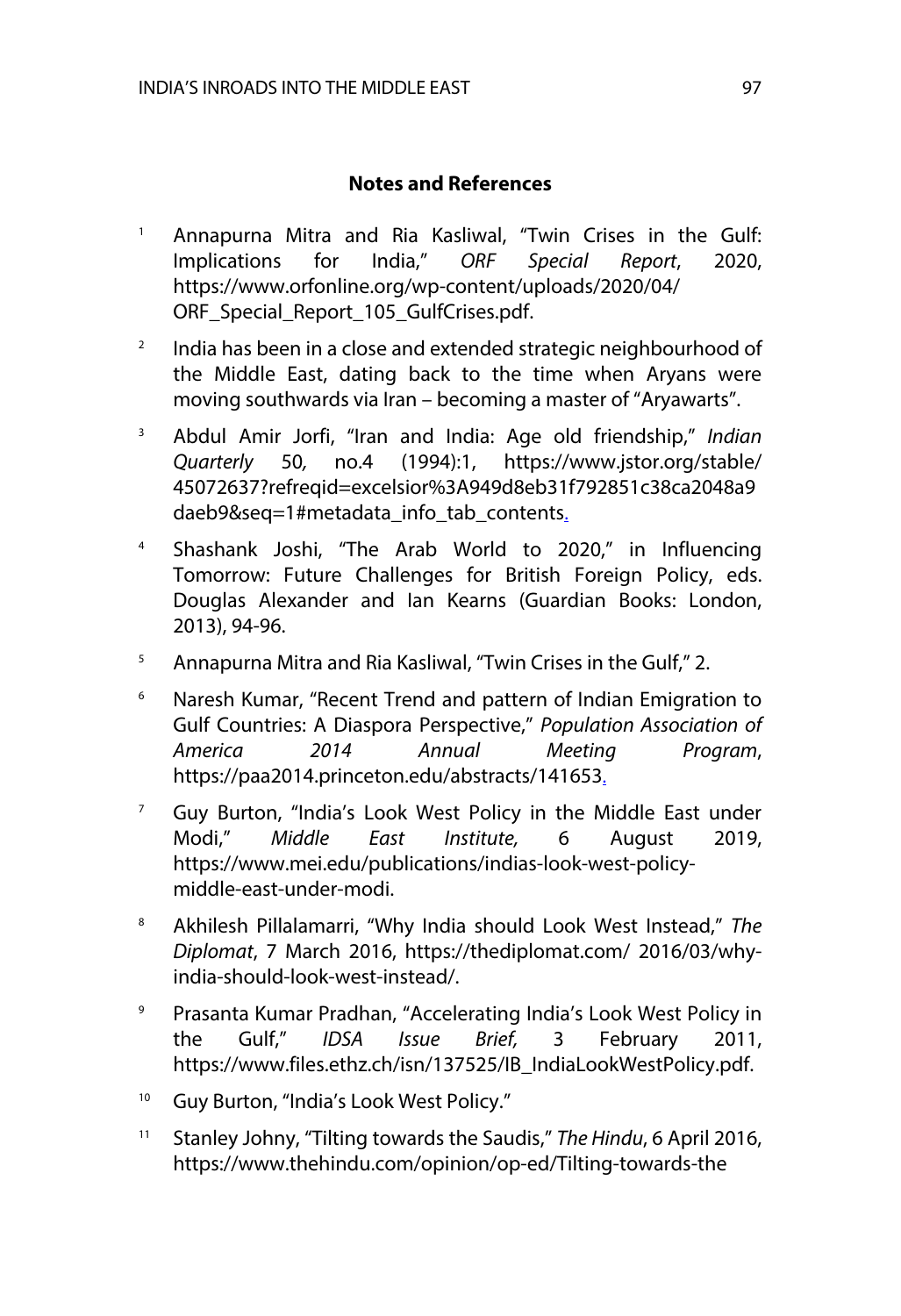Saudis/article14221106.ece? cf chl captcha tk\_\_=o6NNlZ0Hzka.Q5X.xsvi1yEBu6BalmP3aIsK\_xVE0MI-1638355243-0-gaNycGzNE5E.

- <sup>12</sup> Zakir Hussain, "India-Saudi Arabia Relations: New Bilateral Dynamics," *Middle East Institute*, 25 April 2017, https://www.mei.edu/publications/india-saudi-arabia-relationsnew-bilateral-dynamics.
- <sup>13</sup> "Delhi Declaration, Signed by King Abdullah bin Abdulaziz Al Saud of the Kingdom of Saudi Arabia and Prime Minister Dr. Manmohan Singh of India," *Ministry of External Affairs, Government of India*, 27 January 2006, https://mea.gov.in/bilateraldocuments.htm?dtl/5969/ Delhi+Declaration+Signed+by+King+Abdullah+bin+Abdulaziz+Al +Saud+of+the+Kingdom+of+Saudi+Arabia+and+Prime+Minister +Dr+Manmohan+Singh+of+India.
- <sup>14</sup> "India-Saudi Arabia Joint Statement during the visit of Prime Minister to Saudi Arabia," *Ministry of External Affairs, Government of India*, 3 April 2016, https://www.mea.gov.in/bilateraldocuments.htm?dtl/ 26595/IndiaSaudi+Arabia+Joint+Statement+during+the+visit+of +Prime+Minister+to+Saudi+Arabia+April+03+2016.
- <sup>15</sup> Kinda Bakr, "Saudi Arabia India: Strategic Partnership," *Gulf Research Center*, 4 May 2021, https://www.grc.net/ documents/609268281ddebSaudiIndiastrategicpartnership.pdf.
- <sup>16</sup> Ausaf Sayeed, "India-Saudi relations are built on the strong edifice of history," *Arab News* 14 August 2021, https://arab.news/rydpk.
- <sup>17</sup> Islamuddin Sajid, "Pakistan lashes out at Saudi-led OIC silence on Kashmir," *Anadolu Agency*, 6 August 2020, https://www.aa.com.tr/en/asia-pacific/pakistan-lashes-out-atsaudi-led-oic-silence-on-kashmir/1934076.
- <sup>18</sup> Omair Anas, "India and Saudi Arabia reach a long overdue strategic compatibility," *Observer Research Foundation,* 7 November 2019, https://www.orfonline.org/expert-speak/india-and-saudi-arabiareach-a-long-overdue-strategic-compatibility-57395/.
- $19$  Elizabeth Roche, "India invited as quest of honor to OIC meet, Sushma Swaraj to attend," *Mint*, 24 February 2019,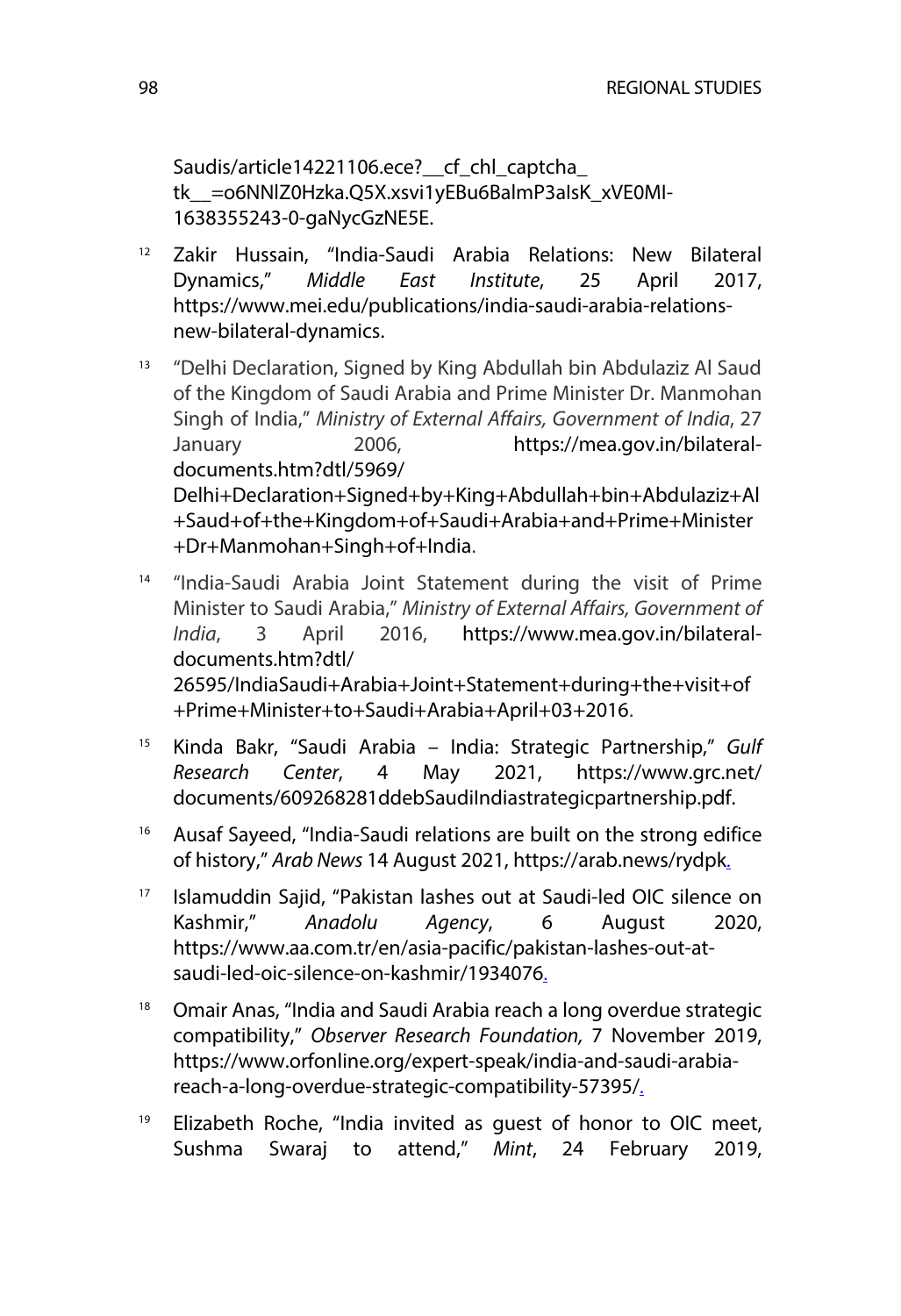https://www.livemint.com/politics/news/india-invited-as-guest-ofhonour-to-oic-meet-sushma-swaraj-to-attend-1550913750935.html.

- <sup>20</sup> "Saudi snubs Pakistan's efforts to mend relations," *Middle East*  Monitor, 20 August 2020, https://www.middleeastmonitor. com/20200820-saudi-snubs-pakistans-efforts-to-mend-relations/.
- <sup>21</sup> Sushant Sareen, "Qureshi's Saudi criticism on Kashmir hints shift in Pakistan strategy for the Islamic world," *The Print*, 13 August 2020, https://theprint.in/opinion/qureshis-saudi-criticism-on-kashmirhints-shift-in-pakistans-strategy-for-the-islamic-world/480965/.
- $22$  Khalid Rahman, "India-Iran Relations and current regional dynamics," *Policy Perspectives* 7*,* no.2 (2010): 29, https://www.jstor.org/stable/42909275?read-now=1&seq=3# page\_scan\_tab\_contents.
- $23$  Rick Rowden, "Understanding foreign relations between India and Iran," *Sheffield Political Economy Research Institute,* 11 July 2017, http://speri.dept.shef.ac.uk/2017/07/11/ understanding-foreignrelations-between-india-and-iran/.
- <sup>24</sup> Mohammad Parvez Bilgrami, "Iran's relations with India," *Center for Iranian studies in Ankara,* 13 November 2017, https://iramcenter.org/en/irans-relations-with-india-and-pakistan/.
- <sup>25</sup> "Iran exports to India increases 240% in a quarter on year," *Tehran Times,* 27 July 2021, https://www.tehrantimes.com/ news/463449/Iran-s-exports-to-India-increases-240-in-a-quarteron-year.
- <sup>26</sup> Sudha Ramachandran, "India Double downs on Chabahar gambit," *The Diplomat,* 14 January 2019, https://thediplomat.com/ 2019/01/india-doubles-down-on-chabahar-gambit/.
- <sup>27</sup> Soroush Aliasgary and Marin Ekstrom "Chabahar Port and India's strategic balancing with China and India," *The Diplomat,* 21 October 2021, https://thediplomat.com/ 2021/10/chabahar-portand-irans-strategic-balancing-with-china-and-india/.
- $28$  Ibid.